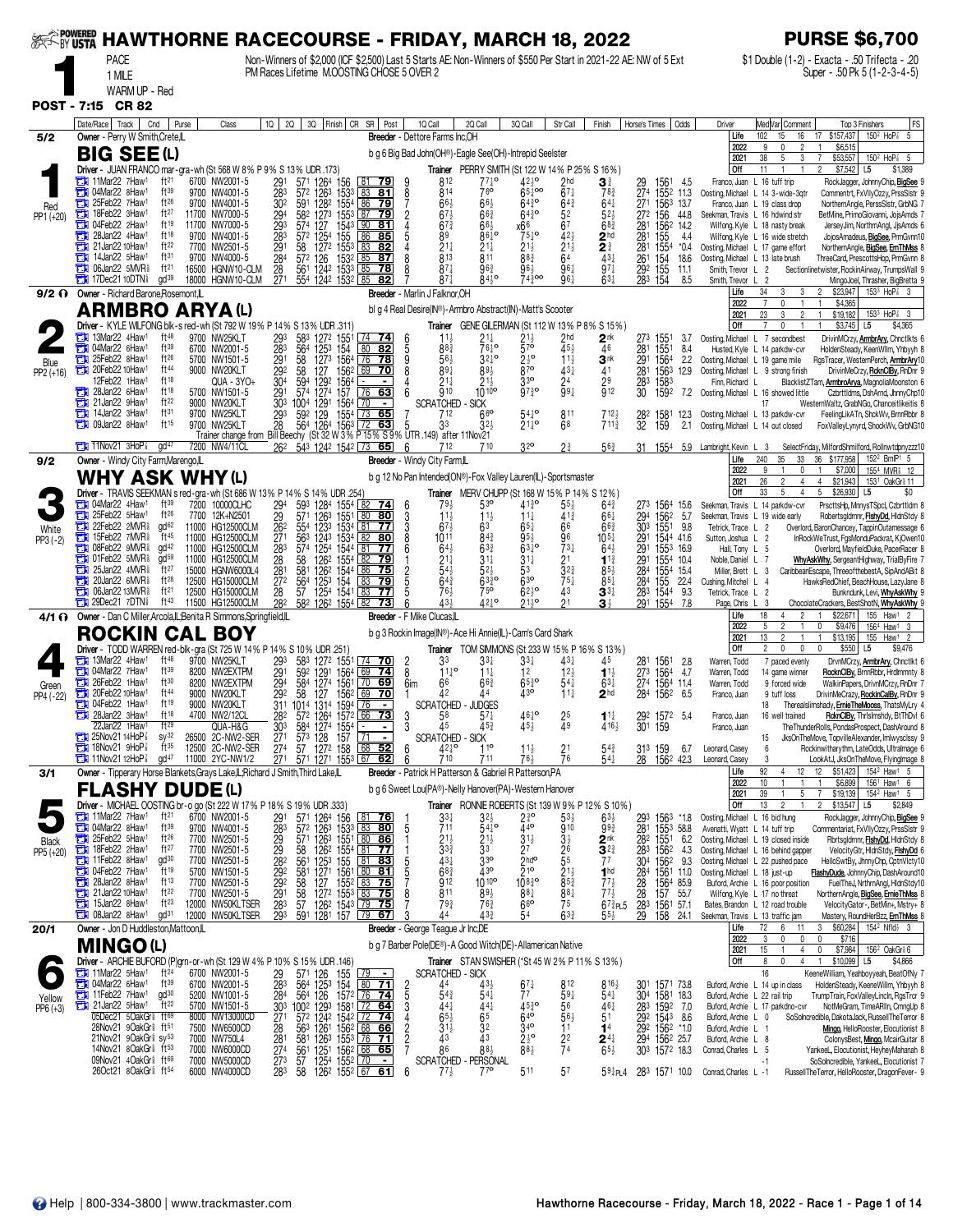| $20/1$ $\Omega$ | Owner - Kathryn K & Gary A Rath, Marengo, L                              |                                      | Breeder - Fox Valley Standardbreds, L |                                                          |                                    |                  |                              | 154 <sup>2</sup> Haw <sup>1</sup> 6<br>\$68,462            |
|-----------------|--------------------------------------------------------------------------|--------------------------------------|---------------------------------------|----------------------------------------------------------|------------------------------------|------------------|------------------------------|------------------------------------------------------------|
|                 | <b>ERNIE THE MOOSS® (L)</b>                                              |                                      |                                       | b g 7 Sportsmaster(IL®)-Duncan's Sister(IL)-Cole Muffler |                                    |                  | 2022<br>2021                 | \$7,692<br>154 <sup>2</sup> Haw <sup>1</sup> 6<br>\$15,432 |
|                 | Driver - GARY RATH red-blu-wh (St 153 W 8% P 13% S 16% UDR .206)         |                                      | Trainer                               | GARY RATH (St 138 W 14% P 17% S 17%)                     |                                    |                  | 10                           | \$5,349<br>\$4,618                                         |
|                 | <b>The 11Mar22 8Haw1</b><br>ft <sup>21</sup><br>8200 NW2EXTPM            | 1573 72 69<br>29<br>127<br>573       | 610                                   | $510^{\circ}$<br>$68^{30}_{4}$                           | $55\frac{1}{4}$<br>$5^{2}$         | 1581 5.1<br>291  | Rath, Gary L 16 tuff trip    | MajorPrince, InfiniteWrrr, HrdImmnty10                     |
|                 | <b>The 25Feb22 5Haw1</b><br>$ft^{26}$<br>7700 NW2501-5                   | 29<br>$155^1$ 80 82<br>1263<br>571   | $34\frac{1}{4}$                       | $33\frac{1}{4}$<br>533                                   | $5^{4^{3}}$                        | 1561 14.9<br>284 | Rath, Gary L 19 paced evenly | Rbrtsgldrnnr, FishyDd, HidnStdy 8                          |
| Pink            | ft27<br><b>THE 18Feb22 4Haw1</b><br>7700 NW2501-5                        | 29<br>57<br>155 85 78<br>1262        |                                       | $44^{3}$                                                 | $66\frac{1}{2}$                    | 1561 24.8<br>29  | Rath, Gary L 16 hdwind str   | CarlosMittanna, Imrlrknbgtt, Manny 7                       |
| PP7 (-10)       | 11Feb22 2Haw <sup>1</sup><br>$\alpha$ d $33$<br>9700 NW25KLT             | 29<br>58<br>128<br>176 761<br>1573   | 66 <sub>3</sub>                       | 68                                                       | $3^{11}$                           | 284 1574 10.1    | Rath, Gary L 22 mild drive   | GrabNGo, RoundHereBzz, ErnThMss 6                          |
|                 | <b>The O4Feb22 1Haw1</b><br>ft19<br>9000 NW20KLT                         | 311 1014 1314<br>$76$ 63<br>1594 l   | 34                                    | $2\frac{1}{2}$<br>971<br>$3^{2^{3}}$                     | $2\frac{1}{2}$<br>10 <sup>93</sup> | 1594 1.4<br>28   | Rath, Gary L 18 parkdno-cvr  | Thrisimshdy, ErnThMss, ThtsMyL 4                           |
|                 | $711 28$ Jan22 8Haw <sup>1</sup><br>ft13<br>7700 NW2501-5                | 127<br>292 58<br>$155^2$ 83 73       | 1014                                  | 993                                                      | $10^{7}$ <sub>3</sub>              | 1572 44.5<br>29  | Rath, Gary L 16 post hurt    | FuelTheJoe, NorthernAngl, HidnStdy10                       |
|                 | $711$ 21 Jan 22 10 Haw <sup>1</sup><br>ft22<br>7700 NW2501-5             | 1272 1553 83 79<br>291<br>-58        | $44\frac{1}{4}$                       | 44}                                                      | $33\frac{1}{2}$<br>$3^{3}{}_{7}$   | 1561 29.6<br>28  | Rath, Gary L 17 rail trip    | NorthernAngle, BigSee, ErnieTheMoss 8                      |
|                 | 15Jan22 5Haw1<br>$ft^{23}$<br>т<br>12000 NW50KLTSER                      | 284<br>574 1264<br>1544 80 79        | $3^{2^{3}}$                           | 42 <sub>4</sub><br>$53\frac{3}{4}$                       | $53\frac{1}{2}$<br>$53\frac{1}{2}$ | 274 1552 32.8    | Rath, Gary L 12 rail trip    | HelloSwetBy, QkAndShdy, Imrlrknbatt 8                      |
|                 | <b>The 08Jan22 8Haw1</b><br>12000 NW50KLTSER<br>$\alpha$ d <sup>31</sup> | 293<br>1281<br>591<br>157<br>$79$ 70 | $55\frac{1}{2}$                       | 65                                                       | $53\frac{1}{2}$<br>3 <sup>2</sup>  | 1572 39.2<br>28  | Rath, Gary L 13 late brush   | Mastery, RoundHereBzz, ErnThMss 8                          |
|                 | $711$ 19Nov21<br>ft35<br>1HoP <sup>*</sup><br>NW2600L4<br>7500           | 1531 86 73<br>28<br>1253<br>571      | 610                                   | $68\frac{1}{4}$<br>$65\frac{1}{2}$                       | 67<br>88                           | 281 1544 21.5    | Rath. Gary L 6               | KeystoneTenacious, MaximusRedA, PeterDalt 8                |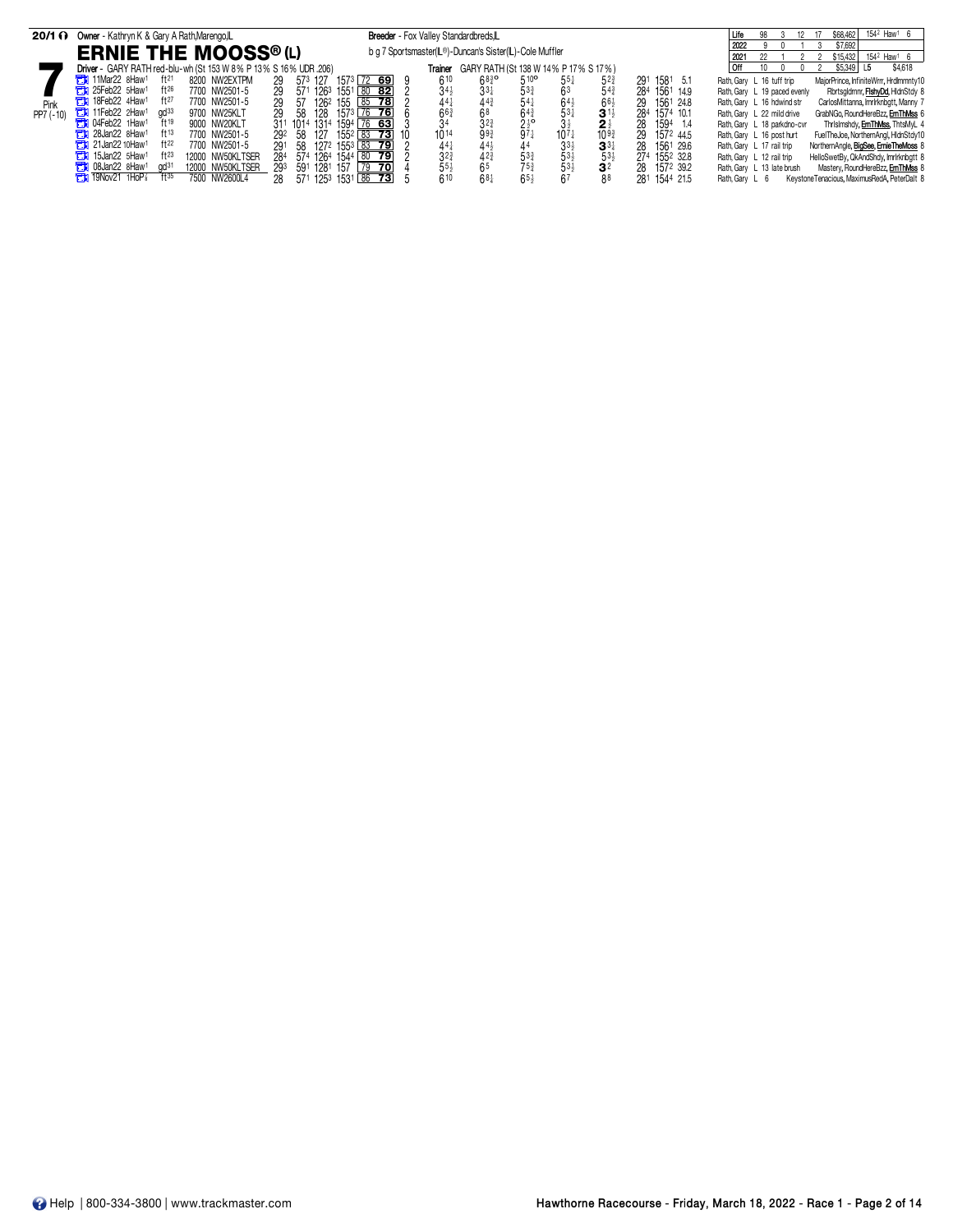| <b>» Powered<br/>~By USTA</b><br><b>HAWTHORNE RACECOURSE - FRIDAY, MARCH 18, 2022</b>                                                                                                                                                                                                                                                                                                                                                                                                     | <b>PURSE \$10,000</b>                                                                                                                                                                                                     |
|-------------------------------------------------------------------------------------------------------------------------------------------------------------------------------------------------------------------------------------------------------------------------------------------------------------------------------------------------------------------------------------------------------------------------------------------------------------------------------------------|---------------------------------------------------------------------------------------------------------------------------------------------------------------------------------------------------------------------------|
| <b>PACE</b><br>Non-Winners of a race in 2022 (Last start for a purse of \$6,700 or less)<br>1 MILE                                                                                                                                                                                                                                                                                                                                                                                        | \$1 Exacta - .50 Trifecta - .20 Superfecta - .50 Pk<br>4 (2-3-4-5)                                                                                                                                                        |
| WARM UP - Blue                                                                                                                                                                                                                                                                                                                                                                                                                                                                            |                                                                                                                                                                                                                           |
| <b>POST - 7:37</b><br><b>CR 82</b>                                                                                                                                                                                                                                                                                                                                                                                                                                                        |                                                                                                                                                                                                                           |
| 3Q Finish CR SR Post<br>Date/Race   Track<br>Cnd<br>2Q<br>1Q Call<br>2Q Call<br>3Q Call<br>Purse<br>Class<br>1Q  <br>Str Call<br>Finish<br>Horse's Times<br>Odds<br>Owner - Mark J Jakubik, West Seneca, NY<br>Breeder - Carol Jean Noble, OH<br>9/5                                                                                                                                                                                                                                      | Med Var Comment<br>Top 3 Finishers<br>FS<br>Driver<br>1513 TgDn <sup>§</sup> 6<br>Life<br>105<br>15<br>16 \$126,801<br>16                                                                                                 |
| <b>JOHNNY CHIP(L)</b><br>b g 7 Big Bad John(OH®)-This Is My Life(OH)-Life Sign                                                                                                                                                                                                                                                                                                                                                                                                            | 2022<br>6<br>$\Omega$<br>\$5,709<br>3<br>36<br>2021<br>5<br>3<br>9<br>\$35,499<br>151 <sup>3</sup> TgDn <sup>§</sup> 6                                                                                                    |
| Driver - KYLE HUSTED blk-wh-or (St 655 W 13% P 13% S 13% UDR .246)<br><b>Trainer</b> AMY HUSTED (*St 34 W 12% P 21% S 21%)<br>ft <sup>21</sup><br>11Mar22 7Haw <sup>1</sup><br>$11\frac{1}{2}$ <sup>o</sup><br>6700 NW2001-5<br>571 1264 156<br>$11\frac{1}{4}$<br>$1\frac{3}{4}$<br>1 <sub>hd</sub><br>81.<br><u>79</u><br>2∛<br>1561<br>- 2.7                                                                                                                                           | <b>Off</b><br>20<br>$\mathbf{1}$<br>3<br>$\overline{2}$<br>\$18,593<br>\$5,025<br>L5<br>Husted, Kyle L 16 game mile<br>RockJagger, JohnnyChip, BigSee                                                                     |
| 291<br>283<br>29<br>$\frac{29^2}{27^1}$<br>30<br>04Mar22 8Haw1<br>ft39<br>572 1263 1533<br>980<br>1552 52.8<br>9700 NW4001-5<br>83<br>917<br>$87\frac{3}{4}$ <sup>o</sup><br>$78\frac{3}{4}$<br>$89\frac{1}{2}$<br>冒<br>81<br>$\frac{9}{7}$<br>ft27<br>573 1271 1554 86<br>$54^{10}_{4}$<br>18Feb22 8Haw <sup>1</sup><br>9700 NW4001-5<br>55)<br>4210<br>54<br>$68\frac{3}{4}$<br>1573 25.7<br>72                                                                                         | Husted, Kyle L 14 post hurt<br>Commentarit, FxVIIyOzzy, PrssSIstr 9<br>Husted, Kyle L 16 parkdw-cvr<br>NorthernAngle, PerssSlstr, GrbNG                                                                                   |
| Red<br>$\alpha$ d $30$<br>$52\frac{1}{2}$ <sup>o</sup><br>11Feb22 8Haw1<br>7700 NW2501-5<br>282<br>$2^{21}$<br>561<br>1253 155<br>  81<br><u>89</u><br>68 <sub>2</sub><br>66‡<br>$2\frac{11}{2}$<br>1551 12.3<br>PP1 (+20)<br>$\mathrm{ft}$ 19<br>104Feb22 7Haw1<br>$\overline{2}$ <sub>hd</sub><br>581<br>80<br>$57\frac{1}{4}$<br>110<br>7.7<br>5700 NW1501-5<br>81<br>$11\frac{1}{2}$<br>6<br>11                                                                                       | Husted, Kyle L 22 game mile<br>HelloSweetiBy, <mark>JhnnyChp</mark> , CptnVlcty10<br>Husted, Kyle L 18 rushed up<br>FlashyDude, JohnnyChip, DashArnd10                                                                    |
| 291<br>293<br>293<br>1271 1561<br>1274 157<br>$\frac{292}{291}$<br>$\frac{156}{157}$<br>ft18<br>$77\frac{1}{4}$ <sup>o</sup><br>2 <sub>hd</sub><br>$\overline{\mathbf{3}}$ $\frac{1}{2}$<br><b>THE 28Jan22 6Haw1</b><br>5700 NW1501-5<br>574<br>$77\frac{1}{2}$<br>$5^{230}$<br>75<br>$*1.8$<br>76<br>ft29<br>812<br>$\overline{6}$ 12<br>22Jan22 1Haw1<br>612<br>303<br>$5^{16}$<br>QUA-H&G<br>584<br>1274 1554<br>$811$ im<br>1591                                                      | Husted, Kyle L 16 game mile<br>Cuzberttoldmes, DshArnd, JhnnyChp10<br>Husted, Kyle L<br>The ThunderRolls, PondasProspect, DashAround 8                                                                                    |
| Trainer change from Michael Deters (St 576 W 21% P 15% S 14%<br>UTR .347)<br>after 290ct21<br>$290ct21$ 6HoP<br>$sy^{55}$<br>7500 NW2600L4<br>86<br>79<br>$55\frac{3}{4}$ <sup>o</sup><br>261<br>542 1231 151<br>72<br>10<br>763<br>$10^{14}$<br>292 1534 15.1<br>79‡                                                                                                                                                                                                                     | Boyd, Braxten L 0 2nd tier<br>MaxdaddyBlueChip, Commntrt, ElJckN10                                                                                                                                                        |
| ft51<br>58}<br>$42^{30}_{4}$<br>160ct2114HoP <sub>8</sub><br>7500 NW2500L4<br>55<br>124 1522 85<br>83<br>10<br>$55\frac{3}{4}$<br>2 <sup>1</sup><br>281<br>1524 12.5<br>1531 23.4<br>263<br>42<br>$\bar{27}$ <sup>1</sup><br>552 124 152 86<br>$86\frac{3}{4}$<br>$\frac{1}{27}$ <sup>1</sup><br>$7$ 090ct21 14HoP $\frac{7}{8}$<br>ft71<br>915<br>10930<br>$85\frac{3}{4}$<br>7500 NW2500L4<br>76<br>6<br>1013                                                                           | De Long, John L 4 2nd tier<br>CinnamonBeach, SurrealArt, ToxicRck 9<br>Boyd, Braxten L 1<br>TownlineFlight, Trashytonguetalker, ClevrChrctr10                                                                             |
| Owner - Matthew Rodriguez,IL;Tara C Oskvarek,IL;Dylan W Nietfeldt,IL<br>Breeder - Congilose Racing Stb LLC,NJ<br>5/1                                                                                                                                                                                                                                                                                                                                                                      | 22<br>30 \$120,715<br>$152^4$ HoP $\frac{7}{8}$ 8<br>Life<br>282<br>16<br>10<br>\$3,916<br>2022<br>0                                                                                                                      |
| <b>BEAT OF NY(L)</b><br>b g 11 Art Major(NY®)-Yieldtotheprincess(NJ)-Jate Lobell<br>Trainer MATT RODRIGUEZ (St 121 W 15% P 8% S 10%)<br>Driver - TRAVIS SEEKMAN s red-gra-wh (St 686 W 13% P 14% S 14% UDR 254)                                                                                                                                                                                                                                                                           | 26<br>\$6,630<br>154 <sup>2</sup> Haw <sup>1</sup><br>2021<br>10<br><b>Off</b><br>39<br>$\mathbf{1}$<br>5<br>3<br>\$13,174<br>L <sub>5</sub><br>\$1,505                                                                   |
| 11Mar22 5Haw1<br>$ft^{24}$<br>29<br>561<br>48<br>$\mathbf{3}^{5\frac{3}{4}}$<br>571<br>126<br>155<br>44<br>$5^{5\frac{1}{2}}$<br>1561<br>6700 NW2001-5<br><u>79</u><br>29<br>34.8<br>- 79<br>77<br>811<br>13 04Mar22 6Haw <sup>1</sup><br>ft39<br>6700 NW2001-5<br>283<br>80<br>$87\frac{1}{4}$<br>$79\frac{3}{4}$<br>793<br>281<br>156<br>56.1<br>564<br>78<br>4                                                                                                                         | Seekman, Travis L 16 closed inside<br>KeeneWilliam, Yehbyyh, BtOfNy<br>Bates, Brandon L 14 no threat<br>HoldenSteady, KeeneWillim, Yhbyyh 8                                                                               |
| 125 <sup>3</sup> 154<br>127 <sup>3</sup> 1564<br>25Feb22 8Haw1<br>ft26<br>5700 NW1501-5<br>8<br>915<br>$97^{10}$<br>96<br>$\frac{28}{29}$<br>1572 53.8<br>291<br>303<br>58<br>76<br>75<br>98<br>53†<br>Blue<br>$67\frac{1}{2}$<br>ft27<br>1563<br>3<br>716<br>719 <sub>2</sub><br>18Feb22 5Haw1<br>592<br>128 <sup>2</sup><br>83<br>$-57$<br>5700 NW1501-5<br>811<br>2002 45.3                                                                                                            | Bates, Brandon L 19 strong finish<br>RgsTracr, WstrnPrch, ArmbrAry10<br>Putnam, Joey L 16 hdwind str<br>RshTJdgmnt, InntHnvr, Rlinwtdpnyz 8                                                                               |
| PP2 (+16)<br>$\frac{216}{64}$<br>gd <sup>30</sup><br>340<br>$47\frac{1}{4}$<br>$42\frac{1}{2}$<br>11Feb22 7Haw1<br>5200 NW1001-5<br>284<br>564<br>126<br>1572<br>76<br>$32\frac{1}{2}$ °<br>31<br>Ē٦<br>  76<br>1574 8.4<br>04Feb22 6Haw1<br>ft19<br>$55\frac{3}{4}$<br>76<br>561<br>а<br>291<br>127<br>743<br>$58\frac{1}{4}$<br>6200 8000CL<br>564<br>1553<br>76<br>1571 58.6                                                                                                           | Bates, Brandon L 22 pushed pace<br>TrumpTran, FxVIIyLncIn, RgsTrcr 9<br>Bates, Brandon L 18 rail trip<br>StarOfOz, RockJagger, MannysToSpcl 9                                                                             |
| $\frac{291}{283}$<br>ġз<br>ft13<br>292<br>1272 156<br>$3^{2^{3}}$<br>$34\frac{3}{4}$<br>28Jan22 9Haw1<br>581<br>$\sqrt{74}$<br>77<br>$\frac{2^{3}}{6^{8}\frac{1}{4}}$<br>5700 NW1501-5<br>т<br>1563<br>- 6.1<br>42 <sup>3</sup><br>$55^{\circ}$<br>79<br>21Jan22 7Haw <sup>1</sup><br>ft22<br>5700 NW1501-5<br>30<br>$31\frac{1}{2}$ <sup>o</sup><br>60<br>200<br>50.1<br>с                                                                                                               | Husted, Kyle L 16 closed inside<br>StarOfOz, BeatOfNy, ComingUp 9<br>Hanners, Austin L 17 parkdno-cvr<br>AztcHnvr, TrmpTrn, CrshAndBrn 9                                                                                  |
| 100 <sup>2</sup> 129 <sup>3</sup> 158 <sup>2</sup> 75<br>591 129 1571 76<br>29 <sup>2</sup><br>281<br>291<br>5 <sup>5</sup><br>14Jan22 8Haw1<br>ft28<br>$74\frac{1}{2}$<br>а<br>$21\frac{1}{4}$<br>$5^{3_{4}^{3}}$<br>158<br>5200 NW1000-5<br>292<br>66<br>64<br>98.4<br>$\overline{29}$ <sup>2</sup><br>37 <sub>3</sub><br>ft10<br>591<br>$32\frac{1}{2}$<br>À7<br>107Jan22 6Haw <sup>1</sup><br>1284 157 73<br>$21\frac{1}{4}$<br>$21\frac{1}{4}$<br>5200 NW1001-5<br>69<br>1582<br>9.6 | Hanners, Austin L 13 shuffled back<br>BackstrtLwyr, MckCrk, IdlBgGy &<br>Hanners, Austin L 17 fast leaving<br>MckeeCreek, PacfcStrd, TrmpTrn 6                                                                            |
| Owner - Elisa R Adam, Englewood, CO; William J Rodosky Jr, Dwight, IL<br>Breeder - William J Rodosky Jr & Alex H Adam,IL<br>15/1                                                                                                                                                                                                                                                                                                                                                          | 30 \$259,163<br>151 <sup>2</sup> DTN <sub>8</sub> 7<br>Life<br>294<br>39<br>35<br>2022<br>$\mathbf 0$<br>\$620<br>4<br>0<br>0<br>200<br>Haw <sup>1</sup> 13Q                                                              |
| LUCKY CRUSADER® (L)<br>b g 13 Cape Crusader(IL®)-Karis Luck(IL)-Northern Luck<br>Driver - MICHAEL OOSTING br-o go (St 222 W 17% P 18% S 19% UDR .333)<br><b>Trainer</b> ALEX ADAM (St 75 W 4% P 16% S 20%)                                                                                                                                                                                                                                                                                | 30<br>2021<br>\$16,182<br>154<br>Haw <sup>1</sup><br>12<br>4<br>4<br>Off<br>33<br>\$33,626<br>6<br>3<br>$\overline{7}$<br>L5<br>\$1,356                                                                                   |
| 11Mar22 5Haw1<br>$ft^{24}$<br>6700 NW2001-5<br>$68\frac{3}{4}$<br>$66^{30}$<br>$66^{10}_{2}$<br>$59\frac{3}{4}$<br>29<br>126<br>155<br>$79$ 75<br>$59\frac{1}{2}$<br>294 157<br>274 200<br>571<br>157 17.4<br>4<br>05Mar22 2Haw<br>ft70<br>31 <sup>3</sup><br>QUA T/P<br>$11\frac{1}{2}$<br>11                                                                                                                                                                                            | Husted, Kyle L 16 mild drive<br>KeeneWilliam, Yeahboyyeah, BtOfNy                                                                                                                                                         |
| 1022<br>1321<br>200<br>$\overline{c}$<br>$11\frac{1}{2}$<br>$1\frac{3}{4}$<br>$11\frac{1}{2}$<br>$\overline{\phantom{a}}$<br>1282<br>ft27<br>59 <sup>2</sup><br>83<br>18Feb22 5Haw1<br>5700 NW1501-5<br>303<br>1563<br><b>SCRATCHED</b><br>- SICK<br>White<br>PP3 (-2)<br>ft18<br>5700 NW1501-5<br><b>SCRATCHED</b><br>CI<br>28Jan22 5Haw1<br><b>SICK</b>                                                                                                                                 | Husted, Kyle L<br>LuckyCrusader, LikelyBlueBayou, MysticalMrry<br>RushToJudgement, InnitHanover, Rllnwtdpnyzzz 8<br>16                                                                                                    |
| 292<br>1264<br>1563 75<br>581<br>$\blacksquare$<br>ft22<br>а<br>$\frac{29}{29}$<br>21Jan22 4Haw <sup>1</sup><br>5700 NW1501-5<br>58<br>126 <sup>3</sup><br>129<br>1553 74<br>77<br>7930<br>431<br>1564 11.0<br>1591 18.6<br>69.<br>55}<br>ft28<br>59 <sup>1</sup><br>$\tilde{8}$ 10<br>811<br>86<br>$810\frac{1}{2}$<br>14Jan22 8Haw <sup>1</sup><br>60<br>l 76                                                                                                                           | FrontierMetis, PondasProspect, Racebythesesd 9<br>16<br>FuelTheJ, FrntrMts, Prtytmssplc 8<br>Husted, Kyle L 17 clearall out                                                                                               |
| $\frac{28}{29}$<br>$\frac{28}{28}$<br>о<br>5200 NW1000-5<br>1571<br>ft10<br>593<br>1282<br>07Jan22 5Haw <sup>1</sup><br>5200 NW1001-5<br>30<br>1554 80<br>74<br>$64\frac{1}{4}$<br>77<br>78<br>1572<br>32<br>7.5<br>06Dec21 2OakGr <sup>®</sup> ft <sup>45</sup><br>$46\frac{3}{4}$<br>l 77                                                                                                                                                                                               | Warren, Todd L 13 dull effort<br>BackstreetLawyr, MckCrk, IdlBgGy 8<br>Warren, Todd L 17 led off gate<br>CaribbeanKing, ThreeCard, FIThJ 8                                                                                |
| 28<br>28<br>562<br>1253 1541<br>53)<br>$\frac{53}{5}$ <sup>3</sup><br>$\frac{1}{5}$ $\frac{1}{2}$<br>$\frac{292}{291}$<br>9200 NW4000L4CD<br><u>72</u><br>1553<br>3.6<br>563<br>43<br>43<br>28Nov21 3OakGr ft <sup>51</sup><br>1552 4.4<br>71<br>24<br>8300 NW2200L4<br>$_{178}$<br>27 <sup>3</sup><br>98}<br>98<br>96,0<br>531<br>513<br>22Nov21 50akGr <sup>§</sup> ft <sup>41</sup><br>7500 NW13000CD<br>56<br>1243 1532 73<br>70<br>30 <sup>1</sup><br>156<br>39.8                    | Warren, Todd L 3<br>ParkOfficial, HoosierShooter, CassieMariesTT &<br>Bender, Atlee L<br>RockSteadyRon, LuckyCrusader, RockinWithLou 8<br>-1<br>DakotaJack, CuzberttoIdmeso, IDreamedADream 9<br>Bender, Atlee L 3        |
| Owner - Timothy S Searle, L; Michelle Monier, L; Steven J Searle, L<br>Breeder - Ed A Miller.IL<br>15/1                                                                                                                                                                                                                                                                                                                                                                                   | 73<br>11<br>\$88,518<br>154 <sup>3</sup> Haw <sup>1</sup><br>Life<br>11<br>10 <sup>10</sup><br>\$2,328<br>2022<br>8<br>$\overline{\phantom{a}}$<br>$\mathbf{0}$<br>$\mathbf{0}$                                           |
| <b>COMING UP®(L)</b><br>b g 6   Can Only Imagine(IL®)-Wolf Creek Vixen(IL)-Art's Conquest<br>Trainer STEVEN SEARLE (St 329 W 13% P 13% S 14%)<br>Driver - WYATT AVENATTI wh-n blu-c red (St 119 W 11% P 8% S 14% UDR .201                                                                                                                                                                                                                                                                 | 18<br>\$7,031<br>$156^3$ Haw <sup>1</sup> 5<br>2021<br>$\overline{2}$<br>$\overline{4}$<br>Off<br>6<br>0<br>0<br>\$16,316<br>L <sub>5</sub><br>\$1,302<br>4                                                               |
| $\frac{1}{2}$ 11 Mar22 5 Haw <sup>1</sup><br>ft <sup>24</sup><br>6700 NW2001-5<br>$3^{2}$<br>29<br>126<br>155<br>33}<br>46‡<br>293<br>571<br>  79<br>78<br>33}<br>$36\frac{1}{4}$<br>1561<br>46.8<br>ft39<br>$88\frac{3}{4}$ o<br>04Mar22 5Haw1<br>910<br>861<br>5200 NW1001-5<br>584<br>68<br>$99\frac{3}{4}$<br>7                                                                                                                                                                       | Avenatti, Wyatt L 16 rail trip<br>KeeneWilliam, Yeahboyyeah, BetOfNy                                                                                                                                                      |
| 294<br>291<br>1283 1572 72<br>1273 1564 76<br>63<br>$\frac{273}{294}$<br>158<br>158<br>о<br>43.4<br>25Feb22 8Haw1<br>ft26<br>58<br>531<br>65<br>$10^{53}$<br>a<br>5700 NW1501-5<br>33<br>$42\frac{1}{2}$<br><u>72</u><br>48.3<br>Green<br>ft27<br>303<br>18Feb22 9Haw <sup>1</sup><br>5700 NW1501-5<br>581<br>1273 1563<br><b>SCRATCHED</b><br>- SICK<br>о<br>l 77<br>$\blacksquare$                                                                                                      | Seekman, Travis L 14 poor position<br>Bagman, TymalTrch, WstrnVnny 9<br>Seekman, Travis L 19 weakened<br>RgsTracer, WesternPerch, ArmbrAry10                                                                              |
| PP4 (-22)<br>ft19<br>04Feb22 8Haw1<br>65<br>5200 NW1001-5<br>$\frac{30}{29^2}$<br>59<br>128 <sup>2</sup> 1574 76<br>1272 156 74<br>911<br>$98\frac{3}{4}$ o<br>981<br>913<br>98 <sub>1</sub><br>159 <sup>2</sup> 28.5<br>157 *2.6<br>581<br>$\bar{28}$ <sup>4</sup><br>28Jan22 9Haw1<br>ft13<br>441 °<br>$\overline{45}$<br>5700 NW1501-5<br>44}<br>$\mathbf{3}^{5\frac{1}{2}}$<br>75<br>44<br>т                                                                                          | PondasProspect, Canthelpbutwin, JBsHero<br>Partyatmosasplace, In YourEy, IdlBgGy 9<br>Seekman, Travis L 18 trailed<br>Leonard, Casey L 16 game effort<br>StarOfOz, BeatOfNy, ComingUp 9                                   |
| ft22<br>$21$ Jan22 5Haw<br>5/00 NW1501-5<br>303<br>100 <sup>2</sup> 129 <sup>3</sup> 1581<br>$\frac{4}{7}$<br>$\frac{553}{810}$<br>$5^{\prime}$<br>3,<br>159 <sup>1</sup><br>10.2<br>$\frac{55}{8}$<br>$ft^{28}$<br>14Jan22 7Haw1<br>$75\frac{1}{4}$ <sup>o</sup><br>$66\frac{3}{4}$<br>о<br>5200 NW1000-5<br>$68\frac{3}{4}$<br>53.0                                                                                                                                                     | Seekman, Travis L 17 coverd to str<br>NotMeGram, TimeARIIn, CrnngUp<br>Oosting, Michael L 13 parkdw-cvr<br>KeeneWilliam, NotMeGram, JBsHr 9                                                                               |
| 100 <sup>2</sup> 129 <sup>3</sup> 1581 72 64<br>58 <sup>2</sup> 1281 1561 75 66<br>591 1284 157 73 67<br>$\frac{281}{28}$<br>283<br>292<br>158<br>1584<br>610<br>$65\frac{1}{2}$ <sup>o</sup><br>$69\frac{3}{4}$<br>$59\frac{1}{4}$<br><b>THE 07Jan22 6Haw1</b><br>ft10<br>5200 NW1001-5<br>661<br>5<br>6.5<br>03Jan22 4Haw1<br>ft17<br>292<br>582 1264 1562<br>612<br>418<br>4224<br>31<br>QUA<br>610<br>515<br>2004                                                                     | Oosting, Michael L 17 needed race<br>MckeeCreek, PacfcStrd, TrmpTrn 6<br>Oosting, Michael<br>HoldenSteady, UllLearn, JBsHero 6                                                                                            |
| Breeder - Fair Meadow Farm,IL<br>3/1<br>Owner - Jim Ballinger, Atwater, IL                                                                                                                                                                                                                                                                                                                                                                                                                | 1524 Haw1 4<br>\$75,745<br>29<br>6<br>Life<br>6<br>2022<br>0<br>0                                                                                                                                                         |
| WESTERN PERCH® (L)<br>br q 5 Duneside Perch(L®)-Western Wizard(L)-Western Hanover                                                                                                                                                                                                                                                                                                                                                                                                         | \$1,881<br>4<br>2021<br>3<br>$\overline{2}$<br>$\mathbf{1}$<br>$\mathbf 0$<br>\$10,276<br>152 <sup>4</sup> Haw1<br>$\frac{4}{3}$<br><b>Off</b><br>3<br>$\mathbf 0$<br>$\mathbf 0$<br>$\mathbf 0$<br>\$5,340 L5<br>\$6,529 |
| Driver - KYLE WILFONG blk-s red-wh (St 792 W 19% P 14% S 13% UDR .311)<br><b>Trainer</b> NICOLE AGOSTI (St 161 W 20% P 16% S 12%)<br>Trainer change from Terry Leonard (St 431 W 18% P 16% S 19% UTR 337) after 11Mar22<br>11Mar22 7Haw1<br>ft <sup>21</sup><br>910                                                                                                                                                                                                                       |                                                                                                                                                                                                                           |
| $\frac{571}{564}$ 1264 156 161 655<br>564 125 <sup>3</sup> 154 180 <b>79</b><br>58 127 <sup>3</sup> 1564 <u>176 <b>78</b></u><br>592 1282 1563 183 64<br>102 1314 2011 154 160<br>$\frac{29}{283}$<br>$65^{\circ}$<br>6700 NW2001-5<br>х2<br>914<br>814<br>1584<br>811<br>31<br>4.5<br>ft39<br>$2\frac{3}{4}$ o<br>30<br>1 04Mar22 6Haw1<br>3<br>$3^{2}$<br>$21^{10}_{4}$<br>$69\frac{1}{2}$<br>1554<br>6700 NW2001-5<br>35<br>1.7<br><b>Black</b><br>$ft^{26}$<br>25Feb22 8Haw1          | Leonard, Casey L 16 rank at start<br>RockJagger, JohnnyChp, BigSee 9<br>Leonard, Casey L 14 roughed up<br>HoldenSteady, KeeneWllm, Yhbyyh 8                                                                               |
| 5700 NW1501-5<br>$\frac{29}{30^3}$<br>$10^{16}$<br>$\frac{10}{2}$ <sup>99</sup><br>$\frac{54}{37}$<br>$\frac{272}{301}$<br>1564<br>1591<br>10<br>$\begin{array}{r} 109\frac{1}{2} \\ 21\frac{1}{2} \\ 22\frac{1}{2} \end{array}$<br>$2^{nk}_{5^{12}3}$<br>4.3<br>PP5 (+20)<br>18Feb22 5Haw1<br>ft27<br>5700 NW1501-5<br>$2^{11}_{2}$<br>$2^{11}_{4}$ o<br>4<br>2.6<br>12Feb22 2Haw <sup>1</sup><br>ft18<br>$314 + 102$                                                                    | Leonard, Casey L 19 from way back<br>RgsTrcr, WstmPrch, ArmbrAry10<br>Leonard, Casey L 16 found 2 hole<br>RshTJdgmnt, InntHnvr, Rllnwtdpn 8                                                                               |
| QUA - 3YO+<br>2 <sup>4</sup><br>$2^{3\frac{1}{4}}$<br>$3^{13}$<br>284 2012<br>Trainer change from Nicole Agosti (St 58 W 24% P 8% S 25% UT<br>.375) after<br>18Jun21<br>ft80<br>8300 NW3EXTPM<br><b>The 18Jun21 9Haw1</b>                                                                                                                                                                                                                                                                 | Leonard, Casey L<br>RealDiamondsK, LuckyLeroy, WesternPerch 5                                                                                                                                                             |
| $-572$ 1254 1524 78 79<br>564 126 153 68 77<br>574 1254 1542 75 69<br>57 127 1562<br>292<br>$\frac{2^{1\frac{1}{2}}}{3^{2\frac{1}{4}}}$<br>$21\frac{1}{4}$<br>$21\frac{3}{4}$<br>$\frac{2}{16}$<br>$14\frac{1}{4}$<br>263<br>264<br>29<br>273<br>152 <sup>4</sup> *0.7<br>153 *0.6<br>ft80<br>$\frac{28}{4}$<br>$3^{23}$<br>$\overline{2}$ <sup>10</sup><br>$11$ Jun21 11 Haw <sup>1</sup><br>6700 NW2EXTPM<br>$1^{10}$<br>9<br>$ft^{78}$<br>$\Box$ 04Jun21 12Haw <sup>1</sup><br>$*0.7$  | Wilfong, Kyle L 0 new life mark<br>WstrnPrch, Imrlrknbgtt, Evrychn 9<br>Wilfong, Kyle L -2 crushed foes<br>WstrnPrch, FxVIIySkynyrd, Chn 9                                                                                |
| $rac{44}{9}$ <sup>14</sup> <sup>2</sup><br>$3^{230}_{4}$<br>7150<br>$\frac{2}{5}$ <sup>11</sup> / <sub>4</sub> °<br>$\frac{24}{31}$<br>$\frac{155}{156^2}$<br>6700 NW2EXTPM<br>$\frac{283}{281}$<br>3<br>$2^{31}_{11}$<br>29May21 6Haw1<br>ft62<br>QUA-4YO+<br>$\overline{27}$<br>ft61<br>$21\frac{1}{4}$<br>22<br>23<br>$2^{3\ddagger}$<br>19Sep20 10Haw <sup>1</sup><br>77<br>$21\frac{1}{4}$                                                                                           | Wilfong, Kyle L 1 gameno cover<br>MmntTShn, WstmPrch, EmThMs10<br>Wilfong, Kyle L<br>WesternPerch, RjWulfy, IncredibleEvan 9                                                                                              |
| 86000 CAREYJR<br>282 571 1244 1513 77<br>1521 5.8<br>Owner - Dennis H Brightwell, Cedar Lake, IN<br>Breeder - Deo Volente Farms LLC,NJ<br>2/1                                                                                                                                                                                                                                                                                                                                             | Wilfong, Kyle L -8 stalkd leader<br>HzzzAWsSky, WstrnPrch, Ryns10<br>Life<br>79 13<br>14<br>\$97,988<br>153 RcR <sup>§</sup> 5<br>14<br>$\Omega$                                                                          |
| ҮЕАНВОҮҮЕАН<br>b g 8 Art Major(NY®)-Show The World(NJ)-Western Ideal                                                                                                                                                                                                                                                                                                                                                                                                                      | 2022<br>9<br>\$5,112<br>\$22,151<br>1544 OakGri 7<br>19<br>$\overline{2}$<br>3<br>$\overline{4}$<br>2021<br>Off<br>6<br>$\mathbf 0$<br>\$4,286<br>L <sub>5</sub><br>\$3,691                                               |
| Driver - JUAN FRANCO mar-gra-wh (St 568 W 8% P 9% S 13% UDR .173)<br>Trainer DENNIS BRIGHTWELL (*St 47 W 4% P 13% S 11%)<br>11Mar22 5Haw1<br>$ft^{24}$<br>$\frac{29}{283}$<br>$\frac{2^{20}}{6^{5\frac{1}{2}}}$<br>6700 NW2001-5<br>$2^3$<br>55 $\frac{3}{4}$<br>1553 4.0<br>1551 11.7<br>$\frac{2^{23}}{3^{53}}$<br>$2^{11}_{65}$<br>$2^{13}_{81}$ o<br>$\frac{5}{6}$<br>13 04Mar22 6Haw <sup>1</sup><br>ft39                                                                            | Franco, Juan<br>16 used early<br>KeeneWilliam, Yeahboyyeh, BtOfNy                                                                                                                                                         |
| $571$ 126 155 79 82<br>564 125 <sup>3</sup> 154 80 82<br>561 125 <sup>2</sup> 1541 85 78<br>592 128 <sup>2</sup> 156 <sup>3</sup> 83 65<br>582 1272 1552 82 63<br>291<br>28<br>30<br>6700 NW2001-5<br>$52^\circ$<br>$31\frac{1}{2}$ 00<br>23Feb22 14MVR\$<br>ft29<br>10000 HGNW2500L4<br>274<br>$53\frac{1}{2}$<br>$66\frac{3}{4}$<br>10<br>$66\frac{3}{4}$<br>1553 11.0<br>Yellow<br>18Feb22 5Haw1<br>ft27<br>$45\overline{4}$ <sup>o</sup>                                              | 14 5 wide str<br>Franco, Juan<br>HoldenSteady, KeeneWillim, Yhbyyh 8<br>ChristenMeN, Zeke, AlwaysAVavoom10<br>Hall, Tony<br>5 2nd tier                                                                                    |
| $78\frac{3}{4}$<br>55 <sup>1</sup><br>$\frac{293}{304}$<br>159 15.9<br>1592 5.1<br>$\frac{303}{302}$<br>6<br>$66^{10}_{2}$<br>$\frac{591}{47}$<br>5700 NW1501-5<br>$4^{12}_{4^{10}\frac{1}{2}}$<br>$PP6 (+3)$<br>$46\frac{1}{2}$<br>11Feb22 3Haw <sup>1</sup><br>gd <sup>33</sup><br>5<br>$58\frac{1}{2}$<br>5700 NW1501-5<br>ft13<br>6<br>28Jan22 8Haw1                                                                                                                                  | 16 parkdno-cvr<br>RshTJdgmnt, InntHnvr, Rllnwtdpn 8<br>Franco, Juan<br>CarlosMittnn, MdwbrkRdr, DshArnd &<br>Franco, Juan<br>22 class drop                                                                                |
| 97<br>811<br>$85\frac{1}{2}$ 00<br>983<br>7700 NW2501-5<br>58 127 1552 83 74<br>574 1272 1554 84 78<br>572 126 1532 85 84<br>$88^{10}_{2}$<br>о<br>292<br>284<br>284<br>30<br>291 1571 16.3<br>281 1562 14.2<br>272 1543 16.0<br>21Jan22 3Haw <sup>1</sup><br>$53\frac{3}{4}$ <sup>o</sup><br>$\frac{52}{743}$<br>ft22<br>9700 NW4001-5<br>$\frac{58}{610}$<br>$55\frac{1}{2}$<br>68 <sup>3</sup><br>$\frac{53}{753}$<br>о<br>$\frac{5}{5}$                                               | FuelTheJoe, NorthernAngle, HidnStdy10<br>Franco, Juan<br>16 tuff trip<br>Robertsgldmnr, PrmGvnn, BrnChncy 5<br>Franco, Juan<br>17 no factor                                                                               |
| 14Jan22 5Haw1<br>ft31<br>$65\frac{3}{4}$<br>9700 NW4000-5                                                                                                                                                                                                                                                                                                                                                                                                                                 | ThreeCard, PrescottsHp, PrmGvnn 8<br>Franco, Juan<br>13 class drop                                                                                                                                                        |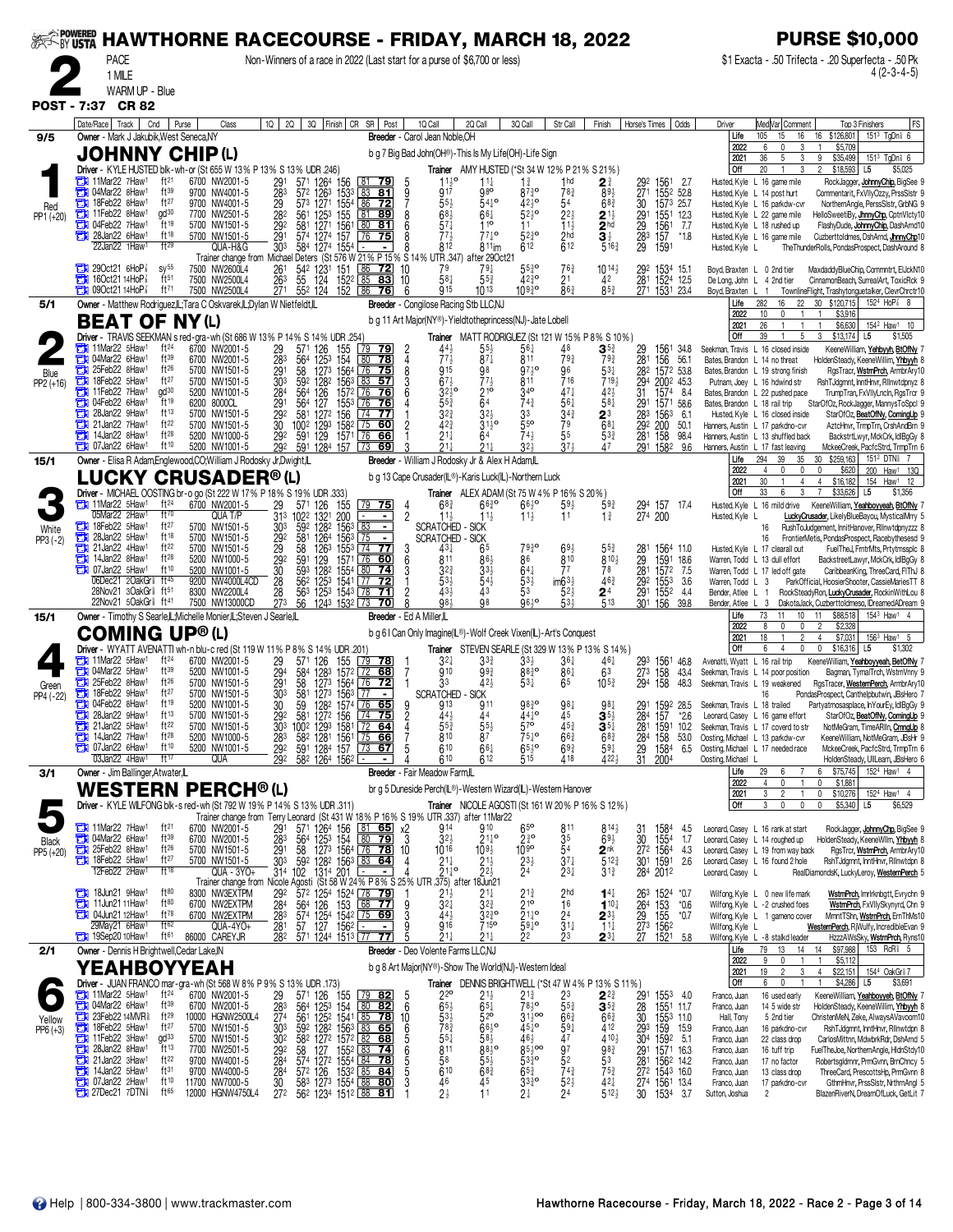| <b>EXAMPOWERED</b> |                                                                                                                      |                                                                                           |                                          | <b>HAWTHORNE RACECOURSE - FRIDAY, MARCH 18, 2022</b>                                                                                                                                                                                          |                                                                     |                                                                                        |                                                                                                |                                                                                 |                                                                      |                                                  |                                                                               |                                                   |                                                                             | <b>PURSE \$10,200</b>                                                                                                                              |
|--------------------|----------------------------------------------------------------------------------------------------------------------|-------------------------------------------------------------------------------------------|------------------------------------------|-----------------------------------------------------------------------------------------------------------------------------------------------------------------------------------------------------------------------------------------------|---------------------------------------------------------------------|----------------------------------------------------------------------------------------|------------------------------------------------------------------------------------------------|---------------------------------------------------------------------------------|----------------------------------------------------------------------|--------------------------------------------------|-------------------------------------------------------------------------------|---------------------------------------------------|-----------------------------------------------------------------------------|----------------------------------------------------------------------------------------------------------------------------------------------------|
|                    | <b>PACE</b><br>1 MILE                                                                                                |                                                                                           |                                          | Four Year Olds - Non-Winners of \$12,500 Last 5 Starts                                                                                                                                                                                        |                                                                     |                                                                                        |                                                                                                |                                                                                 |                                                                      |                                                  |                                                                               |                                                   |                                                                             | \$1 Exacta - .50 Trifecta - .20 Superfecta - .50 Pk<br>$3(3-4-5)$                                                                                  |
|                    | WARM UP - White<br>POST - 7:59 CR 81                                                                                 |                                                                                           |                                          |                                                                                                                                                                                                                                               |                                                                     |                                                                                        |                                                                                                |                                                                                 |                                                                      |                                                  |                                                                               |                                                   |                                                                             |                                                                                                                                                    |
|                    | Date/Race   Track  <br>Cnd                                                                                           | Purse                                                                                     | 1Q<br>Class                              | 2Q                                                                                                                                                                                                                                            | 3Q Finish CR SR Post                                                | 1Q Call                                                                                | 2Q Call                                                                                        | 3Q Call                                                                         | Str Call                                                             | Finish                                           | Horse's Times<br>Odds                                                         | Driver                                            | MedVar Comment                                                              | FS<br>Top 3 Finishers                                                                                                                              |
| 9/5                | Owner - Terry Lee Leonard, Harvard, IL                                                                               |                                                                                           |                                          |                                                                                                                                                                                                                                               |                                                                     | Breeder - Terry Lee Leonard,IL                                                         |                                                                                                |                                                                                 |                                                                      |                                                  |                                                                               | Life<br>2022                                      | 29<br>5<br>$\overline{7}$                                                   | \$39,503<br>154 <sup>2</sup> Haw <sup>1</sup><br>3<br>4<br>155 Haw1<br>\$14,269<br>4                                                               |
|                    | <b>ROUND HERE BUZZ (L)</b><br>Driver - CASEY LEONARD sc rd/w/ryl bl (St 818 W 21% P 15% S 16% UDR .347)              |                                                                                           |                                          |                                                                                                                                                                                                                                               |                                                                     | b g 4 Aracache Hanover(IN®)-Pride Park(IL)-Park Place                                  | Trainer TERRY LEONARD (St 387 W 19% P 17% S 19%)                                               |                                                                                 |                                                                      |                                                  |                                                                               | 2021<br>Off                                       | 21<br>4<br>5<br>8                                                           | \$25,234<br>$\mathfrak{p}$<br>154 <sup>2</sup> Haw <sup>1</sup> 3<br>\$14,035<br>L5<br>\$9,985                                                     |
|                    | $\frac{1}{2}$ 11 Mar22 2 Haw <sup>1</sup><br><b>TH</b> 04Mar22 3Haw <sup>1</sup>                                     | ft <sup>24</sup><br>13700 4YOOPEN<br>ft <sup>39</sup><br>10200 4YOCOND                    |                                          | 571<br>1263<br>155<br>1281<br>59<br>1281 155 82<br>1271 1553 83                                                                                                                                                                               | 84 84<br>83                                                         | $45\frac{3}{4}$<br>3<br>$\frac{2}{5}$<br>44                                            | $45\frac{1}{2}$<br>$44\frac{1}{2}$                                                             | $44\frac{3}{4}$<br>433                                                          | 423<br>$3^{2}$                                                       | 3∛<br>11                                         | 273<br>1551<br>3.1<br>155<br>156<br>8.7                                       | Leonard, Casey<br>Leonard, Casey                  | L 16 late brush<br>L 14 split rivals                                        | FeelingLkATn, HIISwtBy, RndHrBzz 5<br>RoundHereBuzz, HellSwtBy, Mstry 8                                                                            |
| Red<br>PP1 (+20)   | 25Feb22 2Haw1<br>о<br>ā<br>11Feb22 2Haw1                                                                             | $ft^{26}$<br>10200 4YOCOND<br>gd <sup>33</sup><br>9700 NW25KLT                            | 291<br>293<br>283<br>292<br>292          | 584<br>58<br>128                                                                                                                                                                                                                              | 82<br>1573 76<br>-77                                                | 58                                                                                     | 56                                                                                             | $59\frac{1}{4}$<br>$43^{10}$                                                    | $56\frac{1}{4}$                                                      | $42\frac{1}{2}$<br>$\frac{2^{\frac{3}{4}}}{7^3}$ | 26<br>27<br>291<br>8.9<br>1574<br>1.5                                         |                                                   | Leonard, Casey L 19 closed inside<br>Leonard, Casey L 22 game mile          | Mastery, HellSwtBy, Imrirknbgtt 6<br>GrabNGo, RoundHereBzz, ErnThMss 6                                                                             |
|                    | а<br>28Jan22 10Haw <sup>1</sup><br>21Jan22 1Haw <sup>1</sup><br>a<br>15Jan22 5Haw1                                   | ft13<br>11200 4YOOPEN<br>ft <sup>22</sup><br>10700 NW40KLT<br>ft <sup>23</sup>            |                                          | 573 1262<br>1543<br>592<br>1282<br>1554                                                                                                                                                                                                       | 80 84<br>80                                                         |                                                                                        | 42}                                                                                            | 43°<br>$53\frac{1}{4}$                                                          | $2\frac{3}{4}$<br>$7\frac{3}{4}$<br>$2\frac{2}{5}$<br>$6\frac{1}{2}$ | $3^{11}_{6}$                                     | 281<br>27<br>28<br>1551<br>156<br>8.1<br>3.5                                  | Leonard, Casev<br>Seekman, Travis                 | 16 weakened<br>17 gd erly spot                                              | Imarealroknbugtt, AdvncMn, ShckWv 9<br>FeeingLkATn, ShckWv, RndHrBzz 9                                                                             |
|                    | 08Jan22 8Haw <sup>1</sup><br>$25$ Nov $21$ 1HoP <sup><math>7</math></sup><br>о                                       | 12000 NW50KLTSER<br>gd <sup>31</sup><br>12000 NW50KLTSER<br>$SV^{39}$<br>18300 NW4-6/20CL | 284<br>$\frac{293}{271}$                 | 574 1264<br>1544<br>591 1281<br>574 1264<br>157<br>1551                                                                                                                                                                                       | 80<br>76<br>l 79<br>70<br>$\sqrt{77}$<br>77                         | $56\frac{1}{2}$<br>78<br>$57\frac{3}{4}$                                               | 76 <sup>o</sup><br>$54\frac{1}{2}$                                                             | $75\frac{3}{4}$<br>$65\frac{1}{2}$ <sup>o</sup><br>$23\frac{1}{2}$ <sup>o</sup> | $\frac{2}{2}$ <sup>1</sup> $\frac{3}{4}$                             | $\frac{2^{13}}{2^{14}}$                          | 156<br>8.5<br>$\frac{281}{274}$<br>5.7<br>1572<br>1551<br>4.6                 | Leonard, Casey<br>Leonard, Casey<br>Wilfong, Kyle | 12 rode the rail<br>13 good tightner<br>12                                  | HIISwtBy, QkAndShdy, <i>Imrirknbg</i> 8<br>Mastery, RondHrBzz, ErnThMss 8                                                                          |
|                    | $\frac{1}{2}$ 18Nov21 1HoP <sup>7</sup>                                                                              | $ft^{37}$<br>9200 NW4-6/CL                                                                |                                          | 263<br>561<br>1253 1533 80                                                                                                                                                                                                                    | 75                                                                  | 711                                                                                    | 710                                                                                            |                                                                                 | 64}                                                                  |                                                  | 271 1541<br>7.5                                                               | Leonard, Casey<br>Life                            | 6<br>56<br>6                                                                | AlwaysWindy, RoundHereBuzz, Velocitylan 9<br>marealroknbugatti, AracacheCanDanc, FlshyDd 8<br>\$58,722<br>152 <sup>2</sup> Haw <sup>1</sup> 3<br>9 |
| 5/2                | Owner - Perry W Smith, Crete, IL<br><b>IMAREALROKNBUGATTI(L)</b>                                                     |                                                                                           |                                          |                                                                                                                                                                                                                                               |                                                                     | Breeder - Perry W Smith,IL<br>b g 4 Rockin Image(IN®)-Im The Real Lady(IN)-Real Desire |                                                                                                |                                                                                 |                                                                      |                                                  |                                                                               | 2022<br>2021                                      | g<br>$\overline{1}$<br>33<br>3                                              | 2<br>\$12,630<br>154 <sup>3</sup> Haw <sup>1</sup> 4<br>6<br>\$38,942<br>152 <sup>2</sup> Haw <sup>1</sup> 3                                       |
|                    | Driver - TRAVIS SEEKMAN s red-gra-wh (St 686 W 13% P 14% S 14% UDR 254)<br>$\frac{1}{2}$ 11 Mar22 2 Haw <sup>1</sup> | ft <sup>24</sup><br>13700 4YOOPEN                                                         |                                          | 571<br>1263<br>155                                                                                                                                                                                                                            | <u>84</u>                                                           |                                                                                        | Trainer PERRY SMITH (St 122 W 14% P 25% S 16%)                                                 | $1\frac{1}{2}$                                                                  | $11\frac{1}{4}$                                                      | $4\frac{3}{4}$                                   | 283<br>8.2<br>1551                                                            | Off                                               | 13<br>Seekman, Travis L 16 gave way late                                    | \$12,370<br>L5<br>\$4,630<br>FingLkATn, HilSwtBy, RndHrBzz 5                                                                                       |
| Blue               | 14Mar22 3Haw1<br>25Feb22 2Haw1                                                                                       | $ft^{39}$<br>10200<br>$ft^{26}$<br>10200 4YOCOND                                          | $^{291}_{291}$<br>4YOCOND<br>283         | 1281<br>155<br>59<br>584<br>1271 1553                                                                                                                                                                                                         | $\frac{84}{82}$<br>79<br>83<br>84                                   | $\frac{2}{6}$<br>$\frac{11\frac{1}{2}}{67\frac{1}{2}}$<br>$12\frac{3}{4}$              | $\frac{11\frac{1}{2}}{7\frac{7}{4}}$<br>$12\frac{1}{4}$                                        | 88<br>$13\frac{1}{4}$                                                           | $64\frac{1}{4}$<br>$11\frac{3}{4}$                                   | $63\frac{3}{4}$<br>$\mathbf{3}^{\frac{3}{4}}$    | 26<br>1554<br>5.8<br>283<br>1554<br>7.8                                       |                                                   | Seekman, Travis L 14 closed inside<br>Seekman, Travis L 19 gave way late    | RoundHereBzz, HIISwtBy, Mstry 8<br>Mastery, HellSwtBy, mrirknbgtt 6                                                                                |
| PP2 (+16)          | о<br>18Feb22 4Haw <sup>1</sup><br>a<br>11Feb22 8Haw1                                                                 | ft27<br>7700 NW2501-5<br>gd <sup>30</sup><br>7700 NW2501-5                                | $^{29}_{282}$                            | 57<br>1262<br>155<br>155<br>561<br>125 <sup>3</sup>                                                                                                                                                                                           | 85<br>83<br>81<br>88                                                | $11\frac{1}{4}$<br>11                                                                  |                                                                                                | $41\frac{1}{4}$                                                                 | $2\frac{1}{2}$<br>34 <sup>1</sup>                                    | $2^{13}_{523}$                                   | 283<br>1552<br>5.3<br>294<br>1553<br>4.9                                      |                                                   | Seekman, Travis L 16 big effort<br>Seekman, Travis L 22 fast leaving        | CarlosMittanna, <i>marirknbgtt</i> , Manny 7<br>HelloSwtBy, JhnnyChp, CptnVlcty10                                                                  |
|                    | 28Jan22 10Haw <sup>1</sup><br>о<br>22Jan22 6Haw <sup>1</sup><br>с                                                    | ft13<br>11200 4YOOPEN<br>ft <sup>23</sup><br>24000 NW50KLTSER                             | 283<br>293<br>284                        | 573 1262<br>1543<br>571 1254<br>574 1264<br>155                                                                                                                                                                                               | 80<br><u>87</u><br>81<br><u>80</u>                                  | $11\frac{1}{4}$<br>69                                                                  | $11\frac{1}{4}$<br>55 - 0                                                                      | $11\frac{1}{4}$<br>$53^{10}$                                                    | 1 <sup>2</sup><br>$42\frac{3}{4}$                                    | 1 <sub>nk</sub><br>$64\frac{3}{4}$               | 281<br>1543 11.4<br>29 <sub>3</sub><br>28 <sup>2</sup><br>156<br>32.3         |                                                   | Seekman, Travis L 16 dug in late<br>Seekman, Travis L 17 parkdw-cvr         | <b>Imarealroknbgtt</b> , AdvncMn, ShckWv 9<br>BetMine, QuikAndShady, VlctyGtr 9                                                                    |
|                    | 15Jan22 5Haw <sup>1</sup><br>$\Box$ 08 Jan 22 5 Haw <sup>1</sup>                                                     | $ft^{23}$<br>12000<br>gd <sup>31</sup><br>12000 NW50KLTSER<br>$ft^{55}$                   | NW50KLTSER<br>283                        | 1544<br>57<br>1263<br>1542                                                                                                                                                                                                                    | $\sqrt{80}$<br>80<br>$\overline{80}$<br>80                          | $11\frac{1}{4}$<br>563<br>431                                                          | $11\frac{1}{4}$<br>56<br>43                                                                    | $1\frac{3}{4}$<br>32 <sup>o</sup><br>5310                                       | $31\frac{1}{4}$<br>44<br>$54\frac{1}{4}$                             | 3 <sup>2</sup><br>45<br>$\overline{45}$          | 1551<br>23.4<br>282 1552<br>4.2                                               |                                                   | Seekman, Travis L 12 fast leaving<br>Oosting, Michael L 13 parkdno-cvr      | HISwtBy, QkAndShdy, <i>Imrirknbgt</i><br>BetMine, HelloSwetBy, HidnStdy 7                                                                          |
|                    | $10$ Dec21 5DTN<br>5/1 (i) Owner - Joseph A & Jeanette & Joseph M & Jacob M Castaldo, Addison, IL                    | 16200 HG NW6-CLM                                                                          | 27 <sup>1</sup>                          | 562 1241 1533 79                                                                                                                                                                                                                              | 71                                                                  | Breeder - Stevanna E Turner, IL                                                        |                                                                                                |                                                                                 |                                                                      |                                                  | 294 1543 4.1                                                                  | Miller, Brett L -4<br>Life<br>2022                | 46<br>6<br>2                                                                | AlwaysVirgil, McMan, TopRecruit 8<br>\$28,369<br>153 <sup>4</sup> Haw <sup>1</sup> 3<br>5<br>\$12,216<br>155 <sup>1</sup> Haw <sup>1</sup> 4<br>0  |
|                    | <b>DRIVIN</b><br>M<br>Driver - BRANDON BATES pur-wh-k grn (St 147 W 12% P 12% S 8% UDR 213)                          | IE.                                                                                       | <b>CRAZY(L)</b>                          |                                                                                                                                                                                                                                               |                                                                     | b g 4 Ni's Big Deal-Friskie Flicker(IL)-Feelin Friskie                                 | <b>Trainer</b> RYAN ABEL (*St 1 W 100 % P 0 % S 0 %)                                           |                                                                                 |                                                                      |                                                  |                                                                               | 2021<br>Off                                       | 25<br>4<br>$\mathbf{0}$                                                     | 153 <sup>4</sup> Haw <sup>1</sup> 3<br>3<br>\$12,803<br>\$3,324<br>L <sub>5</sub><br>\$12,216                                                      |
|                    | $\frac{1}{2}$ 13Mar22 4Haw <sup>1</sup>                                                                              | ft $48$<br>9700 NW25KLT                                                                   |                                          | 293 583 1272 1551<br>Trainer change from John Fletcher (St 29 W 17% P 6% S 10% UTR 245) after 04Mar22                                                                                                                                         | $[74$ 74                                                            | $21\frac{1}{2}$                                                                        | $11\frac{1}{2}$                                                                                | $11\frac{1}{2}$                                                                 | 1 <sub>hd</sub>                                                      | 1 <sup>nk</sup>                                  | 274<br>$155^1$ *1.0                                                           |                                                   | Bates, Brandon L 7 held safe                                                | DrivinMeCrazy, ArmbrAry, Chnctlkts 6                                                                                                               |
| White<br>PP3 (-2)  | 1 04Mar22 3Haw1                                                                                                      | ft39<br>10200 4YOCOND<br>ft30<br>8200 NW2EXTPM                                            | 291<br>294                               | 59<br>584<br>1281<br>1274<br>155<br>1561                                                                                                                                                                                                      | $\frac{82}{70}$<br><u>80</u><br>$\overline{71}$                     | 5<br>j 10<br>7im                                                                       |                                                                                                | $3^{11}_{21}$                                                                   | $4^{2\frac{3}{4}}$<br>2 <sup>1</sup>                                 | $42\frac{1}{2}$<br>$2^{3}$                       | 27<br>282<br>1552 27.0<br>1562<br>-5.7                                        |                                                   | Bates, Brandon L 14 used early<br>Bates, Brandon L 9 forced wide            | RoundHereBuzz, HellSwtBy, Mstry 8<br>WalkinPapers, DrivnMCrzy, RnDnr 7                                                                             |
|                    | 26Feb22 1Haw1<br>20Feb22 10Haw1                                                                                      | ft44<br>9000 NW20KLT                                                                      |                                          | 292<br>127<br>58<br>Trainer change from Michael Rogers (St 136 W 9% P 13% S 15% UTR .224) after 12Feb22                                                                                                                                       | 1562 69<br>70                                                       | $1^{30}$<br>5                                                                          | 21‡                                                                                            | $21\frac{1}{4}$                                                                 | 32                                                                   | 1 <sub>hd</sub>                                  | 291<br>1562 *2.1                                                              |                                                   | Bates, Brandon L 9 closed inside                                            | DrivinMeCrzy, RcknCIBy, RnDnr 9                                                                                                                    |
|                    | 12Feb22 4Haw1                                                                                                        | ft 17<br>11000 NW25KSER                                                                   |                                          | 292 574 126<br>Trainer change from John Fletcher (St 26 W 15 % P 3 %                                                                                                                                                                          | $154^3$ 75 73                                                       | 66<br>S 11% UTR 213) after 05Feb22                                                     | $65\frac{3}{4}$                                                                                | $68^{10}$                                                                       | $69\frac{1}{4}$                                                      | $68\frac{3}{4}$                                  | 284<br>1562 34.5                                                              | Bates, Brandon L 11 tuff trip                     |                                                                             | RexBoston, RockinSandsave, ShckWv 8                                                                                                                |
|                    | 05Feb22 7Haw1<br>30Jan22 8Haw1<br>$21$ Jan22 9Haw <sup>1</sup>                                                       | ft15<br>11000 NW25KSER<br>ft27<br>9700 NW25KLT<br>ft22<br>9000 NW20KLT                    | 29 <sup>2</sup><br>293                   | 155<br>155<br>1264<br>573<br>1264<br>303 1004 1291 1564                                                                                                                                                                                       | <u>71</u><br>$\overline{75}$<br>64<br>$\sqrt{70}$<br>$\blacksquare$ | 2hd<br><b>SCRATCHED - SICK</b>                                                         | 32}                                                                                            | $5^{43}_{34}$                                                                   | 611<br>$89\frac{1}{2}$                                               | $712\frac{1}{2}$                                 | 1564120.4<br>1572 66.3<br>29<br>30                                            |                                                   | Avenatti, Wyatt L 11 clearall out<br>Avenatti, Wyatt L 8 led 1st turn<br>17 | WiknPprs, FxVIIyLynyrd, Gmblnfr 9<br>GrabNGo, JkRockinRoll, JosShotr10<br>WesternWaltz, GrabNGo, Chanceitlikeitis 8                                |
|                    | 15Jan22 1Haw <sup>1</sup><br><b>THE 26Sep21 12Haw1</b>                                                               | ft <sup>24</sup><br>ft74<br>8500 NW25KLT                                                  | QUA-H&G                                  | 30 <sup>3</sup> 100 <sup>1</sup> 131 1591 -<br>29 57 <sup>3</sup> 126 <sup>2</sup> 155 72                                                                                                                                                     | 68                                                                  | 32)                                                                                    | 57<br>$32\frac{1}{2}$                                                                          | 3 <sup>3</sup><br>52 <sub>4</sub>                                               | $3^{33}_{4}$<br>63}                                                  | $56\frac{1}{2}$                                  | 284 200 <sup>2</sup><br>$\overline{28}$ <sup>2</sup><br>1552 68.1             | Avenatti, Wyatt<br>Rogers, Michael                | 1 rail trip                                                                 | PondasProspect, YankeeBounty, HesGonnaGety 7<br>Rllnwtdpnyzzz, RndHrBzz, FxVllyLyny 8                                                              |
| 4/1                | Owner - Elson L Miller, Lagrange, IN                                                                                 |                                                                                           |                                          |                                                                                                                                                                                                                                               |                                                                     | Breeder - Winbak Farm, MD                                                              |                                                                                                |                                                                                 |                                                                      |                                                  |                                                                               | Life<br>2022                                      | 19<br>5<br>$\overline{c}$<br>3<br>8<br>$\overline{1}$                       | 5<br>\$30,278<br>155 Haw1 4<br>3<br>\$19,942<br>155 Haw1 4                                                                                         |
|                    | <b>GRAB N</b><br>Driver - MICHAEL OOSTING br-o go (St 222 W 17% P 18% S 19% UDR .333)                                | <b>GO</b>                                                                                 |                                          |                                                                                                                                                                                                                                               |                                                                     | b g 4 Art Major(NY®)-Ideal Observation(MD)-Western Ideal                               | Trainer RONNIE ROBERTS (St 139 W 9% P 12% S 10%)                                               |                                                                                 |                                                                      |                                                  |                                                                               | 2021<br>Off                                       | 11<br>2                                                                     | 2<br>\$10,336<br>$157^3$ HoP $\frac{7}{8}$ 3<br>\$5,850<br>L5<br>\$12,028<br>$\mathbf{0}$                                                          |
|                    | $\Box$ 04Mar22 3Haw <sup>1</sup><br>25Feb22 7Haw <sup>1</sup>                                                        | $ft^{39}$<br>10200 4YOCOND<br>$ft^{26}$<br>9700                                           | 291<br>302<br>29<br>29<br>NW4001-5       | 59<br>1281<br>155<br>591 1282 1554 86<br>573 1271 1554 86                                                                                                                                                                                     | <u>76</u><br>$\frac{81}{76}$                                        | 793<br>$11\frac{1}{4}$                                                                 | $87\frac{1}{2}$ <sup>o</sup><br>21‡                                                            | $77\frac{1}{2}$ <sup>o</sup><br>$31\frac{1}{2}$                                 | 76‡<br>33                                                            | $76\frac{1}{4}$<br>3 <sup>2</sup>                | 263<br>$156^{\circ}$<br>6.6<br>273<br>1561<br>4.6                             | Oosting, Michael<br>Oosting, Michael              | 14 parkdw-cvr<br>19 big effort                                              | RoundHereBuzz, HellSwtBy, Mstry 8<br>NorthernAngle, PersesSistr, GrbNG 7                                                                           |
| Green<br>PP4 (-22) | 18Feb22 8Haw1<br>о<br>11Feb22 2Haw1                                                                                  | ft27<br>9700 NW4001-5<br>$gd^{33}$<br>9700 NW25KLT                                        |                                          | $128$ $1573$ 76<br>58                                                                                                                                                                                                                         | 78                                                                  | 44<br>6<br>$2h$ do                                                                     | $42\frac{3}{4}$ <sup>o</sup><br>$11\frac{1}{2}$                                                | $2\frac{1}{2}$ <sup>o</sup><br>1 <sub>hd</sub>                                  | $33\frac{1}{4}$<br>$1\frac{3}{4}$                                    | $34\frac{1}{2}$<br>$\mathbf{1}^3$                | 292 1563<br>3.8<br>$29^3$ $157^3$ *0.7                                        | Oosting, Michael<br>Oosting, Michael              | 16 parkdno-cvr<br>22 game winner                                            | NorthernAngle, PrssSlstr, GrbNG 9<br>GrabNGo, RoundHrBzz, ErnThMss 6                                                                               |
|                    | 30Jan22 8Haw1<br>21Jan22 9Haw1<br>о<br>15Jan22 2Haw <sup>1</sup>                                                     | ft27<br>9700 NW25KLT<br>ft <sup>22</sup><br>9000 NW20KLT<br>$ft^{23}$                     |                                          | 293<br>573 1264 155 75<br>303 1004 1291 1564 70 76<br>293 584 1283 1561 75 75                                                                                                                                                                 |                                                                     | 1 <sub>hd</sub> o<br>11∔                                                               | $21\frac{1}{4}$<br>$\frac{2}{2}$ <sup>1</sup> / <sub>2</sub> <sup>1</sup>                      | $21\frac{1}{2}$<br>$\frac{2^{2\frac{1}{4}}}{2^{1\frac{1}{2}}}$                  | 11<br>$^{22}_{11}$                                                   | $1^{11}$<br>$2^{nk}_{1^3}$                       | 28 155<br>271 1564 *0.3                                                       | *0.4 Oosting, Michael<br>Oosting, Michael         | 8 new life mark<br>17 stalkd leader                                         | GrabNGo, JkRockinRoll, JosShtr10<br>WesternWItz, GrbNG, Chnctlkts 8                                                                                |
|                    | а<br>09Jan22 8Haw1                                                                                                   | 9000 NW20KLT<br>ft15<br>9700 NW25KLT                                                      |                                          | 700 NW25KLT 28 564 1264 1563 $\frac{172}{120}$ 1 453 44<br>Trainer change from Kevin Slabaugh (St 59 W 6% P 15% S 11% UTR 192) after 17Dec21                                                                                                  |                                                                     | 5                                                                                      |                                                                                                | $42^{30}_{4}$                                                                   | 2 <sup>3</sup>                                                       | $3^{12}$                                         | 272 1561<br>3.2<br>293 157<br>6.6                                             | Oosting, Michael<br>Seekman, Travis               | 12 new life mark<br>14 game effort                                          | GrabNGo, GmbInfrivn, JkRcknRll 5<br>FoxValleyLynyrd, ShckWv, GrbNG10                                                                               |
|                    | <b>THE 17Dec21 2DTN</b><br>$2$ Dec21 1HoP $\frac{7}{8}$                                                              | ft <sup>42</sup><br>11000 HG NW2PM<br>9000 NW1/15CL<br>$ft^{51}$                          |                                          | 56 1234 1531 73<br>281<br>272 563 1254 155 64                                                                                                                                                                                                 | 77<br>-74                                                           | $57\frac{1}{2}$<br>4<br>$11\frac{3}{4}$                                                | $56\frac{1}{2}$<br>2½                                                                          | $58\frac{1}{2}$<br>$11\frac{1}{2}$                                              | $56\frac{1}{2}$<br>2 <sup>1</sup>                                    | $54\frac{1}{4}$<br>2 <sup>1</sup>                | 28 <sup>3</sup> 154<br>291 155<br>4.1<br>2.9                                  | Miller, Brett<br>Miller, Lewayne                  | $-1$<br>7                                                                   | FreddieFaves, MyPanther, RexBoston 6<br>RockingRetirement, GrabNGo, Sullenberger 8                                                                 |
|                    | <b>15/1 O</b> Owner - Duane K Hardway, Martinsville, L                                                               |                                                                                           |                                          |                                                                                                                                                                                                                                               |                                                                     | Breeder - William D Walters & Joseph Patrick Mclead, OH                                |                                                                                                |                                                                                 |                                                                      |                                                  |                                                                               | Life<br>2022                                      | 32<br>6<br>$\overline{7}$<br>0<br>$\overline{2}$                            | \$26,403<br>159 <sup>2</sup> OakGri 3<br>\$8,105                                                                                                   |
|                    | <b>BURNIN RUBBER</b><br>Driver - TODD WARREN red-blk-gra (St 725 W 14% P 14% S 10% UDR .251)                         |                                                                                           |                                          |                                                                                                                                                                                                                                               |                                                                     | b g 4 Woodstock(OH®)-Cheyenne Hepburn(MI)-Cam's Card Shark                             | Trainer CATHERINE RUTHERFORD (*St 28 W 4% P 11 % S 18%)                                        |                                                                                 |                                                                      |                                                  |                                                                               | 2021<br>Off                                       | 19<br>$\overline{2}$<br>$\overline{4}$<br>0<br>0<br>$\mathbf{0}$            | 159 <sup>2</sup> OakGr 13<br>$\overline{2}$<br>\$16,535<br>\$6,456<br>$\mathbf{0}$<br>\$0 <br>L <sub>5</sub>                                       |
|                    | $\frac{1}{2}$ 11 Mar22 8 Haw <sup>1</sup><br>13 04Mar22 7Haw1                                                        | ft <sup>21</sup><br>8200 NW2EXTPM<br>$ft^{39}$<br>8200 NW2EXTPM                           | $\frac{29}{29}$                          | 573 127 1573 72 68 10<br>592 1291 1564 69 72 7                                                                                                                                                                                                |                                                                     | 814<br>$21\frac{1}{4}$                                                                 | 812<br>$21\frac{1}{4}$                                                                         | 712<br>22                                                                       | $76\frac{1}{2}$<br>2 <sup>2</sup> / <sub>2</sub>                     | 74<br>$2^{1\frac{1}{2}}$                         | 29 158 <sup>2</sup> 5.0<br>27 <sup>2</sup> 157 15.9                           | Warren, Todd<br>Seekman, Travis                   | 16 closed inside<br>14 led 1st turn                                         | MajrPrnc, InfntWrrr, HrdImmnty10<br>RocknClBy, BrnnRbbr, Hrdlmmnty 8                                                                               |
| Black<br>PP5 (+20) | 19Feb22 5Haw1<br>12Feb22 4Haw1                                                                                       | ft18<br>22000 NW25KSER<br>ft17<br>11000 NW25KSER                                          | 293                                      | 581 1264 1543 78                                                                                                                                                                                                                              | $\blacksquare$                                                      | <b>SCRATCHED</b>                                                                       | - JUDGES<br>$2^{13}_{21}$                                                                      | $2^{2\frac{1}{4}}$                                                              | $3^{4}_{4}$                                                          | 45                                               | $^{291}_{29}$<br>1553 21.9                                                    | Warren, Todd                                      | 8<br>11 stalkd leader                                                       | FeelingLikeATen, AdvanceMan, WalkinPapers 8<br>RexBostn, RcknSndsv, ShckWv 8                                                                       |
|                    | 05Feb22 9Haw1<br>а<br>30Jan22 8Haw <sup>1</sup><br>14Jan22 3Haw <sup>1</sup>                                         | ft 15<br>11000 NW25KSER<br>ft $27$<br>9700 NW25KLT<br>ft <sup>31</sup>                    |                                          |                                                                                                                                                                                                                                               |                                                                     |                                                                                        | 890                                                                                            | $64^{10}_{2}$                                                                   | 461                                                                  | $\frac{2^{5\frac{1}{2}}}{4^7}$                   | 1571 15.3<br>284 1562 40.5                                                    | Warren, Todd<br>Seekman, Travis                   | 11 game effort<br>8 parkdw-cvr                                              | RexBoston, BurninRubbr, ShckWv10<br>GrabNGo, JkRockinRoll, JosShotr10                                                                              |
|                    | с<br>09Jan22 8Haw <sup>1</sup>                                                                                       | 9700 NW25KLT<br>$ft^{15}$<br>9700 NW25KLT                                                 |                                          | 2000 NW25KSER 292 574 126 1543 175 771 1<br>1000 NW25KSER 30 592 1273 1561 175 771 1<br>1000 NW25KSER 30 592 1273 1561 174 688 6 113<br>1700 NW25KLT 293 573 1264 155 173 774 1<br>1700 NW25KLT 283 594 1264 1563 172 671 10 711<br>1700 NW25 |                                                                     |                                                                                        | $\frac{2}{7}$ <sup>1<sub>2</sub></sup> / <sub>8<sup>1</sup>/<sub>2</sub></sub><br>after 05Dec2 | 22<br>$8^{70}$                                                                  | $\frac{3^{4}_{0}3^{4}_{0}}{5^{6}}$                                   | $3^{3}$<br>$58\frac{1}{2}$                       | $\frac{27}{30}$<br>1562 20.5<br>1581 74.1                                     | Warren, Todd<br>Warren, Todd                      | 13 stalkd leader<br>14 post hurt                                            | FelngLkATn, ShckWv, BrnnRbbr 8<br>FoxValleyLynyrd, ShockWav, GrbNG10                                                                               |
|                    | 05Dec21 4OakGr <sup>§</sup> ft <sup>69</sup><br>29Nov21 20akGr <sup>§</sup> ft <sup>46</sup>                         | 8100 NW2CDCLM                                                                             | $\frac{28}{27}$<br>8100 NW1/2CDCLM       | 581 1271 157 65 61<br>571 1253 1543 67 60                                                                                                                                                                                                     |                                                                     | 2<br>i 1oo                                                                             | 31                                                                                             | $31\frac{1}{2}$<br>$2\frac{1}{2}$                                               | 42<br>24                                                             | $2\frac{1}{7}$                                   | 293<br>157<br>6.3<br>311 1564 9.0                                             | Shehan, Tyler<br>Shehan, Tyler                    | $\mathbf{0}$<br>-3                                                          | SeasideHill, <b>BurninRubber</b> , NiceBigJer 8<br>FoxValleyOscar, SeasideHill, KingRagnar 8                                                       |
| 7/1                | Owner - Tom D & Mary Alice Tetrick, Geff, IL, Teagan Sage, Geff, IL                                                  |                                                                                           |                                          |                                                                                                                                                                                                                                               |                                                                     | Breeder - Chapel Ridge Farm, IN                                                        |                                                                                                |                                                                                 |                                                                      |                                                  |                                                                               | Life<br>2022                                      | 33<br>3<br>$\overline{4}$<br>9<br>0<br>3                                    | 152 <sup>4</sup> HoP <sup>2</sup> 3<br>\$34,956<br>$7\overline{ }$<br>3<br>\$13,629                                                                |
|                    | <b>SHOCK WAVE</b><br>Driver - JUAN FRANCO mar-gra-wh (St 568 W 8% P 9% S 13% UDR .173)                               |                                                                                           |                                          |                                                                                                                                                                                                                                               |                                                                     | b g 4 Riggins(IN®) - Wattaqueen(IN) - Kilowatt                                         | <b>Trainer</b> CLARK FAIRLEY (St 93 W 12% P 18% S 13%)                                         |                                                                                 |                                                                      |                                                  |                                                                               | 2021<br>Off                                       | 24<br>3<br>$\mathbf{1}$<br>5<br>0<br>$\Omega$                               | $\overline{4}$<br>\$21,327<br>1524 HoP <sup>2</sup> 3<br>\$1,520 L5<br>\$4,760<br>0                                                                |
|                    | 104Mar22 3Haw1<br>25Feb22 2Haw1                                                                                      | ft39<br>10200 4YOCOND<br>$ft^{26}$<br>10200 4YOCOND                                       | $\frac{291}{283}$                        |                                                                                                                                                                                                                                               |                                                                     | 56<br>46                                                                               | $5^{5^{3}_{4}}$<br>443                                                                         | $65\frac{1}{2}$<br>$34\frac{3}{4}$                                              | 54<br>45‡                                                            | $5^{3}$<br>53                                    | 26 <sup>3</sup> 1554 29.5<br>28 1561 9.0<br>273 1553 18.9                     | Franco, Juan<br>Franco, Juan                      | 14 4 wide str<br>19 weakened                                                | RoundHereBuzz, HelloSwetBy, Mstry 8<br>Mastery, HelloSweetiBy, mrirknbgtt 6                                                                        |
| Yellow<br>PP6 (+3) | 19Feb22 5Haw1<br>о<br>t<br>12Feb22 4Haw1                                                                             | $ft^{18}$<br>22000 NW25KSER<br>ft17<br>11000 NW25KSER                                     | $\frac{293}{292}$                        | 59 1281 155 <u>82 80</u><br>584 1271 1553 83 82<br>581 1264 1543 78 74<br>574 126 1543 75 81                                                                                                                                                  |                                                                     | 89<br>$32\frac{3}{4}$                                                                  | $87\frac{1}{2}$<br>43                                                                          | 76,10<br>433                                                                    | $64\frac{1}{2}$<br>$44\frac{1}{4}$                                   | 55<br>$3^{11}$                                   | 28 1544 1.7<br>292 1572 *0.8                                                  | Husted, Kyle<br>Franco, Juan                      | 8 post hurt<br>11 late brush                                                | FeelingLikeATn, AdvncMn, WlknPprs 8<br>RexBoston, RockinSandsv, ShckWv 8                                                                           |
|                    | а<br>05Feb22 9Haw1<br>28Jan22 10Haw <sup>1</sup><br>о<br>21Jan22 1Haw1                                               | ft15<br>11000 NW25KSER<br>$ft^{13}$<br>11200 4YOOPEN<br>ft22                              | $\frac{30}{283}$                         | 592 1273 1561 74 68<br>573 1262 1543 80 86<br>592 1282 1554 76 79                                                                                                                                                                             |                                                                     | 812<br>$21\frac{1}{4}$                                                                 | $65\frac{3}{4}$ <sup>o</sup><br>$21\frac{1}{4}$                                                | $3^{210}$<br>$31\frac{1}{2}$                                                    | $3^3$<br>$3^2$<br>$4^3$                                              | $36\frac{1}{4}$<br>3 <sup>3</sup>                | 281<br>1544<br>-8.5                                                           | Franco, Juan<br>Franco, Juan                      | 11 parkdno-cvr<br>16 clearall out                                           | RexBoston, BurninRbbr, ShckWv10<br>Imarelrknbgtt, AdvncMn, ShckWv 9                                                                                |
|                    | о<br>14Jan22 3Haw <sup>1</sup><br>а<br>09Jan22 8Haw <sup>1</sup><br>市                                                | 10700 NW40KLT<br>$ft^{31}$<br>9700 NW25KLT<br>$ft^{15}$<br>9700 NW25KLT                   | 29 <sup>2</sup><br>29 <sup>3</sup><br>28 | 1700 NW25KLT 293 592 129 1554 23 26 3<br>1700 NW25KLT 28 564 1264 1563 22 75 7<br>Trainer change from Tom Tetrick (St 359 W 10% P 11% S 9% UTR.                                                                                               |                                                                     | $21\frac{1}{4}$<br>$\bar{3}3\frac{1}{4}$<br>813                                        | $21\frac{1}{4}$<br>3 <sup>3</sup><br>$88\frac{3}{4}$                                           | $31\frac{1}{2}$<br>44<br>$75\frac{3}{4}$                                        | $\frac{2^{3\frac{1}{2}}}{3^{2}}$                                     | $2^{1\frac{1}{2}}$<br>$\bar{2}^2_{nk}$           | 272 156<br>3.6<br>26 <sup>2</sup><br>283<br>1561 2.1<br>156 <sup>3</sup> 22.0 | Franco, Juan<br>Franco, Juan<br>Franco, Juan      | 17 split rivals<br>13 rail trip<br>14 strong finish                         | FeelingLkATn, ShckWv, RndHrBzz 9<br>FeelingLikeATen, ShockWv, BrnnRbbr 8<br>FoxVallyLynyrd, ShckWv, GrbNG10                                        |
|                    | <b>T</b> 02Dec2111DTN ft <sup>49</sup>                                                                               | 13200 HGNW4-CLM                                                                           |                                          | 274 562 1241 1533 76 70 6                                                                                                                                                                                                                     |                                                                     | 88                                                                                     | .203) after 02Dec21<br>$76\frac{1}{4}$ <sup>o</sup>                                            | $75\frac{1}{2}$ <sup>o</sup>                                                    | 86‡                                                                  | 58                                               |                                                                               |                                                   |                                                                             | 30 1551 17.8 Kauffman, Kayne -3 Rally Your Crew, Skyway Artimus, Big Chief Arrow 9                                                                 |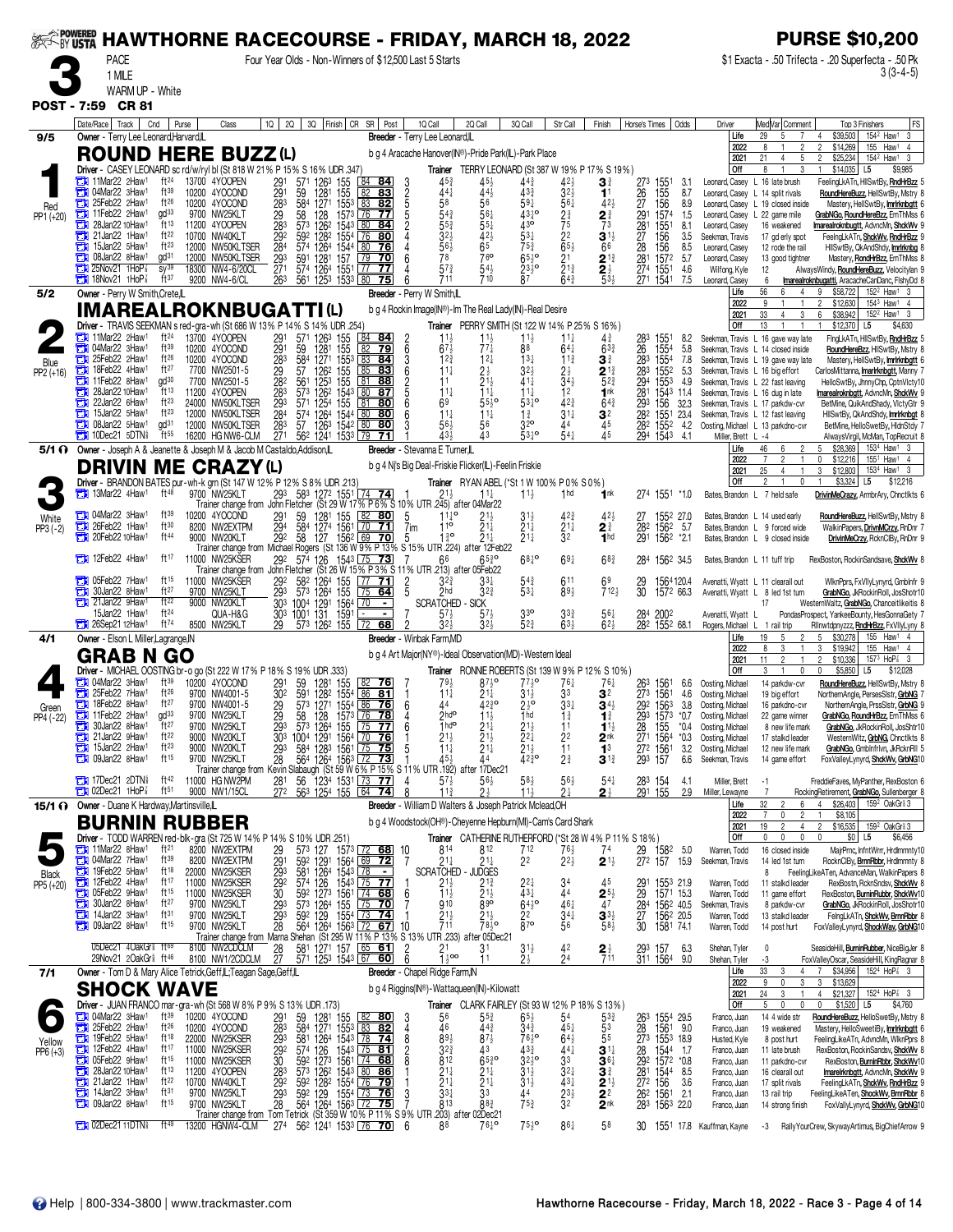| <b>PACE</b><br>\$1 Exacta - .50 Trifecta - .20 Superfecta<br>Open II<br>1 MILE<br>WARM UP - Green<br>POST - 8:21 CR 89<br>Date/Race   Track  <br>Cnd<br>10   20   30   Finish   CR SR   Post<br>1Q Call<br>2Q Call<br>MedVar Comment<br>Purse<br>Class<br>3Q Call<br>Str Call<br>Finish<br>Horse's Times   Odds<br>Driver<br>Top 3 Finishers<br>24<br>\$835,825<br>149 <sup>3</sup> Mea <sup>§</sup><br>Owner - Clinard Properties, Inc, Mt. Sterling, L.<br>Breeder - Charles E Keller III, MD<br>Life<br>175<br>40<br>23<br>7/2<br>154 <sup>2</sup> Haw <sup>1</sup> 10<br>2022<br>$\mathbf 0$<br>\$10,202<br>6<br>YANKEE BOUNTY (L)<br>b g 10 Yankee Cruiser(PA®)-Bootleg Yankee(MD)-Allamerican Native<br>2021<br>19<br>6<br>0<br>3<br>\$21,925<br>151<br>Haw <sup>1</sup><br>Driver - TODD WARREN red-blk-gra (St 725 W 14% P 14% S 10% UDR .251)<br>$20\,$<br>\$205,145<br><b>Trainer</b> TOM SIMMONS (St 233 W 15% P 16% S 13%)<br><b>Off</b><br>4<br>L5<br>11Mar22 4Haw <sup>1</sup><br>ft <sup>24</sup><br>9700 NW4001-5<br>а<br>283<br>561<br>1254 1542 89 88<br>$21\frac{1}{4}$<br>1 <sub>hd</sub><br>33‡<br>$3^{2^{3}}$<br>31}<br>28<br>1542 6.8<br>Warren, Todd L 16 just-up<br>YankeeBounty, ImaRILdysMn, FxVIIyRn 7<br>ft39<br>04Mar22 8Haw1<br>12 <sup>o</sup><br>$\frac{21}{53}$<br>$43\frac{1}{4}$<br>27 <sup>3</sup> 1541<br>271 1561<br>9700 NW4001-5<br>283<br>57 <sup>2</sup> 126 <sup>3</sup> 153 <sup>3</sup> 83 86<br>591 128 <sup>2</sup> 1554 86 81<br>$11\frac{1}{4}$<br>$11\frac{1}{4}$<br>*1.9<br>Commntrt, FxVIIyOzzy, PrssSIstr 9<br>Warren, Todd L 14 game effort<br>25Feb22 7Haw1<br>ft26<br>3<br>$53\frac{1}{2}$<br>9700 NW4001-5<br>302<br>$32\frac{1}{2}$<br>$42\frac{1}{2}$ DH<br>о<br>$43\frac{3}{4}$<br>2.3<br>Husted, Kyle L 19 lacked room<br>NorthernAngle, PrssSlstr, GrbNG 7<br>Red<br>18Feb22 8Haw1<br>ft27<br>О<br>29<br>9700 NW4001-5<br>573 1271 1554 86<br><b>SCRATCHED</b><br>SICK<br>NorthernAngle, PerseusSeelster, GrabNGo 9<br>PP1 (+20)<br>16<br>11Feb22 6Haw <sup>1</sup><br>$\alpha$ d $33$<br>$\frac{292}{303}$<br>57 <sup>2</sup> 126 1544 86 91<br>58 <sup>3</sup> 1274 1553 83 -<br>$42^{10}$<br>9700 NW4001-5<br>6<br>$53^{30}_{4}$<br>$2^{\frac{3}{4}}$<br>283 155<br>69<br>24<br>49<br>Husted, Kyle L 22 coverd to str<br>BetMine, YankeeBnty, PrmGvnn10<br>04Feb22 4Haw1<br>ft19<br>9700 NW4001-5<br>с<br><b>SCRATCHED</b><br>- JUDGES<br>BetMine, PrescottsHope, ParkOfficial 6<br>18<br>28Jan22 1Haw <sup>1</sup><br>ft18<br>76 <sup>o</sup><br>281<br>563 1242 1534 89 90<br>11700 NW7000-5<br>$63\frac{3}{4}$<br>$51\frac{1}{2}$<br>282<br>154 58.5<br>1552 53.3<br>ΕИ<br>710<br>771<br>Husted, Kyle L 16 parkdw-cvr<br>StraightUpCool, ThreeCrd, JrsyJm 8<br>21Jan22 8Haw1<br>ft $22$<br>293 583 1271 155<br>303 1001 131 1591<br>$\frac{5}{2}$ <sup>5</sup><br>$\frac{27}{28^2}$<br>11700 NW7000-5<br>89<br>83<br>66<br>$42\frac{1}{2}$<br>6<br>$67\frac{1}{2}$<br>761<br>Husted, Kyle L 17 rail trip<br>FoxValleyRen, ThreeCard, PerssSistr10<br>$2^{1\frac{1}{2}}$<br>15Jan22 1Haw <sup>1</sup><br>$ft^{24}$<br>$21\frac{3}{4}$<br>QUA-H&G<br>21‡<br>$21\frac{1}{4}$<br>1593<br>Rogers, Michael L<br>PondasProspect, YankeeBounty, HesGonnaGety 7<br>$ft^{75}$<br>55 1223 1511 90<br>617<br>24Sep21 3Haw1<br>12000 OPEN<br>72<br>$34\frac{1}{4}$<br>611<br>311 1543<br>282<br>31‡<br>34<br>6.3<br>Warren, Todd L 2 askedno gain<br>PrmGvnn, RckGtFrmd, PssGrIIBc 6<br>$20\degree$<br>19<br>16 \$251,812 151 Phli 3<br>Owner - Garcia Power Inc, Crete, IL<br>Breeder - Mac T Nichol, ON, CA<br>Life<br>149<br>4/1<br>153 <sup>1</sup> MVR <sub>8</sub> 7<br>2022<br>$\mathbf 0$<br>\$13,125<br><b>STREET BOY(L)</b><br>b g 7 American Ideal(NY®)-Trend Setter(ON)-Grinfromeartoear<br>42<br>3<br>5 <sub>5</sub><br>\$51,440<br>$151^3$ HoP $\frac{7}{8}$ 6<br>2021<br>6<br>Driver - BRANDON BATES pur-wh-k grn (St 147 W 12% P 12% S 8% UDR .213)<br>Trainer HECTOR HERRERA (St 171 W 12% P 12% S 8%)<br>\$36,950 L5<br><b>Off</b><br>22<br>3<br>$\overline{4}$<br>08Mar22 5MVR <sup>§</sup><br>ft42<br>15000 HGNW6000L4<br>$\frac{27}{27}$ 1<br>$\frac{564}{554}$<br>$\frac{125}{1231}$<br>153 <sup>1</sup> 86 86<br>1522 88 84<br>$12\frac{3}{4}$<br>$^{281}_{284}$<br>11<br>12<br>1531 1.4<br>Bates, Brandon L 1<br>StreetBoy, VelCharlie, ChristenMeN10<br>$\frac{2}{8}$<br>01Mar22 6MVR <sup>§</sup><br>ft65<br>88 <sub>2</sub><br>85<br>$87\frac{1}{4}$<br>$5^{2^{3}}$<br>153 45.4<br>о<br>15000 HGNW6250L4<br>86‡<br>Bates Brandon L -3<br>BettorSun, BettorsFireN, JksChamp 8<br>3<br>18Feb22 3Haw <sup>1</sup><br>ft $27$<br>a<br>11700 NW7000-5<br>294<br>582 1273 1553 87<br>77<br>$21\frac{1}{2}$<br>$21\frac{1}{4}$<br>$41\frac{3}{4}$<br>283<br>1563 23.2<br>$3^{13}$<br>$64\frac{3}{4}$<br>Bates, Brandon L 16 led off gate<br>BetMine, PrimoGiovanni, JjsAmds 7<br>Blue<br>$43\frac{1}{4}$<br>Ъ<br>25Jan22 8MVR <sup>§</sup><br>ft27<br>27<br>$\frac{1522}{153}$ 89 87<br>533<br>$53\frac{1}{4}$<br>153 <sup>2</sup> 13.0<br>1531 4.2<br>15000 HGNW6000L4<br>124<br>$5^{3\frac{1}{2}}$<br>2 <sup>1</sup> / <sub>2</sub><br>$\frac{284}{274}$<br>56<br>6<br>55<br>YachtWeek, WildBill, BeyondDelight 8<br>Widger, Samuel L 3<br>PP2 (+16)<br>$ft^{28}$<br>564<br>1251<br>2 <sup>1</sup><br>10Jan22 13MVR <sup>§</sup><br>272<br>21<br>$\mathbf{2}^{\frac{3}{4}}$<br>12500 HGNW4000L4<br>о<br>Bates, Brandon L 2 Shagnwiththedragon, StreetBoy, SouthportBech 9<br>03Jan22 13MVR <sup>§</sup><br>gd <sup>28</sup><br>1242 1532 87<br>32<br>$41\frac{3}{7}$<br>42<br>$52\frac{1}{2}PL4$<br>٣J<br>12500 HGNW4000L4<br>264<br>563<br>83<br>10<br>29<br>1534 15.6<br>Bates, Brandon L 1 2nd tier TarZanDan, SweetTroy, AlwysAtMyPlc-10<br>(St 580 W 17% P 15% S 11% UTR .302)<br>Claimed from Jason Brewer<br>for \$20,000 on 18Dec21<br><b>THE 18Dec21 4DTN</b><br>$63^{10}$<br>$64^{\circ}$<br>q <sup>d38</sup><br>15500 ©HG20000CLM<br>273<br>562 125<br>1542 <u>  83</u><br>83<br>8<br>423°<br>$41\frac{1}{4}$<br>291<br>1543 10.0<br>$3\frac{1}{2}$<br>RockSolidImage, FoxValleySampson, Fshyrggns10<br>Galliers, Brady L 7<br>11Dec21 12DTN<br>43°<br>21 <sup>o</sup><br>$ft^{35}$<br>564 1243 1523 88<br>21000 HG30000CLM<br>28<br><u>79</u><br>$42\frac{1}{2}$<br>$3^{13}$<br>$10^{10\frac{3}{4}}$<br>30<br>1544 34.8<br>10<br>Smith, Jeremy L 3 2nd tier<br>BellINo, JojosAmadeus, KeystoneTncs10<br>553 1243 1521 87<br>$7103$ Dec21 1HoP $\frac{7}{8}$<br>ft47<br>263<br>33<br>$\bar{5}3\frac{1}{2}$<br>272 1523 11.9<br>17250 25000CLHC<br>$75\frac{3}{4}$<br>$5^{2}$<br>83<br>33,<br>Widger, Samuel L 4<br>NationalSport, NassauDesire, BigSee 7<br>$24$ Nov21 11HoP $\frac{7}{8}$<br>$ft^{49}$<br>272<br>56 <sup>2</sup> 1251 154 85<br>$3^{13}$<br>32<br>$5^{2}$<br>284 1542 15.0<br>25000 20CL-FNL<br>80<br>De Long, John L 9<br>Dialamara, Skyway Trooper, National Sport 8<br>28<br>22<br>17 \$220,985<br>Owner - J P Racing LLC, Pendleton, IN; Deborah A Brown, Carmel, IN<br>Breeder - Gbw Breeding Farms Inc, OH<br>Life<br>153<br>151 Lex <sup>1</sup> 6<br>15/1<br>2022<br>6<br>0<br>\$12,936<br>153 <sup>2</sup> Haw <sup>1</sup><br>3<br><b>THREE CARD(L)</b><br>br g 8 McArdle(OH®)-Three Potato(OH)-Threefold<br>5<br>2021<br>32<br>4<br>\$34,935<br>152 <sup>1</sup> Lex <sup>1</sup><br>$\mathbf{1}$<br>Driver - JOEY PUTNAM r blu-b go-wh (St 86 W 10% P 19% S 7% UDR .229)<br><b>Off</b><br>16<br>$\overline{2}$<br>$\overline{2}$<br>$$14,269$ L5<br><b>Trainer</b> JOEY PUTNAM (*St 18 W 17% P 39% S 6%)<br>0<br>18Feb22 3Haw <sup>1</sup><br>ft $27$<br>11700 NW7000-5<br>294<br>a<br>58 <sup>2</sup> 127 <sup>3</sup> 155 <sup>3</sup> 87 <b>74</b><br>78<br>78<br>76}<br>$7^{7}\frac{3}{4}$<br>282<br>$75\frac{1}{2}$<br>41 <sup>1</sup> / <sub>2</sub><br>1571<br>Putnam, Joey L 16 hdwind str<br>BetMine, PrimoGiovanni, JojsAmds 7<br>6.3<br>11Feb22 4Haw1<br>582 1272 1563 89 80<br>a<br>42 <sup>1</sup> °<br>7.3<br>$\alpha$ d $33$<br>11700 OPEN-II<br>291<br>$65\frac{3}{4}$<br>$64^{10}$<br>$42\frac{1}{2}$<br>291<br>29<br>274<br>27<br>272<br>157<br>4<br>ParkOfficial, JjsAmds, FxVIIyGmn 8<br>Putnam, Joey L 22 parkdw-cvr<br>Ŧť<br>$\bar{28}$ <sup>1</sup><br>563 1242 1534 89 91<br>Ъ<br>28Jan22 1Haw <sup>1</sup><br>ft 18<br>$21\frac{1}{2}$<br>$2^{2\frac{1}{2}}$<br>11700 NW7000-5<br>22‡<br>2 <sup>nk</sup><br>1534<br>$*1.3$<br>Putnam, Joey L 16 found 2 hole<br>StraightUpCool, ThreCrd, JrsyJm 8<br>White<br>21Jan22 8Haw1<br>ft $22$<br>293<br>583 1271 155 89<br>$33\frac{1}{4}$<br>$2$ <sub>hd</sub> o<br>2hd<br>$\frac{2}{1}$ <sup>nk</sup><br>155<br>о<br>11700 NW7000-5<br> 86 <br>FoxValleyRen, ThreeCard, PrssSistr10<br>6.3<br>Putnam, Joey L 17 rushed up<br>$PP3 (-2)$<br>$\overline{1}$ hd<br>о<br>14Jan22 5Haw <sup>1</sup><br>ft31<br>572 126 1532<br>2 <sup>2</sup><br>85 89<br>22<br>$3^{13}$<br>4.6<br>9700 NW4000-5<br>284<br>153 <sup>2</sup><br>1554<br>Putnam, Joey L 13 4 wide str<br>ThreeCard, PrescottsHope, PrmGvnn 8<br>07Jan22 5Haw1<br>ft10<br>1 <sub>hd</sub><br>30<br>593 1282 1554 80 82<br>$11\frac{1}{2}$<br>12<br>2 <sup>nk</sup><br>т<br>$*0.9$<br>5200 NW1001-5<br>6<br>11<br>Putnam, Joey L 17 gave way late<br>CaribbeanKing, ThreeCrd, FIThJ 8<br>Trainer change from Tobias Troyer (St 166 W 22% P 13% S 11%<br>UTR .334) after 28Dec21<br>$87\frac{3}{4}$ <sup>o</sup><br>28Dec21 8Nfld}<br>$SV^{35}$<br>57 126 155 85 78<br>86 <sup>10</sup><br>9500 NW1250PSLC<br>28<br>76<br>89<br>1564 36.0 Thompson, Jason L 11<br>291<br>DragonStriker, AmadeusAs, VagueTraces 9<br>Trainer change from Joseph Putnam (St 524 W 18% P 13% S 10% UTR .298) after 20Dec21<br>$20$ Dec21 2Nfld $\frac{1}{2}$<br>ft35<br>9500 NW1250PSLC<br>55 <sup>2</sup> 123 1524 83 61<br>$2^{11}$<br>$41\frac{3}{4}$<br>610<br>817<br>825<br>324<br>1574 4.4<br>262<br>MackeralA, VagueTraces, SeattleHanover 8<br>Stahl, Ryan L 1<br>563 1242 1532 88 81<br><b>The 11Dec21 7DTN</b><br>ft36<br>19800 HGNW8000L4<br>3<br>$41\frac{3}{7}$<br>43<br>$43\frac{1}{2}$<br>$42\frac{1}{2}$<br>833<br>291<br>264<br>1541 37.7<br>Smith, Jeremy L 3<br>MyHeroRon, BettorOfTheWest, PekesonN 9<br>$65\frac{1}{2}$<br>261<br>543 1231 151 91 87<br>$55\frac{1}{4}$<br>$\Box$ 02Dec21 7HoP $\frac{7}{8}$<br>ft 47<br>593<br>$57\frac{1}{2}$<br>76<br>28<br>1521 11.3<br>20000 65000CLHC<br>Putnam, Joey L 7<br>BetNinteen, SecretThreat, RushToJudgement 7<br>149 <sup>2</sup> Haw <sup>1</sup> 6<br>Breeder - Fox Valley Standardbreds, IL<br>87<br>47<br>8 \$603,037<br>Owner - Jim Ballinger, Atwater, IL<br>Life<br>17<br>9/5<br>2022<br>\$22,879<br>153 <sup>2</sup> Haw <sup>1</sup><br>3<br><b>FOX VALLEY GEMINI®(L)</b><br>b g 7 Yankee Skyscaper(IL®)-Epona(IL)-Cole Muffler<br>20<br>6<br>\$85,030<br>149 <sup>2</sup> Haw <sup>1</sup> 6<br>2021<br>8<br>$\mathbf 0$<br>Driver - CASEY LEONARD sc rd/w/ryl bl (St 818 W 21% P 15% S 16% UDR .347)<br>Trainer TERRY LEONARD (St 387 W 19% P 17% S 19%)<br>$$30,524$ L5<br>Off<br>3<br>$\overline{2}$<br>8 | FS<br>3<br>9<br>\$9,266<br>\$12,125 |
|---------------------------------------------------------------------------------------------------------------------------------------------------------------------------------------------------------------------------------------------------------------------------------------------------------------------------------------------------------------------------------------------------------------------------------------------------------------------------------------------------------------------------------------------------------------------------------------------------------------------------------------------------------------------------------------------------------------------------------------------------------------------------------------------------------------------------------------------------------------------------------------------------------------------------------------------------------------------------------------------------------------------------------------------------------------------------------------------------------------------------------------------------------------------------------------------------------------------------------------------------------------------------------------------------------------------------------------------------------------------------------------------------------------------------------------------------------------------------------------------------------------------------------------------------------------------------------------------------------------------------------------------------------------------------------------------------------------------------------------------------------------------------------------------------------------------------------------------------------------------------------------------------------------------------------------------------------------------------------------------------------------------------------------------------------------------------------------------------------------------------------------------------------------------------------------------------------------------------------------------------------------------------------------------------------------------------------------------------------------------------------------------------------------------------------------------------------------------------------------------------------------------------------------------------------------------------------------------------------------------------------------------------------------------------------------------------------------------------------------------------------------------------------------------------------------------------------------------------------------------------------------------------------------------------------------------------------------------------------------------------------------------------------------------------------------------------------------------------------------------------------------------------------------------------------------------------------------------------------------------------------------------------------------------------------------------------------------------------------------------------------------------------------------------------------------------------------------------------------------------------------------------------------------------------------------------------------------------------------------------------------------------------------------------------------------------------------------------------------------------------------------------------------------------------------------------------------------------------------------------------------------------------------------------------------------------------------------------------------------------------------------------------------------------------------------------------------------------------------------------------------------------------------------------------------------------------------------------------------------------------------------------------------------------------------------------------------------------------------------------------------------------------------------------------------------------------------------------------------------------------------------------------------------------------------------------------------------------------------------------------------------------------------------------------------------------------------------------------------------------------------------------------------------------------------------------------------------------------------------------------------------------------------------------------------------------------------------------------------------------------------------------------------------------------------------------------------------------------------------------------------------------------------------------------------------------------------------------------------------------------------------------------------------------------------------------------------------------------------------------------------------------------------------------------------------------------------------------------------------------------------------------------------------------------------------------------------------------------------------------------------------------------------------------------------------------------------------------------------------------------------------------------------------------------------------------------------------------------------------------------------------------------------------------------------------------------------------------------------------------------------------------------------------------------------------------------------------------------------------------------------------------------------------------------------------------------------------------------------------------------------------------------------------------------------------------------------------------------------------------------------------------------------------------------------------------------------------------------------------------------------------------------------------------------------------------------------------------------------------------------------------------------------------------------------------------------------------------------------------------------------------------------------------------------------------------------------------------------------------------------------------------------------------------------------------------------------------------------------------------------------------------------------------------------------------------------------------------------------------------------------------------------------------------------------------------------------------------------------------------------------------------------------------------------------------------------------------------------------------------------------------------------------------------------------------------------------------------------------------------------------------------------------------------------------------------------------------------------------------------------------------------------------------------------------------------------------------------------------------------------------------------------------------------------------------------------------------------------------------------------------------------------------------------------------------------------------------------------------------------------------------------------------------------------------------------------------------------------------------------------------------------------------------------------------------------------------------------------------------------------------------------------------------------------------------------------------------------------------------------------------------------------------------------------------------------------------------------------------------------------------------------------------------------------------------------------------------------------------------------------------------------------------------------------------------------------------------------------------------------------------------------------------------------------------------------------------------------------------------------------------------------------------------------------------------------------------------------------------------------------------------------------------------------------------------------------------------------------------------------------------------------------------------------------------------------------------------------------------------------------------------------------------------------------------------------------------------------------------------------------------------------------------------------------------------------------------------------------------------------------------------------------------------------------------------------------------------------------------------------------------------------------------------------------------------------------------------------------------------------------------------------------------------------------------------------------------------------------------------------------------------------------------------------------------------------------------------------------------------------------------------------------------------------------------------------------------------------------------------------------------------------------------------------------------------------------------------------------------------------------------------------------------------------------------------------------------------------------------------------------------------------------------------------------------------------------------------------------------------------------------------------------------------------------------------------------------------------------------------------------------------------------------------------------------------------------------------------------------------------------------------------------------------------------------------------------------------------------------------------------------------------------------------------------------------------------------------------------------------------------------------------------|-------------------------------------|
|                                                                                                                                                                                                                                                                                                                                                                                                                                                                                                                                                                                                                                                                                                                                                                                                                                                                                                                                                                                                                                                                                                                                                                                                                                                                                                                                                                                                                                                                                                                                                                                                                                                                                                                                                                                                                                                                                                                                                                                                                                                                                                                                                                                                                                                                                                                                                                                                                                                                                                                                                                                                                                                                                                                                                                                                                                                                                                                                                                                                                                                                                                                                                                                                                                                                                                                                                                                                                                                                                                                                                                                                                                                                                                                                                                                                                                                                                                                                                                                                                                                                                                                                                                                                                                                                                                                                                                                                                                                                                                                                                                                                                                                                                                                                                                                                                                                                                                                                                                                                                                                                                                                                                                                                                                                                                                                                                                                                                                                                                                                                                                                                                                                                                                                                                                                                                                                                                                                                                                                                                                                                                                                                                                                                                                                                                                                                                                                                                                                                                                                                                                                                                                                                                                                                                                                                                                                                                                                                                                                                                                                                                                                                                                                                                                                                                                                                                                                                                                                                                                                                                                                                                                                                                                                                                                                                                                                                                                                                                                                                                                                                                                                                                                                                                                                                                                                                                                                                                                                                                                                                                                                                                                                                                                                                                                                                                                                                                                                                                                                                                                                                                                                                                                                                                                                                                                                                                                                                                                                                                                                                                                                                                                                                                                                                                                                                                                                                                                                                                                                                                                                                                                                                                                                                                                                                                                                                                                                                                                                                                                                                                                                                                                                                                                                                                                                                                                                                                                                                                                                                                           |                                     |
|                                                                                                                                                                                                                                                                                                                                                                                                                                                                                                                                                                                                                                                                                                                                                                                                                                                                                                                                                                                                                                                                                                                                                                                                                                                                                                                                                                                                                                                                                                                                                                                                                                                                                                                                                                                                                                                                                                                                                                                                                                                                                                                                                                                                                                                                                                                                                                                                                                                                                                                                                                                                                                                                                                                                                                                                                                                                                                                                                                                                                                                                                                                                                                                                                                                                                                                                                                                                                                                                                                                                                                                                                                                                                                                                                                                                                                                                                                                                                                                                                                                                                                                                                                                                                                                                                                                                                                                                                                                                                                                                                                                                                                                                                                                                                                                                                                                                                                                                                                                                                                                                                                                                                                                                                                                                                                                                                                                                                                                                                                                                                                                                                                                                                                                                                                                                                                                                                                                                                                                                                                                                                                                                                                                                                                                                                                                                                                                                                                                                                                                                                                                                                                                                                                                                                                                                                                                                                                                                                                                                                                                                                                                                                                                                                                                                                                                                                                                                                                                                                                                                                                                                                                                                                                                                                                                                                                                                                                                                                                                                                                                                                                                                                                                                                                                                                                                                                                                                                                                                                                                                                                                                                                                                                                                                                                                                                                                                                                                                                                                                                                                                                                                                                                                                                                                                                                                                                                                                                                                                                                                                                                                                                                                                                                                                                                                                                                                                                                                                                                                                                                                                                                                                                                                                                                                                                                                                                                                                                                                                                                                                                                                                                                                                                                                                                                                                                                                                                                                                                                                                                           |                                     |
|                                                                                                                                                                                                                                                                                                                                                                                                                                                                                                                                                                                                                                                                                                                                                                                                                                                                                                                                                                                                                                                                                                                                                                                                                                                                                                                                                                                                                                                                                                                                                                                                                                                                                                                                                                                                                                                                                                                                                                                                                                                                                                                                                                                                                                                                                                                                                                                                                                                                                                                                                                                                                                                                                                                                                                                                                                                                                                                                                                                                                                                                                                                                                                                                                                                                                                                                                                                                                                                                                                                                                                                                                                                                                                                                                                                                                                                                                                                                                                                                                                                                                                                                                                                                                                                                                                                                                                                                                                                                                                                                                                                                                                                                                                                                                                                                                                                                                                                                                                                                                                                                                                                                                                                                                                                                                                                                                                                                                                                                                                                                                                                                                                                                                                                                                                                                                                                                                                                                                                                                                                                                                                                                                                                                                                                                                                                                                                                                                                                                                                                                                                                                                                                                                                                                                                                                                                                                                                                                                                                                                                                                                                                                                                                                                                                                                                                                                                                                                                                                                                                                                                                                                                                                                                                                                                                                                                                                                                                                                                                                                                                                                                                                                                                                                                                                                                                                                                                                                                                                                                                                                                                                                                                                                                                                                                                                                                                                                                                                                                                                                                                                                                                                                                                                                                                                                                                                                                                                                                                                                                                                                                                                                                                                                                                                                                                                                                                                                                                                                                                                                                                                                                                                                                                                                                                                                                                                                                                                                                                                                                                                                                                                                                                                                                                                                                                                                                                                                                                                                                                                                           |                                     |
|                                                                                                                                                                                                                                                                                                                                                                                                                                                                                                                                                                                                                                                                                                                                                                                                                                                                                                                                                                                                                                                                                                                                                                                                                                                                                                                                                                                                                                                                                                                                                                                                                                                                                                                                                                                                                                                                                                                                                                                                                                                                                                                                                                                                                                                                                                                                                                                                                                                                                                                                                                                                                                                                                                                                                                                                                                                                                                                                                                                                                                                                                                                                                                                                                                                                                                                                                                                                                                                                                                                                                                                                                                                                                                                                                                                                                                                                                                                                                                                                                                                                                                                                                                                                                                                                                                                                                                                                                                                                                                                                                                                                                                                                                                                                                                                                                                                                                                                                                                                                                                                                                                                                                                                                                                                                                                                                                                                                                                                                                                                                                                                                                                                                                                                                                                                                                                                                                                                                                                                                                                                                                                                                                                                                                                                                                                                                                                                                                                                                                                                                                                                                                                                                                                                                                                                                                                                                                                                                                                                                                                                                                                                                                                                                                                                                                                                                                                                                                                                                                                                                                                                                                                                                                                                                                                                                                                                                                                                                                                                                                                                                                                                                                                                                                                                                                                                                                                                                                                                                                                                                                                                                                                                                                                                                                                                                                                                                                                                                                                                                                                                                                                                                                                                                                                                                                                                                                                                                                                                                                                                                                                                                                                                                                                                                                                                                                                                                                                                                                                                                                                                                                                                                                                                                                                                                                                                                                                                                                                                                                                                                                                                                                                                                                                                                                                                                                                                                                                                                                                                                                           |                                     |
|                                                                                                                                                                                                                                                                                                                                                                                                                                                                                                                                                                                                                                                                                                                                                                                                                                                                                                                                                                                                                                                                                                                                                                                                                                                                                                                                                                                                                                                                                                                                                                                                                                                                                                                                                                                                                                                                                                                                                                                                                                                                                                                                                                                                                                                                                                                                                                                                                                                                                                                                                                                                                                                                                                                                                                                                                                                                                                                                                                                                                                                                                                                                                                                                                                                                                                                                                                                                                                                                                                                                                                                                                                                                                                                                                                                                                                                                                                                                                                                                                                                                                                                                                                                                                                                                                                                                                                                                                                                                                                                                                                                                                                                                                                                                                                                                                                                                                                                                                                                                                                                                                                                                                                                                                                                                                                                                                                                                                                                                                                                                                                                                                                                                                                                                                                                                                                                                                                                                                                                                                                                                                                                                                                                                                                                                                                                                                                                                                                                                                                                                                                                                                                                                                                                                                                                                                                                                                                                                                                                                                                                                                                                                                                                                                                                                                                                                                                                                                                                                                                                                                                                                                                                                                                                                                                                                                                                                                                                                                                                                                                                                                                                                                                                                                                                                                                                                                                                                                                                                                                                                                                                                                                                                                                                                                                                                                                                                                                                                                                                                                                                                                                                                                                                                                                                                                                                                                                                                                                                                                                                                                                                                                                                                                                                                                                                                                                                                                                                                                                                                                                                                                                                                                                                                                                                                                                                                                                                                                                                                                                                                                                                                                                                                                                                                                                                                                                                                                                                                                                                                                           |                                     |
|                                                                                                                                                                                                                                                                                                                                                                                                                                                                                                                                                                                                                                                                                                                                                                                                                                                                                                                                                                                                                                                                                                                                                                                                                                                                                                                                                                                                                                                                                                                                                                                                                                                                                                                                                                                                                                                                                                                                                                                                                                                                                                                                                                                                                                                                                                                                                                                                                                                                                                                                                                                                                                                                                                                                                                                                                                                                                                                                                                                                                                                                                                                                                                                                                                                                                                                                                                                                                                                                                                                                                                                                                                                                                                                                                                                                                                                                                                                                                                                                                                                                                                                                                                                                                                                                                                                                                                                                                                                                                                                                                                                                                                                                                                                                                                                                                                                                                                                                                                                                                                                                                                                                                                                                                                                                                                                                                                                                                                                                                                                                                                                                                                                                                                                                                                                                                                                                                                                                                                                                                                                                                                                                                                                                                                                                                                                                                                                                                                                                                                                                                                                                                                                                                                                                                                                                                                                                                                                                                                                                                                                                                                                                                                                                                                                                                                                                                                                                                                                                                                                                                                                                                                                                                                                                                                                                                                                                                                                                                                                                                                                                                                                                                                                                                                                                                                                                                                                                                                                                                                                                                                                                                                                                                                                                                                                                                                                                                                                                                                                                                                                                                                                                                                                                                                                                                                                                                                                                                                                                                                                                                                                                                                                                                                                                                                                                                                                                                                                                                                                                                                                                                                                                                                                                                                                                                                                                                                                                                                                                                                                                                                                                                                                                                                                                                                                                                                                                                                                                                                                                                           |                                     |
|                                                                                                                                                                                                                                                                                                                                                                                                                                                                                                                                                                                                                                                                                                                                                                                                                                                                                                                                                                                                                                                                                                                                                                                                                                                                                                                                                                                                                                                                                                                                                                                                                                                                                                                                                                                                                                                                                                                                                                                                                                                                                                                                                                                                                                                                                                                                                                                                                                                                                                                                                                                                                                                                                                                                                                                                                                                                                                                                                                                                                                                                                                                                                                                                                                                                                                                                                                                                                                                                                                                                                                                                                                                                                                                                                                                                                                                                                                                                                                                                                                                                                                                                                                                                                                                                                                                                                                                                                                                                                                                                                                                                                                                                                                                                                                                                                                                                                                                                                                                                                                                                                                                                                                                                                                                                                                                                                                                                                                                                                                                                                                                                                                                                                                                                                                                                                                                                                                                                                                                                                                                                                                                                                                                                                                                                                                                                                                                                                                                                                                                                                                                                                                                                                                                                                                                                                                                                                                                                                                                                                                                                                                                                                                                                                                                                                                                                                                                                                                                                                                                                                                                                                                                                                                                                                                                                                                                                                                                                                                                                                                                                                                                                                                                                                                                                                                                                                                                                                                                                                                                                                                                                                                                                                                                                                                                                                                                                                                                                                                                                                                                                                                                                                                                                                                                                                                                                                                                                                                                                                                                                                                                                                                                                                                                                                                                                                                                                                                                                                                                                                                                                                                                                                                                                                                                                                                                                                                                                                                                                                                                                                                                                                                                                                                                                                                                                                                                                                                                                                                                                                           |                                     |
|                                                                                                                                                                                                                                                                                                                                                                                                                                                                                                                                                                                                                                                                                                                                                                                                                                                                                                                                                                                                                                                                                                                                                                                                                                                                                                                                                                                                                                                                                                                                                                                                                                                                                                                                                                                                                                                                                                                                                                                                                                                                                                                                                                                                                                                                                                                                                                                                                                                                                                                                                                                                                                                                                                                                                                                                                                                                                                                                                                                                                                                                                                                                                                                                                                                                                                                                                                                                                                                                                                                                                                                                                                                                                                                                                                                                                                                                                                                                                                                                                                                                                                                                                                                                                                                                                                                                                                                                                                                                                                                                                                                                                                                                                                                                                                                                                                                                                                                                                                                                                                                                                                                                                                                                                                                                                                                                                                                                                                                                                                                                                                                                                                                                                                                                                                                                                                                                                                                                                                                                                                                                                                                                                                                                                                                                                                                                                                                                                                                                                                                                                                                                                                                                                                                                                                                                                                                                                                                                                                                                                                                                                                                                                                                                                                                                                                                                                                                                                                                                                                                                                                                                                                                                                                                                                                                                                                                                                                                                                                                                                                                                                                                                                                                                                                                                                                                                                                                                                                                                                                                                                                                                                                                                                                                                                                                                                                                                                                                                                                                                                                                                                                                                                                                                                                                                                                                                                                                                                                                                                                                                                                                                                                                                                                                                                                                                                                                                                                                                                                                                                                                                                                                                                                                                                                                                                                                                                                                                                                                                                                                                                                                                                                                                                                                                                                                                                                                                                                                                                                                                                           |                                     |
|                                                                                                                                                                                                                                                                                                                                                                                                                                                                                                                                                                                                                                                                                                                                                                                                                                                                                                                                                                                                                                                                                                                                                                                                                                                                                                                                                                                                                                                                                                                                                                                                                                                                                                                                                                                                                                                                                                                                                                                                                                                                                                                                                                                                                                                                                                                                                                                                                                                                                                                                                                                                                                                                                                                                                                                                                                                                                                                                                                                                                                                                                                                                                                                                                                                                                                                                                                                                                                                                                                                                                                                                                                                                                                                                                                                                                                                                                                                                                                                                                                                                                                                                                                                                                                                                                                                                                                                                                                                                                                                                                                                                                                                                                                                                                                                                                                                                                                                                                                                                                                                                                                                                                                                                                                                                                                                                                                                                                                                                                                                                                                                                                                                                                                                                                                                                                                                                                                                                                                                                                                                                                                                                                                                                                                                                                                                                                                                                                                                                                                                                                                                                                                                                                                                                                                                                                                                                                                                                                                                                                                                                                                                                                                                                                                                                                                                                                                                                                                                                                                                                                                                                                                                                                                                                                                                                                                                                                                                                                                                                                                                                                                                                                                                                                                                                                                                                                                                                                                                                                                                                                                                                                                                                                                                                                                                                                                                                                                                                                                                                                                                                                                                                                                                                                                                                                                                                                                                                                                                                                                                                                                                                                                                                                                                                                                                                                                                                                                                                                                                                                                                                                                                                                                                                                                                                                                                                                                                                                                                                                                                                                                                                                                                                                                                                                                                                                                                                                                                                                                                                                           |                                     |
|                                                                                                                                                                                                                                                                                                                                                                                                                                                                                                                                                                                                                                                                                                                                                                                                                                                                                                                                                                                                                                                                                                                                                                                                                                                                                                                                                                                                                                                                                                                                                                                                                                                                                                                                                                                                                                                                                                                                                                                                                                                                                                                                                                                                                                                                                                                                                                                                                                                                                                                                                                                                                                                                                                                                                                                                                                                                                                                                                                                                                                                                                                                                                                                                                                                                                                                                                                                                                                                                                                                                                                                                                                                                                                                                                                                                                                                                                                                                                                                                                                                                                                                                                                                                                                                                                                                                                                                                                                                                                                                                                                                                                                                                                                                                                                                                                                                                                                                                                                                                                                                                                                                                                                                                                                                                                                                                                                                                                                                                                                                                                                                                                                                                                                                                                                                                                                                                                                                                                                                                                                                                                                                                                                                                                                                                                                                                                                                                                                                                                                                                                                                                                                                                                                                                                                                                                                                                                                                                                                                                                                                                                                                                                                                                                                                                                                                                                                                                                                                                                                                                                                                                                                                                                                                                                                                                                                                                                                                                                                                                                                                                                                                                                                                                                                                                                                                                                                                                                                                                                                                                                                                                                                                                                                                                                                                                                                                                                                                                                                                                                                                                                                                                                                                                                                                                                                                                                                                                                                                                                                                                                                                                                                                                                                                                                                                                                                                                                                                                                                                                                                                                                                                                                                                                                                                                                                                                                                                                                                                                                                                                                                                                                                                                                                                                                                                                                                                                                                                                                                                                                           |                                     |
|                                                                                                                                                                                                                                                                                                                                                                                                                                                                                                                                                                                                                                                                                                                                                                                                                                                                                                                                                                                                                                                                                                                                                                                                                                                                                                                                                                                                                                                                                                                                                                                                                                                                                                                                                                                                                                                                                                                                                                                                                                                                                                                                                                                                                                                                                                                                                                                                                                                                                                                                                                                                                                                                                                                                                                                                                                                                                                                                                                                                                                                                                                                                                                                                                                                                                                                                                                                                                                                                                                                                                                                                                                                                                                                                                                                                                                                                                                                                                                                                                                                                                                                                                                                                                                                                                                                                                                                                                                                                                                                                                                                                                                                                                                                                                                                                                                                                                                                                                                                                                                                                                                                                                                                                                                                                                                                                                                                                                                                                                                                                                                                                                                                                                                                                                                                                                                                                                                                                                                                                                                                                                                                                                                                                                                                                                                                                                                                                                                                                                                                                                                                                                                                                                                                                                                                                                                                                                                                                                                                                                                                                                                                                                                                                                                                                                                                                                                                                                                                                                                                                                                                                                                                                                                                                                                                                                                                                                                                                                                                                                                                                                                                                                                                                                                                                                                                                                                                                                                                                                                                                                                                                                                                                                                                                                                                                                                                                                                                                                                                                                                                                                                                                                                                                                                                                                                                                                                                                                                                                                                                                                                                                                                                                                                                                                                                                                                                                                                                                                                                                                                                                                                                                                                                                                                                                                                                                                                                                                                                                                                                                                                                                                                                                                                                                                                                                                                                                                                                                                                                                                           |                                     |
|                                                                                                                                                                                                                                                                                                                                                                                                                                                                                                                                                                                                                                                                                                                                                                                                                                                                                                                                                                                                                                                                                                                                                                                                                                                                                                                                                                                                                                                                                                                                                                                                                                                                                                                                                                                                                                                                                                                                                                                                                                                                                                                                                                                                                                                                                                                                                                                                                                                                                                                                                                                                                                                                                                                                                                                                                                                                                                                                                                                                                                                                                                                                                                                                                                                                                                                                                                                                                                                                                                                                                                                                                                                                                                                                                                                                                                                                                                                                                                                                                                                                                                                                                                                                                                                                                                                                                                                                                                                                                                                                                                                                                                                                                                                                                                                                                                                                                                                                                                                                                                                                                                                                                                                                                                                                                                                                                                                                                                                                                                                                                                                                                                                                                                                                                                                                                                                                                                                                                                                                                                                                                                                                                                                                                                                                                                                                                                                                                                                                                                                                                                                                                                                                                                                                                                                                                                                                                                                                                                                                                                                                                                                                                                                                                                                                                                                                                                                                                                                                                                                                                                                                                                                                                                                                                                                                                                                                                                                                                                                                                                                                                                                                                                                                                                                                                                                                                                                                                                                                                                                                                                                                                                                                                                                                                                                                                                                                                                                                                                                                                                                                                                                                                                                                                                                                                                                                                                                                                                                                                                                                                                                                                                                                                                                                                                                                                                                                                                                                                                                                                                                                                                                                                                                                                                                                                                                                                                                                                                                                                                                                                                                                                                                                                                                                                                                                                                                                                                                                                                                                                           |                                     |
|                                                                                                                                                                                                                                                                                                                                                                                                                                                                                                                                                                                                                                                                                                                                                                                                                                                                                                                                                                                                                                                                                                                                                                                                                                                                                                                                                                                                                                                                                                                                                                                                                                                                                                                                                                                                                                                                                                                                                                                                                                                                                                                                                                                                                                                                                                                                                                                                                                                                                                                                                                                                                                                                                                                                                                                                                                                                                                                                                                                                                                                                                                                                                                                                                                                                                                                                                                                                                                                                                                                                                                                                                                                                                                                                                                                                                                                                                                                                                                                                                                                                                                                                                                                                                                                                                                                                                                                                                                                                                                                                                                                                                                                                                                                                                                                                                                                                                                                                                                                                                                                                                                                                                                                                                                                                                                                                                                                                                                                                                                                                                                                                                                                                                                                                                                                                                                                                                                                                                                                                                                                                                                                                                                                                                                                                                                                                                                                                                                                                                                                                                                                                                                                                                                                                                                                                                                                                                                                                                                                                                                                                                                                                                                                                                                                                                                                                                                                                                                                                                                                                                                                                                                                                                                                                                                                                                                                                                                                                                                                                                                                                                                                                                                                                                                                                                                                                                                                                                                                                                                                                                                                                                                                                                                                                                                                                                                                                                                                                                                                                                                                                                                                                                                                                                                                                                                                                                                                                                                                                                                                                                                                                                                                                                                                                                                                                                                                                                                                                                                                                                                                                                                                                                                                                                                                                                                                                                                                                                                                                                                                                                                                                                                                                                                                                                                                                                                                                                                                                                                                                                           |                                     |
|                                                                                                                                                                                                                                                                                                                                                                                                                                                                                                                                                                                                                                                                                                                                                                                                                                                                                                                                                                                                                                                                                                                                                                                                                                                                                                                                                                                                                                                                                                                                                                                                                                                                                                                                                                                                                                                                                                                                                                                                                                                                                                                                                                                                                                                                                                                                                                                                                                                                                                                                                                                                                                                                                                                                                                                                                                                                                                                                                                                                                                                                                                                                                                                                                                                                                                                                                                                                                                                                                                                                                                                                                                                                                                                                                                                                                                                                                                                                                                                                                                                                                                                                                                                                                                                                                                                                                                                                                                                                                                                                                                                                                                                                                                                                                                                                                                                                                                                                                                                                                                                                                                                                                                                                                                                                                                                                                                                                                                                                                                                                                                                                                                                                                                                                                                                                                                                                                                                                                                                                                                                                                                                                                                                                                                                                                                                                                                                                                                                                                                                                                                                                                                                                                                                                                                                                                                                                                                                                                                                                                                                                                                                                                                                                                                                                                                                                                                                                                                                                                                                                                                                                                                                                                                                                                                                                                                                                                                                                                                                                                                                                                                                                                                                                                                                                                                                                                                                                                                                                                                                                                                                                                                                                                                                                                                                                                                                                                                                                                                                                                                                                                                                                                                                                                                                                                                                                                                                                                                                                                                                                                                                                                                                                                                                                                                                                                                                                                                                                                                                                                                                                                                                                                                                                                                                                                                                                                                                                                                                                                                                                                                                                                                                                                                                                                                                                                                                                                                                                                                                                                           |                                     |
|                                                                                                                                                                                                                                                                                                                                                                                                                                                                                                                                                                                                                                                                                                                                                                                                                                                                                                                                                                                                                                                                                                                                                                                                                                                                                                                                                                                                                                                                                                                                                                                                                                                                                                                                                                                                                                                                                                                                                                                                                                                                                                                                                                                                                                                                                                                                                                                                                                                                                                                                                                                                                                                                                                                                                                                                                                                                                                                                                                                                                                                                                                                                                                                                                                                                                                                                                                                                                                                                                                                                                                                                                                                                                                                                                                                                                                                                                                                                                                                                                                                                                                                                                                                                                                                                                                                                                                                                                                                                                                                                                                                                                                                                                                                                                                                                                                                                                                                                                                                                                                                                                                                                                                                                                                                                                                                                                                                                                                                                                                                                                                                                                                                                                                                                                                                                                                                                                                                                                                                                                                                                                                                                                                                                                                                                                                                                                                                                                                                                                                                                                                                                                                                                                                                                                                                                                                                                                                                                                                                                                                                                                                                                                                                                                                                                                                                                                                                                                                                                                                                                                                                                                                                                                                                                                                                                                                                                                                                                                                                                                                                                                                                                                                                                                                                                                                                                                                                                                                                                                                                                                                                                                                                                                                                                                                                                                                                                                                                                                                                                                                                                                                                                                                                                                                                                                                                                                                                                                                                                                                                                                                                                                                                                                                                                                                                                                                                                                                                                                                                                                                                                                                                                                                                                                                                                                                                                                                                                                                                                                                                                                                                                                                                                                                                                                                                                                                                                                                                                                                                                                           |                                     |
|                                                                                                                                                                                                                                                                                                                                                                                                                                                                                                                                                                                                                                                                                                                                                                                                                                                                                                                                                                                                                                                                                                                                                                                                                                                                                                                                                                                                                                                                                                                                                                                                                                                                                                                                                                                                                                                                                                                                                                                                                                                                                                                                                                                                                                                                                                                                                                                                                                                                                                                                                                                                                                                                                                                                                                                                                                                                                                                                                                                                                                                                                                                                                                                                                                                                                                                                                                                                                                                                                                                                                                                                                                                                                                                                                                                                                                                                                                                                                                                                                                                                                                                                                                                                                                                                                                                                                                                                                                                                                                                                                                                                                                                                                                                                                                                                                                                                                                                                                                                                                                                                                                                                                                                                                                                                                                                                                                                                                                                                                                                                                                                                                                                                                                                                                                                                                                                                                                                                                                                                                                                                                                                                                                                                                                                                                                                                                                                                                                                                                                                                                                                                                                                                                                                                                                                                                                                                                                                                                                                                                                                                                                                                                                                                                                                                                                                                                                                                                                                                                                                                                                                                                                                                                                                                                                                                                                                                                                                                                                                                                                                                                                                                                                                                                                                                                                                                                                                                                                                                                                                                                                                                                                                                                                                                                                                                                                                                                                                                                                                                                                                                                                                                                                                                                                                                                                                                                                                                                                                                                                                                                                                                                                                                                                                                                                                                                                                                                                                                                                                                                                                                                                                                                                                                                                                                                                                                                                                                                                                                                                                                                                                                                                                                                                                                                                                                                                                                                                                                                                                                                           |                                     |
|                                                                                                                                                                                                                                                                                                                                                                                                                                                                                                                                                                                                                                                                                                                                                                                                                                                                                                                                                                                                                                                                                                                                                                                                                                                                                                                                                                                                                                                                                                                                                                                                                                                                                                                                                                                                                                                                                                                                                                                                                                                                                                                                                                                                                                                                                                                                                                                                                                                                                                                                                                                                                                                                                                                                                                                                                                                                                                                                                                                                                                                                                                                                                                                                                                                                                                                                                                                                                                                                                                                                                                                                                                                                                                                                                                                                                                                                                                                                                                                                                                                                                                                                                                                                                                                                                                                                                                                                                                                                                                                                                                                                                                                                                                                                                                                                                                                                                                                                                                                                                                                                                                                                                                                                                                                                                                                                                                                                                                                                                                                                                                                                                                                                                                                                                                                                                                                                                                                                                                                                                                                                                                                                                                                                                                                                                                                                                                                                                                                                                                                                                                                                                                                                                                                                                                                                                                                                                                                                                                                                                                                                                                                                                                                                                                                                                                                                                                                                                                                                                                                                                                                                                                                                                                                                                                                                                                                                                                                                                                                                                                                                                                                                                                                                                                                                                                                                                                                                                                                                                                                                                                                                                                                                                                                                                                                                                                                                                                                                                                                                                                                                                                                                                                                                                                                                                                                                                                                                                                                                                                                                                                                                                                                                                                                                                                                                                                                                                                                                                                                                                                                                                                                                                                                                                                                                                                                                                                                                                                                                                                                                                                                                                                                                                                                                                                                                                                                                                                                                                                                                                           |                                     |
|                                                                                                                                                                                                                                                                                                                                                                                                                                                                                                                                                                                                                                                                                                                                                                                                                                                                                                                                                                                                                                                                                                                                                                                                                                                                                                                                                                                                                                                                                                                                                                                                                                                                                                                                                                                                                                                                                                                                                                                                                                                                                                                                                                                                                                                                                                                                                                                                                                                                                                                                                                                                                                                                                                                                                                                                                                                                                                                                                                                                                                                                                                                                                                                                                                                                                                                                                                                                                                                                                                                                                                                                                                                                                                                                                                                                                                                                                                                                                                                                                                                                                                                                                                                                                                                                                                                                                                                                                                                                                                                                                                                                                                                                                                                                                                                                                                                                                                                                                                                                                                                                                                                                                                                                                                                                                                                                                                                                                                                                                                                                                                                                                                                                                                                                                                                                                                                                                                                                                                                                                                                                                                                                                                                                                                                                                                                                                                                                                                                                                                                                                                                                                                                                                                                                                                                                                                                                                                                                                                                                                                                                                                                                                                                                                                                                                                                                                                                                                                                                                                                                                                                                                                                                                                                                                                                                                                                                                                                                                                                                                                                                                                                                                                                                                                                                                                                                                                                                                                                                                                                                                                                                                                                                                                                                                                                                                                                                                                                                                                                                                                                                                                                                                                                                                                                                                                                                                                                                                                                                                                                                                                                                                                                                                                                                                                                                                                                                                                                                                                                                                                                                                                                                                                                                                                                                                                                                                                                                                                                                                                                                                                                                                                                                                                                                                                                                                                                                                                                                                                                                                           |                                     |
|                                                                                                                                                                                                                                                                                                                                                                                                                                                                                                                                                                                                                                                                                                                                                                                                                                                                                                                                                                                                                                                                                                                                                                                                                                                                                                                                                                                                                                                                                                                                                                                                                                                                                                                                                                                                                                                                                                                                                                                                                                                                                                                                                                                                                                                                                                                                                                                                                                                                                                                                                                                                                                                                                                                                                                                                                                                                                                                                                                                                                                                                                                                                                                                                                                                                                                                                                                                                                                                                                                                                                                                                                                                                                                                                                                                                                                                                                                                                                                                                                                                                                                                                                                                                                                                                                                                                                                                                                                                                                                                                                                                                                                                                                                                                                                                                                                                                                                                                                                                                                                                                                                                                                                                                                                                                                                                                                                                                                                                                                                                                                                                                                                                                                                                                                                                                                                                                                                                                                                                                                                                                                                                                                                                                                                                                                                                                                                                                                                                                                                                                                                                                                                                                                                                                                                                                                                                                                                                                                                                                                                                                                                                                                                                                                                                                                                                                                                                                                                                                                                                                                                                                                                                                                                                                                                                                                                                                                                                                                                                                                                                                                                                                                                                                                                                                                                                                                                                                                                                                                                                                                                                                                                                                                                                                                                                                                                                                                                                                                                                                                                                                                                                                                                                                                                                                                                                                                                                                                                                                                                                                                                                                                                                                                                                                                                                                                                                                                                                                                                                                                                                                                                                                                                                                                                                                                                                                                                                                                                                                                                                                                                                                                                                                                                                                                                                                                                                                                                                                                                                                                           | 8                                   |
|                                                                                                                                                                                                                                                                                                                                                                                                                                                                                                                                                                                                                                                                                                                                                                                                                                                                                                                                                                                                                                                                                                                                                                                                                                                                                                                                                                                                                                                                                                                                                                                                                                                                                                                                                                                                                                                                                                                                                                                                                                                                                                                                                                                                                                                                                                                                                                                                                                                                                                                                                                                                                                                                                                                                                                                                                                                                                                                                                                                                                                                                                                                                                                                                                                                                                                                                                                                                                                                                                                                                                                                                                                                                                                                                                                                                                                                                                                                                                                                                                                                                                                                                                                                                                                                                                                                                                                                                                                                                                                                                                                                                                                                                                                                                                                                                                                                                                                                                                                                                                                                                                                                                                                                                                                                                                                                                                                                                                                                                                                                                                                                                                                                                                                                                                                                                                                                                                                                                                                                                                                                                                                                                                                                                                                                                                                                                                                                                                                                                                                                                                                                                                                                                                                                                                                                                                                                                                                                                                                                                                                                                                                                                                                                                                                                                                                                                                                                                                                                                                                                                                                                                                                                                                                                                                                                                                                                                                                                                                                                                                                                                                                                                                                                                                                                                                                                                                                                                                                                                                                                                                                                                                                                                                                                                                                                                                                                                                                                                                                                                                                                                                                                                                                                                                                                                                                                                                                                                                                                                                                                                                                                                                                                                                                                                                                                                                                                                                                                                                                                                                                                                                                                                                                                                                                                                                                                                                                                                                                                                                                                                                                                                                                                                                                                                                                                                                                                                                                                                                                                                                           | $\overline{7}$<br>\$11,636          |
|                                                                                                                                                                                                                                                                                                                                                                                                                                                                                                                                                                                                                                                                                                                                                                                                                                                                                                                                                                                                                                                                                                                                                                                                                                                                                                                                                                                                                                                                                                                                                                                                                                                                                                                                                                                                                                                                                                                                                                                                                                                                                                                                                                                                                                                                                                                                                                                                                                                                                                                                                                                                                                                                                                                                                                                                                                                                                                                                                                                                                                                                                                                                                                                                                                                                                                                                                                                                                                                                                                                                                                                                                                                                                                                                                                                                                                                                                                                                                                                                                                                                                                                                                                                                                                                                                                                                                                                                                                                                                                                                                                                                                                                                                                                                                                                                                                                                                                                                                                                                                                                                                                                                                                                                                                                                                                                                                                                                                                                                                                                                                                                                                                                                                                                                                                                                                                                                                                                                                                                                                                                                                                                                                                                                                                                                                                                                                                                                                                                                                                                                                                                                                                                                                                                                                                                                                                                                                                                                                                                                                                                                                                                                                                                                                                                                                                                                                                                                                                                                                                                                                                                                                                                                                                                                                                                                                                                                                                                                                                                                                                                                                                                                                                                                                                                                                                                                                                                                                                                                                                                                                                                                                                                                                                                                                                                                                                                                                                                                                                                                                                                                                                                                                                                                                                                                                                                                                                                                                                                                                                                                                                                                                                                                                                                                                                                                                                                                                                                                                                                                                                                                                                                                                                                                                                                                                                                                                                                                                                                                                                                                                                                                                                                                                                                                                                                                                                                                                                                                                                                                                           |                                     |
|                                                                                                                                                                                                                                                                                                                                                                                                                                                                                                                                                                                                                                                                                                                                                                                                                                                                                                                                                                                                                                                                                                                                                                                                                                                                                                                                                                                                                                                                                                                                                                                                                                                                                                                                                                                                                                                                                                                                                                                                                                                                                                                                                                                                                                                                                                                                                                                                                                                                                                                                                                                                                                                                                                                                                                                                                                                                                                                                                                                                                                                                                                                                                                                                                                                                                                                                                                                                                                                                                                                                                                                                                                                                                                                                                                                                                                                                                                                                                                                                                                                                                                                                                                                                                                                                                                                                                                                                                                                                                                                                                                                                                                                                                                                                                                                                                                                                                                                                                                                                                                                                                                                                                                                                                                                                                                                                                                                                                                                                                                                                                                                                                                                                                                                                                                                                                                                                                                                                                                                                                                                                                                                                                                                                                                                                                                                                                                                                                                                                                                                                                                                                                                                                                                                                                                                                                                                                                                                                                                                                                                                                                                                                                                                                                                                                                                                                                                                                                                                                                                                                                                                                                                                                                                                                                                                                                                                                                                                                                                                                                                                                                                                                                                                                                                                                                                                                                                                                                                                                                                                                                                                                                                                                                                                                                                                                                                                                                                                                                                                                                                                                                                                                                                                                                                                                                                                                                                                                                                                                                                                                                                                                                                                                                                                                                                                                                                                                                                                                                                                                                                                                                                                                                                                                                                                                                                                                                                                                                                                                                                                                                                                                                                                                                                                                                                                                                                                                                                                                                                                                                           |                                     |
|                                                                                                                                                                                                                                                                                                                                                                                                                                                                                                                                                                                                                                                                                                                                                                                                                                                                                                                                                                                                                                                                                                                                                                                                                                                                                                                                                                                                                                                                                                                                                                                                                                                                                                                                                                                                                                                                                                                                                                                                                                                                                                                                                                                                                                                                                                                                                                                                                                                                                                                                                                                                                                                                                                                                                                                                                                                                                                                                                                                                                                                                                                                                                                                                                                                                                                                                                                                                                                                                                                                                                                                                                                                                                                                                                                                                                                                                                                                                                                                                                                                                                                                                                                                                                                                                                                                                                                                                                                                                                                                                                                                                                                                                                                                                                                                                                                                                                                                                                                                                                                                                                                                                                                                                                                                                                                                                                                                                                                                                                                                                                                                                                                                                                                                                                                                                                                                                                                                                                                                                                                                                                                                                                                                                                                                                                                                                                                                                                                                                                                                                                                                                                                                                                                                                                                                                                                                                                                                                                                                                                                                                                                                                                                                                                                                                                                                                                                                                                                                                                                                                                                                                                                                                                                                                                                                                                                                                                                                                                                                                                                                                                                                                                                                                                                                                                                                                                                                                                                                                                                                                                                                                                                                                                                                                                                                                                                                                                                                                                                                                                                                                                                                                                                                                                                                                                                                                                                                                                                                                                                                                                                                                                                                                                                                                                                                                                                                                                                                                                                                                                                                                                                                                                                                                                                                                                                                                                                                                                                                                                                                                                                                                                                                                                                                                                                                                                                                                                                                                                                                                                           |                                     |
|                                                                                                                                                                                                                                                                                                                                                                                                                                                                                                                                                                                                                                                                                                                                                                                                                                                                                                                                                                                                                                                                                                                                                                                                                                                                                                                                                                                                                                                                                                                                                                                                                                                                                                                                                                                                                                                                                                                                                                                                                                                                                                                                                                                                                                                                                                                                                                                                                                                                                                                                                                                                                                                                                                                                                                                                                                                                                                                                                                                                                                                                                                                                                                                                                                                                                                                                                                                                                                                                                                                                                                                                                                                                                                                                                                                                                                                                                                                                                                                                                                                                                                                                                                                                                                                                                                                                                                                                                                                                                                                                                                                                                                                                                                                                                                                                                                                                                                                                                                                                                                                                                                                                                                                                                                                                                                                                                                                                                                                                                                                                                                                                                                                                                                                                                                                                                                                                                                                                                                                                                                                                                                                                                                                                                                                                                                                                                                                                                                                                                                                                                                                                                                                                                                                                                                                                                                                                                                                                                                                                                                                                                                                                                                                                                                                                                                                                                                                                                                                                                                                                                                                                                                                                                                                                                                                                                                                                                                                                                                                                                                                                                                                                                                                                                                                                                                                                                                                                                                                                                                                                                                                                                                                                                                                                                                                                                                                                                                                                                                                                                                                                                                                                                                                                                                                                                                                                                                                                                                                                                                                                                                                                                                                                                                                                                                                                                                                                                                                                                                                                                                                                                                                                                                                                                                                                                                                                                                                                                                                                                                                                                                                                                                                                                                                                                                                                                                                                                                                                                                                                                           |                                     |
|                                                                                                                                                                                                                                                                                                                                                                                                                                                                                                                                                                                                                                                                                                                                                                                                                                                                                                                                                                                                                                                                                                                                                                                                                                                                                                                                                                                                                                                                                                                                                                                                                                                                                                                                                                                                                                                                                                                                                                                                                                                                                                                                                                                                                                                                                                                                                                                                                                                                                                                                                                                                                                                                                                                                                                                                                                                                                                                                                                                                                                                                                                                                                                                                                                                                                                                                                                                                                                                                                                                                                                                                                                                                                                                                                                                                                                                                                                                                                                                                                                                                                                                                                                                                                                                                                                                                                                                                                                                                                                                                                                                                                                                                                                                                                                                                                                                                                                                                                                                                                                                                                                                                                                                                                                                                                                                                                                                                                                                                                                                                                                                                                                                                                                                                                                                                                                                                                                                                                                                                                                                                                                                                                                                                                                                                                                                                                                                                                                                                                                                                                                                                                                                                                                                                                                                                                                                                                                                                                                                                                                                                                                                                                                                                                                                                                                                                                                                                                                                                                                                                                                                                                                                                                                                                                                                                                                                                                                                                                                                                                                                                                                                                                                                                                                                                                                                                                                                                                                                                                                                                                                                                                                                                                                                                                                                                                                                                                                                                                                                                                                                                                                                                                                                                                                                                                                                                                                                                                                                                                                                                                                                                                                                                                                                                                                                                                                                                                                                                                                                                                                                                                                                                                                                                                                                                                                                                                                                                                                                                                                                                                                                                                                                                                                                                                                                                                                                                                                                                                                                                                           |                                     |
|                                                                                                                                                                                                                                                                                                                                                                                                                                                                                                                                                                                                                                                                                                                                                                                                                                                                                                                                                                                                                                                                                                                                                                                                                                                                                                                                                                                                                                                                                                                                                                                                                                                                                                                                                                                                                                                                                                                                                                                                                                                                                                                                                                                                                                                                                                                                                                                                                                                                                                                                                                                                                                                                                                                                                                                                                                                                                                                                                                                                                                                                                                                                                                                                                                                                                                                                                                                                                                                                                                                                                                                                                                                                                                                                                                                                                                                                                                                                                                                                                                                                                                                                                                                                                                                                                                                                                                                                                                                                                                                                                                                                                                                                                                                                                                                                                                                                                                                                                                                                                                                                                                                                                                                                                                                                                                                                                                                                                                                                                                                                                                                                                                                                                                                                                                                                                                                                                                                                                                                                                                                                                                                                                                                                                                                                                                                                                                                                                                                                                                                                                                                                                                                                                                                                                                                                                                                                                                                                                                                                                                                                                                                                                                                                                                                                                                                                                                                                                                                                                                                                                                                                                                                                                                                                                                                                                                                                                                                                                                                                                                                                                                                                                                                                                                                                                                                                                                                                                                                                                                                                                                                                                                                                                                                                                                                                                                                                                                                                                                                                                                                                                                                                                                                                                                                                                                                                                                                                                                                                                                                                                                                                                                                                                                                                                                                                                                                                                                                                                                                                                                                                                                                                                                                                                                                                                                                                                                                                                                                                                                                                                                                                                                                                                                                                                                                                                                                                                                                                                                                                                           |                                     |
|                                                                                                                                                                                                                                                                                                                                                                                                                                                                                                                                                                                                                                                                                                                                                                                                                                                                                                                                                                                                                                                                                                                                                                                                                                                                                                                                                                                                                                                                                                                                                                                                                                                                                                                                                                                                                                                                                                                                                                                                                                                                                                                                                                                                                                                                                                                                                                                                                                                                                                                                                                                                                                                                                                                                                                                                                                                                                                                                                                                                                                                                                                                                                                                                                                                                                                                                                                                                                                                                                                                                                                                                                                                                                                                                                                                                                                                                                                                                                                                                                                                                                                                                                                                                                                                                                                                                                                                                                                                                                                                                                                                                                                                                                                                                                                                                                                                                                                                                                                                                                                                                                                                                                                                                                                                                                                                                                                                                                                                                                                                                                                                                                                                                                                                                                                                                                                                                                                                                                                                                                                                                                                                                                                                                                                                                                                                                                                                                                                                                                                                                                                                                                                                                                                                                                                                                                                                                                                                                                                                                                                                                                                                                                                                                                                                                                                                                                                                                                                                                                                                                                                                                                                                                                                                                                                                                                                                                                                                                                                                                                                                                                                                                                                                                                                                                                                                                                                                                                                                                                                                                                                                                                                                                                                                                                                                                                                                                                                                                                                                                                                                                                                                                                                                                                                                                                                                                                                                                                                                                                                                                                                                                                                                                                                                                                                                                                                                                                                                                                                                                                                                                                                                                                                                                                                                                                                                                                                                                                                                                                                                                                                                                                                                                                                                                                                                                                                                                                                                                                                                                                           |                                     |
|                                                                                                                                                                                                                                                                                                                                                                                                                                                                                                                                                                                                                                                                                                                                                                                                                                                                                                                                                                                                                                                                                                                                                                                                                                                                                                                                                                                                                                                                                                                                                                                                                                                                                                                                                                                                                                                                                                                                                                                                                                                                                                                                                                                                                                                                                                                                                                                                                                                                                                                                                                                                                                                                                                                                                                                                                                                                                                                                                                                                                                                                                                                                                                                                                                                                                                                                                                                                                                                                                                                                                                                                                                                                                                                                                                                                                                                                                                                                                                                                                                                                                                                                                                                                                                                                                                                                                                                                                                                                                                                                                                                                                                                                                                                                                                                                                                                                                                                                                                                                                                                                                                                                                                                                                                                                                                                                                                                                                                                                                                                                                                                                                                                                                                                                                                                                                                                                                                                                                                                                                                                                                                                                                                                                                                                                                                                                                                                                                                                                                                                                                                                                                                                                                                                                                                                                                                                                                                                                                                                                                                                                                                                                                                                                                                                                                                                                                                                                                                                                                                                                                                                                                                                                                                                                                                                                                                                                                                                                                                                                                                                                                                                                                                                                                                                                                                                                                                                                                                                                                                                                                                                                                                                                                                                                                                                                                                                                                                                                                                                                                                                                                                                                                                                                                                                                                                                                                                                                                                                                                                                                                                                                                                                                                                                                                                                                                                                                                                                                                                                                                                                                                                                                                                                                                                                                                                                                                                                                                                                                                                                                                                                                                                                                                                                                                                                                                                                                                                                                                                                                                           | \$14,486                            |
| $\frac{1}{2}$ 04Mar22 2Haw <sup>1</sup><br>$ft^{39}$<br>11700 NW7000-5<br>58 126 <sup>3</sup> 1532 <u>[90 <b>91</b>]</u><br>56 <sup>2</sup> 1242 1524 <u>[92 <b>95</b>]</u><br>$11\frac{1}{2}$<br>1532 *0.3<br>5<br>$11\frac{1}{2}$<br>$11\frac{1}{2}$<br>13<br>1 <sup>3</sup><br>264<br>FoxValleyGmn, FxVIIyRn, NrthrnAngl 6<br>Leonard, Casey L 14 easy spot<br>18Feb22 6Haw1<br>ft27<br>13700 OPEN<br>$21\frac{1}{4}$<br>$21\frac{1}{2}$<br>282<br>4<br>$1\frac{1}{2}$<br>$2^{1\frac{1}{2}}$<br>153<br>4.7<br>Leonard, Casey L 16 wide early<br>HzzzAWsSky, FxVIIyGmn, GthmHnv 7                                                                                                                                                                                                                                                                                                                                                                                                                                                                                                                                                                                                                                                                                                                                                                                                                                                                                                                                                                                                                                                                                                                                                                                                                                                                                                                                                                                                                                                                                                                                                                                                                                                                                                                                                                                                                                                                                                                                                                                                                                                                                                                                                                                                                                                                                                                                                                                                                                                                                                                                                                                                                                                                                                                                                                                                                                                                                                                                                                                                                                                                                                                                                                                                                                                                                                                                                                                                                                                                                                                                                                                                                                                                                                                                                                                                                                                                                                                                                                                                                                                                                                                                                                                                                                                                                                                                                                                                                                                                                                                                                                                                                                                                                                                                                                                                                                                                                                                                                                                                                                                                                                                                                                                                                                                                                                                                                                                                                                                                                                                                                                                                                                                                                                                                                                                                                                                                                                                                                                                                                                                                                                                                                                                                                                                                                                                                                                                                                                                                                                                                                                                                                                                                                                                                                                                                                                                                                                                                                                                                                                                                                                                                                                                                                                                                                                                                                                                                                                                                                                                                                                                                                                                                                                                                                                                                                                                                                                                                                                                                                                                                                                                                                                                                                                                                                                                                                                                                                                                                                                                                                                                                                                                                                                                                                                                                                                                                                                                                                                                                                                                                                                                                                                                                                                                                                                                                                                                                                                                                                                                                                                                                                                                                                                                                                                                                                                                                                                                                                                                                                                                                                                                                                                                                                                                                                                                                                                                                                                       |                                     |
| $\frac{28}{29}$<br>$\frac{29}{28}$ <sup>1</sup><br>$\frac{2}{5}$ <sup>2</sup><br>ā<br>582 1272 1563 89 81<br>$\overline{8}$ <sup>70</sup><br>11Feb22 4Haw <sup>1</sup><br>$\alpha$ d <sup>33</sup><br>$84\frac{3}{4}$ <sup>o</sup><br>8<br>11700 OPEN-II<br>88}<br>$3^{13}$<br>283<br>157<br>*1.8<br>Leonard, Casey L 22 5 wide str<br>ParkOfficial, JojosAmds, FxVIIyGmn 8<br>Green<br>28Jan22 2Haw <sup>1</sup><br>ft18<br>126 1543 92 85<br>1 <sub>hd</sub><br>29<br>13700 OPEN<br>58<br>$11\frac{1}{4}$<br>155<br>$11\frac{1}{4}$<br>$3^{2}$<br>α<br>11.<br>*1.1<br>Leonard, Casey L 16 weakened<br>FrncsUndrwd, GthmHnvr, FxVIIyGmn 5<br>PP4 (-22)                                                                                                                                                                                                                                                                                                                                                                                                                                                                                                                                                                                                                                                                                                                                                                                                                                                                                                                                                                                                                                                                                                                                                                                                                                                                                                                                                                                                                                                                                                                                                                                                                                                                                                                                                                                                                                                                                                                                                                                                                                                                                                                                                                                                                                                                                                                                                                                                                                                                                                                                                                                                                                                                                                                                                                                                                                                                                                                                                                                                                                                                                                                                                                                                                                                                                                                                                                                                                                                                                                                                                                                                                                                                                                                                                                                                                                                                                                                                                                                                                                                                                                                                                                                                                                                                                                                                                                                                                                                                                                                                                                                                                                                                                                                                                                                                                                                                                                                                                                                                                                                                                                                                                                                                                                                                                                                                                                                                                                                                                                                                                                                                                                                                                                                                                                                                                                                                                                                                                                                                                                                                                                                                                                                                                                                                                                                                                                                                                                                                                                                                                                                                                                                                                                                                                                                                                                                                                                                                                                                                                                                                                                                                                                                                                                                                                                                                                                                                                                                                                                                                                                                                                                                                                                                                                                                                                                                                                                                                                                                                                                                                                                                                                                                                                                                                                                                                                                                                                                                                                                                                                                                                                                                                                                                                                                                                                                                                                                                                                                                                                                                                                                                                                                                                                                                                                                                                                                                                                                                                                                                                                                                                                                                                                                                                                                                                                                                                                                                                                                                                                                                                                                                                                                                                                                                                                                                                                                   |                                     |
| ft22<br>562 1241 1521 93<br>510<br>21Jan22 2Haw <sup>1</sup><br>13700 OPEN<br>291<br>610<br>610<br>612<br>58}<br>91<br>271 1534 5.1<br>HzzzAWsSky, FrncsUndrwd, GthmHn 6<br>Leonard, Casey L 17 no factor<br>14Jan22 2Haw <sup>1</sup><br>1541 88 86<br>ft <sup>31</sup><br>11700 NW7000-5<br>$11\frac{3}{4}$<br>FoxValleyGemn, SSDIghtfl, JjsAmds 5<br>о<br>58<br>127<br>11‡<br>$11\frac{3}{4}$<br>27 <sup>1</sup><br>1541<br>$*0.1$<br>$1^{11}$<br>Leonard, Casey L 13 driven out                                                                                                                                                                                                                                                                                                                                                                                                                                                                                                                                                                                                                                                                                                                                                                                                                                                                                                                                                                                                                                                                                                                                                                                                                                                                                                                                                                                                                                                                                                                                                                                                                                                                                                                                                                                                                                                                                                                                                                                                                                                                                                                                                                                                                                                                                                                                                                                                                                                                                                                                                                                                                                                                                                                                                                                                                                                                                                                                                                                                                                                                                                                                                                                                                                                                                                                                                                                                                                                                                                                                                                                                                                                                                                                                                                                                                                                                                                                                                                                                                                                                                                                                                                                                                                                                                                                                                                                                                                                                                                                                                                                                                                                                                                                                                                                                                                                                                                                                                                                                                                                                                                                                                                                                                                                                                                                                                                                                                                                                                                                                                                                                                                                                                                                                                                                                                                                                                                                                                                                                                                                                                                                                                                                                                                                                                                                                                                                                                                                                                                                                                                                                                                                                                                                                                                                                                                                                                                                                                                                                                                                                                                                                                                                                                                                                                                                                                                                                                                                                                                                                                                                                                                                                                                                                                                                                                                                                                                                                                                                                                                                                                                                                                                                                                                                                                                                                                                                                                                                                                                                                                                                                                                                                                                                                                                                                                                                                                                                                                                                                                                                                                                                                                                                                                                                                                                                                                                                                                                                                                                                                                                                                                                                                                                                                                                                                                                                                                                                                                                                                                                                                                                                                                                                                                                                                                                                                                                                                                                                                                                                                       |                                     |
| 284<br>29<br>261<br>07Jan22 4Haw1<br>572 1254 1531 91 92<br>543 1223 1503 94 88<br>544 123 1491 93 83<br>79<br>$75\frac{3}{4}$<br>54 <sup>1</sup><br>ft 10<br>13700 OPEN<br>6<br>$79\frac{3}{4}$<br>$44\frac{3}{4}$<br>65 <sup>1</sup><br>264<br>$3^{3}{}_{7}$<br>1534<br>HzzzAWsSky, FrncsUndrwd, FxVIIy 7<br>3.8<br>Leonard, Casey L 17 close-qtrs<br>σ<br>a<br>12Nov21 11HoP <sup>3</sup><br>34<br>ft 39<br>22000 OPEN<br>$44\frac{1}{2}$<br>283<br>152<br>$87\frac{1}{4}$<br>11.3<br>Leonard, Casey L 7<br>Tellmeaboutit, AnaAfreetN, CrookedSmile 9                                                                                                                                                                                                                                                                                                                                                                                                                                                                                                                                                                                                                                                                                                                                                                                                                                                                                                                                                                                                                                                                                                                                                                                                                                                                                                                                                                                                                                                                                                                                                                                                                                                                                                                                                                                                                                                                                                                                                                                                                                                                                                                                                                                                                                                                                                                                                                                                                                                                                                                                                                                                                                                                                                                                                                                                                                                                                                                                                                                                                                                                                                                                                                                                                                                                                                                                                                                                                                                                                                                                                                                                                                                                                                                                                                                                                                                                                                                                                                                                                                                                                                                                                                                                                                                                                                                                                                                                                                                                                                                                                                                                                                                                                                                                                                                                                                                                                                                                                                                                                                                                                                                                                                                                                                                                                                                                                                                                                                                                                                                                                                                                                                                                                                                                                                                                                                                                                                                                                                                                                                                                                                                                                                                                                                                                                                                                                                                                                                                                                                                                                                                                                                                                                                                                                                                                                                                                                                                                                                                                                                                                                                                                                                                                                                                                                                                                                                                                                                                                                                                                                                                                                                                                                                                                                                                                                                                                                                                                                                                                                                                                                                                                                                                                                                                                                                                                                                                                                                                                                                                                                                                                                                                                                                                                                                                                                                                                                                                                                                                                                                                                                                                                                                                                                                                                                                                                                                                                                                                                                                                                                                                                                                                                                                                                                                                                                                                                                                                                                                                                                                                                                                                                                                                                                                                                                                                                                                                                                                                                  |                                     |
| 29Oct21 13HoP <sup>3</sup><br>$sy^{55}$<br>713<br>о<br>26<br>26 <sup>2</sup><br>123 1491 93 83<br>1231 1501 94 88<br>$79\frac{1}{2}$<br>893<br>17500 OPEN 2<br>$8\frac{91}{76\frac{3}{4}}$<br>$8^{10\frac{1}{4}}$<br>26 <sup>2</sup> 151 <sup>1</sup> 10.4<br>AFairOlDanceN, HezzzAWiseSky, TivoHanover 8<br>Leonard, Casey L -2<br>ft47<br>22000 OPEN<br>710<br>710<br>74<br>$220ct21$ 5HoP $\frac{7}{8}$<br>55<br>$62\frac{1}{4}$<br>26<br>1503 15.7<br>Leonard, Casey L 0<br>StraightUpCool, SeeingEyeSingle, DojeaGizmo 8                                                                                                                                                                                                                                                                                                                                                                                                                                                                                                                                                                                                                                                                                                                                                                                                                                                                                                                                                                                                                                                                                                                                                                                                                                                                                                                                                                                                                                                                                                                                                                                                                                                                                                                                                                                                                                                                                                                                                                                                                                                                                                                                                                                                                                                                                                                                                                                                                                                                                                                                                                                                                                                                                                                                                                                                                                                                                                                                                                                                                                                                                                                                                                                                                                                                                                                                                                                                                                                                                                                                                                                                                                                                                                                                                                                                                                                                                                                                                                                                                                                                                                                                                                                                                                                                                                                                                                                                                                                                                                                                                                                                                                                                                                                                                                                                                                                                                                                                                                                                                                                                                                                                                                                                                                                                                                                                                                                                                                                                                                                                                                                                                                                                                                                                                                                                                                                                                                                                                                                                                                                                                                                                                                                                                                                                                                                                                                                                                                                                                                                                                                                                                                                                                                                                                                                                                                                                                                                                                                                                                                                                                                                                                                                                                                                                                                                                                                                                                                                                                                                                                                                                                                                                                                                                                                                                                                                                                                                                                                                                                                                                                                                                                                                                                                                                                                                                                                                                                                                                                                                                                                                                                                                                                                                                                                                                                                                                                                                                                                                                                                                                                                                                                                                                                                                                                                                                                                                                                                                                                                                                                                                                                                                                                                                                                                                                                                                                                                                                                                                                                                                                                                                                                                                                                                                                                                                                                                                                                                                                                             |                                     |
| 8 \$173,658<br>$151^1$ HoP <sup>2</sup> 4<br>Owner - B Code,IL;J Nellinger,IL;C Spillum,IL;M Yurczyk,MN<br>Breeder - Fox Valley Standardbreds, IL<br>Life<br>51<br>16<br>7<br>7/2<br>\$14,989<br>2022<br>8<br>155 Haw <sup>1</sup> 5                                                                                                                                                                                                                                                                                                                                                                                                                                                                                                                                                                                                                                                                                                                                                                                                                                                                                                                                                                                                                                                                                                                                                                                                                                                                                                                                                                                                                                                                                                                                                                                                                                                                                                                                                                                                                                                                                                                                                                                                                                                                                                                                                                                                                                                                                                                                                                                                                                                                                                                                                                                                                                                                                                                                                                                                                                                                                                                                                                                                                                                                                                                                                                                                                                                                                                                                                                                                                                                                                                                                                                                                                                                                                                                                                                                                                                                                                                                                                                                                                                                                                                                                                                                                                                                                                                                                                                                                                                                                                                                                                                                                                                                                                                                                                                                                                                                                                                                                                                                                                                                                                                                                                                                                                                                                                                                                                                                                                                                                                                                                                                                                                                                                                                                                                                                                                                                                                                                                                                                                                                                                                                                                                                                                                                                                                                                                                                                                                                                                                                                                                                                                                                                                                                                                                                                                                                                                                                                                                                                                                                                                                                                                                                                                                                                                                                                                                                                                                                                                                                                                                                                                                                                                                                                                                                                                                                                                                                                                                                                                                                                                                                                                                                                                                                                                                                                                                                                                                                                                                                                                                                                                                                                                                                                                                                                                                                                                                                                                                                                                                                                                                                                                                                                                                                                                                                                                                                                                                                                                                                                                                                                                                                                                                                                                                                                                                                                                                                                                                                                                                                                                                                                                                                                                                                                                                                                                                                                                                                                                                                                                                                                                                                                                                                                                                                                      |                                     |
| <b>FOX VALLEY REN®(L)</b><br>b g 5 Sportsmaster(IL®)-Lr Dancing Dream(IL)-Ft Apache Hanover<br>29<br>$\overline{4}$<br>\$54,296<br>151 <sup>1</sup> HoP <sup>2</sup> 4<br>2021<br>4<br>7<br>Driver - MICHAEL OOSTING br-o go (St 222 W 17% P 18% S 19% UDR .333)<br>Off<br>\$30,812<br><b>Trainer</b> STEVEN SEARLE (St 329 W 13% P 13% S 14%)<br>4<br>$\mathbf{1}$<br>L5                                                                                                                                                                                                                                                                                                                                                                                                                                                                                                                                                                                                                                                                                                                                                                                                                                                                                                                                                                                                                                                                                                                                                                                                                                                                                                                                                                                                                                                                                                                                                                                                                                                                                                                                                                                                                                                                                                                                                                                                                                                                                                                                                                                                                                                                                                                                                                                                                                                                                                                                                                                                                                                                                                                                                                                                                                                                                                                                                                                                                                                                                                                                                                                                                                                                                                                                                                                                                                                                                                                                                                                                                                                                                                                                                                                                                                                                                                                                                                                                                                                                                                                                                                                                                                                                                                                                                                                                                                                                                                                                                                                                                                                                                                                                                                                                                                                                                                                                                                                                                                                                                                                                                                                                                                                                                                                                                                                                                                                                                                                                                                                                                                                                                                                                                                                                                                                                                                                                                                                                                                                                                                                                                                                                                                                                                                                                                                                                                                                                                                                                                                                                                                                                                                                                                                                                                                                                                                                                                                                                                                                                                                                                                                                                                                                                                                                                                                                                                                                                                                                                                                                                                                                                                                                                                                                                                                                                                                                                                                                                                                                                                                                                                                                                                                                                                                                                                                                                                                                                                                                                                                                                                                                                                                                                                                                                                                                                                                                                                                                                                                                                                                                                                                                                                                                                                                                                                                                                                                                                                                                                                                                                                                                                                                                                                                                                                                                                                                                                                                                                                                                                                                                                                                                                                                                                                                                                                                                                                                                                                                                                                                                                                                                 | \$7,547                             |
| 11Mar22 4Haw1<br>$ft^{24}$<br>9700 NW4001-5<br>283<br>561<br>$31\frac{3}{4}$ <sup>o</sup><br>1254 1542 89 87<br>2hd<br>284<br>1543<br>Oosting, Michael L 16 used early<br>$11\frac{3}{4}$<br>$\mathbf{3}^{\frac{3}{4}}$<br>YankeBnty, ImRILdysMn, FxVIIyRn 7<br>6<br>$11\frac{1}{2}$<br>3.2<br>04Mar22 2Haw1<br>$ft^{39}$<br>о<br>11700 NW7000-5<br>Oosting, Michael L 14 garden trip<br>6.6<br>FoxVIIyGmn, FxVIIyRn, NrthrnAngl 6                                                                                                                                                                                                                                                                                                                                                                                                                                                                                                                                                                                                                                                                                                                                                                                                                                                                                                                                                                                                                                                                                                                                                                                                                                                                                                                                                                                                                                                                                                                                                                                                                                                                                                                                                                                                                                                                                                                                                                                                                                                                                                                                                                                                                                                                                                                                                                                                                                                                                                                                                                                                                                                                                                                                                                                                                                                                                                                                                                                                                                                                                                                                                                                                                                                                                                                                                                                                                                                                                                                                                                                                                                                                                                                                                                                                                                                                                                                                                                                                                                                                                                                                                                                                                                                                                                                                                                                                                                                                                                                                                                                                                                                                                                                                                                                                                                                                                                                                                                                                                                                                                                                                                                                                                                                                                                                                                                                                                                                                                                                                                                                                                                                                                                                                                                                                                                                                                                                                                                                                                                                                                                                                                                                                                                                                                                                                                                                                                                                                                                                                                                                                                                                                                                                                                                                                                                                                                                                                                                                                                                                                                                                                                                                                                                                                                                                                                                                                                                                                                                                                                                                                                                                                                                                                                                                                                                                                                                                                                                                                                                                                                                                                                                                                                                                                                                                                                                                                                                                                                                                                                                                                                                                                                                                                                                                                                                                                                                                                                                                                                                                                                                                                                                                                                                                                                                                                                                                                                                                                                                                                                                                                                                                                                                                                                                                                                                                                                                                                                                                                                                                                                                                                                                                                                                                                                                                                                                                                                                                                                                                                                                                        |                                     |
| 58 126 <sup>3</sup> 1532 90 87<br>582 127 <sup>3</sup> 1553 87 79<br>23<br>33<br>283<br>294<br>$2^{11}_{11}$<br>$2^{11/2}$<br>1 <sup>1</sup><br>$2^{1\frac{1}{2}}$<br>$\frac{2^{3}}{4^{2}\frac{1}{2}}$<br>$\frac{271}{28^2}$ 154<br>$\frac{28^2}{156}$ 156<br>$\frac{28^2}{155^2}$<br>ō<br>18Feb22 3Haw1<br>ft27<br>6<br>11700 NW7000-5<br>BetMine, PrimoGiovanni, JojsAmds 7<br>8.0<br>Warren, Todd L 16 wide early<br><b>Black</b><br>О<br>04Feb22 2Haw1<br>$ft^{19}$<br>293<br>574 127 1543 90 85<br>$21\frac{1}{2}$<br>$11\frac{1}{4}$<br>41<br>$43\frac{3}{4}$<br>11700 NW7000-5<br>11<br>$*1.5$<br>Warren, Todd L 18 used early<br>JerseyJim, NorthernAngl, JisAmds 6                                                                                                                                                                                                                                                                                                                                                                                                                                                                                                                                                                                                                                                                                                                                                                                                                                                                                                                                                                                                                                                                                                                                                                                                                                                                                                                                                                                                                                                                                                                                                                                                                                                                                                                                                                                                                                                                                                                                                                                                                                                                                                                                                                                                                                                                                                                                                                                                                                                                                                                                                                                                                                                                                                                                                                                                                                                                                                                                                                                                                                                                                                                                                                                                                                                                                                                                                                                                                                                                                                                                                                                                                                                                                                                                                                                                                                                                                                                                                                                                                                                                                                                                                                                                                                                                                                                                                                                                                                                                                                                                                                                                                                                                                                                                                                                                                                                                                                                                                                                                                                                                                                                                                                                                                                                                                                                                                                                                                                                                                                                                                                                                                                                                                                                                                                                                                                                                                                                                                                                                                                                                                                                                                                                                                                                                                                                                                                                                                                                                                                                                                                                                                                                                                                                                                                                                                                                                                                                                                                                                                                                                                                                                                                                                                                                                                                                                                                                                                                                                                                                                                                                                                                                                                                                                                                                                                                                                                                                                                                                                                                                                                                                                                                                                                                                                                                                                                                                                                                                                                                                                                                                                                                                                                                                                                                                                                                                                                                                                                                                                                                                                                                                                                                                                                                                                                                                                                                                                                                                                                                                                                                                                                                                                                                                                                                                                                                                                                                                                                                                                                                                                                                                                                                                                                                                                                                                                               |                                     |
| $\begin{array}{c}\n2 \\ 5 \\ 2\n\end{array}$<br>PP5 (+20)<br>ft18<br>28Jan22 2Haw <sup>1</sup><br>126 1543 92 84<br>1271 155 89 86<br>$32\frac{1}{2}$<br>13700 OPEN<br>283<br>293<br>$3^{2}$<br>$4^{23}_{4}$<br>1 hd<br>$43\frac{1}{4}$<br>283<br>274<br>1551<br>155<br>$\frac{58}{583}$<br>$4^{11}_{1h}$<br>4.2<br>Warren, Todd L 16 cleared late<br>FrncsUndrwd, GthmHnvr, FxVIIv 5<br>12<br>21Jan22 8Haw <sup>1</sup><br>ft22<br>11700 NW7000-5<br>$11\frac{1}{4}$<br>1nk<br>a<br>$*0.6$<br>FoxValleyRen, ThreeCrd, PrssSistr10<br>Warren, Todd L 17 dug in late                                                                                                                                                                                                                                                                                                                                                                                                                                                                                                                                                                                                                                                                                                                                                                                                                                                                                                                                                                                                                                                                                                                                                                                                                                                                                                                                                                                                                                                                                                                                                                                                                                                                                                                                                                                                                                                                                                                                                                                                                                                                                                                                                                                                                                                                                                                                                                                                                                                                                                                                                                                                                                                                                                                                                                                                                                                                                                                                                                                                                                                                                                                                                                                                                                                                                                                                                                                                                                                                                                                                                                                                                                                                                                                                                                                                                                                                                                                                                                                                                                                                                                                                                                                                                                                                                                                                                                                                                                                                                                                                                                                                                                                                                                                                                                                                                                                                                                                                                                                                                                                                                                                                                                                                                                                                                                                                                                                                                                                                                                                                                                                                                                                                                                                                                                                                                                                                                                                                                                                                                                                                                                                                                                                                                                                                                                                                                                                                                                                                                                                                                                                                                                                                                                                                                                                                                                                                                                                                                                                                                                                                                                                                                                                                                                                                                                                                                                                                                                                                                                                                                                                                                                                                                                                                                                                                                                                                                                                                                                                                                                                                                                                                                                                                                                                                                                                                                                                                                                                                                                                                                                                                                                                                                                                                                                                                                                                                                                                                                                                                                                                                                                                                                                                                                                                                                                                                                                                                                                                                                                                                                                                                                                                                                                                                                                                                                                                                                                                                                                                                                                                                                                                                                                                                                                                                                                                                                                                                                                                       |                                     |
| 14Jan22 4Haw <sup>1</sup><br>ft31<br>27 <sup>2</sup><br>561 1244 1514 91 92<br>76}<br>$65\frac{1}{4}$<br>$57\frac{1}{4}$<br>$66\frac{1}{4}$<br>$65\frac{1}{2}$<br>264 1524 12.2<br>27 1534 10.8<br>304 1573<br>т<br>13700 OPEN<br>HzzzAWsSky, StrghtUpCl, FrncsUndr 7<br>Franco, Juan L 13 no factor<br>07Jan22 4Haw1<br>ft 10<br>13700 OPEN<br>67<br>$67\frac{1}{4}$<br>$64\frac{3}{4}$ <sup>o</sup><br>$65\frac{1}{2}$<br>$43\frac{1}{2}$ DH<br>HzzzAWsSky, FrncsUndrwd, Fx 7<br>Franco, Juan L 17 good tightner                                                                                                                                                                                                                                                                                                                                                                                                                                                                                                                                                                                                                                                                                                                                                                                                                                                                                                                                                                                                                                                                                                                                                                                                                                                                                                                                                                                                                                                                                                                                                                                                                                                                                                                                                                                                                                                                                                                                                                                                                                                                                                                                                                                                                                                                                                                                                                                                                                                                                                                                                                                                                                                                                                                                                                                                                                                                                                                                                                                                                                                                                                                                                                                                                                                                                                                                                                                                                                                                                                                                                                                                                                                                                                                                                                                                                                                                                                                                                                                                                                                                                                                                                                                                                                                                                                                                                                                                                                                                                                                                                                                                                                                                                                                                                                                                                                                                                                                                                                                                                                                                                                                                                                                                                                                                                                                                                                                                                                                                                                                                                                                                                                                                                                                                                                                                                                                                                                                                                                                                                                                                                                                                                                                                                                                                                                                                                                                                                                                                                                                                                                                                                                                                                                                                                                                                                                                                                                                                                                                                                                                                                                                                                                                                                                                                                                                                                                                                                                                                                                                                                                                                                                                                                                                                                                                                                                                                                                                                                                                                                                                                                                                                                                                                                                                                                                                                                                                                                                                                                                                                                                                                                                                                                                                                                                                                                                                                                                                                                                                                                                                                                                                                                                                                                                                                                                                                                                                                                                                                                                                                                                                                                                                                                                                                                                                                                                                                                                                                                                                                                                                                                                                                                                                                                                                                                                                                                                                                                                                                                                        |                                     |
| $\frac{572}{592}$ $\frac{1254}{1264}$ $\frac{1531}{1573}$ $\frac{91}{592}$<br>29<br>29 <sup>2</sup><br>26 <sup>2</sup><br>03Jan22 1Haw <sup>1</sup><br>ft17<br>$32\frac{3}{4}$<br>$3^{2^{3}}$<br>$11^{10}$<br>$11\frac{1}{4}$<br>QUA-H&G<br>$1\frac{3}{4}$<br>Wilfong, Kyle L<br>FoxValleyRen, EtTuBrute, MckeeCreek 7<br>$160ct21$ 5HoP $\frac{7}{8}$<br>$ft^{56}$<br>543 1224 1504 91 87<br>65 <sub>3</sub><br>$67\frac{1}{2}$<br>20000 65000CLHC<br>763<br>763<br>$64\frac{1}{4}$<br>272 1513 13.6<br>Wilfong, Kyle L 4<br>ImaRealLadysMan, SecretThreat, ABettorsRisk 8                                                                                                                                                                                                                                                                                                                                                                                                                                                                                                                                                                                                                                                                                                                                                                                                                                                                                                                                                                                                                                                                                                                                                                                                                                                                                                                                                                                                                                                                                                                                                                                                                                                                                                                                                                                                                                                                                                                                                                                                                                                                                                                                                                                                                                                                                                                                                                                                                                                                                                                                                                                                                                                                                                                                                                                                                                                                                                                                                                                                                                                                                                                                                                                                                                                                                                                                                                                                                                                                                                                                                                                                                                                                                                                                                                                                                                                                                                                                                                                                                                                                                                                                                                                                                                                                                                                                                                                                                                                                                                                                                                                                                                                                                                                                                                                                                                                                                                                                                                                                                                                                                                                                                                                                                                                                                                                                                                                                                                                                                                                                                                                                                                                                                                                                                                                                                                                                                                                                                                                                                                                                                                                                                                                                                                                                                                                                                                                                                                                                                                                                                                                                                                                                                                                                                                                                                                                                                                                                                                                                                                                                                                                                                                                                                                                                                                                                                                                                                                                                                                                                                                                                                                                                                                                                                                                                                                                                                                                                                                                                                                                                                                                                                                                                                                                                                                                                                                                                                                                                                                                                                                                                                                                                                                                                                                                                                                                                                                                                                                                                                                                                                                                                                                                                                                                                                                                                                                                                                                                                                                                                                                                                                                                                                                                                                                                                                                                                                                                                                                                                                                                                                                                                                                                                                                                                                                                                                                                                                                               |                                     |
| Life<br>33<br>29 \$176,004 152 DTN 6<br>Owner - Chupp Racing Stable Inc, Crete, IL<br>179<br>18<br>5/1<br>Breeder - Martin Schmucker, IN<br>2022<br>10<br>3<br>\$21,793<br>$155^3$ Haw <sup>1</sup> 8<br>$\overline{2}$<br>$\overline{2}$                                                                                                                                                                                                                                                                                                                                                                                                                                                                                                                                                                                                                                                                                                                                                                                                                                                                                                                                                                                                                                                                                                                                                                                                                                                                                                                                                                                                                                                                                                                                                                                                                                                                                                                                                                                                                                                                                                                                                                                                                                                                                                                                                                                                                                                                                                                                                                                                                                                                                                                                                                                                                                                                                                                                                                                                                                                                                                                                                                                                                                                                                                                                                                                                                                                                                                                                                                                                                                                                                                                                                                                                                                                                                                                                                                                                                                                                                                                                                                                                                                                                                                                                                                                                                                                                                                                                                                                                                                                                                                                                                                                                                                                                                                                                                                                                                                                                                                                                                                                                                                                                                                                                                                                                                                                                                                                                                                                                                                                                                                                                                                                                                                                                                                                                                                                                                                                                                                                                                                                                                                                                                                                                                                                                                                                                                                                                                                                                                                                                                                                                                                                                                                                                                                                                                                                                                                                                                                                                                                                                                                                                                                                                                                                                                                                                                                                                                                                                                                                                                                                                                                                                                                                                                                                                                                                                                                                                                                                                                                                                                                                                                                                                                                                                                                                                                                                                                                                                                                                                                                                                                                                                                                                                                                                                                                                                                                                                                                                                                                                                                                                                                                                                                                                                                                                                                                                                                                                                                                                                                                                                                                                                                                                                                                                                                                                                                                                                                                                                                                                                                                                                                                                                                                                                                                                                                                                                                                                                                                                                                                                                                                                                                                                                                                                                                                                 |                                     |
| <b>NORTHERN ANGLE (L)</b><br>b g 8 Always A Virgin(IN®)-Smoke It Out(IN)-Albert Albert<br>37<br>\$26,525<br>1543 DTN <sub>\$</sub> 7<br>2021<br>8<br>3<br>Driver - KYLE WILFONG blk-s red-wh (St 792 W 19% P 14% S 13% UDR .311)<br>Off<br>18<br>$\mathbf 0$<br>$\overline{2}$<br>$$11,085$ L5<br><b>Trainer</b> MERV CHUPP (St 168 W 15% P 14% S 12%)<br>$\mathbf{3}$                                                                                                                                                                                                                                                                                                                                                                                                                                                                                                                                                                                                                                                                                                                                                                                                                                                                                                                                                                                                                                                                                                                                                                                                                                                                                                                                                                                                                                                                                                                                                                                                                                                                                                                                                                                                                                                                                                                                                                                                                                                                                                                                                                                                                                                                                                                                                                                                                                                                                                                                                                                                                                                                                                                                                                                                                                                                                                                                                                                                                                                                                                                                                                                                                                                                                                                                                                                                                                                                                                                                                                                                                                                                                                                                                                                                                                                                                                                                                                                                                                                                                                                                                                                                                                                                                                                                                                                                                                                                                                                                                                                                                                                                                                                                                                                                                                                                                                                                                                                                                                                                                                                                                                                                                                                                                                                                                                                                                                                                                                                                                                                                                                                                                                                                                                                                                                                                                                                                                                                                                                                                                                                                                                                                                                                                                                                                                                                                                                                                                                                                                                                                                                                                                                                                                                                                                                                                                                                                                                                                                                                                                                                                                                                                                                                                                                                                                                                                                                                                                                                                                                                                                                                                                                                                                                                                                                                                                                                                                                                                                                                                                                                                                                                                                                                                                                                                                                                                                                                                                                                                                                                                                                                                                                                                                                                                                                                                                                                                                                                                                                                                                                                                                                                                                                                                                                                                                                                                                                                                                                                                                                                                                                                                                                                                                                                                                                                                                                                                                                                                                                                                                                                                                                                                                                                                                                                                                                                                                                                                                                                                                                                                                                                    |                                     |
| ft39<br>$\frac{1}{2}$ 04Mar22 2Haw <sup>1</sup><br>11700 NW7000-5<br>28 <sup>3</sup><br>30 <sup>2</sup><br>$\frac{58}{591}$<br>126 <sup>3</sup> 153 <sup>2</sup> 90 88<br>128 <sup>2</sup> 155 <sup>4</sup> 86 84<br>$3^{2^{3}}$<br>$3^{3\frac{1}{4}}$<br>3 <sup>3</sup><br>Wilfong, Kyle L 14 clearall out<br>FxVIIyGmn, FxVIIyRn, NrthrnAngl 6<br>$\frac{2}{4}$<br>$3^{23}_{43}$<br>$3^{2^{3}_{4}}$<br>11 <sup>1</sup><br>264 154 10.0<br>272 1554 *2.2<br>25Feb22 7Haw1<br>$ft^{26}$<br>9700 NW4001-5<br>11.<br>$1^{11}$<br>Leonard, Casey L 19 moved at 1/4<br>NorthernAngle, PerssSistr, GrbNG 7                                                                                                                                                                                                                                                                                                                                                                                                                                                                                                                                                                                                                                                                                                                                                                                                                                                                                                                                                                                                                                                                                                                                                                                                                                                                                                                                                                                                                                                                                                                                                                                                                                                                                                                                                                                                                                                                                                                                                                                                                                                                                                                                                                                                                                                                                                                                                                                                                                                                                                                                                                                                                                                                                                                                                                                                                                                                                                                                                                                                                                                                                                                                                                                                                                                                                                                                                                                                                                                                                                                                                                                                                                                                                                                                                                                                                                                                                                                                                                                                                                                                                                                                                                                                                                                                                                                                                                                                                                                                                                                                                                                                                                                                                                                                                                                                                                                                                                                                                                                                                                                                                                                                                                                                                                                                                                                                                                                                                                                                                                                                                                                                                                                                                                                                                                                                                                                                                                                                                                                                                                                                                                                                                                                                                                                                                                                                                                                                                                                                                                                                                                                                                                                                                                                                                                                                                                                                                                                                                                                                                                                                                                                                                                                                                                                                                                                                                                                                                                                                                                                                                                                                                                                                                                                                                                                                                                                                                                                                                                                                                                                                                                                                                                                                                                                                                                                                                                                                                                                                                                                                                                                                                                                                                                                                                                                                                                                                                                                                                                                                                                                                                                                                                                                                                                                                                                                                                                                                                                                                                                                                                                                                                                                                                                                                                                                                                                                                                                                                                                                                                                                                                                                                                                                                                                                                                                                                                                                                                     |                                     |
| 18Feb22 8Haw1<br>ft27<br>8<br>$64^{10}_{4}$<br>Ъ<br>9700 NW4001-5<br>29<br>573 1271 1554 86 81<br>$67\frac{1}{4}$<br>$65\frac{3}{4}$ <sup>o</sup><br>21<br>274 1554 15.9<br>1 <sup>4</sup><br>Leonard, Casey L 16 big rally<br>NorthernAngle, PerseusSistr, GrbNG 9<br>Yellow<br>11Feb22 6Haw <sup>1</sup><br>gd <sup>33</sup><br>970<br>$86\frac{3}{4}$ <sup>o</sup><br>a<br>9700 NW4001-5<br>915<br>Franco, Juan L 22 poor position<br>BetMine, YankeeBnty, PrmGvnn10                                                                                                                                                                                                                                                                                                                                                                                                                                                                                                                                                                                                                                                                                                                                                                                                                                                                                                                                                                                                                                                                                                                                                                                                                                                                                                                                                                                                                                                                                                                                                                                                                                                                                                                                                                                                                                                                                                                                                                                                                                                                                                                                                                                                                                                                                                                                                                                                                                                                                                                                                                                                                                                                                                                                                                                                                                                                                                                                                                                                                                                                                                                                                                                                                                                                                                                                                                                                                                                                                                                                                                                                                                                                                                                                                                                                                                                                                                                                                                                                                                                                                                                                                                                                                                                                                                                                                                                                                                                                                                                                                                                                                                                                                                                                                                                                                                                                                                                                                                                                                                                                                                                                                                                                                                                                                                                                                                                                                                                                                                                                                                                                                                                                                                                                                                                                                                                                                                                                                                                                                                                                                                                                                                                                                                                                                                                                                                                                                                                                                                                                                                                                                                                                                                                                                                                                                                                                                                                                                                                                                                                                                                                                                                                                                                                                                                                                                                                                                                                                                                                                                                                                                                                                                                                                                                                                                                                                                                                                                                                                                                                                                                                                                                                                                                                                                                                                                                                                                                                                                                                                                                                                                                                                                                                                                                                                                                                                                                                                                                                                                                                                                                                                                                                                                                                                                                                                                                                                                                                                                                                                                                                                                                                                                                                                                                                                                                                                                                                                                                                                                                                                                                                                                                                                                                                                                                                                                                                                                                                                                                                                                   | \$14,029                            |
| 29 <sup>2</sup><br>293<br>$1544$ 86 84<br>$1543$ 90 88<br>$\frac{793}{35}$<br>$\frac{572}{574}$ 126<br>$\frac{8}{3}$<br>$8^{7}_{2}$<br>284 1561 12.7<br>272 1544 43.7<br>$PP6 (+3)$<br>$44\frac{1}{2}$<br>$42\frac{1}{4}$ °<br>04Feb22 2Haw1<br>433<br>ft 19<br>11700 NW7000-5<br>2 <sup>1</sup><br>с<br>JerseyJim, NorthernAngle, JjsAmds 6<br>Seekman, Travis L 18 big effort<br>292<br>1552 83 82<br>$79\frac{1}{4}$<br>$76\frac{3}{4}$ <sup>o</sup><br>$2^{11}$<br>28Jan22 8Haw1<br>ft13<br>8<br>741°<br>3 <sup>1</sup><br>274 1553 7.5<br>7700 NW2501-5<br>58<br>α<br>Leonard, Casey L 16 game mile                                                                                                                                                                                                                                                                                                                                                                                                                                                                                                                                                                                                                                                                                                                                                                                                                                                                                                                                                                                                                                                                                                                                                                                                                                                                                                                                                                                                                                                                                                                                                                                                                                                                                                                                                                                                                                                                                                                                                                                                                                                                                                                                                                                                                                                                                                                                                                                                                                                                                                                                                                                                                                                                                                                                                                                                                                                                                                                                                                                                                                                                                                                                                                                                                                                                                                                                                                                                                                                                                                                                                                                                                                                                                                                                                                                                                                                                                                                                                                                                                                                                                                                                                                                                                                                                                                                                                                                                                                                                                                                                                                                                                                                                                                                                                                                                                                                                                                                                                                                                                                                                                                                                                                                                                                                                                                                                                                                                                                                                                                                                                                                                                                                                                                                                                                                                                                                                                                                                                                                                                                                                                                                                                                                                                                                                                                                                                                                                                                                                                                                                                                                                                                                                                                                                                                                                                                                                                                                                                                                                                                                                                                                                                                                                                                                                                                                                                                                                                                                                                                                                                                                                                                                                                                                                                                                                                                                                                                                                                                                                                                                                                                                                                                                                                                                                                                                                                                                                                                                                                                                                                                                                                                                                                                                                                                                                                                                                                                                                                                                                                                                                                                                                                                                                                                                                                                                                                                                                                                                                                                                                                                                                                                                                                                                                                                                                                                                                                                                                                                                                                                                                                                                                                                                                                                                                                                                                                                                                                  |                                     |
| 127<br>FuelTheJoe, NorthernAngl, HidnStdy10<br>ft22<br>21Jan22 10Haw <sup>1</sup><br>291<br>127 <sup>2</sup> 1553 83 82<br>127 1541 88 79<br>7700 NW2501-5<br>$\frac{58}{58}$<br>$3^{2\frac{3}{4}}$<br>$2^{1\frac{3}{4}}$<br>$5^{8\frac{1}{2}}$<br>$3^{2\frac{1}{2}}$<br>$2^{1\frac{1}{4}}$<br>$31\frac{3}{4}$ <sup>o</sup><br>1 <sup>3</sup><br>$\frac{274}{28}$<br>1553<br>$11\frac{1}{2}$<br>55 $\frac{1}{2}$<br>3.6<br>Leonard, Casey L 17 class drop<br>NorthernAngle, BigSee, ErniThMss 8<br>14Jan22 2Haw <sup>1</sup><br>ft31<br>$\overline{2}$<br>11700 NW7000-5<br>284<br>$56\frac{1}{2}$<br>1552 11.6<br>о<br>Bates, Brandon L 13 garden trip<br>FoxVallyGmn, SSDIghtfl, JjsAmds 5                                                                                                                                                                                                                                                                                                                                                                                                                                                                                                                                                                                                                                                                                                                                                                                                                                                                                                                                                                                                                                                                                                                                                                                                                                                                                                                                                                                                                                                                                                                                                                                                                                                                                                                                                                                                                                                                                                                                                                                                                                                                                                                                                                                                                                                                                                                                                                                                                                                                                                                                                                                                                                                                                                                                                                                                                                                                                                                                                                                                                                                                                                                                                                                                                                                                                                                                                                                                                                                                                                                                                                                                                                                                                                                                                                                                                                                                                                                                                                                                                                                                                                                                                                                                                                                                                                                                                                                                                                                                                                                                                                                                                                                                                                                                                                                                                                                                                                                                                                                                                                                                                                                                                                                                                                                                                                                                                                                                                                                                                                                                                                                                                                                                                                                                                                                                                                                                                                                                                                                                                                                                                                                                                                                                                                                                                                                                                                                                                                                                                                                                                                                                                                                                                                                                                                                                                                                                                                                                                                                                                                                                                                                                                                                                                                                                                                                                                                                                                                                                                                                                                                                                                                                                                                                                                                                                                                                                                                                                                                                                                                                                                                                                                                                                                                                                                                                                                                                                                                                                                                                                                                                                                                                                                                                                                                                                                                                                                                                                                                                                                                                                                                                                                                                                                                                                                                                                                                                                                                                                                                                                                                                                                                                                                                                                                                                                                                                                                                                                                                                                                                                                                                                                                                                                                                                                                                                              |                                     |
| $\frac{21\frac{3}{4}}{55\frac{1}{4}}$ o<br>421<br>07Jan22 2Haw1<br>ft10<br>30<br>583 1273 1554 88 81<br>11700 NW7000-5<br>$56\frac{1}{2}$<br>3 <sup>1</sup><br>27 <sup>2</sup> 156 17.9<br>о<br>Bates, Brandon L 17 clearall out<br>GthmHnvr, PrssSlstr, NrthrnAngl 5<br>04Jan22 13MVR <sup>§</sup><br>$\mathsf{qd}^{28}$<br>$94\overline{1}$ o<br>850<br>293 155<br>15000 HGNW6000L4<br>271<br>56 <sup>2</sup> 124 <sup>2</sup> 153 <sup>1</sup> 87 80<br>863<br>$98\frac{3}{4}$<br>$98\frac{3}{4}$<br>7.7<br>AshleesFourStar, DuelOfTruth, BigBootyRudy 9<br>Miller, Brett L 5                                                                                                                                                                                                                                                                                                                                                                                                                                                                                                                                                                                                                                                                                                                                                                                                                                                                                                                                                                                                                                                                                                                                                                                                                                                                                                                                                                                                                                                                                                                                                                                                                                                                                                                                                                                                                                                                                                                                                                                                                                                                                                                                                                                                                                                                                                                                                                                                                                                                                                                                                                                                                                                                                                                                                                                                                                                                                                                                                                                                                                                                                                                                                                                                                                                                                                                                                                                                                                                                                                                                                                                                                                                                                                                                                                                                                                                                                                                                                                                                                                                                                                                                                                                                                                                                                                                                                                                                                                                                                                                                                                                                                                                                                                                                                                                                                                                                                                                                                                                                                                                                                                                                                                                                                                                                                                                                                                                                                                                                                                                                                                                                                                                                                                                                                                                                                                                                                                                                                                                                                                                                                                                                                                                                                                                                                                                                                                                                                                                                                                                                                                                                                                                                                                                                                                                                                                                                                                                                                                                                                                                                                                                                                                                                                                                                                                                                                                                                                                                                                                                                                                                                                                                                                                                                                                                                                                                                                                                                                                                                                                                                                                                                                                                                                                                                                                                                                                                                                                                                                                                                                                                                                                                                                                                                                                                                                                                                                                                                                                                                                                                                                                                                                                                                                                                                                                                                                                                                                                                                                                                                                                                                                                                                                                                                                                                                                                                                                                                                                                                                                                                                                                                                                                                                                                                                                                                                                                                                                                          |                                     |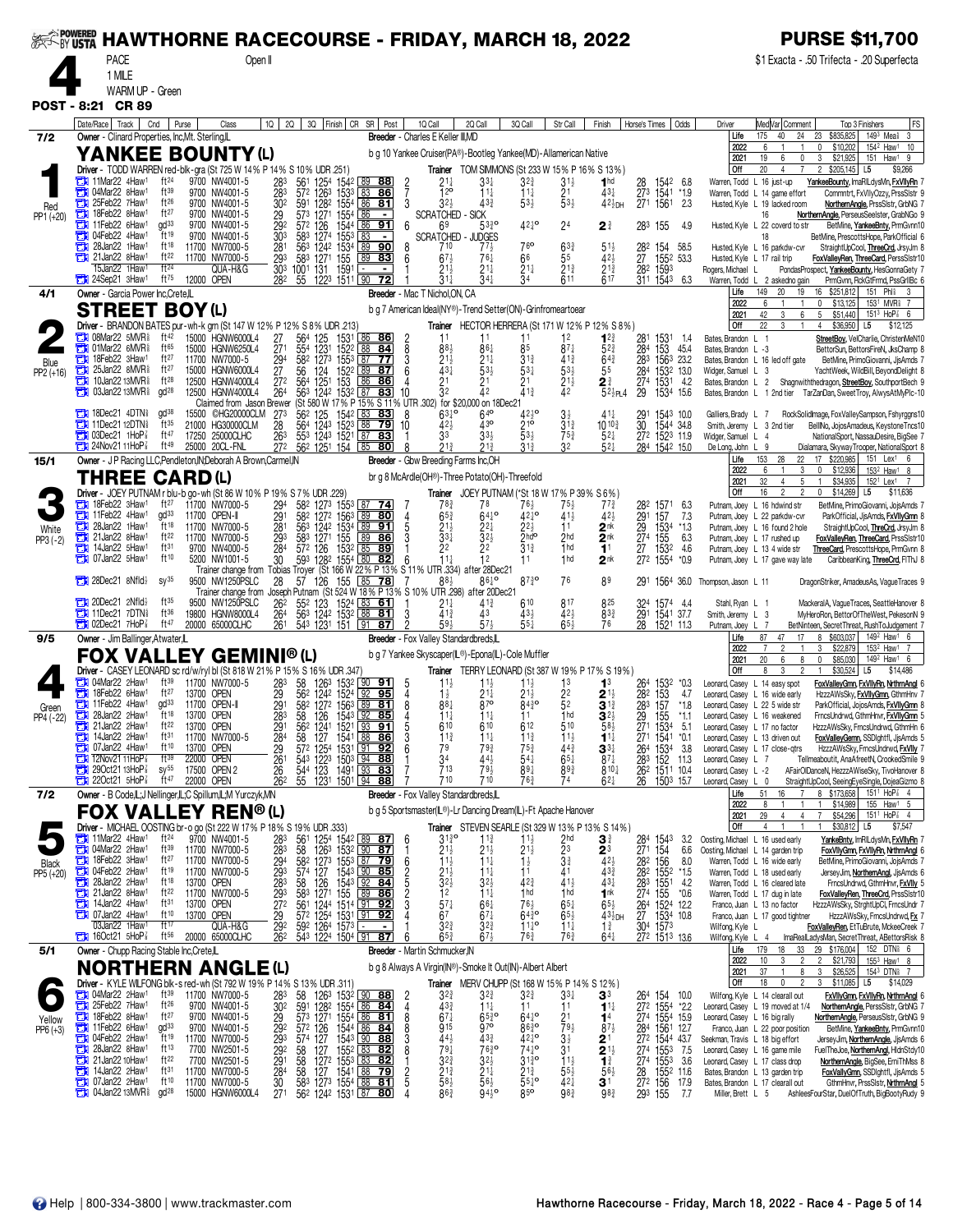| <b>SEEK-BY USTA</b>  | <b>HAWTHORNE RACECOURSE - FRIDAY, MARCH 18, 2022</b>                                                       |                                                                            |                  |                                                                                                              |                                                                                                                                                                                 |                                                                                                                 |                                                             |                                                  |                                                      |                                         |                                                              |                                                                  |                           |                                                                       | <b>PURSE \$5,200</b>                                                                                  |
|----------------------|------------------------------------------------------------------------------------------------------------|----------------------------------------------------------------------------|------------------|--------------------------------------------------------------------------------------------------------------|---------------------------------------------------------------------------------------------------------------------------------------------------------------------------------|-----------------------------------------------------------------------------------------------------------------|-------------------------------------------------------------|--------------------------------------------------|------------------------------------------------------|-----------------------------------------|--------------------------------------------------------------|------------------------------------------------------------------|---------------------------|-----------------------------------------------------------------------|-------------------------------------------------------------------------------------------------------|
|                      | <b>PACE</b><br>1 MILE                                                                                      |                                                                            |                  | Claiming \$6,000 (Plus Allowances) #1& 6, #3& 4 RACE UNCOUPLED T.WARREN CHOSE 3 OVER 7                       |                                                                                                                                                                                 |                                                                                                                 |                                                             |                                                  |                                                      |                                         |                                                              |                                                                  |                           |                                                                       | \$1 Exacta - .50 Trifecta - .20 Superfecta                                                            |
|                      | WARM UP - Black                                                                                            |                                                                            |                  |                                                                                                              |                                                                                                                                                                                 |                                                                                                                 |                                                             |                                                  |                                                      |                                         |                                                              |                                                                  |                           |                                                                       |                                                                                                       |
|                      | POST - 8:43 CR 76                                                                                          |                                                                            | 10 <sup>1</sup>  |                                                                                                              |                                                                                                                                                                                 | 1Q Call                                                                                                         | 2Q Call                                                     | 3Q Call                                          |                                                      |                                         |                                                              |                                                                  |                           |                                                                       |                                                                                                       |
| 12/1                 | Date/Race   Track  <br>Cnd<br>Owner - Martin R Budkey, Plainfield, IL                                      | Purse                                                                      | Class            |                                                                                                              | 2Q 3Q Finish CR SR Post                                                                                                                                                         | Breeder - Orville A Rursch,IL                                                                                   |                                                             |                                                  | Str Call                                             | Finish                                  | Horse's Times                                                | Odds<br>Driver                                                   | Life                      | Med Var Comment<br>82<br>10<br>5                                      | Top 3 Finishers<br> FS<br>153 <sup>2</sup> Haw <sup>1</sup><br>12<br>\$70,722<br>$\overline{4}$       |
| \$9,000              | <b>CHICK MAGNET®(L)</b>                                                                                    |                                                                            |                  |                                                                                                              |                                                                                                                                                                                 | b g 5 Ashlee's Big Guy(IL®)-Impressive Char(IL)-Jody's Cam                                                      |                                                             |                                                  |                                                      |                                         |                                                              |                                                                  | 2022<br>2021              | 9<br>42<br>5<br>3                                                     | \$4,120<br>153 <sup>2</sup> Haw <sup>1</sup> 4<br>\$21,654<br>3                                       |
|                      | Driver - BRANDON BATES pur-wh-k grn (St 147 W 12% P 12% S 8% UDR .213)<br>$\Box$ 11Mar22 3Haw <sup>1</sup> | ft24<br>5200 6000CLHC                                                      |                  | 30                                                                                                           | 1281 1584 L73<br>_60J                                                                                                                                                           | $6^{73}$<br>6                                                                                                   | Trainer AMY HUSTED (*St 34 W 12% P 21% S 21%)<br>$3^{24}$ ° |                                                  | 3hd                                                  | 55‡                                     | 313                                                          |                                                                  | Off                       | $\overline{7}$<br>0<br>Husted, Kyle L 16 rushed up                    | \$7,205<br>0<br>L5<br>\$1,888<br>ChevenneReider, Bgmn, FxVIIyBGmp (                                   |
|                      | 04Mar22 1Haw <sup>1</sup><br>а<br><b>The 25Feb22 1Haw1</b>                                                 | ft39<br>5700 ICF6000CL<br>$ft^{26}$<br>5700 ICF6000CL                      |                  | 59<br>591<br>$29^{\circ}$<br>1294 1573<br>284                                                                | <u> 77</u><br>69<br>593 1282 1572 77 71                                                                                                                                         | 6<br>810<br>3<br>561                                                                                            | 89<br>$5^{5^{3}_{4}}$                                       | $7^{110}_{86}$<br>641                            | 433<br>$64\frac{1}{4}$                               | 31<br>$74\frac{1}{4}$                   | 1594 1.9<br>1573 28.8<br>$\frac{26^3}{29}$<br>1581 25.3      |                                                                  |                           | Oosting, Michael L 14 flying late<br>Husted, Kyle L 19 clearall out   | MckeeCreek, SadiesArt, ChickMant<br>TheBucket, DashAround, MckCrk                                     |
| Red<br>PP1 (+20)     | 18Feb22 1Haw <sup>1</sup><br>11Feb22 5Haw1                                                                 | ft27<br>5700 ICF6000CL<br>$qd^{33}$<br>5200 6000CL                         |                  | 30<br>591 128 1564 75                                                                                        | <u>72</u>                                                                                                                                                                       | $11^{10}$<br>6<br>78<br>8                                                                                       | 32}<br>760                                                  | 33<br>$63^{10}$                                  | $\frac{31}{5^3}$<br>712                              | $\mathbf{3}^{3\ddagger}$                | 284 1572 9.8                                                 |                                                                  |                           | Husted, Kyle L 16 used early                                          | MckeeCreek, SadiesArt, ChickMant 6                                                                    |
|                      | <b>THE 04Feb22 3Haw1</b>                                                                                   | ft19<br>5200 6000CLHC                                                      |                  | 293<br>293<br>584<br>584                                                                                     | 1283 158<br>128 <sup>3</sup> 158 77 <b>72</b>                                                                                                                                   | 712<br>x4be                                                                                                     | 761                                                         | 770                                              |                                                      | $\frac{541}{720}$                       | 293 1584 25.0<br>312 2011 3.3                                |                                                                  |                           | Husted, Kyle L 22 live cover<br>Husted, Kyle L 18 rank at start       | MckeeCreek, TheBucket, InnitHanvr10<br>RuralArt, <u>MckeeCrek</u> , TymlTrch 7                        |
|                      | 28Jan22 7Haw <sup>1</sup>                                                                                  | ft18<br>6200 8000CL                                                        |                  |                                                                                                              |                                                                                                                                                                                 |                                                                                                                 |                                                             | 983                                              | 10 <sup>9</sup>                                      | 1010                                    | 291 1584 9.1                                                 |                                                                  |                           | Husted, Kyle L 16 no factor                                           | EtTuBrute, NotMeGram, RockJagger10                                                                    |
|                      | 21Jan22 6Haw1                                                                                              | ft $22$<br>6200 8000CL                                                     |                  | 292<br>Trainer change from Jamaica Patton (St 361 W 15% P 14% S 18% UTR 298) after 14Jan22                   | 574 1273 1572 79 72                                                                                                                                                             | $66\frac{1}{4}$<br>5                                                                                            |                                                             | $64^{10}$                                        | 41                                                   | $41\frac{1}{2}$                         | 291 1573 2.5                                                 |                                                                  |                           | Husted, Kyle L 17 parkdw-cvr                                          | MannysTooSpecil, SdsArt, ThBckt10                                                                     |
|                      | <b>THE 14Jan22 6Haw1</b><br>06Dec21 2OakGr <sup>§</sup> ft <sup>45</sup>                                   | ft <sup>31</sup><br>6200 8000CLHC<br>9200 NW4000L4CD                       |                  | 573 1273 1562 78<br>282<br>$\overline{28}$<br>562 1253 1541 77                                               | <u>72</u><br>69                                                                                                                                                                 | $43+$<br>65                                                                                                     | 44<br>$76\frac{1}{2}$                                       | 85}                                              | $\frac{21}{8^5}$                                     | 24<br>893                               | 1564 11.0<br>292 156                                         | 18.2<br>Stewart, Cordari L 3                                     |                           | Husted, Kyle L 13 good tightner                                       | EtTuBrute, ChckMgnt, HtRdDyIn<br>ParkOfficial, HoosierShooter, CassieMariesTT &                       |
| \$9,000              | 5/2 () Owner - Britney L Dillon, Greenville, MI                                                            |                                                                            |                  |                                                                                                              |                                                                                                                                                                                 | Breeder - Fair Meadow Farm,IL                                                                                   |                                                             |                                                  |                                                      |                                         |                                                              |                                                                  | Life<br>2022              | 93<br>12<br>6                                                         | 17 \$125,729<br>$150^3$ HoP $\frac{7}{8}$ 5<br>\$6,091<br>157 <sup>2</sup> Haw <sup>1</sup> 6         |
|                      | <b>THE BUCKET®(L)</b><br>Driver - TRAVIS SEEKMAN s red-gra-wh (St 686 W 13% P 14% S 14% UDR .254)          |                                                                            |                  |                                                                                                              |                                                                                                                                                                                 | br g 6 Sagebrush(IL®)-Chevie In Motion(IL)-Cole Muffler                                                         | Trainer MATT RODRIGUEZ (St 121 W 15% P 8% S 10%)            |                                                  |                                                      |                                         |                                                              |                                                                  | 2021<br>Off               | 39<br>3<br>2<br>9<br>0                                                | $\overline{7}$<br>\$29,644<br>$150^3$ HoP $\frac{7}{8}$ 5<br>\$6,309<br>L <sub>5</sub><br>\$4,842     |
|                      | 11Mar22 7Haw1<br>1Haw <sup>1</sup> 04Mar22 1Haw <sup>1</sup>                                               | ft <sup>21</sup><br>6700 NW2001-5<br>ft39<br>5700 ICF6000CL                |                  | 291<br>291<br>284                                                                                            | 571 1264 156 <b>31 78</b><br>591 1294 1573 77 <b>58</b><br>593 1282 1572 77 <b>758</b>                                                                                          | $45\frac{1}{2}$<br>3<br>6 <sup>7</sup>                                                                          | $43\frac{3}{4}$<br>$66\frac{1}{4}$                          | $5^{43}_{42}$<br>420                             | $4^{2^{3}}$                                          | 42<br>x811 <sup>3</sup>                 | 283<br>1562 13.8<br>200                                      | 2.8                                                              |                           | Seekman, Travis L 16 lacked room<br>Seekman, Travis L 14 costly break | RockJagger, JohnnyChip, BigSee 9<br>MckeeCreek, SadsArt, ChckMgnt                                     |
| Blue<br>PP2 (+16)    | 25Feb22 1Haw1                                                                                              | $ft^{26}$<br>5700 ICF6000CL                                                |                  | Trainer change from Britney Dillon (St 545 W 16% P 13% S 11% UTR 275) after 18Feb22                          |                                                                                                                                                                                 | $\frac{8}{5}$<br>$67\frac{3}{4}$                                                                                | 67                                                          | 540                                              | $\frac{2^{2}x}{2^{3}}$                               | $\mathbf{1}_{2}^{1}$                    | 294<br>281<br>1572                                           | 3.7                                                              |                           | Seekman, Travis L 19 strong finish                                    | TheBucket, DashAround, MckCrk &                                                                       |
|                      | 1Haw <sup>1</sup> 18Feb22 1Haw <sup>1</sup><br>11Feb22 5Haw1                                               | ft27<br>5700 ICF6000CL<br>gd <sup>33</sup><br>5200 6000CL                  |                  | 30<br>293<br>591<br>128<br>128 <sup>3</sup><br>584                                                           | 1564 75<br>158 77<br>$\overline{\phantom{a}}$<br>$\overline{75}$<br><u> 77 - </u>                                                                                               | <b>SCRATCHED</b><br>7<br>894                                                                                    | - JUDGES<br>$87\frac{3}{4}$ o                               | $74\frac{1}{2}$ <sup>o</sup>                     | $31\frac{1}{4}$                                      | $2^{\rm nk}$                            | 283 158                                                      | 5.9                                                              |                           | 16<br>Putnam, Joey L 22 strong finish                                 | <u> MckeeCreek, SadiesArt, ChickMagnet</u> 6<br>MckeeCreek, TheBuckt, InntHnvr10                      |
|                      | <b>TH</b> 04Feb22 6Haw <sup>1</sup><br>$28$ Jan22 7Haw <sup>1</sup>                                        | ft19<br>6200 8000CL<br>ft18<br>6200 8000CL                                 |                  | 291<br>127<br>564                                                                                            | 1553 76<br>$\blacksquare$                                                                                                                                                       | <b>SCRATCHED - SICK</b><br>33<br>4                                                                              | $3^{2^{3}}$                                                 |                                                  |                                                      | $75\frac{1}{2}$                         |                                                              | 3.1                                                              |                           | Oosting, Michael L 16 wide early                                      | StarOfOz, RockJagger, MannysTooSpecial 9<br>EtTuBrute, NotMeGram, RockJagger10                        |
|                      | 21Jan22 6Haw <sup>1</sup><br>т<br>14Jan22 6Haw <sup>1</sup><br>с                                           | ft22<br>6200 8000CL<br>ft31<br>6200 8000CLHC                               |                  | 291<br>292<br>282<br>573 1273 1562 78                                                                        | 581 1274 1564 78 71<br>574 1273 1572 79 73<br>$\blacksquare$                                                                                                                    | $\overline{2}$<br>$21\frac{1}{4}$<br><b>SCRATCHED</b>                                                           | $3^{2}$<br>- JUDGES                                         | $5^{33}_{29}$                                    | $7^{43}_{2}$<br>2hd                                  | 3 <sup>1</sup>                          | 291 1574<br>294 1573                                         | 4.0                                                              |                           | Oosting, Michael L 17 sharp effort<br>13                              | MannysTooSpcl, SdsArt, ThBokt10<br>EtTuBrute, ChickMagnet, HotRodDylan                                |
|                      | $\Box$ 07 Jan 22 3 Haw <sup>1</sup>                                                                        | ft10<br>5200 8000CLHC                                                      |                  | 292<br>582 1282 157 78                                                                                       | 72                                                                                                                                                                              | 56                                                                                                              | $56\frac{1}{4}$                                             | $3^{24}$ °                                       | 433                                                  | $44\frac{3}{4}$                         | 291 158                                                      | 1.1                                                              | Wilfong, Kyle<br>Life     | L 17 parkdno-cvr<br>30<br>216<br>26                                   | SadiesArt, EtTuBrute, InYourEye !<br>23 \$158,943<br>1514 HoP <sup>2</sup> 10                         |
| 6/1<br>\$9,000       | Owner - Mary Alice & Tom D Tetrick, Geff, IL<br><b>SADIES ART®(L)</b>                                      |                                                                            |                  |                                                                                                              |                                                                                                                                                                                 | Breeder - Mary Alice Tetrick & Tom D Tetrick, IL<br>br g 12 Party At Artsplace(IL®)-Sadie Samel(IL)-Prize Samel |                                                             |                                                  |                                                      |                                         |                                                              |                                                                  | 2022<br>2021              | 3<br>8                                                                | 0<br>\$7,808<br>157 Haw1 12<br>1524 DuQ1 11                                                           |
|                      | <b>Driver</b> - TODD WARREN red-blk-gra (St 725 W 14% P 14% S 10% UDR 251)                                 |                                                                            |                  |                                                                                                              |                                                                                                                                                                                 |                                                                                                                 | <b>Trainer</b> CLARK FAIRLEY (St 93 W 12% P 18% S 13%)      |                                                  |                                                      |                                         |                                                              |                                                                  | Off                       | 34<br>3<br>$\overline{2}$<br>27<br>$\overline{4}$<br>3                | \$17,555<br>$\overline{2}$<br>$\overline{4}$<br>\$20,091<br>\$3,160<br>L5                             |
|                      | 1Haw <sup>1</sup><br>25Feb22 1Haw <sup>1</sup><br>曲                                                        | ft39<br>5700 ICF6000CL<br>ft26<br>5700 ICF6000CL                           |                  | 291<br>284                                                                                                   | 591 1294 1573 77 70<br>593 1282 1572 77 71                                                                                                                                      | $2^{11}_{21}$                                                                                                   | 21‡<br>$3^{2^{3}}$                                          | $3^{11}$<br>$21\frac{1}{4}$ <sup>o</sup>         | $3^{2}$<br>$31\frac{1}{4}$                           | 2 nk<br>$63\frac{3}{4}$                 | 273 1573 16.5<br>293<br>1581 *1.5                            |                                                                  |                           | Warren, Todd L 14 closed inside<br>Warren, Todd L 19 out closed       | MckeeCreek, SdsArt, ChckMant &<br>TheBucket, DashAround, MckeeCrk                                     |
| White<br>PP3 (-2)    | 1Haw <sup>1</sup><br>11Feb22 1Haw1                                                                         | ft27<br>5700 ICF6000CL<br>gd <sup>33</sup><br>6200 8000CL                  |                  | 30<br>591 128<br>292<br>128<br>59                                                                            | $1564$ 75 75<br>1573 79 69                                                                                                                                                      | 3 <sub>2</sub><br>79 <sub>1</sub>                                                                               | $\frac{11}{2}$                                              | $11\frac{1}{2}$<br>$75\frac{3}{4}$               | $1\frac{1}{2}$<br>$5^{5^{3}_{4}}$                    | $2^{\text{nk}}$<br>58                   | $\frac{28}{3}$<br>1564 2.6<br>30<br>1591 63.0                |                                                                  |                           | Warren, Todd L 16 game mile<br>Warren, Todd L 22 no factor            | MckeeCreek, SadiesArt, ChickMagnt<br>PrescottsHope, StarOfOz, RockJaggr 8                             |
|                      | 04Feb22 6Haw <sup>1</sup><br>а<br>28Jan22 7Haw <sup>1</sup><br>т                                           | ft19<br>6200 8000CL<br>ft18<br>6200 8000CL                                 |                  | 291<br>564<br>127<br>581                                                                                     | 1553 76<br>$-76$<br>1274 1564 78<br><u>72</u>                                                                                                                                   | <b>913</b><br>8<br>1014<br>10                                                                                   | $97\frac{1}{4}$<br>1011                                     | 97<br>$86\frac{3}{4}$ o                          | $66\frac{1}{2}$<br>$64\frac{1}{4}$                   | $68\frac{1}{2}$<br>$63\frac{3}{4}$      | 284 1571 19.1<br>282<br>1573 10.3                            |                                                                  |                           | Warren, Todd L 18 post hurt<br>Warren, Todd L 16 parkdw-cvr           | StarOfOz, RockJagger, MannysTSpcl 9<br>EtTuBrute, NotMeGram, RockJggr10                               |
|                      | 21Jan22 6Haw <sup>1</sup><br>14Jan22 6Haw <sup>1</sup><br>曲                                                | ft22<br>6200 8000CL<br>ft31<br>6200 8000CLHC                               |                  | 291<br>292<br>282<br>574 1273 1572 79<br>573 1273 1562                                                       | 73<br>$\sqrt{78}$                                                                                                                                                               | 910<br><b>SCRATCHED</b>                                                                                         | 910<br>- JUDGES                                             |                                                  | $51\frac{3}{4}$                                      | 2 <sup>nk</sup>                         | 282 1572 24.5                                                |                                                                  |                           | Warren, Todd L 17 split rivals<br>13                                  | MannysTooSpecil, SdsArt, ThBokt10<br>EtTuBrute, ChickMagnet, HotRodDylan 7                            |
|                      | 107Jan22 3Haw <sup>1</sup>                                                                                 | ft10<br>5200 6500CLHC                                                      |                  | 582 1282 157 78<br>292<br>Trainer change from Tom Tetrick (St 361 W 10% P 11% S 9% UTR .202) after 03Dec21   | 76                                                                                                                                                                              | 3<br>$21\frac{1}{2}$                                                                                            | $21\frac{3}{4}$                                             | $21\frac{3}{4}$                                  | $2\frac{1}{2}$                                       | $\mathbf{1}_{2}^{1}$                    | 281 157                                                      | 9.5                                                              |                           | Warren, Todd L 17 drive won it                                        | SadiesArt, EtTuBrute, InYourEye 5                                                                     |
| 12/1                 | $7$ 03Dec21 3HoP $\frac{7}{8}$<br>Owner - C W Fairley, IL; M K Fairley, IL; H Elizabeth Fairley, IL        | ft 47<br>12569 8000CLHC                                                    |                  | 27 553 1243 153 80 64                                                                                        |                                                                                                                                                                                 | 813<br>Breeder - Mary Lea Jeffers & Adele Jeffers Everett, L                                                    | 814                                                         | 812                                              | 813                                                  | $815\frac{3}{4}$                        | 291 1561 25.2                                                |                                                                  | Wilfong, Kyle L 4<br>Life | 74<br>11<br>11                                                        | MannysTooSpecial, RocknrollCharm, GldStrLmb &<br>153 <sup>4</sup> Haw <sup>1</sup> 6<br>\$44,678<br>8 |
| \$9,000              | <b>DASH AROUND®(L)</b>                                                                                     |                                                                            |                  |                                                                                                              |                                                                                                                                                                                 | b g 7 Party At Artsplace(IL®)-Armbro Dasher(IL)-Cam's Card Shark                                                |                                                             |                                                  |                                                      |                                         |                                                              |                                                                  | 2022<br>2021              | 6<br>$\overline{2}$<br>$\mathsf{D}$<br>18<br>3<br>$\overline{2}$      | $\overline{2}$<br>\$4,838<br>153 <sup>4</sup> Haw <sup>1</sup> 6<br>3<br>\$12,004                     |
|                      | Driver - JUAN FRANCO mar-gra-wh (St 568 W 8% P 9% S 13% UDR .173)<br>$\Box$ 04Mar22 1Haw <sup>1</sup>      | ft39<br>5700 ICF6000CL                                                     |                  | 291                                                                                                          |                                                                                                                                                                                 | 44                                                                                                              | Trainer CLARK FAIRLEY (St 93 W 12% P 18% S 13%)             | 74}                                              |                                                      | 53                                      |                                                              |                                                                  | Off                       | 9<br>Franco, Juan L 14 shuffled back                                  | \$3,242<br>\$4,353<br>L5<br>MckeeCreek, SdsArt, ChckMant &                                            |
|                      | 25Feb22 1Haw <sup>1</sup><br><b>The 18Feb22 7Haw1</b>                                                      | $ft^{26}$<br>5700 ICF6000CL<br>ft27<br>6200 8000CL                         |                  | $\frac{284}{293}$                                                                                            | 591 1294 1573 77 67<br>593 1282 1572 77 75<br>$\frac{581}{127}$ $\frac{1554}{199}$ $\frac{1}{24}$                                                                               | 3<br>6<br>6<br>$44\frac{3}{4}$<br>$7^{13}$                                                                      | 433<br>44<br>$77\frac{1}{2}$ °                              | $42\frac{3}{4}$ <sup>o</sup><br>$76^{30}$        | $66\frac{1}{4}$<br>$1\frac{3}{4}$<br>$75\frac{3}{4}$ | $2\frac{1}{7}$                          | 272 1581 5.8<br>28 <sup>2</sup> 157 <sup>2</sup> 6.2         |                                                                  |                           | Franco, Juan L 19 tuff loss                                           | TheBucket, DashAround, MckeeCreek &<br>StarOfOz, NtMGrm, MnnysTSpcl 9                                 |
| Green<br>PP4 (-22)   | $T$ 11 Feb22 3 Haw <sup>1</sup> ad <sup>33</sup><br>04Feb22 7Haw1                                          | 5700 NW1501-5                                                              |                  | $\overline{30}$ <sup>2</sup>                                                                                 | 582 1272 1572 82 72                                                                                                                                                             | $\mathfrak{p}$<br>44                                                                                            | 47                                                          | 250                                              | 33                                                   | $36+$                                   | 284 1571 36.3<br>301 1583 5.8                                |                                                                  |                           | Fairley, Clark L 16 gapped cover<br>Fairley, Clark L 22 parkdno-cvr   | CarlsMttnn, MdwbrkRdr, DshArnd                                                                        |
|                      | Е<br>28Jan22 6Haw1                                                                                         | $ft^{19}$<br>5700 NW1501-5<br>ft18<br>5700 NW1501-5                        |                  | 29 <sub>2</sub><br>29 <sub>1</sub><br>30 <sup>3</sup>                                                        | 581 1271 1561 80 80<br>574 1274 157 76 74<br>584 1274 1554                                                                                                                      | 46<br>$66\frac{1}{4}$                                                                                           | 6430<br>$66\frac{3}{4}$                                     | $42^{10}$<br>$86\frac{1}{4}$                     | $3^{2\frac{1}{4}}$<br>$3^{1\frac{3}{4}}$             | 31<br>$2^{\rm nk}$                      | 284<br>28<br>292<br>274<br>156 <sup>2</sup> 39.3<br>157 16.8 |                                                                  |                           | Fairley, Clark L 18 live cover<br>Fairley, Clark L 16 late brush      | FlashyDude, JohnnyChip, DashArnd10<br>Cuzberttoldms, DshArnd, JhnnyChp10                              |
|                      | 22Jan22 1Haw <sup>1</sup><br>19Sep21 5Haw <sup>1</sup>                                                     | ft29<br>$ft^{81}$<br>6200 NW5/12CL                                         | QUA-H&G          | $\frac{28}{28}$                                                                                              | 574 1254 1531 75 60<br>563 1254 1533 73 69                                                                                                                                      | $33\frac{1}{2}$<br>$10^{12}$<br>9                                                                               | 34<br>1011                                                  | 34<br><b>915°</b>                                | $36\frac{1}{2}$<br>913                               | 311<br>$917\frac{1}{4}$                 | 158<br>1563 37.4<br>1544 11.2                                |                                                                  | Fairley, Clark L          | Fairley, Clark L -1 road trouble                                      | The ThunderRolls, PondasProspect, DashAround 8<br>BetNinteen, SportsBet, PiannRII10                   |
|                      | 12Sep21 3Haw <sup>1</sup><br>1 04Sep21 6Haw <sup>1</sup>                                                   | $ft^{86}$<br>6000 NW5/12CL<br>$ft^{73}$<br>5000 8000CL                     |                  | 28<br>554 1242 1533 77                                                                                       | <u>70 </u>                                                                                                                                                                      | Ğ<br>$66\frac{1}{2}$<br>79}<br>6                                                                                | $67\frac{1}{2}$<br>$8^{8}$                                  | $3^{30}$<br>$97\frac{1}{4}$                      | $44\frac{1}{4}$<br>$87\frac{1}{4}$                   | 66<br>8103                              | 282<br>30 <sup>°</sup><br>1554 65.7                          |                                                                  |                           | Husted, Kyle L -1 parkdno-cvr                                         | Rilnwtdpnyzzz, RndHrBzz, Fishy 6<br>Fairley, Clark L 5 no threat SprtsHr, RcknJmmyBrwnDH, ChckMgnt 9  |
| 5/1                  | Owner - Elizabeth C Wegmann, Monee, IL                                                                     |                                                                            |                  |                                                                                                              |                                                                                                                                                                                 | Breeder - Bonley Farm Inc & Gee Stables Inc, MI                                                                 |                                                             |                                                  |                                                      |                                         |                                                              |                                                                  | Life<br>2022              | 312 52<br>43<br>8                                                     | 149 <sup>1</sup> PcD <sub>8</sub> 4<br>40 \$479,367<br>\$4,690<br>1584 Haw1 13<br>2                   |
| \$6,000              | <b>CHEYENNE</b><br>Driver - CASEY LEONARD sc rd/w/ryl bl (St 818 W 21% P 15% S 16% UDR .347)               |                                                                            | <b>REIDER(L)</b> |                                                                                                              |                                                                                                                                                                                 | br g 13 Cheyenne Rei(M®)-Cocktail Raider(MI)-Keystone Raider                                                    | Trainer ELIZABETH WEGMANN (*St 6 W 17% P 0% S 17%)          |                                                  |                                                      |                                         |                                                              |                                                                  | 2021<br>Off               | 31<br>4<br>3<br>46<br>10<br>10                                        | 153 MVR\$ 12<br>6<br>\$21,683<br>\$65,219 L5<br>\$3,790<br>3                                          |
|                      | 11Mar22 3Haw1<br><b>THE OGMar22 7 Haw1</b>                                                                 | $ft^{24}$<br>5200 6000CLHC<br>ft39<br>5200 6000CLHC                        |                  | 30<br>28 <sup>2</sup><br>$\begin{array}{c} 59 \\ 58 \end{array}$                                             | 1281 1584 73 65<br>1274 1562 75 69                                                                                                                                              | $56\frac{1}{2}$<br>815<br>8                                                                                     | $7^{110}_{72}$                                              | $2^{11}_{6}$                                     | 1 <sub>hd</sub><br>$43\frac{1}{2}$                   | $\mathbf{1}_{2}^{1}$<br>$3^{2+}$        | 30 <sup>2</sup> 158 <sup>4</sup> *1.7<br>274 1564 29.4       |                                                                  |                           | Leonard, Casey L 16 clvrly driven<br>Leonard, Casey L 9 strong finish | CheynnRdr, Bgmn, FxVIIyBGmp 6<br>TrumpTrn, BrktmHnvr, ChynnRdr 8                                      |
| Black                | 25Feb22 6Haw <sup>1</sup>                                                                                  | $ft^{26}$<br>5200 4000CLHC                                                 |                  | 293<br>573 1282 1572 75<br>Trainer change from Robert Cook (St 142 W 9% P 13% S 12% UTR .208) after 31 Jan22 | 69                                                                                                                                                                              | $69\frac{1}{2}$<br>6                                                                                            | $68^{30}_{4}$                                               | 33 <sup>o</sup>                                  | 561                                                  | $46\frac{1}{4}$                         | 293 1583 14.5                                                |                                                                  |                           | Leonard, Casey L 19 parkdno-cvr                                       | InnitHanover, RcMRcky, TrmpTrn 9                                                                      |
| PP5 (+20)            | <b>The 31Jan22 1MVR</b> ad <sup>38</sup><br>23Jan22 3MVR <sup>§</sup><br>о                                 | 5000 HG 5000CLM<br>ft27<br>4500 HG5000CLNW                                 |                  | 274                                                                                                          |                                                                                                                                                                                 | $\frac{2}{7}$<br>$21\frac{1}{4}$<br>be1014                                                                      | $21\frac{1}{4}$<br>10 <sup>ds</sup> pu                      | $31\frac{1}{4}$                                  | 41                                                   | 65<br>dnf                               | 322 159                                                      | 53.2 Kauffman, Kayne L 12<br>29.1 Kauffman, Kayne L 5            |                           |                                                                       | IdealLegacyA, Itiswhatitis, IAmWill10<br>DaMagician, VilleValo, AList10                               |
|                      | 16Jan22 4MVR <sup>§</sup><br>о<br><b>EN 09Jan22 3MVR</b>                                                   | gd <sup>30</sup><br>4500 HG5000CLNW<br>gd <sup>45</sup><br>4500 HG5000CLNW |                  | 281<br>28<br>283                                                                                             | 562 1262 158 $\frac{77}{125}$<br>57 127 <sup>3</sup> 157 <sup>3</sup> $\frac{75}{125}$<br>56 <sup>3</sup> 125 <sup>3</sup> 155 $\frac{77}{125}$<br>581 128 1574 $\frac{77}{15}$ | 431<br>910                                                                                                      | $43\frac{1}{2}$<br>$95\frac{1}{4}$                          | $43\frac{1}{2}$<br>$84\overline{2}$ <sup>o</sup> | $6^{7\frac{3}{4}}$<br>$64\frac{3}{4}$                | $812\frac{1}{4}$<br>$69\frac{3}{4}$     | 311<br>31<br>1594                                            | 1572 12.5 Kauffman, Kayne L 5<br>Kauffman, Kayne L 13            |                           |                                                                       | ATrueRockStar, SharkInTheBay, DaMagician 8<br>FeelTheHeat, VilleValo, LilysRealBoy 9                  |
|                      | 03Jan22 1MVR <sup>§</sup><br>о<br>$20$ Dec $21$ 14DTNs                                                     | gd <sup>28</sup><br>7500 HGNW1500L4<br>ft35                                |                  | 283                                                                                                          |                                                                                                                                                                                 | 64                                                                                                              | 64                                                          | 74<br>$65\frac{3}{4}$ 00                         | $6^{23}$                                             | $\mathbf{3}^{4\ddagger}$                |                                                              | 9.7<br>292 1562 27.4 Kauffman, Kayne L 9                         |                           |                                                                       | KellyD, ShersSpeedyshark, CheyenneReider10                                                            |
|                      | <b>THE 14Dec21 3DTN</b>                                                                                    | 4500<br>$ft^{53}$<br>5400 HG5000CLNW                                       | HG5000CLM        | $\frac{264}{271}$                                                                                            | 571 1261 1553 80 77<br>554 1241 1542 75 71<br>563 1251 1544 77 68                                                                                                               | 893<br>98.                                                                                                      | 7630<br>$85^6$                                              | $63^{100}$                                       | $85\frac{1}{4}$<br>$43\frac{1}{4}$                   | $79\frac{1}{4}$<br>75                   | 30                                                           | 1561 21.1 Kauffman, Kayne L 3<br>1554 78.4 Cushing, Mitchel L -2 |                           |                                                                       | TobieLou, Letsmakithapncapn, HoosierChip 9<br>ChasingMoney, SiriSaid, VilleValo 9                     |
| 7/2<br>\$9,000       | Owner - Shelly R Graham, Salem, IL<br><b>NOT ME GRAM®(L)</b>                                               |                                                                            |                  |                                                                                                              |                                                                                                                                                                                 | Breeder - Carol A Graham, IL<br>b g 7 Lexington Legend(IL®)-Startrix Gram(IL)-Dictionary                        |                                                             |                                                  |                                                      |                                         |                                                              |                                                                  | Life<br>2022              | 107<br>14<br>6<br>3<br>9                                              | \$61,528<br>1544 Haw1 5<br>13<br>\$12,790<br>156 <sup>4</sup> Haw <sup>1</sup> 7<br>0                 |
|                      | Driver - KYLE HUSTED blk-wh-or (St 655 W 13% P 13% S 13% UDR .246)                                         |                                                                            |                  |                                                                                                              |                                                                                                                                                                                 |                                                                                                                 | <b>Trainer</b> AMY HUSTED (*St 34 W 12% P 21% S 21%)        |                                                  |                                                      |                                         |                                                              |                                                                  | 2021<br><b>Off</b>        | 26<br>$\mathbf 0$<br>$\overline{1}$                                   | 155 <sup>3</sup> Haw <sup>1</sup> 6<br>$\overline{2}$<br>\$6,918<br>\$3,670 L5<br>\$5,910             |
|                      | 11Mar22 1Haw <sup>1</sup><br>1Haw <sup>1</sup>                                                             | $ft^{24}$<br>5200 6000CLHC<br>ft39<br>5700 ICF6000CL                       |                  | 301<br>291<br>293<br>293                                                                                     | 571 1264 1564 75 76<br>591 1294 1573 77 67<br>583 1254 1553 77 79                                                                                                               | $11\frac{3}{4}$<br>$\frac{4}{5}$<br>$3^{2^{3}}$                                                                 | $2^{13}_{4}$<br>$3^{21}_{2}$                                | $2^{110}_{53}$                                   | 1 <sup>3</sup><br>55                                 | $1^{2^{3}}$<br>$42\frac{3}{4}$          | 294 1564 4.1<br>274 1581 5.7                                 |                                                                  |                           | Husted, Kyle L 16 drew off<br>Husted, Kyle L 14 gd erly spot          | NotMeGram, RaceMeRocky, MckeeCrk<br>MckeeCreek, SadisArt, ChckMgnt                                    |
| Yellow<br>$PP6 (+3)$ | 25Feb22 3Haw1<br>18Feb22 7Haw1                                                                             | $ft^{26}$<br>6200 8000CL<br>ft27<br>6200 8000CL                            |                  |                                                                                                              |                                                                                                                                                                                 | $21\frac{3}{4}$<br>$3^{3}$                                                                                      | $2^{1\frac{3}{4}}$<br>$3^{2}$                               | $21\frac{1}{4}$<br>53}                           | $44\frac{1}{4}$<br>54                                | $54\frac{3}{4}$                         | 303 1563 11.4                                                |                                                                  |                           | Husted, Kyle L 19 out closed<br>Husted, Kyle L 16 late brush          | MannysTSpcl, StrOfOz, Czbrttldms (<br>StarOfOz, NotMeGram, MnnysTSpcl 9                               |
|                      | 11Feb22 1Haw1<br>13 04Feb22 6Haw <sup>1</sup>                                                              | $\mathsf{qd}^{33}$<br>6200 8000CL<br>ft19<br>6200 8000CL                   |                  | $\frac{581}{59}$ $\frac{127}{128}$<br>$\frac{564}{561}$ $\frac{127}{127}$<br>$\frac{292}{291}$               | 1554 79 77<br>1573 79 73<br>1553 76 77                                                                                                                                          | 6<br>$67\frac{3}{4}$<br>9<br>$67\frac{1}{4}$                                                                    | $64\overline{9}$<br>5330                                    | A <sub>3</sub> o<br><i>i</i> <sub>200</sub>      | $33\frac{1}{2}$<br>$44\frac{1}{4}$                   | $\frac{2^{23}}{4^5}$<br>$47\frac{1}{4}$ | 283 1562 26.4<br>30 1583 33.6<br>293<br>$157$ 29.7           |                                                                  |                           | Husted, Kyle L 22 parkdw-cvr<br>Husted, Kyle L 18 rough trip          | PrescottsHope, StrOfOz, RckJggr {<br>StarOfOz, RockJagger, MnnysTSpcl 9                               |
|                      | <b>TV</b> 28Jan22 7Haw <sup>1</sup>                                                                        | $ft^{18}$<br>6200 8000CL                                                   |                  | 291<br>581 1274 1564 78<br>Trainer change from Thomas Graham Jr (St 80 W 6% P 8% S 18%                       | 74                                                                                                                                                                              | 79}                                                                                                             | 770<br>UTR .173) after 21 Jan 22                            | $42^{10}$                                        | $31\frac{3}{4}$                                      | $2^{11}$                                | 284<br>157 31.0                                              |                                                                  |                           | Avenatti, Wyatt L 16 coverd to str                                    | EtTuBrute, NotMeGram, RckJggr10                                                                       |
|                      | 21 Jan22 5 Haw <sup>1</sup><br>14Jan22 7Haw <sup>1</sup><br>о                                              | ft $22$<br>5700 NW1501-5<br>ft28<br>5200 NW1000-5                          |                  | 303 1002 1293 1581 72 69                                                                                     | 75                                                                                                                                                                              | 11 <sup>o</sup><br>-5<br>$78\frac{3}{4}$                                                                        | $11\frac{1}{4}$<br>$64^{30}_{4}$                            | 13<br>$31^{10}_{4}$                              | 12 <sub>3</sub><br>$21\frac{3}{4}$                   | 1 <sup>1</sup><br>$2^1$                 | 283<br>1581 *1.2<br>28<br>1562 17.4                          |                                                                  |                           | Husted, Kyle L 17 held on well<br>Husted, Kyle L 13 sharp effort      | NotMeGram, TimeARolln, CmngUp 8<br>KeeneWilliam, NotMeGrm, JBsHr 9                                    |
|                      | 107Jan22 6Haw1                                                                                             | ft10<br>5200 NW1001-5                                                      |                  | 283 582 1281 1561 75<br>292 591 1284 157 73                                                                  | $\blacksquare$                                                                                                                                                                  |                                                                                                                 | SCRATCHED - PERSONAL                                        |                                                  |                                                      |                                         |                                                              |                                                                  |                           | 17                                                                    | MckeeCreek, PacificStride, TrumpTrain 6                                                               |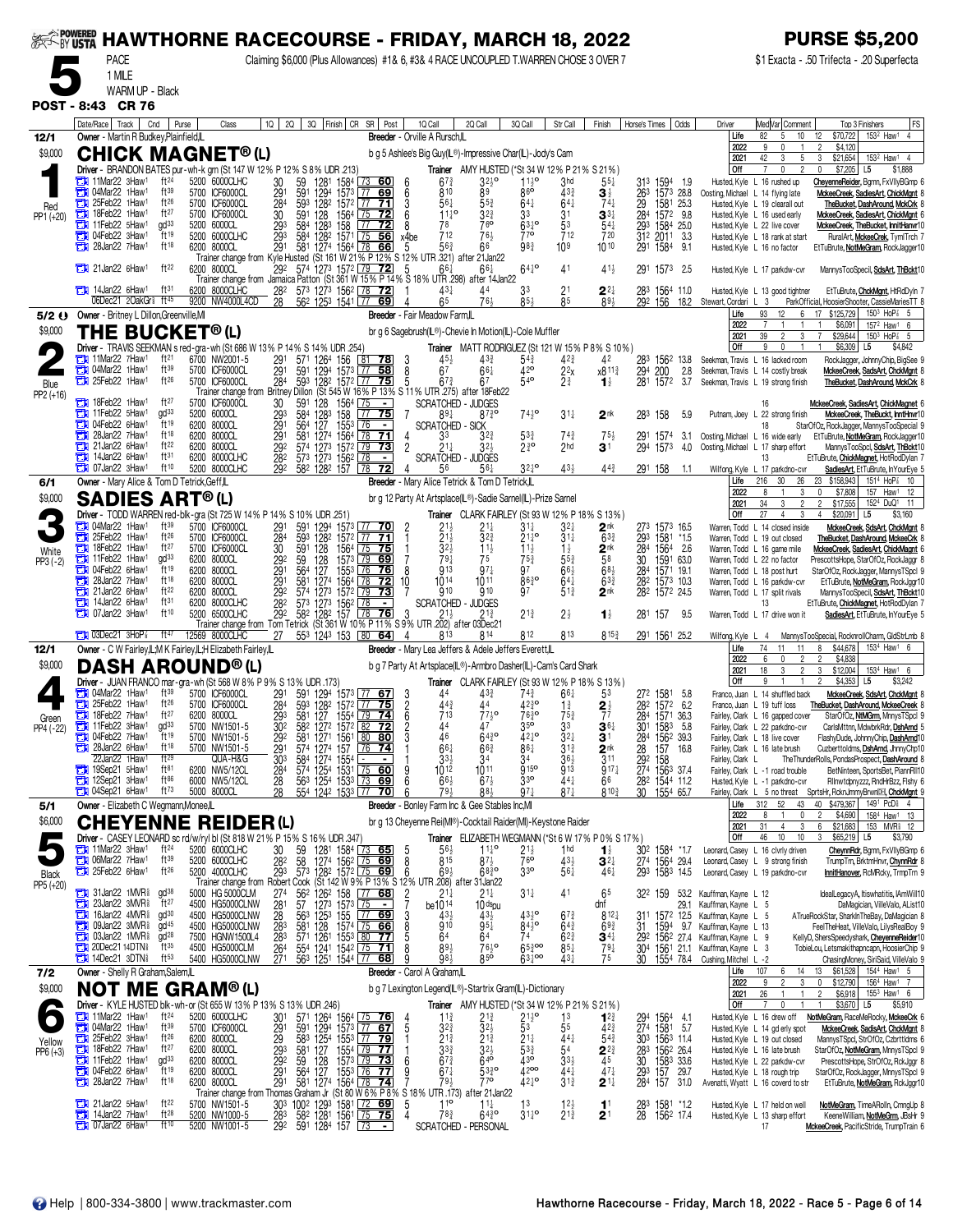| 20/1              | <b>Owner</b> - Thomas A Ryan, Fayetteville, OH                                                                             |                                                                                 | <b>Breeder</b> - Hanover Shoe Farms Inc.PA            |                                                                                                                       |                                                    |                                   | 151 <sup>2</sup> PcD <sub>8</sub> 4<br>\$173,556<br>23<br>191<br>19<br>Life                                                                 |
|-------------------|----------------------------------------------------------------------------------------------------------------------------|---------------------------------------------------------------------------------|-------------------------------------------------------|-----------------------------------------------------------------------------------------------------------------------|----------------------------------------------------|-----------------------------------|---------------------------------------------------------------------------------------------------------------------------------------------|
| \$6,000           | <b>INNIT HANOVER (L)</b>                                                                                                   |                                                                                 | b g 9 Dragon Again(PA®)-I'm Sassy(PA)-Western Hanover |                                                                                                                       |                                                    |                                   | 157 <sup>2</sup> Haw <sup>1</sup> 9<br>2022<br>\$5.791<br>9                                                                                 |
|                   |                                                                                                                            |                                                                                 |                                                       |                                                                                                                       |                                                    |                                   | 155<br>$ScD5$ 8<br>31<br>\$10.375<br>2021<br>$\overline{2}$<br>2<br>3<br>Off<br>\$29,634<br>\$5,065<br>24<br>L <sub>5</sub>                 |
|                   | Driver - MICHAEL OOSTING br-o go (St 222 W 17% P 18% S 19% UDR .333)<br>11Mar22 3Haw1<br>ft <sup>24</sup><br>5200 6000CLHC |                                                                                 |                                                       | <b>Trainer</b> DAVID GINTER (*St 108 W 5% P 12% S 9%)<br>$54^{10}$                                                    |                                                    |                                   | Warren, Todd L 16 gapped cover                                                                                                              |
|                   | ft39<br><b>Th</b> 06Mar22 7Haw1<br>5200 6000CLHC                                                                           | 30<br>1281 1584 73 61<br>59<br>28 <sup>2</sup> 58 1274 1562 75 61               | 45<br>- 5<br>12                                       | $43\frac{1}{2}$ <sup>o</sup><br>$41\frac{1}{2}$<br>$11+$<br>1 <sub>hd</sub><br>$33\frac{1}{4}$                        | $44\frac{1}{2}$<br>$710\frac{1}{4}$                | 304 1593 5.2<br>303 1582<br>2.9   | CheyennRdr, Bgmn, FxVIIyBGmp 6<br>Wilfong, Kyle L 9 wide early<br>TrumpTrain, BrektmHnvr, ChynnRdr 8                                        |
|                   |                                                                                                                            | Claimed from Hage Ver (St 184 W 13% P 13% S 13% UTR 254) for \$6,000 on 25Feb22 |                                                       |                                                                                                                       |                                                    |                                   |                                                                                                                                             |
| Pink<br>PP7 (-10) | 25Feb22 6Haw1<br>$ft^{26}$<br>5200 ©6000CLHC                                                                               | 293 573 1282 1572 75 76                                                         | $21\frac{1}{2}$<br>-8                                 | $21\frac{1}{4}$                                                                                                       | 1 <sup>3</sup>                                     | 284<br>1572<br>4.8                | InnitHanovr, RcMRcky, TrmpTrn 9<br>Seekman, Travis L 19 clvrly driven                                                                       |
|                   | 18Feb22 5Haw1<br>ft27<br>5700 NW1501-5                                                                                     | 303 592 1282 1563 83 66                                                         | $3^{2^{3}}$                                           | $\frac{2^{1\frac{1}{4}}}{3^5}$<br>$\frac{11}{27}$<br>$3^{2^{3}}$                                                      | $2^{10\frac{1}{4}}$                                | 291<br>1583<br>-5.4               | Seekman, Travis L 16 distant 2nd<br>RshTJdgmnt, InntHnvr, Rlinwtdpny &                                                                      |
|                   |                                                                                                                            | Claimed from David Ginter (St 99 W 5% P 13% S 7% UTR 147) for \$6,000 on 11     |                                                       | 1Feb22                                                                                                                |                                                    |                                   |                                                                                                                                             |
|                   | 11Feb22 5Haw1<br>5200 ©6000CL<br>$qd^{33}$                                                                                 | 584 1283 158 77 74<br>293                                                       | 32                                                    | $3^{2}$<br>53<br>$4^{13}$                                                                                             | $3^{11}$                                           | 29<br>1581<br>9.5                 | Oosting, Michael L 22 claimed<br>MckeeCreek, TheBucket, InnitHanover10                                                                      |
|                   | <b>T1 04Feb22 3Haw1</b><br>$\mathrm{H}$ 19<br>5200 6000CLHC                                                                | 584 1282 1571 75 70<br>293                                                      | $6^{8}\frac{1}{4}$                                    | 530<br>$\frac{2^{2\frac{1}{2}}}{5^{3\frac{1}{2}}}$<br>$42$ °<br>75 <sup>1</sup>                                       | 46                                                 | 1582<br>293<br>4.9                | Oosting, Michael L 18 fanned 3 wide<br>RuralArt, MckeeCreek, TymlTrch 7                                                                     |
|                   | ft18<br>28Jan22 7Haw <sup>1</sup><br>Ħ<br>6200 8000CL<br>ft22<br>$71$ 21 Jan22 6 Haw <sup>1</sup><br>6200 8000CL           | 581 1274 1564 78 73<br>291                                                      | 44                                                    |                                                                                                                       | $5^{3}$                                            | 283 1572 78.8                     | Seekman, Travis L 16 rail trip<br>EtTuBrute, NotMeGram, RockJagger10                                                                        |
|                   | ft28<br><b>The 14Jan22 7Haw1</b><br>5200 NW1000-5                                                                          | 292<br>574 1273 1572 79 69<br>58 <sup>2</sup> 1281 1561 75 65<br>283            | $10^{12}$<br>1011<br>56                               | 10 <sup>8</sup><br>10 <sub>5</sub><br>$75\frac{1}{2}$<br>863<br>78                                                    | $10^{43}$<br>$710\frac{1}{2}$                      | 291 1582 73.7<br>284<br>1581 21.1 | Hanners, Austin L 17 road trouble<br>MannysTooSpcl, SdsArt, ThBckt10<br>Wilfong, Kyle L 13 rode the rail<br>KeeneWilliam, NotMeGrm, JBsHr 9 |
|                   |                                                                                                                            | Trainer change from Thomas Ryan (St 11 W 0% P 0% S 9% UTR .030) after 27Dec21   |                                                       |                                                                                                                       |                                                    |                                   |                                                                                                                                             |
|                   | <b>THE 27Dec21 3DTNs</b><br>5000 HGNW1000L4                                                                                | 563 1242 154 78 69<br>27                                                        | - 6<br>$79\frac{1}{2}$                                | 75<br>$64\frac{1}{4}$<br>$47\frac{1}{2}$                                                                              | $3^{11\frac{3}{4}}$                                | 1562 19.5<br>31                   | Shehan, Tyler L 2<br>BreaktimeHanover, ISoarHimFirst, InnitHanover 9                                                                        |
| 5/1               | Owner - Carol L Henricks, Eldon, MO                                                                                        |                                                                                 | Breeder - Ed Teefey,IL                                |                                                                                                                       |                                                    |                                   | 153 <sup>2</sup> Haw <sup>1</sup> 5<br>\$69,440<br>Life<br>103<br>19<br>12<br>24                                                            |
| \$9,000           | <b>MCKEE CREEK®(L)</b>                                                                                                     |                                                                                 | b g 9 Duneside Perch(IL®)-Cyberspur(IL)-Kentucky Spur |                                                                                                                       |                                                    |                                   | 156 <sup>4</sup> Haw <sup>1</sup> 9<br>2022<br>2<br>2<br>\$15,819                                                                           |
|                   |                                                                                                                            |                                                                                 |                                                       |                                                                                                                       |                                                    |                                   | \$10,356<br>16<br>2021                                                                                                                      |
| $\Box$            | Driver - KYLE WILFONG blk-s red-wh (St 792 W 19% P 14% S 13% UDR .311)                                                     |                                                                                 |                                                       | Trainer NICK PRATHER (St 91 W 11% P 12% S 11%)                                                                        |                                                    |                                   | l Off<br>\$9,995<br>12<br>\$10,485<br>L5                                                                                                    |
|                   | 11Mar22 1Haw1<br>$ft^{24}$<br>5200 6000CLHC<br>$ft^{39}$<br><b>The 04Mar22 1Haw1</b>                                       | 571 1264 1564 75 70<br>30 <sup>1</sup>                                          | 67<br>6<br>$55\frac{1}{2}$                            | $45\frac{1}{2}$ <sup>o</sup><br>$6^{93}_{5}$<br>$3^{4^{3}}$                                                           | $3^{5}{}_{2}$                                      | 1574 *1.5<br>30                   | Wilfong, Kyle L 16 game effort<br>NotMeGram, RaceMRcky, MckCrk 6                                                                            |
|                   | 5700 ICF6000CL<br>$ft^{26}$<br><b>The 25Feb22 1Haw1</b><br>5700 ICF6000CL                                                  | 291<br>591 1294 1573 77 70<br>284<br>593 1282 1572 77 74                        | $11\frac{1}{2}$                                       | $2^{16}$<br>12<br>$31\frac{1}{2}$<br>53                                                                               | 1nk<br>$3^{13}$                                    | 274 1573 3.8<br>291<br>1574 5.4   | Wilfong, Kyle L 14 gameno cover<br>MckeeCreek, SdsArt, ChckMant &<br>TheBucket, DashArond, MckCrk &<br>Wilfong, Kyle L 19 closed inside     |
| Gray<br>PP8 (-29) | ft27<br>18Feb22 1Haw1<br>5700 ICF6000CL                                                                                    | 30<br>591 128<br>1564 75 76                                                     |                                                       | $2^{11}_{2}$<br>$2^{11}_{2}$<br>$6^{41}_{4}$ o                                                                        |                                                    | 283<br>1564<br>$*1.2$             | Wilfong, Kyle L 16 up in time<br>MckeeCreek, SadiesArt, ChickMagnt 6                                                                        |
|                   | gd <sup>33</sup><br>11Feb22 5Haw1<br>Ħ<br>5200 6000CL                                                                      | 584 1283 158<br>293<br>$\sqrt{77}$<br>76                                        | $2^{11/2}$<br>6 <sup>63</sup>                         | $\frac{21\frac{1}{2}}{42^{\circ}}$<br>$\frac{2}{1}$                                                                   | $\bar{1}$ <sup>nk</sup><br>$\bar{1}$ <sup>nk</sup> | 29<br>158<br>4.9                  | Wilfong, Kyle L 22 game winner<br>MckeeCreek, TheBucket, InntHnvr10                                                                         |
|                   | ft19<br><b>The O4Feb22 3Haw</b><br>5200 6000CLHC                                                                           | 584 1282 1571 75 72<br>293                                                      | $21\frac{1}{2}$ <sup>o</sup>                          | $31\frac{1}{4}$<br>$31\frac{1}{2}$<br>3 <sup>3</sup>                                                                  | $2^{4\frac{1}{2}}$                                 | 292<br>158<br>$*1.9$              | Wilfong, Kyle L 18 game effort<br>RuralArt, MckeeCreek, TymalTrch 7                                                                         |
|                   | ft22<br>21Jan22 6Haw <sup>1</sup><br>6200 8000CL                                                                           | 574 1273 1572 79 71<br>292                                                      | $\frac{7}{3}$ <sup>7<math>\frac{1}{2}</math></sup>    | $\frac{77\frac{1}{2}}{21}$<br>$\frac{6^{2\frac{1}{2}}}{3^{1}}$<br>$75\frac{3}{4}$ o<br>31 <sup>1</sup> / <sub>2</sub> | $\overline{6}^{2\frac{3}{4}}$                      | 291<br>158<br>16.3                | Wilfong, Kyle L 17 parkdw-cvr<br>MannysTooSpecil, SdsArt, ThBckt10                                                                          |
|                   | $ft^{28}$<br>14Jan22 8Haw1<br>۳и<br>5200 NW1000-5                                                                          | 129<br>292<br>591<br>1571 76<br>70                                              |                                                       |                                                                                                                       |                                                    | 28<br>1571<br>*2.2                | Bates, Brandon L 13 moved at 1/4<br>BackstreetLwyr, MckCrk, IdlBgGy 8                                                                       |
|                   | ft10<br><b>The 07Jan22 6Haw</b><br>5200 NW1001-5                                                                           | 591 1284 157 73 76<br>292                                                       | $11\frac{1}{4}$                                       | 11<br>16<br>1 <sup>2</sup>                                                                                            | 1 <sup>5</sup>                                     | 281<br>157<br>3.7                 | Wilfong, Kyle L 17 drew off<br>MckeeCreek, PacificStride, TrumpTrn 6                                                                        |
|                   | 03Jan22 1Haw1<br>$f$ <sup>17</sup><br>QUA-H&G                                                                              | 592 1264 1573<br>292                                                            | $21\frac{1}{2}$                                       | $21\frac{1}{2}$<br>$3^{2\frac{1}{2}}$<br>$31\frac{1}{2}$                                                              | 3 <sup>1</sup>                                     | 303 1574                          | FoxValleyRen, EtTuBrute, MckeeCreek 7<br>Warren, Ridge L                                                                                    |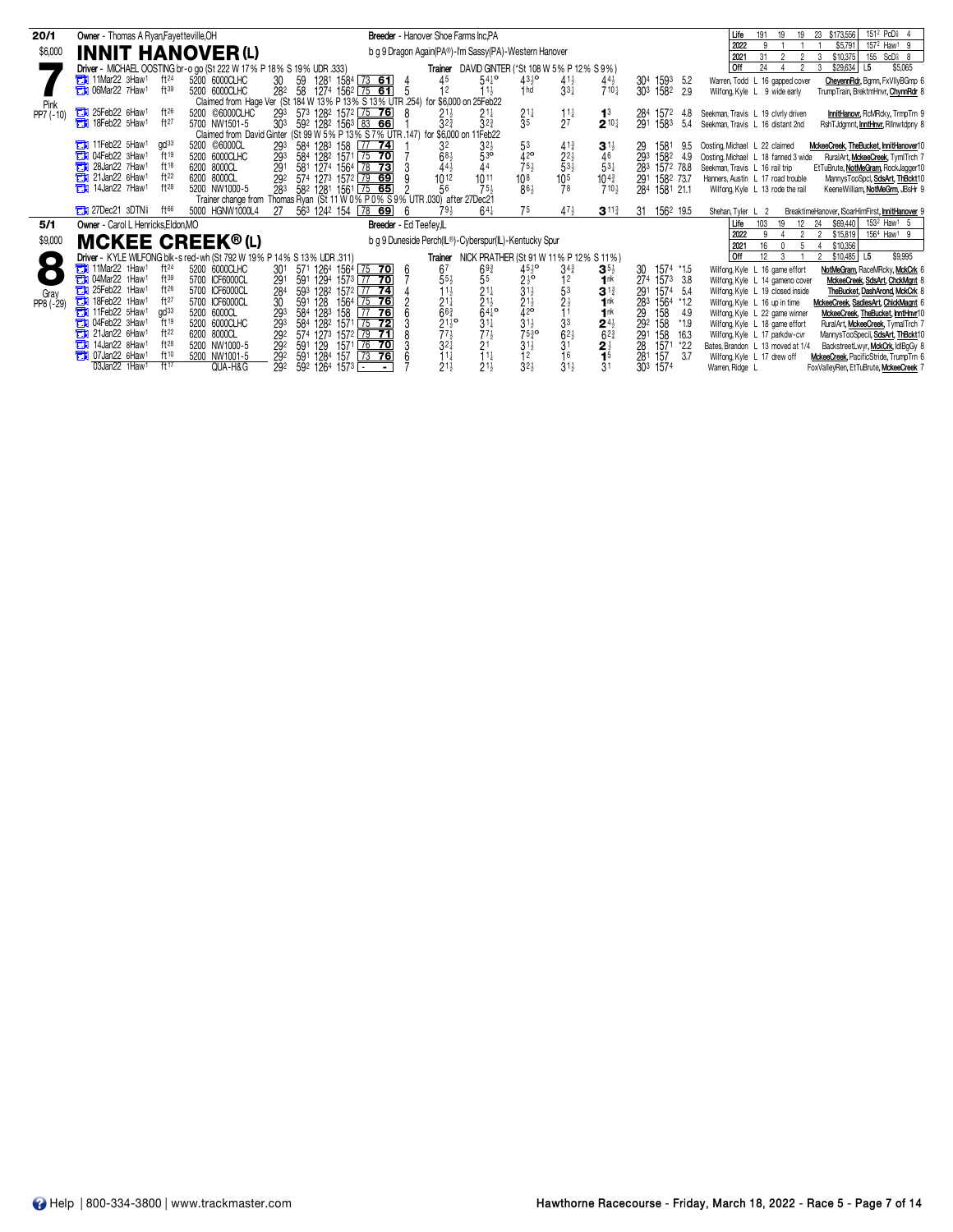| <b>EXAMPOWERED</b> | <b>HAWTHORNE RACECOURSE - FRIDAY, MARCH 18, 2022</b>                                                 |                                  |                                                                  |                                |                                                                                                                      |                                                                                                                                                                        |                                                                                          |                                                                  |                                                    |                                                |                                     |                                                       |                                    | <b>PURSE \$30,000</b>                                                                                                                           |
|--------------------|------------------------------------------------------------------------------------------------------|----------------------------------|------------------------------------------------------------------|--------------------------------|----------------------------------------------------------------------------------------------------------------------|------------------------------------------------------------------------------------------------------------------------------------------------------------------------|------------------------------------------------------------------------------------------|------------------------------------------------------------------|----------------------------------------------------|------------------------------------------------|-------------------------------------|-------------------------------------------------------|------------------------------------|-------------------------------------------------------------------------------------------------------------------------------------------------|
|                    | <b>PACE</b>                                                                                          |                                  |                                                                  |                                |                                                                                                                      | ICF - Three Year Old Colts & Geldings B.BATES CHOSE 5 OVER 4                                                                                                           |                                                                                          |                                                                  |                                                    |                                                |                                     |                                                       |                                    | \$1 Exacta - .50 Trifecta - .50 Pk 4 (6-7-8-9)                                                                                                  |
|                    | 1 MILE                                                                                               |                                  |                                                                  |                                |                                                                                                                      |                                                                                                                                                                        |                                                                                          |                                                                  |                                                    |                                                |                                     |                                                       |                                    | \$10,000 Guarantee Pool                                                                                                                         |
|                    | WARM UP - Yellow                                                                                     |                                  |                                                                  |                                |                                                                                                                      |                                                                                                                                                                        |                                                                                          |                                                                  |                                                    |                                                |                                     |                                                       |                                    |                                                                                                                                                 |
|                    | POST - 9:05 CR 70                                                                                    |                                  |                                                                  |                                |                                                                                                                      | 2Q 3Q Finish CR SR Post                                                                                                                                                |                                                                                          |                                                                  |                                                    |                                                |                                     |                                                       |                                    |                                                                                                                                                 |
| 5/2                | Date/Race   Track  <br>Cnd<br>Owner - J Schwarz Jr, IL; R Silberberg, MI; P Tiernan, IL; J Eaton, IL | Purse                            | Class                                                            | 10 <sup>1</sup>                |                                                                                                                      |                                                                                                                                                                        | 1Q Call<br><b>Breeder</b> - Frontier Farms.IL                                            | 2Q Call                                                          | 3Q Call                                            | Str Call                                       | Finish                              | Horse's Times<br>Odds                                 | Driver<br>Life                     | Med Var  Comment<br>Top 3 Finishers<br><b>FS</b><br>156 <sup>2</sup> Haw <sup>1</sup> 2<br>\$34,081<br>17<br>2<br>$\overline{4}$<br>$\mathbf 0$ |
|                    | <b>FRONTIER BOMBAY®(L)</b>                                                                           |                                  |                                                                  |                                |                                                                                                                      |                                                                                                                                                                        | br g 3 Major Bombay(IL®)-Cuzurinittowinit(IL)-Ft Apache Hanover                          |                                                                  |                                                    |                                                |                                     |                                                       | 2022<br>2021                       | \$7,746<br>$156^3$ Haw <sup>1</sup><br>-3<br>3<br>156 <sup>2</sup> Haw <sup>1</sup><br>8<br>0<br>\$26,335<br>$\overline{2}$                     |
|                    | Driver - KYLE WILFONG blk-s red-wh (St 792 W 19% P 14% S 13% UDR .311)                               |                                  |                                                                  |                                |                                                                                                                      |                                                                                                                                                                        | Trainer                                                                                  | JAMES EATON (St 139 W 12% P 12% S 18%)                           |                                                    |                                                |                                     |                                                       | Off                                | 2<br>\$5,875<br>\$7,114<br>$\mathbf{0}$<br>0<br>L <sub>5</sub>                                                                                  |
|                    | 11Mar22 8Haw <sup>1</sup><br>04Mar22 7Haw1<br>а                                                      | ft21<br>ft39                     | 8200 NW2EXTPM<br>8200 NW2EXTPM                                   | 29<br>291                      | 573<br>127<br>592<br>1291<br>1564                                                                                    | 1573 72 69<br>69<br><u>70</u>                                                                                                                                          | $10^{17}$<br>$44\frac{3}{4}$                                                             | 1015<br>441                                                      | 8 <sub>13</sub> o<br>$65\frac{3}{4}$               | $86\frac{3}{4}$<br>$54\frac{3}{4}$             | 42}<br>53}                          | 28 <sup>2</sup><br>27<br>158<br>9.6<br>1572<br>*2.7   |                                    | Wilfong, Kyle L 16 late brush<br>MajorPrince, InfintWrrr, HrdImmnty10<br>Wilfong, Kyle L 14 up in class<br>RockinCalBy, BrnnRbbr, Hrdlmmnty     |
| Red                | 27Feb22 5Haw <sup>1</sup><br>с<br>19Feb22 2Haw1                                                      | ft36<br>ft18                     | 7200 NW1EXTPM                                                    | 311                            | 100<br>1282 1563                                                                                                     | 60 68                                                                                                                                                                  | 12                                                                                       | $11\frac{1}{4}$<br>443                                           | 14                                                 | 1 <sup>3</sup>                                 | 1nk                                 | 281<br>1563<br>*1.2                                   |                                    | Wilfong, Kyle L 8 fast last 1/2<br>FrontierBmby, MirPrnc, HvyPrssr                                                                              |
| PP1 (+20)          | О<br>05Feb22 9Haw1<br>E)                                                                             | ft15                             | 7200 NW1EXTPM<br>11000 NW25KSER                                  | 30<br>30<br>30                 | 593<br>1294<br>158<br>1561<br>592<br>1273                                                                            | 61<br>60<br>59<br>-74                                                                                                                                                  | $45\frac{1}{4}$<br>$56\frac{1}{4}$                                                       | 440                                                              | $42\frac{3}{4}$ o<br>12                            | $2\frac{1}{2}$<br>773                          | 2 <sup>2</sup><br>914 <sub>3</sub>  | 28<br>1582<br>$*0.5$<br>312 159<br>14.1               |                                    | Wilfong, Kyle L 8 fanned 3 wide<br>RpTdBch, FmtrBmby, RsLckyChr 7<br>Bates, Brandon L 11 fast 3rd otr<br>RexBoston, BurninRubbr, ShckWv10       |
|                    | 30Jan22 3Haw1<br>21Jan22 9Haw1                                                                       | ft27<br>ft22                     | 7900 ICFNW1EXTP<br>9000 NW20KLT                                  | 303                            | 158<br>594<br>1292<br>1291<br>1564<br>1004                                                                           | 61<br>59<br>$\sqrt{70}$<br>61                                                                                                                                          | 783<br>812                                                                               | $79\frac{1}{4}$<br>76 <sup>1</sup> °                             | 8930<br>$65\frac{3}{4}$ <sup>o</sup>               | $54\frac{3}{4}$<br>711                         | 431<br>$715+$                       | 27 <sup>1</sup><br>1583<br>$*0.8$<br>292<br>1594 74.6 | Oosting, Michael L 8 fast last qtr | DmndDsl, DndysBbEght, MgznTh 8<br>Hanners, Austin L 17 parkdw-cvr<br>WesternWaltz, GrabNGo, Chnctlkts 8                                         |
|                    | 14Jan22 3Haw <sup>1</sup><br>09Jan22 8Haw <sup>1</sup>                                               | ft31<br>ft15                     | 9700 NW25KLT<br>9700 NW25KLT                                     | 293<br>28                      | 129<br>592<br>1554<br>564                                                                                            | <u>73</u><br><u>72</u><br>72<br>63                                                                                                                                     | 44<br>$2^{1\frac{1}{2}}$                                                                 | $54\frac{1}{2}$<br>$21\frac{1}{4}$                               | $65\frac{1}{2}$<br>$31\frac{1}{2}$                 | $67\frac{1}{4}$<br>$8^{8}$                     | $66\frac{1}{4}$<br>$812\frac{1}{2}$ | $\frac{27}{32}$<br>157<br>68.2                        |                                    | Hanners, Austin L 13 closed inside<br>FeingLkATn, ShckWv, BrnnRbbr 8                                                                            |
|                    | 03Jan22 2Haw1                                                                                        | ft17                             | QUA                                                              | 311 100                        | 1264 1563<br>1311 200                                                                                                |                                                                                                                                                                        | 21 <sub>3</sub>                                                                          | $21\frac{1}{2}$                                                  | $11^{10}$                                          | $13\frac{1}{4}$                                | $12\frac{1}{4}$                     | 159<br>35.6<br>284<br>200                             | Wilfong, Kyle L                    | Hanners, Austin L 14 led off gate<br>FoxValleyLynyrd, ShckWv, GrbNG10<br>FrontierBombay, Illustrate, StraightJo 8                               |
|                    | 8/1 ? Owner - Walk On Water Acres LLC, Beecher, IL                                                   |                                  |                                                                  |                                |                                                                                                                      |                                                                                                                                                                        | Breeder - Ross H Rice, KY                                                                |                                                                  |                                                    |                                                |                                     |                                                       | Life<br>2022                       | \$6,272<br>$\mathfrak{p}$<br>$\mathbf{0}$<br>0<br>$\mathbf{0}$<br>$\Omega$<br>\$968                                                             |
|                    | <b>LIKELY BLUE BAYOU®</b>                                                                            |                                  |                                                                  |                                |                                                                                                                      |                                                                                                                                                                        | b g 3 World Of Rocknroll(IL®)-Dasher'sbeachfilly(OH)-Jenna's Beach Boy                   |                                                                  |                                                    |                                                |                                     |                                                       | 2021<br>Off                        | \$5,304<br>6<br>$\mathbf{0}$<br>0<br>\$6,272<br>$\Omega$                                                                                        |
|                    | Driver - RICHARD S FINN r blu-blk-b go (St 153 W 7% P 6% S 10% UDR .137)<br>11Mar22 6Haw1            | ft21                             | 7200 NW1EXTPM                                                    | 284                            | 573 1272 157                                                                                                         | $64$ 68                                                                                                                                                                | 44                                                                                       | Trainer RICHARD S FINN (St 86 W 8% P 8% S 15%)                   |                                                    | 487                                            | $36\frac{1}{2}$                     | 1581 29.0<br>29 <sup>2</sup><br>274                   | Finn, Richard                      | \$0 <br>L <sub>5</sub><br>16 gd erly spot<br>RsLckyChrm, CvrtRchmnd, LklyBl10                                                                   |
|                    | 05Mar22 2Haw<br>26Sep21 2Haw <sup>1</sup>                                                            | ft70<br>ft80                     | QUA T/P<br>15000 INCFINCONS                                      | 294 1001                       | 313 1022 1321<br>200<br>1301 158                                                                                     | $58$ 51                                                                                                                                                                | $\begin{array}{c} 10 \\ 3 \end{array}$<br>$\frac{2^{1\frac{1}{2}}}{2^{1}}$               | $21\frac{1}{4}$                                                  | $\overline{1}^{\frac{1}{2}^{\circ}}$               | 21<br>$33\frac{1}{2}$                          | 2 <sup>3</sup><br>$3^{3}{}_{7}$     | 2001<br>28 <sup>3</sup> 1584<br>-3.9                  | Finn, Richard<br>Finn, Richard     | LuckyCrusader, LikelyBlueBayou, MysticalMry 5<br>JosRcksmywrld, IllnStrm, LklyBIBy<br>1 used twice                                              |
| Blue<br>PP2 (+16)  | 17Sep21 3Haw1                                                                                        | $ft^{85}$<br>$ft^{87}$           | 20000 INCFINALE                                                  | 29 <sup>2</sup> 584<br>301 100 | 584<br>1272 154<br>1293 158                                                                                          | 69<br>63                                                                                                                                                               | $\overline{2}1$<br>$\bar{5}10$                                                           | $\bar{2}$ 1 $\frac{1}{4}$                                        | $33\frac{1}{2}$                                    | 410<br>$47\frac{1}{4}$                         | 410}                                | $\frac{28}{284}$<br>156<br>200<br>27.4                | Finn, Richard                      | 0 led off gate<br>FxVllyOzzy, GetEUp, JsRcksmywr 6                                                                                              |
|                    | 11Sep21 1Haw                                                                                         |                                  | QUA 3YO+<br>Trainer change from Rob Rittof (St 178 W 11% P 10% S |                                |                                                                                                                      |                                                                                                                                                                        | 11% UTR                                                                                  | 58}<br>.209) after 30Jul21                                       |                                                    |                                                | $410\frac{1}{4}$                    |                                                       | Finn, Richard                      | BlissfulPansy, TempestHeart, TimesAreTight 5                                                                                                    |
|                    | 30Jul21 7Haw1<br>о<br>17Jul21 1Haw <sup>1</sup>                                                      | ft67<br>$ft^{74}$                | 8800 ICF2YO<br>17500 INCFINALE                                   | 28<br>30                       | 58<br>1264<br>582<br>1284<br>1562                                                                                    | 51<br>67<br>61                                                                                                                                                         | $68\frac{1}{4}$<br>4<br><b>SCRATCHED</b>                                                 | $66\frac{1}{4}$<br>- SICK                                        | 89}                                                | 820                                            | 821                                 | 301 1584 64.5                                         | Husted, Kyle                       | <b>FxVllyOzzy, MjrGm, FxVIIyCrt10</b><br>1 appeared shrt<br>FrontierBombay, MagazineTheme, BigdayBomby 8<br>-1.                                 |
|                    | 09Jul21<br>1Haw <sup>1</sup><br>02Jul21 4Haw <sup>1</sup><br>с                                       | ft74<br>ft68                     | 23800 CARD2YO<br>5800 2YONW1                                     | 294<br>302                     | 1273 1543<br>584<br>1284 1574<br>59                                                                                  | $\overline{54}$<br>64<br>53<br>50                                                                                                                                      | 712<br>$10^{12}$<br>10                                                                   | 79 <sub>7</sub><br>1013 <sup>o</sup>                             | $79\frac{1}{2}$<br>1011                            | 58<br>910                                      | 483<br>$87\frac{1}{4}$              | 1562 91.1<br>27<br>1591 29.5<br>281                   | Seekman, Travis<br>Husted, Kyle    | GetEUp, MagazinThm, Kngfmyhrt 8<br>2 clearall out                                                                                               |
|                    | 25Jun21 1Haw <sup>1</sup>                                                                            | gd <sup>76</sup>                 | 17500 INCFINALE                                                  | 313 101                        | 1304 1583 66                                                                                                         | 37                                                                                                                                                                     | 911                                                                                      | g <sub>11</sub> °                                                | $im79$ <sup>o</sup>                                | 812                                            | 8153                                | 291 2014 25.6                                         | Seekman, Travis                    | SnnyAndEghty, BlznMss, MrshllMln-10<br>2 no threat<br>MajorGrin, FrontierBombay, Pericles 9<br>2 impeded                                        |
| 4/5 O              | Owner - Stephen A Mc MacKin, Marengo, IL; David Lee Samuelson, Marengo, L                            |                                  |                                                                  |                                |                                                                                                                      |                                                                                                                                                                        | Breeder - Fox Valley Stbds & James& Tracey Walker Stb,IL                                 |                                                                  |                                                    |                                                |                                     |                                                       | Life<br>2022                       | $0$ \$129,852<br>$1533$ Haw <sup>1</sup><br>12<br>8<br>3<br>$\overline{2}$<br>\$3,492<br>$\mathbf{0}$<br>$\mathbf{0}$                           |
|                    | <b>FOX VALLEY OZZY®</b><br>Driver - CASEY LEONARD sc rd/w/ryl bl (St 818 W 21% P 15% S 16% UDR .347) |                                  |                                                                  |                                |                                                                                                                      |                                                                                                                                                                        | b g 3 World Of Rocknroll(IL®)-Fox Valley Lyn(IL)-Sportsmaster                            | Trainer GARY RATH (St 138 W 14% P 17% S 17%)                     |                                                    |                                                |                                     |                                                       | 2021<br>Off                        | 0 \$126,360<br>10<br>8<br>$\overline{2}$<br>153 <sup>3</sup> Haw <sup>1</sup> 2<br>2<br>$\mathbf{0}$<br>\$10,250<br>L <sub>5</sub><br>\$80,072  |
|                    | 11Mar22 4Haw1                                                                                        | $ft^{24}$                        | 9700 NW4001-5                                                    | 283                            | 561                                                                                                                  | 1254 1542 89 85                                                                                                                                                        | $55\frac{1}{4}$                                                                          | 56                                                               | $54\frac{1}{2}$ <sup>o</sup>                       | 43                                             | 42}                                 | 281 1544 3.7                                          | Rath, Gary                         | 16 fanned 3 wide<br>YnkBnty, ImRILdysMn, FxVIIyRn                                                                                               |
| White              | <b>EM</b> 04Mar22 8Haw <sup>1</sup><br>26Feb22 2Haw                                                  | ft39<br>ft31                     | 9700 NW4001-5<br>QUA - 3YO+                                      | $\frac{283}{301}$              | 572 1263<br>1282<br>158<br>59                                                                                        | 1533<br>83<br>89                                                                                                                                                       | 34<br>$44\frac{3}{4}$                                                                    | 323<br>46}                                                       | $3^{2}\frac{1}{2}$<br>45                           | 11<br>$44\frac{1}{2}$                          | $\bar{3}\bar{3}\frac{1}{4}$         | $^{263}_{291}$<br>1533<br>2.0<br>1583                 | Leonard, Casey<br>Leonard, Casey   | Cmmntrt, FxVIIyOzzy, PrssSistr 9<br>14 good tightner<br>ImaRealLadysMan, CharlotteRoyalN, FxVIIyOzzy                                            |
| $PP3 (-2)$         | 25Sep21 8Haw <sup>1</sup><br>17Sep21 3Haw <sup>1</sup>                                               | ft66<br>$ft^{85}$                | 138000 INCFINALE<br>20000 INCFINALE                              | 284<br>292                     | 562<br>154<br>125<br>584<br>1272 154                                                                                 | 69<br>72<br>69<br>73                                                                                                                                                   | $53\frac{1}{2}$ <sup>o</sup><br>110                                                      | 4210<br>$11\frac{1}{4}$                                          | $34\frac{1}{2}$ 00<br>$11\frac{3}{4}$              | 11<br>1 <sup>2</sup>                           | 1 <sup>1</sup><br>$1^{1}$           | 281<br>154<br>$*0.8$<br>263<br>154<br>*0.3            | Leonard, Casey<br>Leonard, Casey   | FoxValleyOzzy, Kingofmyheart, GetEUp10<br>-2 big trip<br>0 3 in a row<br>FoxVIIyOzzy, GetEUp, JsRcksmywrld 6                                    |
|                    | 12Sep21 4Haw1                                                                                        | $ft^{86}$                        | 8000 2YOC&G                                                      | 284                            | 573 1273 1544                                                                                                        | 69<br>69                                                                                                                                                               | 663                                                                                      | 66}                                                              | 443°                                               | 11                                             | $1^{11}$                            | 262<br>1544<br>$*0.5$                                 | Rath, Gary                         | FoxVallyOzzy, RiRcks, Kngfmyhrt 6<br>-1 easy winner                                                                                             |
|                    | $\Box$ 05Sep21 4Haw <sup>1</sup><br>19Aug21 9Spr1                                                    | ft77<br>ft88                     | 8000 2YO<br>40000 ISFCS2YOC                                      | 292<br>273                     | 582<br>1272 1554<br>553<br>1243 152                                                                                  | 69<br>68<br>63<br>69                                                                                                                                                   | 6 <sup>9</sup><br>$11\frac{1}{4}$                                                        | 610<br>$11\frac{1}{4}$                                           | $67\frac{3}{4}$<br>11                              | 3hd<br>2 <sub>hd</sub>                         | 1 <sup>2</sup><br>2 <sup>nk</sup>   | 264<br>1554<br>*0.8<br>272<br>152<br>$*0.5$           | Leonard, Casey<br>Leonard, Casey   | 3 big rally<br>FoxValleyOzzy, InfinitWrrr, RcknClBy 6<br>$-12$<br>GetEUp, FoxValleyOzzy, Kingofmyheart10                                        |
|                    | 14Aug21 4Spr1<br>$\frac{1}{20}$ 30Jul21 7 Haw <sup>1</sup>                                           | gd <sup>81</sup><br>6000<br>ft67 | ISFCS2YOC<br>8800 ICF2YO                                         | 294<br>281                     | 100 <sup>2</sup> 131 <sup>2</sup> 158 <sup>4</sup><br>58 1264 1543 67                                                | $\boxed{61}$<br>58<br>72                                                                                                                                               | 33<br>21 <sub>3</sub>                                                                    | $11^{10}_{4}$<br>1 ‡0                                            | $11\frac{1}{4}$<br>$11+$                           | $11\frac{1}{2}$<br>12 <sub>3</sub>             | 2 <sup>nk</sup><br>$11\frac{1}{4}$  | 272 1584<br>$*0.5$<br>274 1543<br>*0.1                | Leonard, Casey<br>Leonard, Casey   | 11<br>GetEUp, FoxValleyOzzy, KnoxTheFox<br>FoxValleyOzzy, MajorGrin, FxVIIyCrt10<br>1 4 in a row                                                |
| 7/1                | Owner - Kyle P Larner, Warren, MI                                                                    |                                  |                                                                  |                                |                                                                                                                      |                                                                                                                                                                        | Breeder - Charles R Jones, IL                                                            |                                                                  |                                                    |                                                |                                     |                                                       | Life                               | 9<br>\$14,910<br>$\mathbf{0}$<br>$\overline{2}$<br>0                                                                                            |
|                    | <b>COLE THORNTON®</b>                                                                                |                                  |                                                                  |                                |                                                                                                                      |                                                                                                                                                                        | b g 3 Hawaiian Cowboy(IL®)-Andria Doria(IL)-Cole Muffler                                 |                                                                  |                                                    |                                                |                                     |                                                       | 2022<br>2021                       | $\mathsf{0}$<br>$\mathbf{0}$<br>$\mathbf 0$<br>\$0<br>$\overline{2}$<br>9<br>0<br>$\mathbf 0$<br>\$14,910                                       |
|                    | Driver - TRAVIS SEEKMAN s red-gra-wh (St 686 W 13% P 14% S 14% UDR .254)<br>03Mar22 6Nor}            | ft <sup>24</sup>                 | <b>PACE</b>                                                      |                                | 293 1003 131                                                                                                         |                                                                                                                                                                        | 65<br>6                                                                                  | Trainer TIM ROACH (*St 208 W 15% P 16% S 13%)<br>$63\frac{1}{2}$ | 64°                                                | 68                                             | 59}                                 | 312 2031                                              | Off<br>Roach, Timothy              | $\mathbf 0$<br>\$1,700 L5<br>\$13,210<br>2<br>$\mathbf 0$<br>$\mathbf{0}$<br>DaliSpecial, Imgonnacatchya, DefyTheOdds 7                         |
|                    | 24Feb22 4Nor}                                                                                        | ft22                             | <b>PACE</b>                                                      |                                | 201 <sup>2</sup><br>30 <sup>4</sup> 102 <sup>2</sup> 133 <sup>2</sup><br>28 <sup>4</sup> 56 <sup>2</sup> 125<br>2034 |                                                                                                                                                                        | 54<br>6                                                                                  | 56                                                               | 54                                                 | 55                                             | 443                                 | 30 <sup>2</sup> 2043                                  | Roach, Timothy                     | MidnightDay, ArtsBeach, IrishlhadaHarley 6                                                                                                      |
| Green<br>PP4 (-22) | 25Sep21 8Haw<br>17Sep21 6Haw1                                                                        | ft66<br>ft75                     | 138000 INCFINALE<br>20000 INCFINALE                              | 293                            | 154                                                                                                                  | 69<br>-57<br>67<br>60                                                                                                                                                  | $63\frac{3}{4}$ ip                                                                       | $64\frac{3}{4}$<br>$56\frac{1}{2}$                               | $79\frac{3}{4}$<br>$57\frac{1}{4}$ o               | $59\frac{1}{2}$<br>$43\frac{1}{4}$             | 514<br>$3^{23}$                     | 294<br>1564 88.5<br>$\frac{27}{301}$<br>1564 19.8     | Buford, Archie<br>Leonard, Casey   | -2 inside pylons<br>FxVIIyOzzy, Kngfmyhrt, GetEUp10<br>FoxVallyCrt, Kngfmyhrt, CIThrntn 6<br>0 clearall out                                     |
|                    | 10Sep21 3Haw <sup>1</sup><br>28Aug21 2DuQ1                                                           | ft75<br>ft90                     | 8000 2YONW10KLT<br>33000 GOVERN2C                                | 283<br>27                      | 593 1282 1561<br>572 1254 1542<br>553                                                                                | 65<br>57<br>123 <sup>3</sup> 1521 61 67                                                                                                                                | $5^{7\frac{1}{2}}$<br>45 $\frac{1}{2}$<br>$67\frac{1}{2}$                                | $43\frac{3}{7}$<br>661                                           | 33 <sub>4</sub> <sup>3</sup><br>$37\frac{1}{2}$ 00 | $\overline{5}$ <sup>4</sup><br>34 <sub>3</sub> | 412<br>$3^{10}$                     | 1564 47.3<br>291<br>1541 51.9                         | Wilfong, Kyle<br>Wilfong, Kyle     | -2 tuff trip<br>RenoDinero, RockinCalBoy, TigrIsInd 6<br>GetEUp, Kingofmyheart, ColeThornton 7<br>$-2$                                          |
|                    | 19Aug21 9Spr1                                                                                        | $ft^{88}$                        | 40000 ISFCS2YOC                                                  | 27 <sup>3</sup>                | 553 1243 152                                                                                                         | 52<br>ା 63                                                                                                                                                             | $\frac{3}{8}$ <sup>13</sup> <sup>o</sup><br>8 <sup>11</sup>                              | $21\frac{1}{4}$ <sup>o</sup>                                     | 210<br>$\frac{2}{7}$ 13                            | 812                                            | $917\frac{1}{4}$                    | 30 <sup>3</sup><br>1552143.8                          | Patton, Jordan                     | GetEUp, FoxValleyOzzy, Kingofmyheart10<br>-12                                                                                                   |
|                    | 14Aug21 2Spr1<br>17Jul21 6Haw1                                                                       | gd <sup>81</sup><br>$ft^{72}$    | 6000 ISFCS2YOC<br>17500 INCFINALE                                |                                |                                                                                                                      | $\frac{292}{294}$ $\frac{1021}{581}$ $\frac{1314}{2001}$ $\frac{102}{59}$ $\frac{45}{284}$<br>$\frac{284}{581}$ $\frac{127}{127}$ $\frac{1533}{153}$ $\frac{71}{11}$ 9 | 712                                                                                      | 814<br>773                                                       | 812                                                | $67\frac{3}{4}$<br>829                         | $56\frac{3}{4}$<br>865              | 271 2013 24.7<br>371 2063 82.9                        | Wilfong, Kyle<br>Warren, Ridge     | Kingofmyheart, FrontierBombay, MajorGrin 8<br>11<br>FoxValleyOzzy, GetEUp, FoxValleyCrete 8<br>-1 tired                                         |
|                    | а<br>09Jul21 1Haw <sup>1</sup>                                                                       | ft <sup>74</sup>                 | 23800 CARD2YO                                                    | 294                            |                                                                                                                      | 584 1273 1543 54 60                                                                                                                                                    | 45                                                                                       | 431                                                              | 431 <sup>o</sup>                                   | 471                                            | $613\frac{1}{2}$                    | 29<br>1571 7.0                                        | Warren, Ridge<br>Life              | GetEUp, MagazinThm, Kngfmyhrt 8<br>2 clearall out<br>\$29,937 1574 Haw1 3<br>21<br>3<br>3<br>2                                                  |
| 8/1                | Owner - Kevin E Miller, L, Bert J Hochsprung, L, David F Falzone, L<br><b>MAGAZINE</b>               |                                  | <b>THEME®</b>                                                    |                                |                                                                                                                      |                                                                                                                                                                        | Breeder - Claude Gendreau Stb Inc.IL<br>b g 3 C'est La Vie(L®)-Speechwriter(L)-Well Said |                                                                  |                                                    |                                                |                                     |                                                       | 2022                               | 9<br>$\overline{2}$<br>$\overline{2}$<br>\$13,068<br>1574 Haw1 3<br>$\mathbf{1}$                                                                |
|                    | Driver - BRANDON BATES pur-wh-k grn (St 147 W 12% P 12% S 8% UDR .213)                               |                                  |                                                                  |                                |                                                                                                                      |                                                                                                                                                                        |                                                                                          | <b>Trainer</b> KEVIN MILLER (St 105 W 14% P 15% S 11%)           |                                                    |                                                |                                     |                                                       | 2021<br>Off                        | 12<br>$\overline{2}$<br>0<br>\$16,869<br>$\mathbf{1}$<br>$\mathfrak{p}$<br>$\mathbf{0}$<br>$\mathbf 0$<br>\$1,880 L5<br>\$6,072                 |
|                    | 11Mar22 8Haw1<br>13 04Mar22 7Haw1                                                                    | ft <sup>21</sup><br>ft39         | 8200 NW2EXTPM<br>8200 NW2EXTPM                                   | 29<br>291                      | 592 1291 1564 69                                                                                                     | 573 127 1573 72 59                                                                                                                                                     | 915<br>6                                                                                 | 914                                                              | 914                                                | 915                                            | $912\frac{1}{2}$                    | 301 200 47.8                                          | Avenatti, Wyatt                    | 16 appeared shrt<br>MirPrnc, InfntWrrr, Hrdlmmnty10<br>RockinCalBoy, BurninRubber, HerdImmunity 8<br>14                                         |
| Black              | 25Feb22 4Haw1                                                                                        | $ft^{26}$                        | 6200 NW20K/12CL                                                  | 293                            |                                                                                                                      | 584 1282 1581 74 67<br>100 1281 1574 60 63                                                                                                                             | <b>SCRATCHED</b><br>22                                                                   | <b>SICK</b><br>$21\frac{1}{2}$                                   | 21‡                                                |                                                | 43}                                 | 301 1584 10.1                                         | Bates, Brandon                     | Rilnwtdpnyzzz, Chnctikts, FxVIIyL 7<br>19 garden trip                                                                                           |
| PP5 (+20)          | 20Feb22 4Haw1<br>о<br>12Feb22 5Haw1<br>с                                                             | ft44<br>ft17                     | 7200 NW1EXTPM<br>7200 NW1EXTPM                                   |                                |                                                                                                                      | 30 100 1281 1574 60 63<br>303 1004 1304 1592 62 57                                                                                                                     | 110<br>6<br>ĕ.<br>$89\frac{1}{4}$                                                        | $11\frac{3}{4}$<br>$55\frac{3}{4}$ <sup>o</sup>                  | 13<br>$2h$ do                                      | 13<br>2 <sub>hd</sub>                          | 1 <sub>ns</sub><br>$41\frac{1}{2}$  | 293 1574 *1.6<br>284 1593 6.3                         | Bates, Brandon<br>Seekman, Travis  | 9 held safe<br>Magazine Theme, MajorPrince, Btsrs 6<br>11 battled lead<br>DndysBbEght, HvyPrssr, Sprtsm10                                       |
|                    | 06Feb22 6Haw1<br>О<br>30Jan22 3Haw1                                                                  | $ft^{29}$<br>ft27                | 7200 NW1EXTPM<br>7900 ICFNW1EXTP                                 |                                |                                                                                                                      | 312 1003 1293 1571 66 63                                                                                                                                               | $2^{11}_{10}$<br>8                                                                       | $21\frac{1}{4}$<br>$11\frac{1}{4}$                               | 22<br>1 <sub>hd</sub>                              | $21\frac{1}{2}$<br>3hd                         | 3 <sup>3</sup><br>$3^{11}$          | 274 1574 *1.6<br>284 1581 3.5                         | Seekman, Travis<br>Seekman, Travis | 8 found 2 hole<br>HerdImmnty, HvyPrssr, MgznThm 5<br>DmndDsl, DndysBbEght, MgznT 8<br>8 fought gamely                                           |
|                    | 22Jan22 4Haw1                                                                                        | $ft^{26}$                        | 7200 NW1EXTPM                                                    |                                |                                                                                                                      | 30 594 1292 158 61 61<br>322 1031 1304 2001 63 59                                                                                                                      | $44\frac{3}{4}$                                                                          | 1 <sup>h</sup>                                                   | 15                                                 | $\overline{1}7$                                | $15\frac{3}{4}$                     | 292 2001 4.9                                          | Seekman, Travis                    | 17 strong brush<br>MgznThm, PrncOfStyl, DmndDsl 6                                                                                               |
|                    | 15Jan22 4Haw1<br>о<br>1 07 Jan 22 8 Haw <sup>1</sup>                                                 | $ft^{23}$<br>ft10                | 7200 NW1EXTPM<br>7200 NW1EXTPM                                   | 303 101<br>31.<br>101          | 130                                                                                                                  | 1311 1593 66 56<br>1583 66 56                                                                                                                                          | $44\frac{1}{2}$<br>$79\frac{1}{2}$                                                       | 44<br>79                                                         | 430<br>76 <sup>10</sup>                            | $21\frac{1}{2}$<br>$78\frac{3}{4}$             | 2 <sup>2</sup><br>$812\frac{1}{4}$  | 200<br>281<br>18.9<br>294 201<br>9.9                  | Seekman, Travis<br>Seekman, Travis | 12 live cover<br>DumLukMooss, MagznThm, RpTdBch 7<br>BgBbbyDrck, Chnctlkts, DmLkM 8<br>17 closed inside                                         |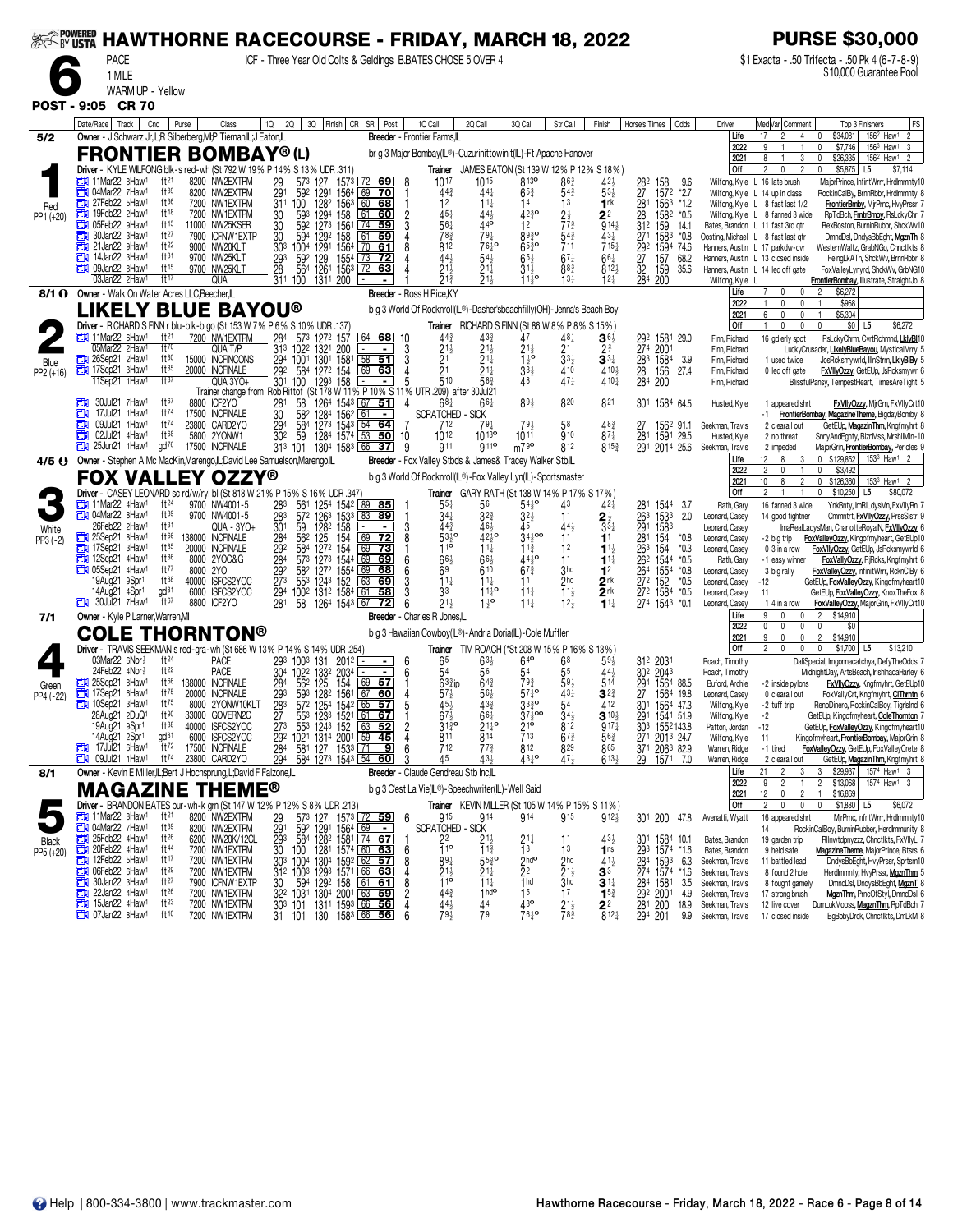|                      | SER POWERER HAWTHORNE RACECOURSE - FRIDAY, MARCH 18, 2022                                               |                                       |                                                 |                                                                                                                                                                                         |                                                                                         |                                                                                                                 |                                                         |                                                      |                                                         |                                                       |                                                                                      |                          |                                                                                                 |                                                                                               | <b>PURSE \$4,100</b>                                         |                                                                                                                                         |
|----------------------|---------------------------------------------------------------------------------------------------------|---------------------------------------|-------------------------------------------------|-----------------------------------------------------------------------------------------------------------------------------------------------------------------------------------------|-----------------------------------------------------------------------------------------|-----------------------------------------------------------------------------------------------------------------|---------------------------------------------------------|------------------------------------------------------|---------------------------------------------------------|-------------------------------------------------------|--------------------------------------------------------------------------------------|--------------------------|-------------------------------------------------------------------------------------------------|-----------------------------------------------------------------------------------------------|--------------------------------------------------------------|-----------------------------------------------------------------------------------------------------------------------------------------|
|                      | <b>PACE</b><br>1 MILE                                                                                   |                                       |                                                 | Claiming Handicap \$4,000 - \$5,000 (Plus allowances) M.OOSTING CHOSE 1 OVER 4, RS.FINN 7 OVER 5.                                                                                       |                                                                                         |                                                                                                                 |                                                         |                                                      |                                                         |                                                       |                                                                                      |                          |                                                                                                 |                                                                                               | \$1 Exacta - .50 Trifecta - .20 Superfecta - .50 Pk          | $3(7-8-9)$                                                                                                                              |
|                      | WARM UP - Pink                                                                                          |                                       |                                                 |                                                                                                                                                                                         |                                                                                         |                                                                                                                 |                                                         |                                                      |                                                         |                                                       |                                                                                      |                          |                                                                                                 |                                                                                               |                                                              |                                                                                                                                         |
|                      | POST - 9:27 CR 74<br>Date/Race   Track<br>Cnd                                                           | Purse                                 | Class                                           | 1Q                                                                                                                                                                                      | 2Q 3Q Finish CR SR Post                                                                 | 1Q Call                                                                                                         | 2Q Call                                                 | 3Q Cal                                               | Str Call                                                | Finish                                                | Horse's Times                                                                        | Odds                     | Driver                                                                                          | Med Var  Comment                                                                              | Top 3 Finishers                                              | FS                                                                                                                                      |
| 5/2<br>\$4,000       | Owner - Nathan A Yoder, Odon, IN<br><b>RACE ME</b>                                                      |                                       | <b>ROCKY(L)</b>                                 |                                                                                                                                                                                         |                                                                                         | Breeder - Kdk Standardbreds.DE:Nelson R Malin III.MA<br>br g 11 Shady Character(ME®)-Movie Legend(IN)-Artsplace |                                                         |                                                      |                                                         |                                                       |                                                                                      |                          | Life<br>2022                                                                                    | 196<br>33<br>39<br>3<br>$\mathbf{0}$                                                          | 36<br>\$206,792<br>0<br>\$2,600                              | 152 Stga $\frac{1}{2}$ 6                                                                                                                |
|                      | Driver - MICHAEL OOSTING br-o go (St 222 W 17% P 18% S 19% UDR .333)                                    |                                       |                                                 |                                                                                                                                                                                         |                                                                                         |                                                                                                                 | <b>Trainer</b> RONNIE ROBERTS (St 139 W 9% P 12% S 10%) |                                                      |                                                         |                                                       |                                                                                      |                          | 2021<br>Off                                                                                     | 10<br>3<br>22<br>$\overline{7}$<br>2                                                          | \$5,608<br>$\overline{2}$<br>5<br>\$29,010                   | 1534 PPk 10<br>L <sub>5</sub><br>\$2,984                                                                                                |
|                      | 11Mar22 1Haw <sup>1</sup><br>06Mar22 7Haw1<br>o<br><b>THE 25Feb22 6Haw1</b>                             | ft24<br>ft <sup>39</sup><br>$ft^{26}$ | 5200 4000CLHC<br>5200 4000CLHC<br>5200 4000CLHC | 301<br>$\frac{28^2}{29^3}$                                                                                                                                                              | 571 1264 1564 75 73<br>58 1274 1562 75 63<br>58 1274 1562 175 63<br>573 1282 1572 75 72 | $2^{13}_{2}$<br>$\frac{2}{2}$<br>11.1                                                                           | 33}<br>21}<br>$11\frac{1}{4}$                           | 3 <sup>3</sup><br>$31\frac{1}{2}$<br>$11\frac{1}{4}$ | 23<br>54<br>$21\frac{1}{4}$                             | $2^{2^{3}}$<br>$67\frac{1}{2}$                        | 30 1572 5.4<br>294 1574 9.0                                                          | 5.4<br>34                | Oosting, Michael L 16 clearall out<br>Avenatti, Wyatt L 9 led off gate                          | Husted, Kyle L 19 good tightner                                                               |                                                              | NotMeGram, RaceMRcky, MckCrk 6<br>TrumpTran, BrktmHnvr, ChynnRdr 8<br>InnitHanovr, RcMRcky, TrmpTrn 9                                   |
| Red<br>PP1 (+20)     | 19Feb22 2Haw                                                                                            | ft <sup>21</sup>                      | QUA - 3YO+<br>Trainer change from               | 303<br>1293 159<br>100<br>George Anthrop (St 107 W 14% P 11% S 14                                                                                                                       | $\blacksquare$                                                                          | $11\frac{3}{4}$<br>3<br>UTR .249)                                                                               | $11\frac{1}{2}$<br>after 07Mar21                        | 12                                                   | $11\frac{1}{7}$                                         | $2^3$<br>$2^{\frac{1}{2}}$                            | 29 <sub>3</sub> 158<br>29 <sup>2</sup> 159                                           |                          | Seekman, Travis L                                                                               |                                                                                               |                                                              | Downbytheocean, RaceMeRocky, BrightBoy 5                                                                                                |
|                      | <b>THE O7Mar21 8PPk</b><br>04Mar21 5PPk                                                                 | ft68<br>ft70                          | 3200 4000CL OP<br>3200 4000CL OP                | 562<br>273<br>125<br>264<br>563                                                                                                                                                         | 1551<br>1244 1531<br>71<br><u> 173</u>                                                  | x813x<br>$21\frac{1}{2}$<br>4                                                                                   | 8 <sub>ds</sub><br>33                                   | 8 <sub>ds</sub>                                      | 8 <sup>ds</sup><br>$\frac{3}{3}$ <sup>5</sup>           | 8 <sub>ds</sub><br>3 <sup>8</sup>                     |                                                                                      | 17.8<br>5.1              | Shetler, Andy L 6<br>Shetler, Andy L 0                                                          |                                                                                               |                                                              | KeystoneRealDeal, ChillaxinAway, OnTheTake 8<br>Fuzzylegsandall, Fraternity, RaceMeRocky 8                                              |
|                      | 25Feb21 5PPk<br><b>The 17Feb21 5PPk</b>                                                                 | ft74<br>ft77<br>ft75                  | 4000 5000CL OP<br>4000 5000 CL HG               | 271<br>563<br>$\bar{27}$ <sup>2</sup><br>563                                                                                                                                            | 1243 1532 73<br><u>72</u><br>1244 1532 74 72                                            | $67\frac{1}{2}$<br>$11\frac{1}{2}$                                                                              | $67\frac{1}{2}$ <sup>o</sup><br>$11\frac{1}{2}$         | 44 <sup>o</sup><br>$12\frac{1}{4}$                   | $11\frac{1}{2}$                                         | 44<br>$2^{11}$                                        | 294 1544<br>284 1541<br>284 1533                                                     | 3.1<br>1.5               | Miller, David L -3<br>Miller, David L -5                                                        |                                                                                               |                                                              | RiskN, FernleighRebelN, Terlingua 9<br>Terlingua, RaceMeRocky, DeesRocketman 9                                                          |
|                      | <b>THE 11Feb21 7PPk</b><br><b>THE OSFeb21 5PPk</b>                                                      | ft <sup>52</sup>                      | 3200 4000 CL<br>3200 NW 1050 L5                 | 27<br>55<br>273<br>562 1243 1523 76                                                                                                                                                     | 1241 1534 71<br>70                                                                      | $21\frac{1}{2}$ <sup>o</sup><br>$\overline{9}12$                                                                | 14<br>89 <sup>10</sup>                                  | $12\frac{1}{2}$<br>$8^{70}$                          | $12\frac{1}{2}$<br>$95\frac{3}{4}$                      | $\mathbf{1}^3$<br>$911\frac{1}{4}$                    | 293 1534<br>284 1544                                                                 | *0.5<br>-4.7             | Miller, David L -6<br>Miller, David L -1<br>Life                                                | 118<br>10<br>13                                                                               | \$75,203<br>10                                               | RaceMeRocky, Terlingua, StopTheTraffic 7<br>Millennial, FernleighRebelN, KeystoneRealDeal 9<br>153 Haw1 5                               |
| 15/1<br>\$6,000      | Owner - Stacy L De Rousse, Charleston, IL<br><b>MYKONOS®(L)</b>                                         |                                       |                                                 |                                                                                                                                                                                         |                                                                                         | Breeder - Kenneth L Chupp & Tripoli Stable, L<br>b g 7 Corner Blitz(IL®)-She's So Keen(IL)-Artsplace            |                                                         |                                                      |                                                         |                                                       |                                                                                      |                          | 2022<br>2021                                                                                    | 3<br>0<br>$\mathbf 0$<br>37<br>3<br>$\mathbf{0}$                                              | 0<br>\$300<br>\$6,050                                        |                                                                                                                                         |
|                      | Driver - CASEY LEONARD sc rd/w/ryl bl (St 818 W 21% P 15% S 16% UDR .347)<br>11Mar22 1Haw <sup>1</sup>  | $ft^{24}$<br>5200                     | 4000CLHC                                        | 301<br>571                                                                                                                                                                              | 1264 1564 75                                                                            | <b>SCRATCHED</b>                                                                                                | Trainer JILL BROWN (St 78 W 0% P 12% S 12%)             |                                                      |                                                         |                                                       |                                                                                      |                          | Off                                                                                             | 20<br>$\mathbf{0}$<br>$\overline{2}$<br>16                                                    | \$6,925<br>$\overline{4}$                                    | \$900<br>L5<br>NotMeGram, RaceMeRocky, MckeeCreek 6                                                                                     |
| Blue                 | 06Mar22 7Haw1<br>О<br>21 Jan22 7 Haw <sup>1</sup>                                                       | ft39<br>ft22                          | 5200 4500CLHC<br>5700 NW1501-5                  | 282<br>58<br>30<br>1293<br>$100^2$                                                                                                                                                      | 1274 1562 75<br>$\blacksquare$<br>1582 75<br><u>60</u>                                  | <b>SCRATCHED</b><br>711                                                                                         | - JUDGES<br>$53\frac{1}{2}$ <sup>o</sup>                | 44300                                                |                                                         |                                                       | 200                                                                                  | 22.6                     | Leonard, Casey L 17 1st-3-wide                                                                  |                                                                                               |                                                              | TrumpTrain, BreaktimeHanover, CheyenneReidr 8<br>AztecHanovr, TrmpTrn, CrshAndBrn 9                                                     |
| PP2 (+16)            | О<br>15Jan22 8Haw <sup>1</sup><br>08Jan22 5Haw1                                                         | $ft^{23}$<br>$\mathsf{qd}^{31}$       | 12000 NW50KLTSER<br>12000 NW50KLTSER            | 57<br>283<br>1262<br>283<br>57<br>1263                                                                                                                                                  | 60<br>1543 79<br>1542 80<br>75                                                          | 56,<br>68                                                                                                       | 67‡                                                     | 77<br>76 <sup>o</sup>                                | 816<br>610                                              | $8^{23}$ <sub>4</sub> PL7<br>510 <sub>DH</sub>        | 312 1591 75.4<br>283                                                                 | 1562 49.4                | Hanners, Austin L 12 stopped<br>Hanners, Austin L 13 needed race                                |                                                                                               |                                                              | VelocityGator-, BetMine+, Mastery+ 8<br>BetMine, HelloSweetBy, HIdnStdy 7                                                               |
|                      | 03Jan22 4Haw1<br><b>The 16Dec21 3DTN</b><br>05Dec21 2OakGr ft69                                         | ft17<br>gd <sup>53</sup>              | QUA<br>6000 HGNW1500L4<br>7500 NW6500CD         | $\frac{292}{271}$<br>582<br>1264<br>563<br>1251<br>$\overline{2}72$<br>594<br>128                                                                                                       | 1562<br>$\blacksquare$<br>1542 81 69<br>1573 68<br>58                                   | 5910<br>6<br>$87\frac{1}{2}$                                                                                    | $45\frac{1}{4}$<br>981                                  | 493<br>$97\frac{1}{4}$<br>3 <sup>1</sup>             | 520<br>$96\frac{1}{2}$<br>42                            | 527<br>$8^{11}\frac{1}{2}$<br>$4\frac{1}{2}$          | $\frac{33}{30}$<br>2014<br>292                                                       | 1563173.4<br>$157^3$ 6.8 | Hanners, Austin L<br>Sutton, Joshua L 2<br>Crisler, Randy L 0                                   |                                                                                               |                                                              | HoldenSteady, UllLearn, JBsHero 6<br>MooselsLoose, HalNSammy-, DreamingDragon+ 9<br>Elocutionist, HayswoodRon, SkipJive 6               |
|                      | 28Nov21 9OakGr ft 51<br>21Nov21 3OakGr \$sy <sup>53</sup>                                               |                                       | 7500 NW6500CD<br>7000 NW6500CD                  | 28 563 1261 1562 68<br>291 1004 1293 1591 68                                                                                                                                            | 60<br>61                                                                                | $2\frac{1}{2}$ <sup>o</sup>                                                                                     | $\frac{21}{21}$<br>$\bar{3}$ <sup>2</sup>               | 23<br>43                                             | $52\frac{1}{2}$                                         | $45\frac{1}{2}$<br>76                                 | 303 1572 27.0<br>301 2002 21.4                                                       |                          | Crisler, Randy L 1<br>Crisler, Randy L 17                                                       |                                                                                               |                                                              | Mingo, HelloRooster, Elocutionist 8<br>PattonPlus, SmoothNCreamy, GabeHenry 8                                                           |
| 7/1<br>\$4,000       | Owner - Matthew Rodriguez, Aurora, IL                                                                   |                                       |                                                 |                                                                                                                                                                                         |                                                                                         | Breeder - Tymal Farms, ON, CA                                                                                   |                                                         |                                                      |                                                         |                                                       |                                                                                      |                          | Life<br>2022                                                                                    | 265<br>15<br>30<br>0<br>9<br>$\mathbf{1}$                                                     | 26<br>\$2,796<br>$\mathbf{1}$                                | \$96,035 1533 Haw1 10                                                                                                                   |
|                      | TYMAL TORCH(L)<br>Driver - TODD WARREN red-blk-gra (St 725 W 14% P 14% S 10% UDR 251)                   |                                       |                                                 |                                                                                                                                                                                         |                                                                                         | b g 12 Mach Three(ON®)-Noble Sami(ON)-Artsplace                                                                 | Trainer MATT RODRIGUEZ (St 121 W 15% P 8% S 10%)        |                                                      |                                                         |                                                       |                                                                                      |                          | 2021<br>Off                                                                                     | 5<br>$\mathbf{0}$<br>0<br>54<br>3<br>11                                                       | $\mathbf{0}$<br>\$0<br>\$29,129                              | L <sub>5</sub><br>\$2,172                                                                                                               |
|                      | 11Mar22 1Haw1<br>104Mar22 5Haw1                                                                         | ft <sup>24</sup><br>ft39<br>ft26      | 5200 4000CLHC<br>5200 NW1001-5                  | 30 <sup>1</sup><br>$\frac{294}{291}$<br>1283<br>584                                                                                                                                     | 571 1264 1564 75 67<br>1572 72 70                                                       | 33<br>11                                                                                                        | 46}<br>$\frac{21\frac{1}{2}}{86\frac{1}{2}}$            | $56\frac{1}{2}$<br>$21\frac{1}{4}$                   | $58\frac{1}{4}$<br>2 <sup>3</sup>                       | 48 <sub>3</sub><br>$2^{\text{nk}}$                    | 30 <sup>2</sup> 158 <sup>2</sup> 15.9<br>283 1572 28.0                               |                          |                                                                                                 | Warren, Todd L 16 rode the rail<br>Warren, Todd L 14 big effort                               |                                                              | NotMeGram, RacMRcky, MckCrk 6<br>Bagman, TymalTorch, WesternVinny 9                                                                     |
| White<br>$PP3 (-2)$  | 25Feb22 8Haw1<br>18Feb22 9Haw1<br>Ъ<br>$\frac{1}{2}$ 11 Feb22 7 Haw <sup>1</sup>                        | ft27<br>gd <sup>30</sup>              | 5700 NW1501-5<br>5700 NW1501-5<br>5200 NW1001-5 | 58<br>303<br>581<br>564<br>126                                                                                                                                                          | 1273 1564 76 73<br>1273 1563 77 67<br>1572 76<br>-74                                    | 813<br>$\overline{c}$<br>$44\frac{3}{4}$<br><b>913</b>                                                          | 433<br>9930                                             | 86}<br>43                                            | $85\frac{1}{2}$<br>45<br>793                            | $74\frac{3}{4}$<br>$49\frac{3}{4}$<br>$64\frac{3}{4}$ | 29<br>302 1583 69.0<br>303                                                           | 1574 60.1<br>1582 33.9   | Warren, Todd L 19 no factor<br>Seekman, Travis L 16 rail trip<br>Seekman, Travis L 22 post hurt |                                                                                               |                                                              | RgsTracer, WesternPerch, ArmbrAry10<br>PondasProspect, Canthelpbtwn, JBsHr 7<br>TrumpTrain, FoxVallyLncln, RgsTrcr 9                    |
|                      | 04Feb22 3Haw1<br>28Jan22 6Haw1<br>о                                                                     | $\mathrm{H}$ 19<br>ft18               | 5200 4000CLHC<br>5700 NW1501-5                  | $\frac{284}{293}$<br>584<br>1282<br>291<br>574<br>1274 157                                                                                                                              | 1571<br>l 75<br>76<br>66                                                                | 43<br>$10^{12}$                                                                                                 | $42\frac{1}{2}$<br>99                                   | $\frac{8^{83}}{5^{3}}$<br>$10^{81}$                  | $43\frac{1}{2}$<br>863                                  | $\mathbf{3}^{43}$<br>$68\frac{3}{4}$                  | 291<br>292                                                                           | 1581 51.9<br>1584 84.0   | Bates, Brandon L 18 split rivals<br>Seekman, Travis L 16 closed inside                          |                                                                                               |                                                              | RuralArt, MckeeCreek, TymalTrch 7<br>Czbrttldms, DshArnd, JhnnyChp10                                                                    |
|                      | 21 Jan22 5 Haw <sup>1</sup><br>$14$ Jan22 7Haw <sup>1</sup>                                             | ft22<br>ft28                          | 5700 NW1501-5<br>5200 NW1000-5                  | 303<br>1002 1293<br>283<br>582 1281 1561                                                                                                                                                | 1581<br>72<br>59<br>$\sqrt{75}$<br>64                                                   | 79 <sub>1</sub><br>912                                                                                          | $77\frac{1}{2}$<br>98 <sub>1</sub>                      | 78,0<br>$97\overline{3}$ o                           | 883<br>910                                              | 810<br>$811\frac{1}{2}$                               | 29 2001 62.4<br>283 1582 82.9                                                        |                          | Hanners, Austin L 17 no factor<br>Hanners, Austin L 13 needed race                              |                                                                                               |                                                              | NotMeGram, TimeARollin, ComingUp 8<br>KeeneWilliam, NotMeGram, JBsHr 9                                                                  |
| 10/1                 | 08Jan22 3Haw <sup>1</sup><br>Owner - Clark W Fairley, Lerna, IL                                         | $ft^{28}$                             | QUA T/P                                         | 301<br>592 1284 1573 -                                                                                                                                                                  |                                                                                         | 33<br>Breeder - Owen Mathias,IL                                                                                 | 33,                                                     | 34}                                                  | 37                                                      | $38\frac{3}{4}$                                       | 294 1592                                                                             |                          | Hanners, Austin L<br>Life                                                                       | 17<br>133<br>18                                                                               | TalkAboutValor, RipTideBeach, TymalTorch 5<br>17<br>\$97,645 | 153 Haw1                                                                                                                                |
| \$6,000              | <b>IN YOUR EYE® (L)</b><br>Driver - JUAN FRANCO mar-gra-wh (St 568 W 8% P 9% S 13% UDR 173)             |                                       |                                                 |                                                                                                                                                                                         |                                                                                         | b g 8 Sportsmaster(IL®)-Rock With Delight(IL)-Rocknroll Hanover                                                 | Trainer CLARK FAIRLEY (St 93 W 12% P 18% S 13%)         |                                                      |                                                         |                                                       |                                                                                      |                          | 2022<br>2021<br>Off                                                                             | 9<br>0<br>26<br>$\mathfrak{p}$<br>6<br>22<br>3                                                | \$2,985<br>\$20,772<br>4<br>\$16,054                         | 153<br>Haw <sup>1</sup><br>L5<br>\$2,001                                                                                                |
|                      | $\frac{1}{2}$ 06Mar22 7Haw <sup>1</sup>                                                                 | $ft^{39}$                             | 5200 4000CLHC                                   | 282 58<br>Trainer change from David Brooks (St 211 W 12% P 12% S 16% UTR 251) after 25Feb22                                                                                             | 1274 156 <sup>2</sup> 75 63                                                             | $35\frac{1}{4}$                                                                                                 |                                                         | 54                                                   | 76                                                      | $57\frac{1}{4}$                                       | 291 1574 3.7                                                                         |                          | Oosting, Michael L 9 rode the rail                                                              |                                                                                               |                                                              | TrumpTrn, BrktmHnvr, ChynnRdr 8                                                                                                         |
| Green<br>PP4 (-22)   | 25Feb22 1Haw1<br>1Haw <sup>1</sup><br>τи<br>18Feb22                                                     | $ft^{26}$<br>ft27                     | 5700 ICF6000CL<br>5700 ICF6000CL                | 593<br>284<br>30<br>591<br>128                                                                                                                                                          | 128 <sup>2</sup> 157 <sup>2</sup> 77 64<br>1564 L75<br>62                               | 79}<br>5<br>44                                                                                                  | $78\frac{1}{2}$<br>443                                  | $45\frac{1}{2}$                                      | $88\frac{1}{2}$<br>6 <sup>9</sup>                       | 810}<br>$613\frac{1}{4}$                              | 292 1592 64.2<br>30 <sup>2</sup> 159 <sup>2</sup> 10.8                               |                          | Oosting, Michael L 19 lost ground<br>Oosting, Michael L 16 gapped                               |                                                                                               |                                                              | TheBucket, DashAround, MckeCrk 8<br>MckeeCreek, SadiesArt, ChickMagnet 6                                                                |
|                      | 11Feb22 3Haw1<br><b>The O4Feb22 8Haw1</b>                                                               | gd <sup>33</sup><br>ft19              | 5700 NW1501-5<br>5200 NW1001-5                  | 582 1272 1572 82<br>302<br>30<br>59                                                                                                                                                     | 57<br>1282 1574 76 72                                                                   | $21\frac{1}{4}$<br>6<br>$11\frac{1}{2}$                                                                         | 34<br>1 hd                                              | 57<br>$11\frac{3}{2}$                                | 511<br>1 <sub>hd</sub>                                  | 5203                                                  | 324 2013 11.8<br>292 1574 6.8                                                        |                          |                                                                                                 | Warren, Todd L 22 lost ground<br>Wilfong, Kyle L 18 fought gamely                             |                                                              | CarlsMttnn, MdwbrkRdr, DshArnd 5<br>Partytmssplc, InYrEy, IdlBgGy 9                                                                     |
|                      | о<br>28Jan22 5Haw1<br>21Jan22 7Haw1<br>О<br>14Jan22 8Haw <sup>1</sup>                                   | ft18<br>ft $22$<br>$ft^{28}$          | 5700 NW1501-5<br>5700 NW1501-5<br>5200 NW1000-5 | 30 <sub>2</sub><br>100 <sup>2</sup><br>292                                                                                                                                              | 581 1264 1563 75 72<br>1002 1293 1582 75 64<br>591 129 1571 76 64                       | $8^{91}_{792}$<br>$\frac{8}{5}$                                                                                 | 433<br>$75\frac{1}{4}$ <sup>o</sup><br>$75\frac{1}{4}$  | $54\frac{1}{2}$<br>76300<br>$63^{10}$                | p <sub>o</sub><br>$\frac{56\frac{1}{2}}{77\frac{1}{4}}$ | $5^{4^{3}_{4}}$<br>$76\frac{1}{2}$                    | 294<br>28 <sup>2</sup> 159 <sup>2</sup> 22.4<br>28 <sup>4</sup> 158 <sup>2</sup> 5.6 | 1572 6.2                 |                                                                                                 | Wilfong, Kyle L 16 parkdw-cvr<br>Franco, Juan L 17 3-wide-3qtr<br>Franco, Juan L 13 no factor |                                                              | FrontrMts, <b>PndsPrspct</b> , Rcbythssd 9<br>AztecHanvr, TrmpTrn, CrshAndBrn 9                                                         |
|                      | <b>THE 07Jan22 3Haw1</b><br>06Dec21 3OakGr <sup>§</sup> ft <sup>45</sup>                                | ft10                                  | 5200 6000CLHC<br>8300 NW2000L4                  | 292<br>582 1282 157 78<br>281                                                                                                                                                           | -74<br>573 1253 1543 75<br>68                                                           | $33\frac{1}{4}$<br>42                                                                                           | $33\frac{1}{2}$<br>43                                   | 43<br>761                                            | $32\frac{1}{2}$<br>$75\frac{1}{2}$                      | 3 <sup>2</sup><br>77 <sup>3</sup>                     | 282 1572 17.5<br>292 1561 23.1                                                       |                          | Franco, Juan L 3                                                                                | Franco, Juan L 17 mild drive                                                                  |                                                              | BackstreetLawyer, MckCrk, IdlBgGy 8<br>SadiesArt, EtTuBrute, InYourEye 5<br>RockinJimmyBrown, LilJoelii, KingRagnar 8                   |
| 25/1                 | Owner - Elizabeth C Wegmann, Monee, IL                                                                  |                                       |                                                 |                                                                                                                                                                                         |                                                                                         | <b>Breeder</b> - Newman Racing Stable, PA                                                                       |                                                         |                                                      |                                                         |                                                       |                                                                                      |                          | Life<br>2022                                                                                    | 214<br>29<br>21<br>$\overline{2}$<br>0<br>0                                                   | 16 \$113,470<br>0<br>\$0                                     | 151 <sup>1</sup> M <sup>1</sup><br>-5                                                                                                   |
| \$4,000              | <b>GIANT SLAYER (L)</b><br>Driver - TRAVIS SEEKMAN s red-gra-wh (St 686 W 13% P 14% S 14% UDR .254)     |                                       |                                                 |                                                                                                                                                                                         |                                                                                         | b g 11 Somebeachsomewhere(PA®)-Binions(PA)-Bettor's Delight                                                     | Trainer ELIZABETH WEGMANN (*St 6 W 17% P 0% S 17%)      |                                                      |                                                         |                                                       |                                                                                      |                          | 2021<br><b>Off</b>                                                                              | $\mathbb O$<br>$\mathbf 0$<br>$\mathbf{1}$<br>$35\,$<br>$\overline{2}$<br>$\mathfrak{p}$      | $\mathbf 0$<br>\$0<br>2<br>$$10,928$ L5                      | \$84                                                                                                                                    |
|                      | <b>THE O6Mar22 7Haw1</b><br>25Feb22 6Haw <sup>1</sup>                                                   | ft39<br>ft26                          | 5200 4000CLHC<br>5200 4000CLHC                  | 28 <sup>2</sup><br>293<br>58                                                                                                                                                            | 1274 1562 75 52<br>573 1282 1572 75 60                                                  | 59<br>$\frac{3}{5}$<br>813                                                                                      | 76<br>913                                               | $8^{73}$<br>99                                       | 815<br>911                                              | $8^{19}$<br>$8^{14\frac{3}{4}}$                       | 304 2001101.4<br>301 2002 38.4                                                       |                          | Oosting, Michael L 19 needed race                                                               | Finn, Richard L 9 showed little                                                               |                                                              | TrmpTrn, BrktmHnvr, ChynnRdr 8<br>InnitHanover, RcMRcky, TrmpTrn 9                                                                      |
| Black<br>PP5 (+20)   | 16Feb22 3Nfld}                                                                                          | $ft^{54}$                             | QUA HD                                          | Trainer change from Tommy Vosick (St 5 W 40% P 0% S 0% UTR 400) after 16Feb22<br>272 57 1261 154<br>Trainer change from John Hochstetler (St 69 W 13% P 10% S 7% UTR 210) after 15Nov21 | $\sim$ 1                                                                                | 4<br>510                                                                                                        | $59\frac{3}{4}$                                         | 512                                                  | 516                                                     | $5^{35}$                                              | 322 201                                                                              |                          | Baird, Jacob L                                                                                  |                                                                                               |                                                              | SouthwindAmazon, MedolandBrutus, Chesco 5                                                                                               |
|                      | $7$ 15Nov21 7Nfld $\frac{1}{2}$<br>$03$ Nov21 $3$ Nfld $\frac{1}{2}$                                    | $ft^{38}$<br>ft $45$                  | 4800 NW1000L4<br>QUA T-P                        | 28<br>284                                                                                                                                                                               | 56 124 <sup>3</sup> 1541 80 51<br>58 <sup>3</sup> 1281 1581 - -                         | 68<br>5                                                                                                         | 78 <sub>3</sub><br>37                                   | 914<br>38                                            | 918<br>39                                               | $9^{29\frac{3}{4}}$<br>$3^{20}$                       | 2001<br>324 2001<br>322 2021                                                         | 20.1                     | Merriman, Aaron<br>Hochstetler, Joh                                                             | -3                                                                                            |                                                              | PqThree, VintageGrand, Clemson 9<br>VhLevi, NorthemBlizzard, GiantSlayer 7                                                              |
|                      | 22Dec20 1Chrtn $\frac{1}{2}$ sy <sup>33</sup>                                                           |                                       | 1092 NW301L5CD                                  | Trainer change from Kyle Wilkie (St 14 W 28% P 35% S 7% UTR .507) after 22Dec20<br>294 1012 1331 2053 55 30                                                                             |                                                                                         | 812                                                                                                             |                                                         | 912                                                  | 916                                                     | 924                                                   | 344 2102 7.9                                                                         |                          | Campbell, Marc                                                                                  | 34                                                                                            |                                                              | Khitamlmage, ICanDolt, OhToBeMe 9                                                                                                       |
|                      | 13Dec20 1Truro $\frac{1}{2}$ gd <sup>42</sup><br>06Dec20 3Truro $\frac{1}{2}$ gd <sup>42</sup>          |                                       | 1053 NW99PSCD<br>1053 NW110PSCD                 | Trainer change from George Rennison (St 261 W 16% P 17% S 13% UTR .302) after 13Dec20<br>282 100                                                                                        | 131 202 <u>47</u><br><u>39</u>                                                          | $11\frac{1}{2}$<br>810                                                                                          | $11\frac{1}{4}$<br>$87\frac{1}{2}$                      | 2‡                                                   | $3^{11}$                                                | $5^{5^{3}_{4}}$                                       |                                                                                      |                          | 321 2031 *0.5 Doucet, Redmond                                                                   | $\overline{c}$                                                                                |                                                              | ReggiesGame, PutnamsSnowstorm, NovaSctBch 7                                                                                             |
|                      | 29Nov20 5Truro <sup>1</sup><br>22Nov20 9Truro <sup>3</sup> ft <sup>35</sup>                             | ft 41                                 | 1040 4500CLM<br>1040 4500CLM                    | 284 101 132 2032 49 36<br>291 1001 1294 1593 52 22<br>29                                                                                                                                | 594 1294 1592 52<br>37                                                                  | 44<br>$44^{0}$                                                                                                  | 44 <sup>10</sup><br>5510                                | 883<br>712<br>616                                    | $\frac{88\frac{1}{2}}{724}$<br>616                      | 814<br>$734\frac{1}{4}$<br>$619\frac{1}{4}$           | 341 2062 20.2<br>301 2031 7.5                                                        |                          | 322 2061 44.9 Matthews, Rennis<br>Parris, Kirk<br>Laffin, Robert                                | 15<br>$\overline{2}$<br>0                                                                     |                                                              | LucyWithDiamonds, BrookdaleOllie, GlenviewNtl 8<br>StarsAbove, SafticSeelster, AnneWithAnE 7<br>StarsAbove, AnneWithAnE, CreditToBurn 6 |
| 12/1                 | Owner - Kevin E Miller, Arthur, IL                                                                      |                                       |                                                 |                                                                                                                                                                                         |                                                                                         | Breeder - Fox Valley Standardbreds, IL                                                                          |                                                         |                                                      |                                                         |                                                       |                                                                                      |                          | Life<br>2022                                                                                    | 109<br>16<br>10<br>4<br>0<br>$\mathbf 0$                                                      | 13<br>\$55,491<br>\$1,115                                    | 153 <sup>2</sup> Haw <sup>1</sup> 6                                                                                                     |
| \$6,750              | <b>FOX VALLEY B GUMP® (L)</b><br>Driver - BRANDON BATES pur-wh-k grn (St 147 W 12% P 12% S 8% UDR .213) |                                       |                                                 |                                                                                                                                                                                         |                                                                                         | b g 7 Sportsmaster(IL®)-Bubbas Joicey B(IL)-Western Hanover                                                     | <b>Trainer</b> KEVIN MILLER (St 105 W 14% P 15% S 11%)  |                                                      |                                                         |                                                       |                                                                                      |                          | 2021<br>Off                                                                                     | 37<br>$\overline{7}$<br>$\overline{4}$<br>20<br>$\overline{4}$                                | $\overline{2}$<br>\$18,487<br>\$9,515<br>4                   | 153 <sup>2</sup> Haw <sup>1</sup> 6<br>L5<br>\$1,115                                                                                    |
|                      | 11Mar22 3Haw1<br><b>The O6Mar22 7Haw1</b>                                                               | ft <sup>24</sup><br>ft39              | 5200 4500CLHC<br>5200 4500CLHC                  | 59<br>58<br>30<br>282                                                                                                                                                                   | 1281 1584 73 61<br>1274 1562 75 66                                                      | $^{21}_{610}$                                                                                                   | 423<br>$65^{10}$                                        | $5^5$ 6410                                           | $5^{13}$<br>$64\frac{1}{2}$                             | $\mathbf{3}^{3\frac{3}{4}}$<br>443                    | 302 1593 10.6<br>284 1572 18.6                                                       |                          | Avenatti, Wyatt L 16 closed inside<br>Bates, Brandon L 9 live cover                             |                                                                                               |                                                              | CheyennRdr, Bgmn, FxVIIyBGmp 6<br>TrumpTrain, BrektmHnvr, ChynnRdr 8                                                                    |
| Yellow<br>$PP6 (+3)$ | 25Feb22 6Haw1<br>28Jan22 9Haw1                                                                          | $ft^{26}$<br>$ft^{13}$                | 5200 4000CLHC<br>5700 NW1501-5                  | 293<br>Trainer change from Douglas Graham (St 41 W 2% P 9% S 14% UTR 127) after 28 Jan22<br>292                                                                                         | 573 1282 1572 75 68<br>581 1272 156 74 -                                                | 2<br>58<br>SCRATCHED -                                                                                          | $57\frac{3}{4}$<br>SICK                                 | 87                                                   | 78                                                      | $67\frac{3}{4}$                                       | 291 159                                                                              | 16.8                     | Bates, Brandon L 19 clearall out                                                                | 16                                                                                            |                                                              | InnitHanover, RcMRcky, TrmpTrn 9<br>StarOfOz, BeatOfNy, ComingUp 9                                                                      |
|                      | 21 Jan22 5 Haw <sup>1</sup><br>15Jan22 1Haw1                                                            | ft22<br>$ft^{24}$                     | 5700 NW1501-5<br>QUA-H&G                        | 303 1002 1293 1581 72                                                                                                                                                                   | 60                                                                                      | 8<br>$67\frac{1}{4}$<br>33                                                                                      | $66\frac{3}{4}$                                         | $67\frac{1}{4}$<br>43}                               | $77\frac{3}{4}$<br>$64\frac{3}{4}$                      | $79\frac{1}{2}$<br>$66\frac{1}{2}$                    | 29 200<br>284 2002                                                                   | 24.6                     | Hanners, Austin L                                                                               | Putnam, Joey L 17 wide early                                                                  |                                                              | NotMeGram, TimeARollin, ComngUp 8<br>PondasProspect, YankeeBounty, HesGonnaGety 7                                                       |
|                      | 06Dec21 3OakGr ft45<br>28Nov21 4OakGr <sup>§</sup> ft <sup>51</sup>                                     |                                       | 8300 7000CL OP<br>7500 NW750L4                  | 30 <sup>3</sup> 1001 131 1591 - -<br>281 573 1253 1543 <u>75 62</u><br>281<br>273<br>564 126                                                                                            | 156 <sup>2</sup> 74 66<br>1591 68 64                                                    | 86<br>$1\frac{1}{2}$ <sup>o</sup>                                                                               | 33<br>76<br>$31\frac{1}{2}$                             | 87<br>$1\frac{1}{2}$ <sup>o</sup>                    | $89\frac{1}{2}$<br>$31\frac{1}{2}$                      | 814<br>1 <sup>hd</sup>                                | 302 1572 49.9<br>30 <sup>2</sup> 156 <sup>2</sup>                                    | 7.6                      | Lind, Christian L 3<br>Lind, Christian L 1                                                      |                                                                                               |                                                              | RockinJimmyBrown, LilJoelii, KingRagnar 8<br>FoxValleyBGump, HighlandHellion, McairGuitar 8                                             |
|                      | 21Nov21 3OakGr <sup>§</sup> sy <sup>53</sup><br>14Nov21 2OakGr <sup>§</sup> ft <sup>48</sup>            |                                       | 7000 NW6500CD<br>7000 CLMSTARTER                | 291<br>100 <sup>4</sup> 129 <sup>3</sup><br>57 <sup>2</sup> 125<br>27 <sup>3</sup>                                                                                                      | 1591<br>1541<br>61<br>  74                                                              | $2\frac{1}{2}$<br>54 <sup>1</sup>                                                                               | $\frac{21}{5}$                                          | $2^{11}_{65}$                                        | $31\frac{1}{2}$<br>67 $\frac{1}{2}$                     | 431005<br>$613\frac{1}{2}$                            | 30 1594 2.9<br>304 1564 37.2                                                         |                          | Bender, Atlee L 17<br>Avenatti, Matthe L -1                                                     |                                                                                               |                                                              | PattonPlus, SmoothNCreamy, GabeHenry 8<br>SteveSaid, RockinJimmyBrown, InYourEye 6                                                      |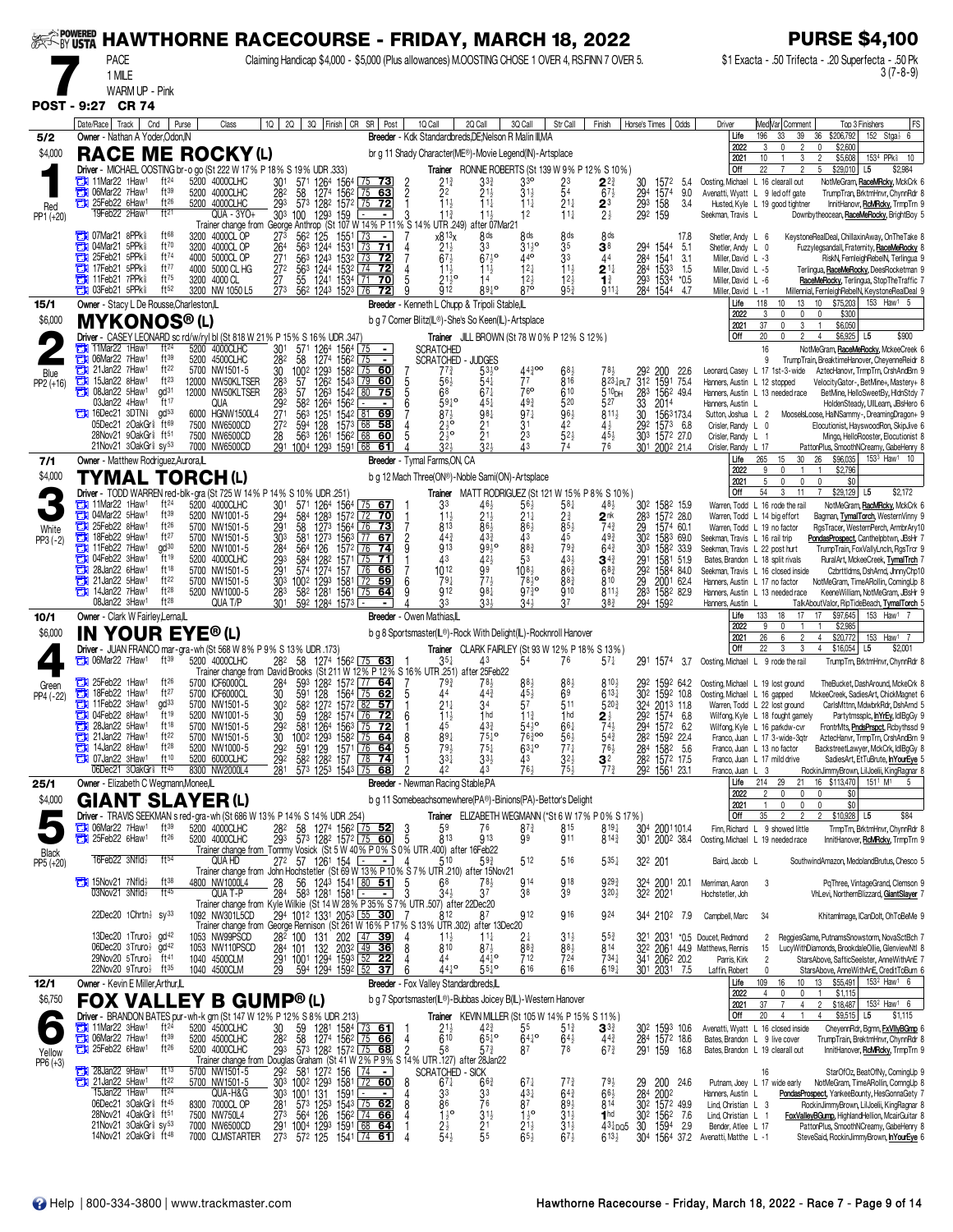| $9/2$ $Q$           | Owner - Russell N Powell, Chicago Heights, IL                                                                                                |                                                                                                                                                                 | Breeder - R L Phillips & J A Carver & L H Leinberger, L                  |                                                                                |                                                                      | 153 ScD <sup>§</sup> 6<br>Life<br>252<br>28<br>33<br>\$184,895<br>26                                                                                                                     |
|---------------------|----------------------------------------------------------------------------------------------------------------------------------------------|-----------------------------------------------------------------------------------------------------------------------------------------------------------------|--------------------------------------------------------------------------|--------------------------------------------------------------------------------|----------------------------------------------------------------------|------------------------------------------------------------------------------------------------------------------------------------------------------------------------------------------|
| \$7,500             | <b>I AM WILL®(L)</b>                                                                                                                         |                                                                                                                                                                 | ro g 11 Yankee Skyscaper(IL®)-Im All A Roan(IL)-Sportsmaster             |                                                                                |                                                                      | 2022<br>9<br>\$1,795<br>$\mathbf{0}$<br>$\mathbf{0}$<br>2<br>32<br>1533 ScD <sub>1</sub> 10<br>2021<br>6<br>$\overline{2}$<br>5<br>\$24,815                                              |
|                     | Driver - RICHARD S FINN r blu-blk-b go (St 153 W 7% P 6% S 10% UDR .137)                                                                     |                                                                                                                                                                 | Trainer RUSSELL POWELL (*St 10 W 10% P 10% S 0%)                         |                                                                                |                                                                      | l off<br>32<br>$\mathfrak{p}$<br>3<br>\$23,040<br>L <sub>5</sub><br>\$1,365<br>$\overline{4}$                                                                                            |
|                     | 11Mar22 7Haw1<br>ft21<br>6700 NW2001-5                                                                                                       | 291<br>571 1264 156<br>$81$ 73<br>- 8                                                                                                                           | $57\frac{1}{4}$<br>55                                                    | $76\frac{1}{2}$<br>76 $\frac{1}{2}$<br>$76\frac{1}{2}$                         | $76\frac{3}{4}$<br>292 1572 25.9                                     | Finn, Richard L 16 tucked early<br>RockJagger, JohnnyChp, BigSee 9                                                                                                                       |
|                     | 1Haw <sup>1</sup><br>ft39<br>5700 ICF6000CL                                                                                                  | 291 591 1294 1573 77 65<br>$\Delta$                                                                                                                             | 78 <sub>3</sub>                                                          | $64^{10}$                                                                      | $64\frac{3}{4}$<br>28<br>1583 14.1                                   | Bates, Brandon L 14 parkdw-cvr<br>MckeeCreek, SadisArt, ChckMgnt &                                                                                                                       |
| Pink<br>PP7 (-10)   | $ft^{56}$<br>20Feb22 1MVR <sup>§</sup><br>о<br>4500 HG5000CLNW                                                                               | Trainer change from Adam Short (St 185 W 22% P 16% S 13% UTR 356) after 20Feb22<br>273<br>572 1253 1552 76 74                                                   | 1ns                                                                      | $2\frac{3}{4}$<br>3 <sup>2</sup>                                               | $5^{2}$<br>1554                                                      | -2.7<br>Widger, Samuel L 2                                                                                                                                                               |
|                     | Ŧı<br>13Feb22 12MVR <sup>§</sup><br>ft <sup>21</sup><br>4500 HG5000CLNW                                                                      | 6                                                                                                                                                               | $\frac{2 \text{ns}^{2}}{3^{3}}$<br>33 <sup>o</sup>                       | 3 <sup>1</sup><br>$2^{10}$                                                     | 30<br>31<br>$\mathbf{3}^{\frac{3}{4}}$<br>1574                       | BettorThanYou, CenturyChancellor, KhanBluChp10<br>- 4.2<br>Widger, Samuel L 7<br>PetMyRock, CenturyChancellor, IAmWill 9                                                                 |
|                     | 31Jan22 1MVR<br>$\alpha$ d $38$<br>Ŧ<br>5000 HG 5000CLM                                                                                      | 281 564 1264 1573 75 69<br>274 562 1262 158 77 71<br>$77 - 71$                                                                                                  | $89\frac{1}{4}$<br>$79\frac{1}{4}$                                       | $\overline{8}3\overline{3}$ o<br>$74+$                                         | $3^{2+}$<br>311 1582                                                 | 6.7<br>Widger, Samuel L 12<br>IdealLegacyA, Itiswhatitis, IAmWill10                                                                                                                      |
|                     |                                                                                                                                              | Trainer change from Bobbie Brewer (St 264 W 13% P 11% S 12%                                                                                                     | UTR 238) after 25Jan22                                                   |                                                                                |                                                                      |                                                                                                                                                                                          |
|                     | 25Jan22 14MVR<br>$ft^{27}$<br>6000 HG 6500CLM<br>$\alpha d^{37}$<br>П<br>18Jan22 1MVR <sup>§</sup><br>5000 HG 5000CLM                        | 27 <sup>2</sup><br>56 <sup>3</sup> 125 <sup>1</sup> 1544 78 <b>74</b><br>58 <sup>2</sup> 126 <sup>3</sup> 156 <sup>3</sup> 76 <b>70</b><br>$\frac{2}{8}$<br>281 | $56\frac{1}{2}$<br>42 <sup>o</sup><br>$89\bar{1}$<br>$85\frac{1}{2}$     | $63^{10}_{4}$<br>46<br>$75\frac{1}{2}$<br>$75\frac{1}{4}$                      | 66<br>156<br>30 <sup>1</sup><br>533<br>294 1572 25.3                 | 27.3<br>Maradona, CanadiasBakin, PutnamsAttack10<br>Beattie, Jason L 3<br>Beattie, Jason L 5<br>WinnaWinna, RockyJSquirrel, Itiswhatitis &                                               |
|                     | 10Jan22 1MVR <sup>§</sup><br>ft28<br>5000 HG 5000CLM                                                                                         | 574 1262 155<br>274<br>$76$ 68                                                                                                                                  | 4310<br>63                                                               | $74\frac{1}{2}$<br>$73\frac{1}{4}$                                             | $68\frac{3}{4}$<br>294 1564                                          | - 5.0<br>IdealLegacyA, SharkInTheBay, ATrueRockStar 9<br>Beattie, Jason L 2                                                                                                              |
|                     | 03Jan22 4MVR <sup>§</sup><br>$\text{ad}^{28}$<br>Ħ<br>5000 HG 5000CLM                                                                        | $6\overline{6}$<br>283<br>584 127 156<br>$\boxed{75}$ 72                                                                                                        | 68 <sup>1</sup><br>$63\frac{1}{2}$                                       | 73,19<br>75                                                                    | 1571 4.4<br>76<br>293                                                | Beattie, Jason L 7<br>IdealLegacyA, RockyJSquirrel, KhanBlueChip 7                                                                                                                       |
|                     | <b>The 21Dec21 14DTNs</b><br>ft37<br>9000 HG5000MINI                                                                                         | 562 1252 1553 76 78<br>271                                                                                                                                      | 65<br>$65^{\circ}$                                                       | $33^{10}_{2}$<br>$31\frac{3}{4}$                                               | 293 1553 20.6<br>1 <sub>ns</sub>                                     | Beattie, Jason L 7<br><b>IAmWill, KsBoy, Itiswhatitis10</b>                                                                                                                              |
| 25/1                | Owner - David D Ginter Mineral Point WI                                                                                                      | Breeder - Robert E G Collier.BC. CA                                                                                                                             |                                                                          |                                                                                |                                                                      | 150<br>27<br>15 23 \$128,899<br>153 Aces <sup>§</sup> 6<br>Life                                                                                                                          |
| \$5,000             | <b>TIMETOPLAYTHEGAME(L)</b>                                                                                                                  |                                                                                                                                                                 | b q 9 Badlands Hanover(ON®)-Greek Beach(BC)-Astreos                      |                                                                                |                                                                      | 2022<br>$\Omega$<br>$\Omega$<br>$\mathbf{0}$<br>\$0<br>2014 Haw1 9Q<br>$\mathsf{n}$<br>26<br>2021<br>3<br>\$14,762<br>1534 CalX1 8<br>6<br>3 <sup>1</sup>                                |
| $\bullet$           | Driver - GARY RATH red-blu-wh (St 153 W 8% P 13% S 16% UDR .206)                                                                             |                                                                                                                                                                 | Trainer DAVID GINTER (*St 108 W 5% P 12% S 9%)                           |                                                                                |                                                                      | <b>Off</b><br>38<br>\$24,059<br>3<br>8<br>L5<br>\$2,372                                                                                                                                  |
| $\bullet$           | 12Mar22 1Haw1<br>ft <sup>23</sup><br>QUA-H&G                                                                                                 | 31 <sup>3</sup><br>592 1294 2014 -<br>$\blacksquare$                                                                                                            | 12 <sub>7</sub><br>$14\frac{1}{4}$                                       | $14\frac{1}{2}$<br>17                                                          | 1 <sup>5</sup><br>32<br>2014                                         | Rath, Gary L<br>Timetoplaythegame, StraightIntent, GorgeousGb 4                                                                                                                          |
|                     | <b>TH</b> 03Aug21 2Aces<br>ft $84$<br>3900 5000CL OP                                                                                         | 563 1241 1531 73 64<br>583 1272 1551 75 70<br>$\frac{2}{6}$<br>273                                                                                              | 32 <sub>1</sub><br>$42\frac{1}{2}$                                       | 44<br>$47\frac{1}{4}$                                                          | 30 <sup>2</sup><br>$48\frac{3}{4}$<br>155                            | -8.1<br>Roland, Nick L -7<br>Nobettorplacetobe, WonderBull, VillaForRent 7                                                                                                               |
| Gray                | ā<br>ft90<br>$27$ Jul $21$ $4Aces\$<br>5200 7500CL OP<br>ft86<br>20Jul21 3Aces <sup>§</sup>                                                  | 282                                                                                                                                                             | $43\frac{3}{4}$<br>$43\frac{3}{4}$<br>6630                               | $64\frac{3}{4}$<br>$64\frac{1}{2}$                                             | 63<br>273 1554 22.6                                                  | Cutting, Jacob L 4<br>WonderBull, Artspire, HeGrinsAgain 7                                                                                                                               |
| $PP8 (-29)$         | Ъ<br>5200 7500CL OP<br>Ŧı<br>$ft^{86}$<br>13Jul21 2Aces <sup>§</sup><br>5200 7500CL                                                          | 564 1252 1533 76 73<br>5<br>28<br>3<br>27 <sup>4</sup><br>571 1244 153<br>$\sqrt{73}$ 71                                                                        | $67\frac{1}{4}$<br>$45+$<br>433                                          | $75\frac{1}{2}$ 00<br>$69$<br>$56\frac{3}{4}$<br>$32\frac{1}{2}$ <sup>o</sup>  | $66\frac{1}{2}$<br>282 1544 22.6<br>$57\frac{3}{4}$<br>292 1543 10.5 | Detgen, Brian L 2<br>Ridonkuloso, MysteryDragon, Itsnoproblemman 7<br>Magee, Dean L -1<br>SportySpookA, Ridonkuloso, FoxValleyHoss 5                                                     |
|                     |                                                                                                                                              | Claimed from Kathleen Plested (St 459 W 14% P 13% S 15% UTR                                                                                                     | .274) for \$4,000 on 05Jul21                                             |                                                                                |                                                                      |                                                                                                                                                                                          |
|                     | 05Jul21 3Aces <sup>§</sup><br>ft $94$<br>3600 ©4000CL                                                                                        | 564 1253 1542 71 71<br>28                                                                                                                                       | $21\frac{1}{4}$<br>$21\frac{1}{4}$                                       | $21\frac{1}{4}$<br>$31\frac{1}{4}$                                             | $11\frac{1}{4}$<br>283<br>1542                                       | Timetoplaythegame, BetTogether, GravIsnmytrvl 7<br>3.3 Kerwood, Anthony L -2                                                                                                             |
|                     | 27Jun21 5Aces<br>$ft^{79}$<br>3600 4000CL<br>24Jun21 5Aces<br>$ft^{82}$                                                                      | 571 127 1552 70 64<br>274                                                                                                                                       | $\frac{21}{5}$<br>$21\frac{1}{4}$                                        | $2\frac{1}{2}$<br>$21\frac{1}{4}$                                              | $1\frac{1}{2}$<br>281<br>1552                                        | Timetoplaythegame, CrusinForYou, BetTogether 6<br>4.5 Kerwood Anthony L -4                                                                                                               |
|                     | 3900 5000CL OP<br>f197<br>10Jun21 1Aces <sup>§</sup><br>5100 7000CLHC                                                                        | $57^3$ $125^4$ $155$ $\overline{74}$ 69<br>281<br>57 1251 1534 73 71<br>281                                                                                     | 55<br>$32\frac{1}{2}$                                                    | $\bar{5}2\frac{3}{4}$<br>$\overline{5}3\overline{2}$ <sup>o</sup><br>210<br>53 | $5^{2^{3}}$<br>29<br>1553<br>$62\frac{3}{4}$<br>29<br>1542           | 6.7<br>Cutting, Jacob L 1<br>MarcedMagic, BlueStarTrooper, Gravelsnmytrvl 7<br>4.7 Svendsen Lemovn L -3<br>SomePlaya, WonderBull, FiveCardDrawN 7                                        |
|                     | <b>THE OGJun21 3Aces</b><br>$f$ <sup>191</sup><br>3200 4000CL                                                                                | 28<br>563 1254 1544 70 69                                                                                                                                       | $\frac{321}{322}$<br>$11\frac{1}{4}$                                     | $1\frac{1}{2}$                                                                 | 11<br>29<br>1544 2.1                                                 | Timetoplaythegame, TinkAndTiger, Dashboard 6<br>Cutting, Jacob L -3                                                                                                                      |
| 2/1()               | Owner - Dennis H Brightwell, Cedar Lake, IN                                                                                                  | Breeder - Pond- A- Acres.IN                                                                                                                                     |                                                                          |                                                                                |                                                                      | Life<br>135<br>23 \$262,385<br>151 Haw <sup>1</sup> 4<br>20 <sub>2</sub><br>24                                                                                                           |
| \$5,000             | <b>PONDA'S PROSPECT(L)</b>                                                                                                                   |                                                                                                                                                                 | bl q 8 Shadyshark Hanover(IN®)-Fancy Miss(IN)-Dragon Again               |                                                                                |                                                                      | 2022<br>6<br>156 <sup>3</sup> Haw <sup>1</sup> 8<br>$\mathbf{0}$<br>\$5,106                                                                                                              |
|                     |                                                                                                                                              |                                                                                                                                                                 | Trainer DENNIS BRIGHTWELL (*St 47 W 4% P 13% S 11%)                      |                                                                                |                                                                      | 5 \$11.156<br>152 <sup>2</sup> CalX <sup>1</sup> 7<br>2021<br>13<br>$\mathfrak{p}$<br>$\mathbf{0}$<br><b>Off</b><br>16<br>$\overline{2}$<br>3<br>5 \$27,294<br>L <sub>5</sub><br>\$3,681 |
|                     | Driver - KYLE WILFONG blk-s red-wh (St 792 W 19% P 14% S 13% UDR .311)<br>$7$ 11Mar22 7Haw <sup>1</sup><br>ft <sup>21</sup><br>6700 NW2001-5 | 571 1264<br>156<br>$\sqrt{81}$<br>$\overline{76}$<br>291                                                                                                        | $68\frac{3}{4}$<br>$66\frac{1}{2}$                                       | 881<br>$64\frac{1}{2}$                                                         | $53\frac{1}{4}$<br>281<br>1563 14.2                                  | Wilfong, Kyle L 16 poor position<br>RockJagger, JohnnyChp, BigSee 9                                                                                                                      |
|                     | 1 04Mar22 4Haw1<br>ft39<br>7200 10000CLHC                                                                                                    | 294<br>593 1284 1554 82 73<br>$\overline{2}$                                                                                                                    | $68\frac{1}{4}$<br>86                                                    | $87\frac{1}{2}$<br>88                                                          | 157<br>861<br>264                                                    | 6.6<br>PrescttsHp, MnnysTSpcl, Czbrttldms &<br>Wilfong, Kyle L 14 no threat                                                                                                              |
|                     | ft26<br>25Feb22 3Haw1<br>6200 8000CL                                                                                                         | 29<br>583 1254 1553 77 81<br>581 1273 1563 77 77<br>$\overline{2}$                                                                                              | $35\frac{1}{4}$<br>$3^{3}$                                               | $65\frac{1}{2}$<br>$56\frac{1}{2}$                                             | $43\frac{1}{4}$<br>$^{291}_{29}$<br>1561                             | 3.6<br>Wilfong, Kyle L 19 shuffled back<br>MnnysTSpcl, StrOfOz, Czbrttld 6                                                                                                               |
| Purple<br>PP9 (-33) | ft27<br>18Feb22 9Haw <sup>1</sup><br>ъ<br>5700 NW1501-5                                                                                      | 30 <sup>3</sup><br>3                                                                                                                                            | $11^{10}$<br>$11\frac{1}{4}$                                             | $\sum$<br>$\sum$ hd                                                            | 12<br>1563                                                           | 2.9<br>Wilfong, Kyle L 16 fought back<br>PondasPrspct, Cnthlpbtwn, JBsHr 7                                                                                                               |
|                     | <b>The O4Feb22 7Haw1</b><br>ft19<br>5700 NW1501-5                                                                                            | Trainer change from Terry Leonard (St 359 W 18% P 15% S 20% UTR 339) aft<br>1271 1561 80 77<br>581                                                              | ter 04Feb22<br>76 <sup>o</sup><br>811                                    | $76\frac{1}{4}$                                                                | $73\frac{3}{4}$<br>283<br>157                                        | *2.2<br>Leonard, Casey L 18 4 wide str<br>FlashyDude, JohnnyChip, DashArond10                                                                                                            |
|                     | 28Jan22 5Haw <sup>1</sup><br>ft18<br>5700 NW1501-5                                                                                           | $\frac{29^2}{29^2}$<br>581 1264 1563 75 76<br>6                                                                                                                 | $68\frac{3}{4}$<br>$66^{30}$                                             | $764$ °<br>774°<br>44                                                          | $\bar{28}$ <sup>2</sup><br>$2\frac{1}{2}$<br>1563                    | 2.9<br>Leonard, Casey L 16 third over<br>FrontinMts, PndsPrspct, Rcbythssd 9                                                                                                             |
|                     | ft29<br>22Jan22 1Haw <sup>1</sup><br>QUA-H&G                                                                                                 | 584 1274<br>1554<br>30 <sup>3</sup><br>$\blacksquare$                                                                                                           | $21\frac{1}{4}$<br>22                                                    | 2 <sup>4</sup><br>22                                                           | 291<br>$28\frac{1}{4}$<br>1572                                       | The ThunderRolls, PondasProspect, DashAround &<br>Leonard, Casey L                                                                                                                       |
|                     | 15Jan22 1Haw <sup>1</sup><br>ft24<br>QUA-H&G                                                                                                 | $\mathfrak{p}$<br>30 <sup>3</sup><br>1001 131<br>1591                                                                                                           | $11\frac{1}{2}$<br>11                                                    | $\overline{1}$ 1 $\frac{3}{4}$<br>11                                           | $11\frac{3}{4}$<br>281<br>1591                                       | PondasProspect, YankeeBounty, HesGonnaGety 7<br>Leonard, Casey L                                                                                                                         |
|                     | SV <sup>47</sup><br>28May21 1Haw1<br>6600 NW2501-4<br>$ft^{74}$<br><b>The 21May 21 11 Haw<sup>1</sup></b><br>5500 NW2001-4                   | 1534 83 72<br>29<br>581<br>126<br>283                                                                                                                           | $3^{2^{5}_{4}}$<br>$11\frac{1}{4}$<br>67 <sup>3</sup><br>75 <sup>1</sup> | 710<br>$34\frac{3}{4}$<br>52 <sub>3</sub><br>$75^{30}$                         | 29<br>710 <sub>3</sub><br>156<br>$41\frac{1}{2}$<br>263              | 3.3<br>Leonard, Casey L 8 moved at 1/4 YankeeBnty, RckNTny, NrthrnAngl 9                                                                                                                 |
|                     |                                                                                                                                              | 564 1254 1532 79 76                                                                                                                                             |                                                                          |                                                                                | 1533 *2.2                                                            | Leonard, Casey L 0 strong finish<br>WhyAskWhy, BckstrtLwyr, ARmr10                                                                                                                       |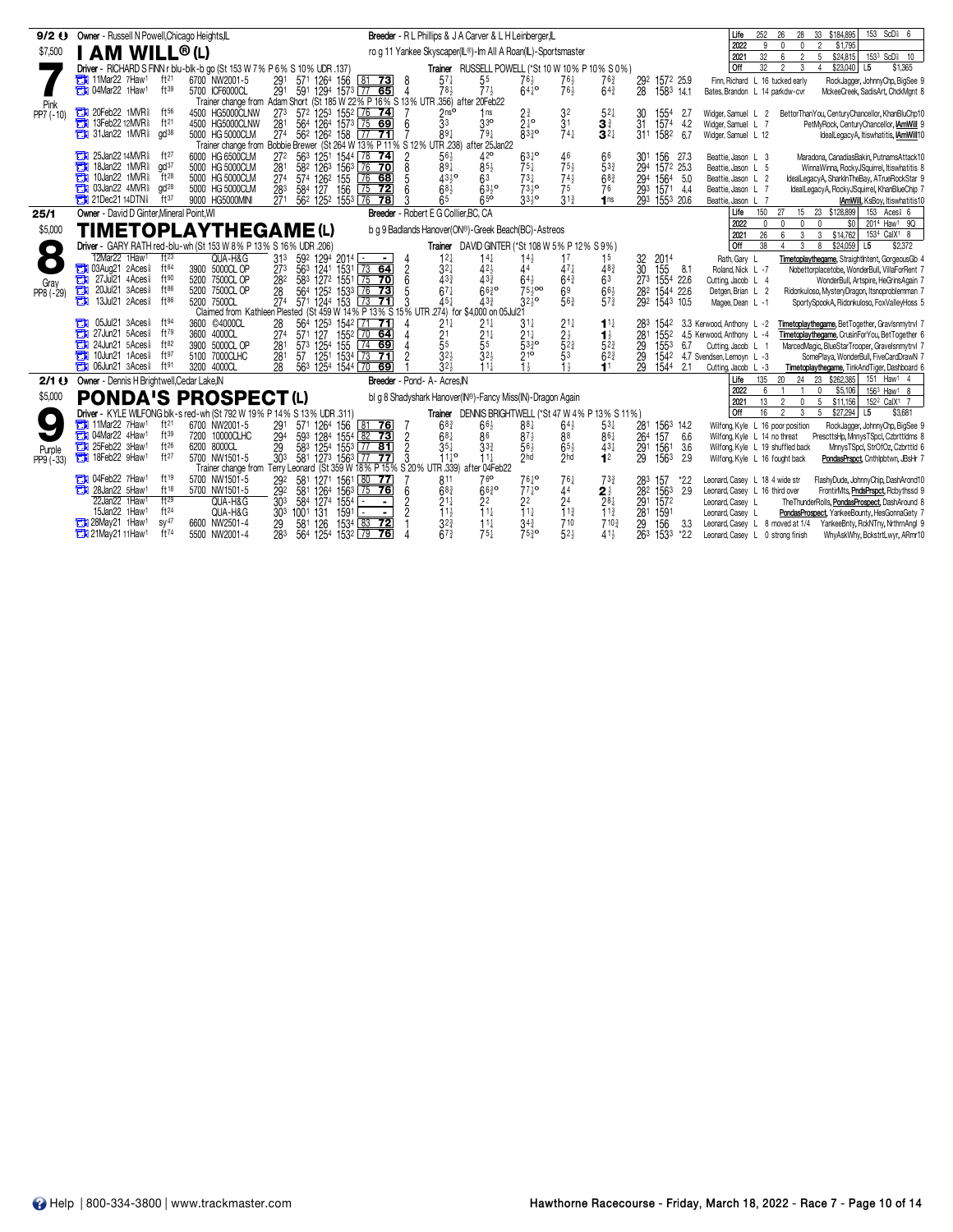|                           | <b>PACE</b>                                                                                                                                                                                                                                                                                                        |                                                                                                                                                                  | ‱ HAWTHORNE RACECOURSE - FRIDAY, MARCH 18, 2022<br>Non-Winners of 1 Ext PM Race Lifetime (Three year olds allowed 1 win) #3& 6 RACE UNCOUPLED CLEONARD                                                                                                                                                                                                                                                                                                                    |                                   |                                                                                                                                                                                                                                                                                                                              |                                                                                                                                    |                                                                                                             |                                                                                                                                                     |                                                                                                                                                                                                                                          |                                                                                                                                                                           | <b>PURSE \$7,200</b><br>\$1 Double (8-9) - \$1 Exacta - .50 Trifecta - .20                                                                                                                                                                                                                                                                                                                                                                                                                                                                                                         |
|---------------------------|--------------------------------------------------------------------------------------------------------------------------------------------------------------------------------------------------------------------------------------------------------------------------------------------------------------------|------------------------------------------------------------------------------------------------------------------------------------------------------------------|---------------------------------------------------------------------------------------------------------------------------------------------------------------------------------------------------------------------------------------------------------------------------------------------------------------------------------------------------------------------------------------------------------------------------------------------------------------------------|-----------------------------------|------------------------------------------------------------------------------------------------------------------------------------------------------------------------------------------------------------------------------------------------------------------------------------------------------------------------------|------------------------------------------------------------------------------------------------------------------------------------|-------------------------------------------------------------------------------------------------------------|-----------------------------------------------------------------------------------------------------------------------------------------------------|------------------------------------------------------------------------------------------------------------------------------------------------------------------------------------------------------------------------------------------|---------------------------------------------------------------------------------------------------------------------------------------------------------------------------|------------------------------------------------------------------------------------------------------------------------------------------------------------------------------------------------------------------------------------------------------------------------------------------------------------------------------------------------------------------------------------------------------------------------------------------------------------------------------------------------------------------------------------------------------------------------------------|
|                           | 1 MILE<br>WARM UP - Gray                                                                                                                                                                                                                                                                                           |                                                                                                                                                                  | CHOSE 5 OVER 2. K.WILFONG 10 OVER 7                                                                                                                                                                                                                                                                                                                                                                                                                                       |                                   |                                                                                                                                                                                                                                                                                                                              |                                                                                                                                    |                                                                                                             |                                                                                                                                                     |                                                                                                                                                                                                                                          |                                                                                                                                                                           | Superfecta                                                                                                                                                                                                                                                                                                                                                                                                                                                                                                                                                                         |
| <b>POST - 9:49</b>        | <b>CR 66</b><br>Date/Race   Track<br>Cnd                                                                                                                                                                                                                                                                           | Purse<br>Class                                                                                                                                                   | 2Q<br>3Q Finish CR SR Post<br>10 <sup>1</sup>                                                                                                                                                                                                                                                                                                                                                                                                                             |                                   | 1Q Call<br>2Q Call                                                                                                                                                                                                                                                                                                           | 3Q Call                                                                                                                            | Str Call                                                                                                    | Finish                                                                                                                                              | Odds<br>Horse's Times                                                                                                                                                                                                                    | Driver                                                                                                                                                                    | <b>FS</b><br>Med Var Comment<br>Top 3 Finishers                                                                                                                                                                                                                                                                                                                                                                                                                                                                                                                                    |
| 9/1                       | Owner - Charles E Eustis Jr.Lynwood,IL                                                                                                                                                                                                                                                                             |                                                                                                                                                                  |                                                                                                                                                                                                                                                                                                                                                                                                                                                                           |                                   | Breeder - Bear Creek Stables, OH                                                                                                                                                                                                                                                                                             |                                                                                                                                    |                                                                                                             |                                                                                                                                                     |                                                                                                                                                                                                                                          | Life<br>2022                                                                                                                                                              | \$9,566<br>43<br>$\mathbf{0}$<br>$\mathbf 0$<br>3<br>0<br>\$1,440<br>n                                                                                                                                                                                                                                                                                                                                                                                                                                                                                                             |
|                           | <b>BEARCREEKPLAYER</b><br>Driver - TRAVIS SEEKMAN s red-gra-wh (St 686 W 13% P 14% S 14% UDR .254)                                                                                                                                                                                                                 |                                                                                                                                                                  |                                                                                                                                                                                                                                                                                                                                                                                                                                                                           |                                   | b g 4 Strong Player(OH®)-Cambest Treasure(OH)-Cambest<br>Trainer CHARLES EUSTIS JR (*St 19 W 16% P 11% S 5%)                                                                                                                                                                                                                 |                                                                                                                                    |                                                                                                             |                                                                                                                                                     |                                                                                                                                                                                                                                          | 2021<br>Off                                                                                                                                                               | 28<br>$\overline{2}$<br>\$6,952<br>0<br>$\mathbf 0$<br>\$794 L5<br>\$1,440<br>6<br>0<br>$\mathbf 0$                                                                                                                                                                                                                                                                                                                                                                                                                                                                                |
| Red                       | 11Mar22 6Haw <sup>1</sup><br>ft <sup>21</sup><br>06Mar22 5Haw1<br>ft39<br><b>THE 26Feb22 3Haw1</b><br>ft30                                                                                                                                                                                                         | 7200 NW1EXTPM<br>7200 NW1EXTPM<br>7200 NW1EXTPM                                                                                                                  | 284<br>573 1272 157 64 65<br>592 1283 1573 63 61<br>1001 1284 1573 63 64<br>303<br>30<br>1001                                                                                                                                                                                                                                                                                                                                                                             | 3<br>$\overline{2}$               | 917<br>912<br>57<br>$55\frac{1}{4}$<br>33 <sup>3</sup><br>33}                                                                                                                                                                                                                                                                | 710 <sup>o</sup><br>$55\frac{3}{4}$ <sup>o</sup><br>$34\frac{1}{2}$                                                                | 710<br>543<br>$35\frac{1}{4}$                                                                               | 79<br>$44\frac{1}{4}$<br>3 <sup>11</sup>                                                                                                            | 292<br>1584 24.8<br>283<br>1582 13.9<br>281<br>1574 20.5                                                                                                                                                                                 | Seekman, Travis<br>Seekman, Travis<br>Oosting, Michael                                                                                                                    | 16 clearall out<br>RsLckyChrm, CvrtRchmnd, LklyB10<br>Downbytheocn, RnFrrst, LokyLry<br>9 clearall out<br>9 out closed<br>Dwnbythcn, RsLckyChrm, Brcrkplyr 6                                                                                                                                                                                                                                                                                                                                                                                                                       |
| PP1 (+20)                 | <b>THE O1Feb22 2MVR</b><br>gd <sup>59</sup><br>24Jan22 3MVR <sup>§</sup><br>ft37<br>а<br>17Jan22 3MVR <sup>§</sup><br>ft27<br>$ft^{28}$<br>10Jan22 2MVR <sup>§</sup><br><b>THE 29Dec21 1DTN</b><br>ft45<br>$\frac{1}{20}$ 20Dec21 2DTN<br>ft43<br>$\frac{1}{2}$ 13Dec21 5DTN<br>ft52                               | HGNW2-CLM<br>8500<br>9500 HG NW1PM<br>9500 HG NW1PM<br>9500 HG NW1PM<br>9000 HGNW1PM<br>9000 HG NW1PM<br>10200 10000CL OP                                        | Trainer change from Scott Ferguson (St 105 W 13% P 1% S 8% UTR 172) after 01Feb22<br>584<br>$\frac{1263}{127}$<br>156 <sup>2</sup><br>282<br>170<br>63<br>283<br>$57^{4}$<br>68<br>55<br>29<br>59<br>1273 1574 69<br>58<br>$\frac{29}{28}$ <sup>1</sup><br>592<br>1582<br>68<br>1282<br>55<br>58 <sup>2</sup><br>1272 1562<br>66<br>64<br>283<br>584<br>128<br>1572<br>65<br>59<br>273<br>572 1254 1553 70<br>57                                                          |                                   | 78<br>87<br><b>915</b><br>$65\frac{1}{2}$<br>64<br>77<br>743<br>54<br>$55\frac{1}{2}$<br>34<br>33}<br>86                                                                                                                                                                                                                     | $97_2$<br>$74\frac{3}{4}$<br>943<br>$64\frac{3}{4}$<br>32 <sup>o</sup><br>9630                                                     | 711<br>98}<br>$66\frac{1}{2}$<br>$8^{2+}$<br>$55\frac{1}{4}$<br>32<br>86                                    | $713\frac{1}{4}$<br>89<br>76<br>85<br>56<br>$55\frac{3}{4}$<br>8113                                                                                 | 304<br>159 120.7<br>312 200<br>23.2<br>30 <sup>2</sup> 159<br>47.6<br>301<br>1592 37.6<br>291<br>1573<br>6.9<br>30 <sup>1</sup><br>1583<br>55.8<br>304 158<br>58.4                                                                       | Hall, Tony<br>Hall, Tony<br>Hall, Tony<br>Hall, Tony<br>Hall, Tony<br>Barker, Shawn II<br>Barker, Shawn II                                                                | Overflow, FlyingImage, StopnPopnDropn 8<br>7<br>5<br>RocknTerror, JumpinJimFinn, McboomMcboom 9<br>3<br>JoeyBaggaDonuts, Dcrockinmoondancer, JtStrm10<br>$\overline{2}$<br>Overflow, FastChat, JoeyBaggaDonuts 9<br>3<br>Lovethewayyoulie, FastChat, McboomMcboom 7<br>3<br>CruzinDude, WooSaid, JetStream 7<br>-2<br>SicilyBeach, ShesalceQueen, Dcrockinmondncr                                                                                                                                                                                                                  |
| 20/1                      | Owner - John E Barnard, Miami, FL                                                                                                                                                                                                                                                                                  |                                                                                                                                                                  |                                                                                                                                                                                                                                                                                                                                                                                                                                                                           |                                   | Breeder - John E Barnard,FL                                                                                                                                                                                                                                                                                                  |                                                                                                                                    |                                                                                                             |                                                                                                                                                     |                                                                                                                                                                                                                                          | Life<br>2022                                                                                                                                                              | 9<br>\$2,952<br>0<br>$\mathbf 0$<br>\$2,952<br>9<br>$\mathbf{0}$<br>0<br>$\mathbf 0$                                                                                                                                                                                                                                                                                                                                                                                                                                                                                               |
|                           | STRAIGHT<br>Driver - MICHAEL OOSTING br-o go (St 222 W 17% P 18% S 19% UDR .333)                                                                                                                                                                                                                                   | JO                                                                                                                                                               |                                                                                                                                                                                                                                                                                                                                                                                                                                                                           |                                   | b g 3 Straight Shooting(IN®)-Jovanna(IN)-Lcb                                                                                                                                                                                                                                                                                 |                                                                                                                                    |                                                                                                             |                                                                                                                                                     |                                                                                                                                                                                                                                          | 2021<br>Off                                                                                                                                                               | $\mathsf{O}$<br>$\mathbf{0}$<br>\$0<br>$\Omega$<br>$\Omega$<br>$$0$ L5<br>$\mathbf 0$<br>$\mathbb O$<br>$\Omega$<br>\$1,656<br>$\mathbf 0$                                                                                                                                                                                                                                                                                                                                                                                                                                         |
| Blue<br>$PP2 (+16)$       | 11Mar22 6Haw1<br>ft <sup>21</sup><br>06Mar22 5Haw1<br>ft39<br>п<br>ft30<br>26Feb22 3Haw1<br>ft44<br>20Feb22 4Haw1<br>12Feb22 5Haw1<br>ft17<br>а<br>06Feb22 1Haw1<br>ft29<br>а<br>ft27<br>30Jan22 6Haw <sup>1</sup><br>е<br>22Jan22 4Haw1<br>ft26<br>ft24<br>15Jan22 2Haw1<br>ft10<br><b>THE 07Jan22 8Haw1</b>      | 7200 NW1EXTPM<br>7200 NW1EXTPM<br>7200 NW1EXTPM<br>7200 NW1EXTPM<br>7200 NW1EXTPM<br>7200 NW1EXTPM<br>7200 NW1EXTPM<br>7200 NW1EXTPM<br>QUA-H&G<br>7200 NW1EXTPM | 284<br>573 1272 157<br>64 64<br>592 1283 1573 63<br>303<br>61<br>1284<br>63 59<br>30<br>1001<br>1573<br>59<br>30<br>100<br>1281<br>1574<br>60<br>1304<br>1592<br>303<br>1004<br>62<br>56<br>1002<br>130<br>1583<br>60<br>304<br>57<br>303<br>100<br>129<br>1573 60<br>61<br>1304<br>1031<br>2001<br>63<br>322<br>44<br>1023<br>134<br>2021<br>31<br>130<br>1583 66 57<br>31<br>101                                                                                        | 4<br>$\frac{2}{2}$<br>6           | Trainer WILLIAM CRONE (St 67 W 12% P 9% S 10%)<br>815<br>811<br>21 <sup>o</sup><br>331<br>45<br>453<br>$44\frac{1}{4}$<br>$55\frac{1}{4}$<br>33<br>$1\frac{1}{2}$<br>$2^{11}_{22}$<br>42 <sup>3</sup><br>$1\frac{1}{2}$ <sup>o</sup><br>68<br>$67\frac{3}{4}$<br>$66\frac{3}{4}$<br>$67\frac{1}{2}$<br>21<br>$21\frac{1}{2}$ | 812<br>441<br>49<br>$46\frac{1}{4}$<br>52 <sub>3</sub><br>210<br>$\overline{5}4$<br>6160<br>66<br>$x31\frac{1}{2}x$                | 593<br>443<br>512<br>45<br>423<br>$21\frac{1}{2}$<br>$\bar{5}3\bar{1}$<br>516<br>32<br>$65\frac{3}{7}$      | $8^{10\frac{1}{4}}$<br>$54\frac{1}{4}$<br>563<br>44<br>$5^{13}$<br>413<br>53<br>$515\frac{1}{2}$<br>34<br>$6^{10}$                                  | 159<br>291<br>29<br>17.3<br>1582 44.7<br>282 159<br>3.9<br>291<br>1583 13.7<br>283<br>1594 11.2<br>283<br>1584<br>5.9<br>282 1581<br>8.7<br>291<br>2031<br>-3.8<br>27 <sup>4</sup><br>203<br>302 2003<br>*1.5                            | Leonard, Casey<br>Leonard, Casey<br>Leonard, Casey<br>Wilfong, Kyle<br>Wilfong, Kyle<br>Wilfong, Kyle<br>Wilfong, Kyle<br>Wilfong, Kyle<br>Rivas, Sixto<br>Wilfong, Kyle  | 16 clearall out<br>RsLckyChrm, CvrtRchmnd, LklyB10<br>9 used early<br>Downbytheocean, RnFrrst, LokyLry<br>9 rail trip<br>Downbythecn, RsLckyChrm, Brarkplyr<br>9 paced evenly<br>Magazine Theme, MirPrnc, Btsrs 6<br>11 rail trip<br>DandysBbEght, HvyPrssr, Sprtsmdnss1<br>8 out closed<br>RenoDinero, MajrPrnc, Sprtsmdnss<br>WalkinPapers, RunForrst, RpTdBch 8<br>8 used early<br>17 needed start<br>MagznThm, <b>PrncOfStyl</b> , DmndDsl<br>JudgeForYourself, Sportsmadness, StraightJo<br>BqBbbyDrck, Chnctlkts, DmLkMss<br>17 nasty break<br>5<br>$\overline{\phantom{a}}$ |
| 9/5                       | Owner - Latoya C Hulitt, Jackson, MS<br><b>HEAVY PRESSURE</b>                                                                                                                                                                                                                                                      |                                                                                                                                                                  |                                                                                                                                                                                                                                                                                                                                                                                                                                                                           |                                   | Breeder - Rita J Williams & Rod J Williams.IL<br>b c 3 Real Desire(IN®)-I Know It Sydney(IL)-Art's Conquest                                                                                                                                                                                                                  |                                                                                                                                    |                                                                                                             |                                                                                                                                                     |                                                                                                                                                                                                                                          | Life<br>2022                                                                                                                                                              | 18<br>157 <sup>1</sup> Spr1<br>6<br>3<br>\$13,978<br>4<br>$\mathbf{0}$<br>$\overline{2}$<br>$\overline{2}$<br>\$5,328                                                                                                                                                                                                                                                                                                                                                                                                                                                              |
|                           | Driver - ARCHIE BUFORD (P)grn-or-wh (St 129 W 4 % P 10 % S 15 % UDR .146)                                                                                                                                                                                                                                          |                                                                                                                                                                  |                                                                                                                                                                                                                                                                                                                                                                                                                                                                           |                                   | Trainer ROSHUN TRIGG (St 137 W 5% P 14% S 15%)                                                                                                                                                                                                                                                                               |                                                                                                                                    |                                                                                                             |                                                                                                                                                     |                                                                                                                                                                                                                                          | 2021<br>Off                                                                                                                                                               | 14<br>\$8,650<br>1571 Spr1<br>5<br>$\overline{4}$<br>$\overline{2}$<br>\$2,500<br>\$6,228<br>$\mathbf{0}$<br>$\Omega$<br>L5                                                                                                                                                                                                                                                                                                                                                                                                                                                        |
| White<br>$PP3 (-2)$       | 11Mar22 6Haw1<br>ft <sup>21</sup><br><b>THE O6Mar22 4Haw1</b><br>ft39<br>ft36<br>27Feb22 5Haw1<br>12Feb22 5Haw1<br>ft17<br>а<br>06Feb22 6Haw1<br>ft29<br>ft <sup>21</sup><br>29Jan22 1Haw                                                                                                                          | 7200 NW1EXTPM<br>7200 NW1EXTPM<br>7200 NW1EXTPM<br>7200 NW1EXTPM<br>7200 NW1EXTPM<br>QUA - 3YO                                                                   | 284<br>573 1272 157<br>64<br>$\sim$<br>28<br>563<br>126<br>63<br>71<br>1561<br>311<br>1282 1563<br>60<br>100<br>68<br>62<br>1304 1592<br>303<br>1004<br>58<br>1571<br>312 1003 1293<br>66<br>64<br>31<br>102<br>131 <sup>3</sup><br>2002<br>$\blacksquare$<br>Trainer change from Cedric Love (St 6 W 50% P 50% S 0% UTR 777) after 25Sep21                                                                                                                               | $\frac{2}{5}$                     | <b>SCRATCHED - SICK</b><br>512<br>514<br>56,<br>$55\frac{1}{4}$<br>66<br>44 <sub>3</sub><br>32 <sub>3</sub><br>32 <sup>3</sup>                                                                                                                                                                                               | 593<br>74<br>34<br>573                                                                                                             | $4^{3}_{7^{1}_{2}}$<br>$63\frac{1}{4}$<br>3 <sup>3</sup><br>313                                             | 3 <sup>1</sup><br>$\mathbf{3}^{\frac{3}{4}}$<br>2 <sup>nk</sup><br>$\frac{2^{13}}{2^{hd}}$                                                          | 1562 *0.7<br>284 1562<br>262 1564<br>2.7<br>274 1592 *1.9<br>271 1573<br>272 2002<br>4.6                                                                                                                                                 | Buford, Archie<br>Buford, Archie<br>Buford, Archie<br>Buford, Archie<br>Buford, Archie                                                                                    | RaesLuckyCharm, CaviartRichmond, LikelyBlBy10<br>16<br>MajorPrince, Botsaris, HeavyPressr<br>9 no excuse<br>FrontirBmby, MirPrnc, HvyPrssr<br>8 fast last gtr<br>11 saved ground<br>DndysBbEght, HvyPrssr, Sprts10<br>8 late brush<br>HerdImmunity, HvyPrssr, MgznThm 5<br>RenoDinero, HeavyPressure, GalleysLuck 5                                                                                                                                                                                                                                                                |
|                           | 25Sep21 2Faye}<br>ft $^{75}$<br>22Sep21 2Faye}<br>ft <sup>75</sup>                                                                                                                                                                                                                                                 | 1800 2YO MS PAC<br>1700 2YRLC                                                                                                                                    | 57<br>59<br>30<br>101<br>130<br>200                                                                                                                                                                                                                                                                                                                                                                                                                                       |                                   |                                                                                                                                                                                                                                                                                                                              |                                                                                                                                    |                                                                                                             | 1<br>1                                                                                                                                              | 200<br>2081                                                                                                                                                                                                                              | Love, Cedric<br>Love, Cedric                                                                                                                                              | HeavyPressure, RpmzzzDesire, IncredibleCach 6<br>HeavyPressure, OvanightCelebrity, RpmzzzDsr 4                                                                                                                                                                                                                                                                                                                                                                                                                                                                                     |
|                           | <b>TH</b> 05Sep21 2Haw <sup>1</sup><br>$ft^{80}$<br>$ft^{85}$<br>$\frac{1}{2}$ 28Aug21 6Haw <sup>1</sup>                                                                                                                                                                                                           | 8000 2YO<br>8000 2YONW7500                                                                                                                                       | 572 1262 1561 64<br>60<br>284<br>284<br>564 1261 1542 65                                                                                                                                                                                                                                                                                                                                                                                                                  | $\overline{2}$                    | $32\frac{1}{2}$<br>x46}<br><b>SCRATCHED - SICK</b>                                                                                                                                                                                                                                                                           | $68\frac{1}{4}$                                                                                                                    | $59\frac{3}{4}$                                                                                             | $36\frac{1}{4}$                                                                                                                                     | 292 1572 12.5                                                                                                                                                                                                                            | Buford, Archie                                                                                                                                                            | 3 brk recoverd<br>RjRocks, TigerIsland, <u>HvyPrssr</u><br>SunnyAndEighty, RjRocks, RgsRecklessLove 9<br>$\Omega$                                                                                                                                                                                                                                                                                                                                                                                                                                                                  |
| 15/1                      | Owner - Garcia Power Inc, Crete, IL<br><b>GALLEY'S</b>                                                                                                                                                                                                                                                             | <b>LUCK</b>                                                                                                                                                      |                                                                                                                                                                                                                                                                                                                                                                                                                                                                           | <b>Breeder</b> - Steve L Mast, IN | b g 3 Luck Be Withyou(IN®)-Galley Wench(IN)-Sportsmaster                                                                                                                                                                                                                                                                     |                                                                                                                                    |                                                                                                             |                                                                                                                                                     |                                                                                                                                                                                                                                          | Life<br>2022                                                                                                                                                              | \$4,746<br>14<br>0<br>5<br>\$1,170<br>0<br>$\mathbf{0}$<br>$\mathbf{0}$                                                                                                                                                                                                                                                                                                                                                                                                                                                                                                            |
|                           | Driver - BRANDON BATES pur-wh-k grn (St 147 W 12% P 12% S 8% UDR 213)<br>ft <sup>21</sup><br>$\Box$ 11 Mar22 6 Haw <sup>1</sup><br>ft39<br>06Mar22 4Haw1                                                                                                                                                           | 7200 NW1EXTPM<br>7200 NW1EXTPM                                                                                                                                   | 284<br>573 1272 157<br>$64$ 61<br>28<br>563 126<br>1561<br>63<br>68                                                                                                                                                                                                                                                                                                                                                                                                       | $\frac{2}{7}$                     | Trainer HECTOR HERRERA (St 171 W 12% P 12% S 8%)<br>68 <sub>2</sub><br>$66\frac{1}{2}$ %<br>720<br>618                                                                                                                                                                                                                       | 912 <sup>o</sup><br>611                                                                                                            | 913<br>$5^{3}\frac{1}{2}$                                                                                   | $913\frac{1}{2}$<br>54                                                                                                                              | 294<br>1593<br>6.7<br>284<br>157<br>67.6                                                                                                                                                                                                 | 2021<br><b>Off</b><br>Husted, Kyle<br>Bates, Brandon                                                                                                                      | 9<br>\$3,576<br>$\Omega$<br>0<br>$\mathbf 0$<br>$$0$   L5<br>\$1,170<br>0<br>0<br>RsLckyChrm, CvrtRchmnd, Lkly10<br>16 on move broke<br>9 closed inside<br>MajorPrince, Botsars, HvyPrssr                                                                                                                                                                                                                                                                                                                                                                                          |
| Green<br>PP4 (-22)        | ft30<br>26Feb22 3Haw1<br>ft18<br>19Feb22 2Haw1<br>06Feb22 1Haw<br>$11^{29}$<br>о<br>29Jan22 1Haw <sup>1</sup><br>ft <sup>21</sup>                                                                                                                                                                                  | 7200 NW1EXTPM<br>7200 NW1EXTPM<br>7200<br>NW1EXTPM<br>QUA - 3YO                                                                                                  | 30<br>1284 1573<br>63<br>1001<br>$\blacksquare$<br>30<br>593 1294 158<br>  61<br>44<br>304<br>1002<br>130<br>1583 <u>L60</u> 56<br>1313 2002<br>31                                                                                                                                                                                                                                                                                                                        | 3                                 | <b>SCRATCHED - SICK</b><br>55}<br>$56\frac{1}{2}$<br>79½<br>55<br>$5^{5^{3}}$                                                                                                                                                                                                                                                | x7 13 <sup>o</sup><br>$6^{730}$<br>$47\frac{1}{4}$ <sup>o</sup>                                                                    | 617<br>55<br>$42\frac{3}{4}$                                                                                | 618<br>52 <sub>1</sub><br>$34\frac{3}{4}$                                                                                                           | 291 201 <sup>3</sup> 8.9<br>273 1591<br>10.0<br>282 2012                                                                                                                                                                                 | Bates, Brandon<br>Bates, Brandon<br>Putnam, Joey                                                                                                                          | Downbytheocean, RaesLuckyCharm, Bercrkplyr 6<br>RipTdBch, FrntrBmby, RsLckyChrm 7<br>8 rough turn<br>RenoDiner, MjrPrnc, Sprtsmdnss<br>8 needed race<br>RenoDinero, HeavyPressure, GalleysLuck                                                                                                                                                                                                                                                                                                                                                                                     |
|                           | ft29<br>22Jan22 1Haw <sup>1</sup><br>15Jan22 2Haw1<br>$ft^{23}$                                                                                                                                                                                                                                                    | QUA-H&G<br>9000 NW20KLT                                                                                                                                          | $\frac{102}{584}$<br>1274 1554<br>τ<br>303<br>75 58<br>293<br>584 1283 1561                                                                                                                                                                                                                                                                                                                                                                                               | $\frac{5}{7}$                     | 683<br>6 <sup>9</sup><br>55<br>$55\frac{1}{4}x$                                                                                                                                                                                                                                                                              | 7 ds<br>510                                                                                                                        | 731<br>514                                                                                                  | 7 ds<br>$5^{17}$                                                                                                                                    | 29<br>1593 12.8                                                                                                                                                                                                                          | Hanners, Austin<br>Seekman, Travis                                                                                                                                        | The ThunderRolls, PondasProspect, DashAround &<br>GrabNGo, GambInfrlvn, JkRcknRll 5<br>12 nasty break                                                                                                                                                                                                                                                                                                                                                                                                                                                                              |
|                           | ft17<br>03Jan22 6Haw<br>26Sep21 9Haw1<br>ft77                                                                                                                                                                                                                                                                      | QUA<br>8000 2YOC&G                                                                                                                                               | 313 1012 131<br>159<br>581 1263 1553 67<br>29                                                                                                                                                                                                                                                                                                                                                                                                                             |                                   | $66\frac{3}{4}$<br>$66\frac{3}{4}$<br>x826<br>819                                                                                                                                                                                                                                                                            | 6 <sup>9</sup><br>8 <sub>ds</sub>                                                                                                  | $57\frac{1}{4}$<br>8 ds                                                                                     | 511<br>8 <sub>ds</sub>                                                                                                                              | 282 2011<br>72.7                                                                                                                                                                                                                         | Seekman, Travis<br>Franco, Juan                                                                                                                                           | RockWithJk, HelloSweetieBoy, BetMine 7<br>SunnyAndEighty, NaturdyNt, RnDnr 8<br>1 rough turn                                                                                                                                                                                                                                                                                                                                                                                                                                                                                       |
| 7/1                       | Owner - Mr Carroll A. & Diane Hays, Williamsville, IL                                                                                                                                                                                                                                                              |                                                                                                                                                                  |                                                                                                                                                                                                                                                                                                                                                                                                                                                                           |                                   | Breeder - Mr Carroll A. Hays & Diane Hays, L                                                                                                                                                                                                                                                                                 |                                                                                                                                    |                                                                                                             |                                                                                                                                                     |                                                                                                                                                                                                                                          | Life<br>2022                                                                                                                                                              | 45<br>3<br>12<br>\$21,756<br>0<br>8<br>0<br>0<br>$\overline{\phantom{a}}$<br>\$3,088                                                                                                                                                                                                                                                                                                                                                                                                                                                                                               |
|                           | SPORTSMADNESS®<br>Driver - CASEY LEONARD sc rd/w/ryl bl (St 818 W 21% P 15% S 16% UDR .347                                                                                                                                                                                                                         |                                                                                                                                                                  |                                                                                                                                                                                                                                                                                                                                                                                                                                                                           |                                   | br g 4 Sportsmaster(IL®)-Faith And Trust(IL)-Ft Apache Hanover<br><b>Trainer</b> CARROLL HAYS (St 65 W 14 % P 14 % S 14 %)                                                                                                                                                                                                   |                                                                                                                                    |                                                                                                             |                                                                                                                                                     |                                                                                                                                                                                                                                          | 2021<br><b>Off</b>                                                                                                                                                        | 21<br>\$13,227<br>0<br>3<br>4<br>\$3,088<br>$\mathbb O$<br>$$4,434$ L5<br>8<br>2<br>3                                                                                                                                                                                                                                                                                                                                                                                                                                                                                              |
| <b>Black</b><br>PP5 (+20) | 11Mar22 6Haw1<br>ft <sup>21</sup><br>27Feb22 5Haw1<br>$ft^{36}$<br>ft18<br>19Feb22 2Haw1<br>ft17<br>12Feb22 5Haw1<br>06Feb22 1Haw1<br>$ft^{29}$<br>о<br>ft27<br>30Jan22 3Haw1<br>о<br>22Jan22 4Haw1<br>$ft^{26}$<br>15Jan22 2Haw1<br>ft <sup>24</sup><br><b>The 07Jan22 8Haw1</b><br>ft10<br>03Jan22 2Haw1<br>ft17 | 7200 NW1EXTPM<br>7200 NW1EXTPM<br>7200 NW1EXTPM<br>7200 NW1EXTPM<br>7200 NW1EXTPM<br>7900 ICFNW1EXTP<br>7200 NW1EXTPM<br>QUA-H&G<br>7200 NW1EXTPM<br>QUA         | $\frac{284}{311}$<br>573 1272 157<br>$\begin{array}{ c c }\n\hline\n64 \\ \hline\n60\n\end{array}$<br><u>66</u><br>65<br>100 128 <sup>2</sup> 156 <sup>3</sup><br>59 <sup>3</sup> 129 <sup>4</sup> 158<br>$61$ 57<br>30<br>1004 1304 1592 62 57<br>1002 130 1583 60 58<br>303<br>304<br>$129^2$ $158$<br>30<br>594<br>61 54<br>322 1031 1304 2001<br>63 40<br>1023<br>$\frac{134}{130}$<br>2021<br>31<br>$\blacksquare$<br>101<br>1583 66 58<br>31<br>311 100<br>1311 200 | 4<br>3<br>3<br>$\frac{2}{8}$      | 711<br>77}<br>33<br>$3^{2\frac{1}{2}}$<br>67 <sub>3</sub><br>880<br>911<br>311<br>33<br>671<br>$67\frac{1}{2}$<br>56<br>$55\frac{3}{4}$<br>$11\frac{1}{4}$<br>$11\frac{1}{2}$<br>811<br>811<br>612<br>613                                                                                                                    | $58\frac{1}{2}$ <sup>o</sup><br>36<br>$53\frac{1}{4}$<br>42 <sup>o</sup><br>$3^{23}$<br>78<br>515<br>$11\frac{1}{4}$<br>891<br>614 | 69}<br>36}<br>443<br>$31\frac{1}{2}$<br>$32\frac{1}{2}$<br>68<br>618<br>2 <sub>hd</sub><br>$\bar{8}$<br>715 | $68\frac{3}{4}$<br>$44\frac{1}{4}$<br>453<br>$3^{1}$<br>$\mathbf{3}\frac{1}{2}$<br>68<br>619<br>$\frac{21}{7}$ 10 $\frac{3}{4}$<br>$615\frac{1}{2}$ | 294 1584 12.7<br>274 1572 18.9<br>283 159<br>41<br>282 1593 22.1<br>1583 18.6<br>28<br>$\overline{28}$ <sup>3</sup><br>1593 41.6<br>301<br>204<br>40.6<br>28 <sup>2</sup> 202 <sup>2</sup><br>29 200 <sup>4</sup><br>29 203<br>2004 34.3 | Franco, Juan<br>Warren, Todd<br>Putnam, Joey<br>Putnam, Joey<br>Leonard, Casey<br>Warren, Todd<br>Avenatti, Matthe<br>Husted, Kyle<br>Avenatti, Matthe<br>Avenatti, Wyatt | RasLckyChrm, CvrtRchmnd, LklyBIBy10<br>16 tuff trip<br>FrontirBmby, MjrPrnc, HvyPrssr<br>8 rode the rail<br>8 no factor<br>RipTideBch, FmtrBmby, RsLckyChrm 7<br>11 big effort<br>DndysBbEght, HvyPrssr, Sprtsmdns10<br>RenoDiner, MirPrnc, Sprtsmdnss<br>8 clearall out<br>8 rode the rail<br>DmndDsl, DndysBbEght, MgznTh &<br>17 needed race<br>MagznThm, PrncOfStyl, DmndDsl 6<br>JudgeForYourself, Sportsmadness, StraightJo {<br>17 brk at start<br>BgBbbyDrck, Chnctlkts, DmLkMss &<br>FrontierBombay, Illustrate, StraightJo 8                                             |
| 15/1                      | Owner - Frank E Thigpen, Crystal Springs, MS                                                                                                                                                                                                                                                                       |                                                                                                                                                                  |                                                                                                                                                                                                                                                                                                                                                                                                                                                                           |                                   | Breeder - David Wayne Yoder & Daryl Dee Lehman, IN                                                                                                                                                                                                                                                                           |                                                                                                                                    |                                                                                                             |                                                                                                                                                     |                                                                                                                                                                                                                                          | Life<br>2022                                                                                                                                                              | \$1,224<br>4<br>$\mathbf{0}$<br>0<br>\$1,224<br>4<br>$\mathbf{0}$<br>0                                                                                                                                                                                                                                                                                                                                                                                                                                                                                                             |
|                           | <b>LUCKY LEROY</b>                                                                                                                                                                                                                                                                                                 |                                                                                                                                                                  |                                                                                                                                                                                                                                                                                                                                                                                                                                                                           |                                   | b g 3 Jk Endofanera(IN®)-Patsys Luck(IN)-Camluck                                                                                                                                                                                                                                                                             |                                                                                                                                    |                                                                                                             |                                                                                                                                                     |                                                                                                                                                                                                                                          | 2021                                                                                                                                                                      | $\mathbb O$<br>$\mathbf 0$<br>\$0<br>0<br>$\mathbf 0$<br>\$1,224<br>$\mathbf{0}$<br>$\Omega$                                                                                                                                                                                                                                                                                                                                                                                                                                                                                       |
| Yellow<br>PP6 (+3)        | Driver - JUAN FRANCO mar-gra-wh (St 568 W 8% P 9% S 13% UDR 173)<br>11Mar22 6Haw1<br>ft <sup>21</sup><br>$ft^{39}$<br><b>THE O6Mar22 5Haw1</b><br>26Feb22 3Haw1<br>ft30<br>о<br>20Feb22 4Haw1<br>ft44<br>ft18<br>12Feb22 2Haw <sup>1</sup>                                                                         | 7200 NW1EXTPM<br>7200 NW1EXTPM<br>7200 NW1EXTPM<br>7200 NW1EXTPM<br>QUA - 3YO+                                                                                   | $\frac{284}{303}$<br>573 1272 157 64 66<br>592 1283 1573 63 62<br>30<br>1001 1284 1573 63 58<br>30 100 1281 1574 60 41<br>314 102 1314 201                                                                                                                                                                                                                                                                                                                                | $\frac{9}{6}$                     | ROSHUN TRIGG (St 137 W 5% P 14% S 15%)<br>Trainer<br>55<br>56<br>673<br>683<br>68 <sub>2</sub><br>$69\frac{1}{4}$<br>$68\frac{1}{4}$<br>$67\frac{1}{2}$ be<br>44<br>473                                                                                                                                                      | 610<br>$67$ <sup>o</sup><br>612<br>613<br>361                                                                                      | 810<br>$34\frac{1}{2}$<br>614<br>621<br>$34\frac{3}{4}$                                                     | 583<br>$\mathbf{3}^{3\ddagger}$<br>$67\frac{1}{4}$<br>$6^{22}$<br>21                                                                                | 29 <sup>2</sup><br>281<br>1584 17.9<br>1581 37.6<br>274 159 23.2<br>31 <sup>2</sup> 2021<br>281 2011<br>2.2                                                                                                                              | Off<br>Buford, Archie<br>Buford, Archie<br>Buford, Archie<br>Buford, Archie<br>Buford, Archie                                                                             | $$0$ L5<br>0<br>$\mathbf 0$<br>16 tucked early<br>RsLckyChrm, CvrtRchmnd, Lkly10<br>9 strong finish<br>Downbytheocn, RnFrrst, LokyLry 7<br>9 paced evenly<br>Dwnbythcn, RsLckyChrm, Brark 6<br>MagazineTheme, MirPrnc, Btsrs 6<br>9 broken equip<br>RealDiamondsK, LuckyLeroy, WesternPerch 5                                                                                                                                                                                                                                                                                      |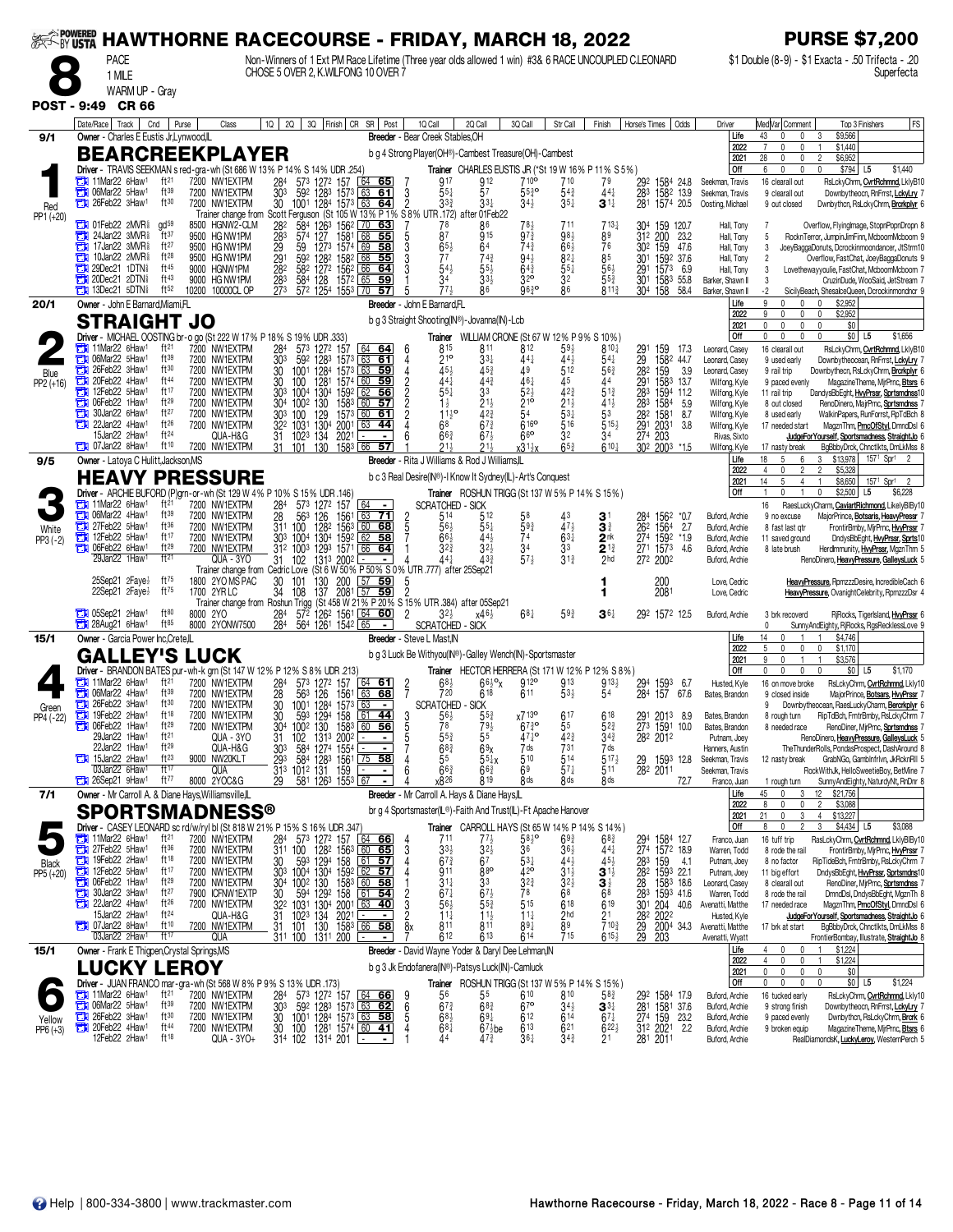| 30/1       | Owner - Jonathan R Gordon, Champaign, IL                          |                                                                                                                                   |                                           | Breeder - Jonathan R Gordon, IL                              |                                                      |                                                 |                                                                 |                                  |                                            |            | Life                                   | \$22,725<br>$\mathfrak{p}$<br>n                                                                                                    |
|------------|-------------------------------------------------------------------|-----------------------------------------------------------------------------------------------------------------------------------|-------------------------------------------|--------------------------------------------------------------|------------------------------------------------------|-------------------------------------------------|-----------------------------------------------------------------|----------------------------------|--------------------------------------------|------------|----------------------------------------|------------------------------------------------------------------------------------------------------------------------------------|
|            | <b>PRINCE OF STYLE®(L)</b>                                        |                                                                                                                                   |                                           | b h 4 Serious Style(IL®)-Rearin And Ready(IL)-Place To Be    |                                                      |                                                 |                                                                 |                                  |                                            |            | 2022                                   | \$4,499<br>8<br>$\mathbf{0}$<br>0                                                                                                  |
|            |                                                                   |                                                                                                                                   |                                           |                                                              |                                                      |                                                 |                                                                 |                                  |                                            |            | 2021<br><b>Off</b>                     | 23<br>\$11,786<br>$\mathbf{0}$<br>$\overline{1}$<br>5<br>$\mathbf{0}$<br>\$4,945<br>L5<br>\$1,331                                  |
|            | Ħ<br>06Mar22 4Haw1<br>ft39                                        | Driver - WYATT AVENATTI wh-n blu-c red (St 119 W 11% P 8% S 14% UDR .201)<br>7200 NW1EXTPM                                        |                                           |                                                              |                                                      |                                                 | Trainer MERV CHUPP (St 168 W 15% P 14% S 12%)                   | 611                              |                                            |            |                                        |                                                                                                                                    |
|            | 26Feb22 3Haw1<br>ft30<br>о                                        | 28<br>563 126<br>$\overline{30}$<br>1284<br>7200 NW1EXTPM<br>1001                                                                 | 1561 63 61<br>$157^3$ 63 61               | $2^4$<br>$2^1$                                               | $21\frac{3}{4}$<br>$\overline{2}1\frac{1}{4}$        | $2^{2\frac{1}{2}}$                              | $63\frac{3}{4}$                                                 | $43\frac{1}{2}$                  | 1582 44.4<br>32<br>29<br>292               |            | Wilfong, Kyle L                        | 9 garden trip<br>MajorPrince, Botsaris, HevyPrssr 7<br>Husted, Kyle L 9 garden trip<br>Dwnbythcn, RsLckyChrm, Brcrkply 6           |
| Pink       | 19Feb22 2Haw1<br>ft18<br>П                                        | 593<br>1294<br>7200 NW1EXTPM<br>158<br>30                                                                                         | $61$ 54                                   | $\bar{3}4$                                                   | $33\frac{1}{4}$                                      | $\frac{22}{2}$<br>$21\frac{1}{2}$ o             | $\frac{24}{5^5}$                                                | $57\frac{1}{4}$                  | 1581 6.9<br>1592 7.4                       |            | Husted, Kyle L 8 mild bid              | RipTideBeach, FrntrBmby, RsLckyChrm 7                                                                                              |
| PP7 (-10)  | ft17<br>п<br>12Feb22 5Haw <sup>1</sup>                            | 7200 NW1EXTPM<br>30 <sup>3</sup><br>1004 1304 1592 62 54                                                                          |                                           | $32$ zim<br>5                                                | $21\frac{3}{4}$                                      | $31\frac{1}{4}$                                 | 53                                                              | $63\frac{1}{2}$                  | 29<br>200                                  | 11.6       | Husted, Kyle L 11 wide early           | DndysBbEght, HvyPrssr, Sprtsmdn10                                                                                                  |
|            | ft19<br>04Feb22 1Haw1<br>٣ij                                      | 9000 NW20KLT<br>1314 1594<br>1014                                                                                                 | 76                                        | <b>SCRATCHED</b>                                             | <b>SICK</b>                                          |                                                 |                                                                 |                                  |                                            |            |                                        | Therealslimshady, ErnieTheMooss, ThatsMyLry 4<br>18                                                                                |
|            | ft27<br>30Jan22 3Haw1                                             | 59 <sup>4</sup><br>158<br>7900 ICFNW1EXTP<br>129 <sup>2</sup><br>30                                                               | $61$ 58                                   | 210                                                          |                                                      | $31\frac{1}{4}$                                 | $41\frac{3}{4}$                                                 | $53\frac{1}{2}$                  | 1583<br>29                                 | 12.5       |                                        | DmndDsl, DndysBbEght, MgznTh &<br>Husted, Kyle L 8 closed inside                                                                   |
|            | ft26<br>22Jan22 4Haw1<br>ft23                                     | 322 1031<br>1304 2001 63 53<br>7200 NW1EXTPM                                                                                      |                                           | 5<br>213                                                     | 32                                                   | 37                                              | $2^{5^3}$                                                       |                                  | 291<br>2012 8.8                            |            | Husted, Kyle L 17 early lead           | MagazinThm, PrncOfStyl, DmndDsl 6                                                                                                  |
|            | 15Jan22 4Haw1<br>ft10<br>07Jan22 8Haw <sup>1</sup>                | 7200 NW1EXTPM<br>1311 1593 66<br>303<br>101<br>7200 NW1EXTPM<br>31 101<br>130                                                     | 55<br>1583 66 64                          | 3<br>$11\frac{1}{2}$<br>443                                  | $11\frac{1}{4}$<br>44                                | $11\frac{1}{4}$<br>42 <sup>3</sup>              | $\frac{27}{32}$                                                 | 43<br>44                         | $\frac{29}{28}$<br>2001 12.8<br>1592 26.5  |            |                                        | DumLukMoss, MaznThm, RpTdBch 7<br>Husted, Kyle L 12 fast leaving                                                                   |
|            | <b>THE 27Dec21 5DTNs</b><br>ft65                                  | 9000 HG NW1PM<br>281 573 126<br>1554 68                                                                                           | 57                                        | 66 <sup>1</sup>                                              | 6 <sup>5</sup>                                       | 761                                             | $66\frac{1}{2}$                                                 | $614\frac{3}{7}$                 | 313 1584 9.8                               |            | Sutton, Joshua L                       | BgBbbyDrck, Chnctlkts, DmLkMs &<br>Husted, Kyle L 17 gd erly spot<br>HerdImmunity, Dcrockinmoondancr, PrBysBqBr 9<br>$^{2}$        |
| 5/2        | Owner - David S & Adam Brooks, Cambridge, IL                      |                                                                                                                                   |                                           | <b>Breeder</b> - Caviart Farms.VA                            |                                                      |                                                 |                                                                 |                                  |                                            |            | Life                                   | 5<br>\$21,912<br>23<br>$6\phantom{1}$<br>$\mathbf{0}$                                                                              |
|            |                                                                   |                                                                                                                                   |                                           | b g 4 Betting Line(PA®)-Rock-a-my Baby(KY)-Rocknroll Hanover |                                                      |                                                 |                                                                 |                                  |                                            |            | 2022                                   | \$4,390<br>5<br>$\mathbf{0}$<br>3<br>$\mathfrak{p}$                                                                                |
|            | <b>CAVIART RICHMOND (L)</b>                                       |                                                                                                                                   |                                           |                                                              |                                                      |                                                 |                                                                 |                                  |                                            |            | 2021                                   | 10<br>\$7,722<br>$\mathbf{0}$<br>$\overline{2}$                                                                                    |
|            |                                                                   | Driver - TODD WARREN red-blk-gra (St 725 W 14% P 14% S 10% UDR .251)                                                              |                                           |                                                              |                                                      |                                                 | Trainer DAVID BROOKS (St 168 W 10% P 13% S 14%)                 |                                  |                                            |            | <b>Off</b>                             | $\mathbf{0}$<br>$\mathbf 0$<br>\$420<br>L <sub>5</sub><br>\$4,390<br>$\overline{1}$<br>$\overline{1}$                              |
|            | 11Mar22 6Haw1<br>ft <sup>21</sup>                                 | 7200 NW1EXTPM<br>284 573 1272 157 64 74<br>Trainer change from Joseph Pavia Jr (St 229 W 13% P 20% S 15% UTR 304) after 31 Jan 22 |                                           | 2130<br>- 5                                                  | $21\frac{1}{4}$                                      | $2\frac{1}{2}$ <sup>o</sup>                     | $21\frac{1}{4}$<br>2 <sub>ns</sub>                              |                                  | 293 157                                    | $*1.7$     |                                        | Warren, Todd L 16 good tightner<br>RsLckyChrm, CvrtRchmnd, Lkly10                                                                  |
| Gray       | 31Jan22 4PPk<br>ft62                                              | 3500 TMR<70<br>27 <sup>4</sup><br>563<br>1252 1553 72 69                                                                          |                                           | $33\frac{1}{4}$                                              | $2\frac{3}{4}$ <sup>o</sup>                          | $1\frac{1}{2}$ <sup>o</sup>                     | 11                                                              |                                  | 30 <sup>1</sup><br>1553                    | 8.2        | Miller, David L 2                      | FreakyFlyer, CaviartRichmond, Rousseau 9                                                                                           |
| PP8 (-29)  | 25Jan22 9PPk<br>ft70<br>о                                         | $\overline{273}$<br>3500 TMR<71<br>126 <sup>2</sup> 156<br>1272 157<br>571                                                        | 69<br>66                                  | 57                                                           | $56\frac{1}{4}$                                      | $43^{10}$                                       | $\frac{2\frac{1}{2}}{3^2}$<br>42 <sub>3</sub>                   |                                  | 292<br>1562                                | 2.5        | Miller, David L 2                      | BabyGotBack, MsRodeoDrive, CaviartRichmond &                                                                                       |
|            | 18Jan22 8PPk <sup>§</sup><br>ft58<br>о                            | 582<br>3500 TMR<71<br>284                                                                                                         | 69 60                                     | 44 <sup>3</sup>                                              | 44 <sup>3</sup>                                      | $3^{2^{1}_{2}o}$                                | iha<br>2 <sub>ns</sub>                                          |                                  | $\frac{1}{2}91$<br>157                     | 3.0        | Miller, David L -1                     | BrushingUp, CaviartRichmond, BabyGotBack &                                                                                         |
|            | SV <sup>69</sup><br>11Jan22 9PPk <sup>§</sup>                     | 3500 TMR<70.8<br>291<br>1272 1554 70 67<br>59                                                                                     |                                           | 22                                                           | $21\frac{3}{4}$                                      | $31\frac{1}{2}$                                 | $31\frac{1}{4}$<br>$\overline{\mathbf{3}}^{2\frac{1}{2}}$       |                                  | 283<br>1561                                | 2.5        | Boyd, Braxten L 4                      | FreakyFlyer, BabyGotBack, CaviartRichmond 6                                                                                        |
|            | ft75<br>29Dec21 6PPk<br>23Dec21 7PPk<br>ft64                      | 271<br>563<br>1254 1552 70 61<br>3500 TMR<70.3<br>$126^2$ $155^2$ 69 65<br>$\overline{27}$ <sup>4</sup><br>58<br>4800 NW2PM LT    |                                           | $21\frac{1}{2}$<br>716<br>3                                  | $\bar{2}$ 1 $\frac{3}{4}$<br>$\frac{1}{2}12^{\circ}$ | 2 <sup>nso</sup><br>673                         | 2 <sup>1</sup><br>$\bar{6}5\frac{1}{2}$<br>57                   | $58\frac{1}{4}$                  | 311<br>157<br>284                          | 7.6<br>1.7 | Boyd, Braxten L 0                      | EZNoah, ElmGroveMaddy, BabyGotBack 7                                                                                               |
|            | ft77<br>13Dec21 6PPk                                              | 4800 NW 2PMLT<br>273<br>156<br>574<br>1281                                                                                        | $\sqrt{72}$<br>58                         | $i46\frac{1}{4}$                                             | 45                                                   | 65                                              | 65                                                              | $65\frac{1}{2}$ PL5              | 1564<br>27 <sup>4</sup><br>157             | 15.8       | Miller, David L 3<br>Paquet, F Jr L -3 | Doyoukissfirstdate, Hurrikanekingcarl, LvblLdy 9<br>FoxValleyTinka, BornDesire, Hurrikanekingcarl 7                                |
|            | ft72<br><b>THE OSDec21 8PPk&amp;</b>                              | $\overline{273}$<br>1244 1534 68<br>3500 TMR<70.3<br>57                                                                           | -71                                       | 461                                                          | 44 <sup>1</sup>                                      | 454                                             | $34\frac{1}{4}$                                                 | $2^{2^{3}}$                      | 283<br>1542                                | 3.6        | Paquet, F Jr L -4                      | Sistasfaever, CaviartRichmond, Aspoonfulofsgr 6                                                                                    |
|            | ft63<br><b>THE 29Nov21 5PPk</b>                                   | 283<br>573 1253 1542 72<br>4800 NW 2PMLT                                                                                          | -71                                       | 11                                                           | 11 <sub>3</sub>                                      | 1 <sub>hd</sub>                                 | 1 ns                                                            | $42\frac{3}{4}$                  | 292<br>155                                 |            | 2.2 Hennessey, Walte                   | $\mathbf 0$<br>JbsBoomerang, FoxValleyTinka, BornDesire 6                                                                          |
| 7/1        | Owner - Tripoli Stable, Norridge, IL                              |                                                                                                                                   |                                           | Breeder - Kenneth L Chupp & Tripoli Stable,                  |                                                      |                                                 |                                                                 |                                  |                                            |            | Life                                   | ĥ<br>\$3,384<br>$\mathbf{0}$                                                                                                       |
|            | <b>BOTSARIS</b>                                                   |                                                                                                                                   |                                           | b g 3 Panther Hanover(IN®)-She's So Keen(IL)-Artsplace       |                                                      |                                                 |                                                                 |                                  |                                            |            | 2022                                   | \$3,384<br>6<br>0<br>$\overline{1}$<br>$\overline{1}$                                                                              |
|            | Driver - KYLE HUSTED blk-wh-or (St 655 W 13% P 13% S 13% UDR 246) |                                                                                                                                   |                                           |                                                              |                                                      |                                                 | Trainer AMY HUSTED (*St 34 W 12% P 21% S 21%)                   |                                  |                                            |            | 2021<br><b>Off</b>                     | 0<br>$\mathbf 0$<br>$\mathbf 0$<br>$\mathbf 0$<br>\$0<br>$$0$ L5<br>$\Omega$<br>$\mathbf{0}$<br>$\mathbf 0$<br>\$3,024<br>$\theta$ |
| $\bullet$  |                                                                   | Trainer change from Tom Simmons (St 351 W 14% P 13% S 12% UTR 262) after 06Mar22                                                  |                                           |                                                              |                                                      |                                                 |                                                                 |                                  |                                            |            |                                        |                                                                                                                                    |
|            | <b>THE O6Mar22 4Haw1</b><br>$ft^{39}$                             | 7200 NW1EXTPM<br>563                                                                                                              |                                           | 412<br>6                                                     | $49\frac{3}{4}$                                      | 46                                              |                                                                 |                                  | 1562 14.7                                  |            | Leonard, Casey                         | 9 late brush<br>MajorPrince, Botsaris, HeavyPrssr 7                                                                                |
| Purple     | ft36<br>27Feb22 5Haw1                                             | $\frac{28}{311}$<br>126 1561 63 71<br>128 <sup>2</sup> 156 <sup>3</sup> 60 63<br>7200 NW1EXTPM<br>100                             |                                           | $45+$                                                        | $43\frac{3}{7}$                                      | 48 <sub>3</sub>                                 | $\frac{3^2}{5^9}$<br>$2\frac{3}{4}$<br>5 <sup>5</sup>           |                                  | 273 1573 12.6                              |            | Leonard, Casev                         | FrontirBmby, MjrPrnc, HvyPrssr 7<br>8 rode the rail                                                                                |
| PP9 (-33)  | 20Feb22 4Haw1<br>ft44<br>п                                        | 1281<br>7200 NW1EXTPM<br>30<br>100                                                                                                | $1574$ 60 61                              | 3<br>561                                                     | 56                                                   | $58\frac{1}{2}$                                 | 56<br>$3^{22}$                                                  |                                  | 283<br>1582 16.6                           |            | Leonard, Casey                         | 9 closed inside<br>Magazine Theme, MirPrnc, Btsrs 6                                                                                |
|            | ft17<br>12Feb22 5Haw1<br>٣IJ                                      | 130 <sup>4</sup><br>130<br>7200 NW1EXTPM<br>1592 62<br>1583 60<br>303 1004                                                        | 62 53                                     | 3<br>78                                                      | 66                                                   | $63\frac{3}{4}$ <sup>o</sup>                    | $74\frac{3}{4}$<br>75                                           |                                  | 284 2002 29.9                              |            | Warren, Todd                           | DndysBbEght, HvyPrssr, Sprtsmd10<br>11 parkdw-cvr                                                                                  |
|            | 06Feb22 1Haw1<br>ft29<br>ft27<br>30Jan22 6Haw <sup>1</sup><br>т   | 304 1002<br>7200 NW1EXTPM<br>7200 NW1EXTPM                                                                                        | $\overline{\phantom{a}}$<br>$157^3$ 60 58 | <b>SCRATCHED</b>                                             | <b>JUDGES</b><br>$21\frac{1}{4}$                     | $3^{2^{3}}$                                     |                                                                 |                                  |                                            |            |                                        | RenoDinero, MajorPrince, Sportsmadness 7<br>R                                                                                      |
|            | ft23<br>22Jan22 5Haw1<br>FI.                                      | 129<br>303 100<br>7200 NW1EXTPM                                                                                                   | $[57 \t 47]$                              | 3<br>441<br>3<br>57 <sub>3</sub>                             | 56 <sup>1</sup>                                      | 57 <sup>o</sup>                                 | $64\frac{3}{4}$<br>$62\frac{1}{4}$                              | 66<br>$52\frac{1}{2}$            | 291<br>1584 13.3<br>273 2023               | 8.7        | Warren, Todd<br>Warren, Todd           | WalkinPapers, RunFrrst, RpTdBch 8<br>8 moved at 1/4<br>17 live cover<br>DandysBbEight, RunFrrst, RpTdBch 7                         |
|            | ft <sup>24</sup><br>15Jan22 2Haw1                                 | 32 1032 1333 2021<br>31 1023 134 2021<br>QUA-H&G                                                                                  |                                           | Δ4                                                           | 44 <sup>3</sup>                                      | $44+$                                           | 43                                                              | $44\frac{1}{4}$                  | 281 203                                    |            | Rogers, Michael                        | JudgeForYourself, Sportsmadness, StraightJo 6                                                                                      |
| 30/1       | Owner - Mr Lynn G & Barbara H Wilfong, Kentland, IN               |                                                                                                                                   |                                           | Breeder - Mr Lynn G Wilfong & Barbara H Wilfong, IN          |                                                      |                                                 |                                                                 |                                  |                                            |            | Life                                   | \$576 2021 Haw1 3Q<br>0<br>$\mathbf 0$<br>$\Omega$                                                                                 |
|            | <b>JUDGE FOR YOURSELF®</b>                                        |                                                                                                                                   |                                           | b q 3 Captain Cameo(IL®)-Join The Party(IL)-Cape Crusader    |                                                      |                                                 |                                                                 |                                  |                                            |            | 2022                                   | $\mathcal{R}$<br>$\mathbf{0}$<br>\$576<br>0<br>$\theta$<br>2021 Haw1 3Q                                                            |
|            |                                                                   | Driver - KYLE WILFONG blk-s red-wh (St 792 W 19% P 14% S 13% UDR .311)                                                            |                                           |                                                              |                                                      |                                                 |                                                                 |                                  |                                            |            | 2021<br><b>Off</b>                     | \$0<br>0<br>$\mathbf 0$<br>$\mathbf 0$<br>$\mathbf{1}$<br>$$0$ L5<br>\$576<br>$\Omega$<br>$\mathbf{0}$<br>$\mathbf{0}$<br>$\Omega$ |
|            | <b>The 11Mar22 6Haw1</b><br>ft <sup>21</sup>                      | 284 573 1272 157 64 61<br>7200 NW1EXTPM                                                                                           |                                           | $10^{20}$<br>8                                               | 1014                                                 | $10^{13}$                                       | <b>Trainer</b> NICOLE AGOSTI (St 161 W 20% P 16% S 12%)<br>1014 | $10^{13}$                        | 293 1593 60.3                              |            | Wilfong, Kyle                          | RsLckyChrm, CvrtRchmnd, LkI10<br>16 appeared shrt                                                                                  |
|            | 06Feb22 6Haw1<br>ft29<br>Ħ                                        | 7200 NW1EXTPM<br>1293 1571<br>$31^2$ 100 <sup>3</sup>                                                                             | 66<br>$\blacksquare$                      | <b>SCRATCHED - SICK</b>                                      |                                                      |                                                 |                                                                 |                                  |                                            |            |                                        | HerdImmunity, HeavyPressure, MagazineTheme 5<br>R                                                                                  |
| Blue-Red   | ft27<br>30Jan22 3Haw <sup>1</sup><br>а                            | 7900 ICFNW1EXTP<br>594<br>30                                                                                                      |                                           | $55\frac{1}{2}$                                              | $5^{5^{3}_{4}}$                                      | 553                                             | $78\frac{1}{4}$                                                 | 79                               | 1594 55.2                                  |            | Wilfong, Kyle                          | DmndDsl, DndysBbEght, MgznTh 8<br>8 tucked early                                                                                   |
| PP10 (-17) | ft23<br>22Jan22 5Haw1<br>п                                        | 1292 158 61 53<br>133 <sup>3</sup> 2021 57 47<br>7200 NW1EXTPM<br>32<br>103 <sup>2</sup>                                          |                                           | $11\frac{3}{4}$                                              | $21\frac{1}{4}$                                      | $21\frac{1}{2}$                                 | 3 <sub>hd</sub>                                                 | $41\frac{1}{2}$                  | $\frac{291}{283}$<br>202 <sup>2</sup>      | 4.2        | Wilfong, Kyle                          | DandysBbEight, RunFrrst, RpTdBch 7<br>17 wide early                                                                                |
|            | ft <sup>24</sup><br>15Jan22 2Haw1                                 | QUA-H&G<br>31<br>1023<br>134<br>2021                                                                                              |                                           | $21\frac{1}{4}$<br>3                                         | $21\frac{1}{2}$                                      | $21\frac{1}{4}$                                 | 1 <sub>hd</sub>                                                 | 11                               | 28<br>2021                                 |            | Wilfong, Kyle                          | JudgeForYourself, Sportsmadness, StraightJo 6                                                                                      |
|            | $ft^{85}$<br>23Jul21 5Haw1<br>ти                                  | 1262<br>5800 2YONW1KLT<br>$\frac{293}{291}$<br>58<br>1552                                                                         | Ξ<br>63                                   | <b>SCRATCHED - SICK</b>                                      |                                                      |                                                 |                                                                 |                                  |                                            |            |                                        | -2<br>RjRocks, NaturdayNate, Hondo &                                                                                               |
|            | ft71<br>16Jul21 7Haw1<br>5800 2YO<br>ы<br>ft72<br>10Jul21 4Haw1   | $57^2$ $127$<br>30 <sup>2</sup><br>QUA 2YO<br>582 1264 1542                                                                       | 1542 66 46<br>$\blacksquare$              | $\frac{5}{5}$<br>79}<br>35                                   | $89\frac{3}{4}$ <sup>o</sup><br>310                  | $77\frac{1}{4}$ <sup>o</sup><br>$37\frac{1}{2}$ | 917<br>$38\frac{1}{4}$                                          | $10^{24}$<br>$2^{12\frac{3}{4}}$ | 30 <sup>4</sup><br>1591 21.6<br>284<br>157 |            | Wilfong, Kyle                          | TpvllRcknlck, InfntWrrr, TgrIsIn10<br>-1 needed start<br>TopvilleRocknluck, JudgeForYourself, RunFrrst 5                           |
|            | SV <sup>77</sup><br>26Jun21 5Haw <sup>1</sup>                     | QUA 2YO+<br>30 <sup>3</sup><br>591 1291<br>157 <sup>2</sup>                                                                       | $\blacksquare$                            | 710                                                          | 713                                                  | 69 <sup>3</sup>                                 | 716                                                             | 7193                             | 301 2012                                   |            | Wilfong, Kyle<br>Wilfong, Kyle         | InfiniteWarrior, VintageChrome, Hondo 7                                                                                            |
|            |                                                                   |                                                                                                                                   |                                           |                                                              |                                                      |                                                 |                                                                 |                                  |                                            |            |                                        |                                                                                                                                    |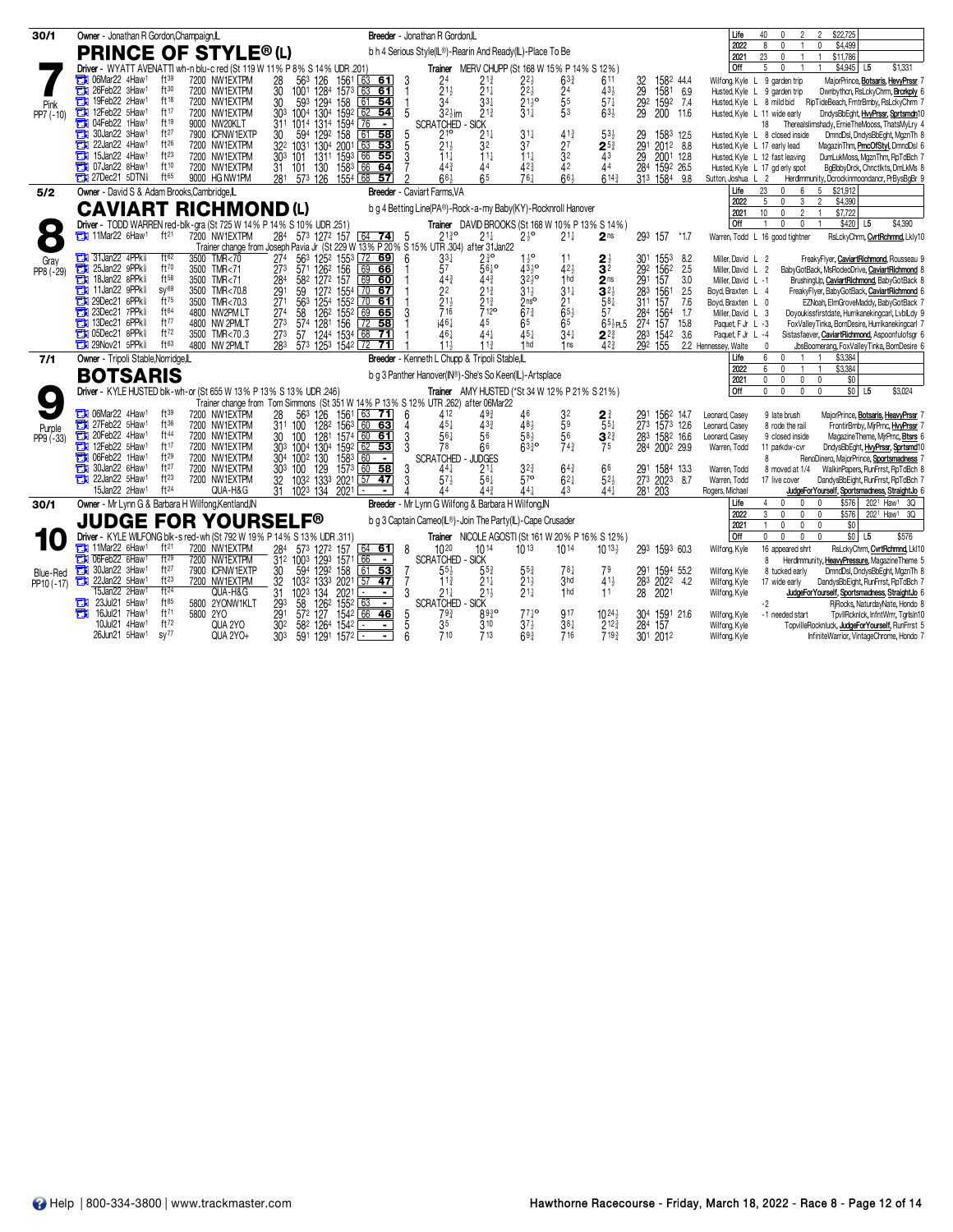|                     | ~By USTA                                                                                               |                               |                                                 |                                                                |                                                                                                                                                                                                                    | <b>HAWTHORNE RACECOURSE - FRIDAY, MARCH 18, 2022</b>                                                |                                                                |                                                                                                |                                                        |                                                                                    |                                      | <b>PURSE \$8,200</b>                                                                                                                                                               |
|---------------------|--------------------------------------------------------------------------------------------------------|-------------------------------|-------------------------------------------------|----------------------------------------------------------------|--------------------------------------------------------------------------------------------------------------------------------------------------------------------------------------------------------------------|-----------------------------------------------------------------------------------------------------|----------------------------------------------------------------|------------------------------------------------------------------------------------------------|--------------------------------------------------------|------------------------------------------------------------------------------------|--------------------------------------|------------------------------------------------------------------------------------------------------------------------------------------------------------------------------------|
|                     | <b>PACE</b>                                                                                            |                               |                                                 |                                                                | Non-Winners of 2 (3 yo & ICF 3) Ext PM Races or \$10,000 (ICF \$12,500) Lifetime AE: Non-Winners of 3 (ICF 4) Ext PM<br>draw outside (Three Year olds allowed 1 win) #5& 7 RACE UNCOUPLED M.OOSTING CHOSE 2 OVER 8 |                                                                                                     |                                                                |                                                                                                |                                                        |                                                                                    |                                      | \$1 Exacta - .50 Trifecta - .20 Superfecta - .20<br>Jackpot High 5 - HI 5 C/O \$3,642                                                                                              |
|                     | 1 MILE<br>WARM UP - Purple                                                                             |                               |                                                 |                                                                |                                                                                                                                                                                                                    |                                                                                                     |                                                                |                                                                                                |                                                        |                                                                                    |                                      |                                                                                                                                                                                    |
|                     | POST - 10:11 CR 71                                                                                     |                               |                                                 |                                                                |                                                                                                                                                                                                                    |                                                                                                     |                                                                |                                                                                                |                                                        |                                                                                    |                                      |                                                                                                                                                                                    |
|                     | Date/Race   Track   Cnd                                                                                | Purse                         | Class                                           |                                                                | 10   20   30   Finish   CR SR   Post                                                                                                                                                                               | 1Q Call                                                                                             | 2Q Call<br>3Q Call                                             | Str Call                                                                                       | Finish                                                 | Horse's Times   Odds                                                               | Driver                               | MedVar Comment<br>Top 3 Finishers<br><b>FS</b>                                                                                                                                     |
| 4/1                 | Owner - Gary A & Kathryn K Rath, Marengo, IL<br>DUM LUK MOOSS                                          |                               |                                                 |                                                                |                                                                                                                                                                                                                    | Breeder - Fox Valley Standardbreds, IL<br>b g 4 Time To Roll(IN®)-Anything You Ask(IL)-Cole Muffler |                                                                |                                                                                                |                                                        |                                                                                    | Life<br>2022                         | 159 <sup>3</sup> Haw <sup>1</sup><br>36<br>\$22,409<br>$\overline{4}$<br>$\overline{c}$<br>\$6,215<br>1593 Haw1 4<br>10<br>$\mathbf 0$                                             |
|                     | Driver - GARY RATH red-blu-wh (St 153 W 8% P 13% S 16% UDR .206)                                       |                               |                                                 |                                                                |                                                                                                                                                                                                                    |                                                                                                     | <b>Trainer</b> GARY RATH (St 138 W 14% P 17% S 17%)            |                                                                                                |                                                        |                                                                                    | 2021<br>Off                          | 20<br>$\overline{7}$<br>\$16,194<br>0<br>$\overline{1}$<br>3<br>$\mathbf{0}$<br>$$3,075$ L5<br>\$410<br>0                                                                          |
|                     | 13Mar22 4Haw1<br>04Mar22 7Haw1                                                                         | ft48<br>ft39                  | 9700 NW25KLT<br>8200 NW2EXTPM                   | 293<br>291<br>294<br>583<br>592                                | 127 <sup>2</sup> 1551 L74<br><u>67</u><br>69<br>70                                                                                                                                                                 | 67<br>$56\frac{1}{4}$                                                                               | 67<br>$55\frac{1}{2}$                                          | 68‡<br>68 <sub>4</sub><br>$77\frac{3}{4}$<br>761                                               | 673<br>63 <sub>4</sub>                                 | 274<br>1564<br>9.4<br>1573<br>264<br>3.4                                           | Rath, Gary<br>Rath, Gary             | 7 paced evenly<br>DrvnMCrzy, ArmbrAry, Chnctlkt 6<br>RockinCalBoy, BrnnRbbr, Hrdlmmnty 8<br>14 no threat                                                                           |
| Red<br>PP1 (+20)    | 26Feb22 1Haw1<br>о<br>19Feb22 5Haw1<br>о                                                               | ft30<br>ft18                  | 8200 NW2EXTPM<br>22000 NW25KSER                 | 584<br>293<br>581                                              | 1291 1564<br>1274 1561<br>  70<br>69<br>1264 1543 178<br>73                                                                                                                                                        | $54\frac{3}{4}$<br>6 <sup>7</sup>                                                                   | $5^{51}$<br>76                                                 | 65<br>$55\frac{1}{4}$<br>863<br>88}                                                            | 53                                                     | 28<br>1564<br>-6.1<br>271 1553 46.2                                                | Rath, Gary<br>Rath, Gary             | 9 rode the rail<br>WalkinPaprs, DrvnMCrzy, RnDnr 7<br>FeelingLikeATn, AdvncMn, WlknPprs 8<br>8 no factor                                                                           |
|                     | 12Feb22 6Haw <sup>1</sup><br>05Feb22 9Haw1                                                             | ft 17<br>ft15                 | 11000 NW25KSER<br>11000 NW25KSER                | $\frac{28}{30}$<br>563<br>592                                  | 1251 1534 76<br>1273 1561 74<br>$\overline{79}$<br>64                                                                                                                                                              | 815<br>g <sub>13</sub>                                                                              | 811<br>8730                                                    | $87\frac{1}{2}$<br>$87\frac{3}{4}$<br>88<br>8930                                               | $75\frac{1}{2}$<br>$77\frac{1}{2}$<br>$710\frac{1}{4}$ | 1551103.2<br>$\frac{283}{283}$<br>1581 41.7                                        | Rath, Gary<br>Rath, Gary             | AdvancMn, FingLkATn, FxVllyLynyrd 9<br>11 no threat<br>RexBoston, BurninRubber, ShockWv10<br>11 post hurt                                                                          |
|                     | 30Jan22 8Haw1<br>21Jan22 1Haw1                                                                         | ft27<br>ft22                  | 9700 NW25KLT<br>10700 NW40KLT                   | 293<br>592                                                     | $\sqrt{75}$<br>573 1264 155<br><u>69</u><br>76                                                                                                                                                                     | $10^{12}$<br>441                                                                                    | 1011                                                           | $77\frac{3}{4}$ <sup>o</sup><br>$68\frac{1}{2}$<br>75}<br>$75\frac{3}{4}$                      | $58\frac{3}{4}$<br>$43\frac{1}{2}$                     | 282 1564 37.3                                                                      | Rath, Gary                           | 8 post hurt<br>GrabNGo, JkRockinRoll, JosShooter10                                                                                                                                 |
|                     | 15Jan22 4Haw <sup>1</sup>                                                                              | ft <sup>23</sup>              | 7200 NW1EXTPM                                   | $\frac{292}{303}$<br>101                                       | 128 <sup>2</sup> 1554<br>1311 1593<br>78<br>66<br>58                                                                                                                                                               | $3^{2^{3}}$                                                                                         | $64\frac{1}{4}$<br>323                                         | $21\bar{4}$ °<br>$11\frac{1}{2}$                                                               | 1 <sup>2</sup>                                         | $\frac{27}{281}$<br>1562 65.5<br>1593 *0.4                                         | Rath, Gary<br>Rath, Gary             | 17 closed inside<br>FeingLkATn, ShckWv, RndHrBzz 9<br>DumLukMoss, MgznThm, RpTdBch<br>12 game winner                                                                               |
| 7/1                 | 107Jan22 8Haw <sup>1</sup><br>Owner - Nathan A Yoder, Odon, IN                                         | ft10                          | 7200 NW1EXTPM                                   | 31<br>101                                                      | 130 158 <sup>3</sup> 66<br>66                                                                                                                                                                                      | $67\frac{3}{4}$<br>Breeder - Concord Stud Fm,NJ;Birnam Wood Fms,FL;J Meirs,NJ                       |                                                                | $64^{30}_{4}$<br>$31\frac{3}{4}$                                                               | $3^{2+}$                                               | 28<br>159<br>5.9                                                                   | Rath, Gary<br>Life                   | 17 4 wide str<br>BigBobbyDrock, Chnctlkts, DmLkMss<br>1554 DTN <sub>8</sub> 2<br>$\overline{2}$<br>\$14,064<br>11<br>2                                                             |
|                     | <b>HERD IMMUNITY (L)</b>                                                                               |                               |                                                 |                                                                |                                                                                                                                                                                                                    | b g 3 Rockin Image(IN®)-Cam Swifty(NJ)-Cambest                                                      |                                                                |                                                                                                |                                                        |                                                                                    | 2022<br>2021                         | \$6,864<br>1571 Haw1 3<br>0<br>2<br>\$7,200<br>$\mathbf 0$<br>1554 DTN <sub>8</sub> 2                                                                                              |
|                     | Driver - MICHAEL OOSTING br-o go (St 222 W 17% P 18% S 19% UDR .333)<br>11Mar22 8Haw1                  | ft <sup>21</sup>              | 8200 NW2EXTPM                                   | 573 127                                                        | 1573<br><b>72 69</b>                                                                                                                                                                                               | $11\frac{1}{2}$                                                                                     | <b>Trainer</b> RONNIE ROBERTS (St 139 W 9% P 12% S 10%)<br>11종 | $12\frac{1}{4}$                                                                                | $3^{2}$                                                | 31<br>6.0<br>158                                                                   | Off                                  | \$5,944<br>$\mathbf 0$<br>$\Omega$<br>\$0 L5<br><sup>n</sup><br>Oosting, Michael L 16 gave way late<br>MajrPrnc, InfntWrrr, Hrdlmmnty10                                            |
|                     | 14Mar22 7Haw1<br>25Feb22 4Haw1<br>о                                                                    | ft39<br>ft26                  | 8200 NW2EXTPM<br>6200 NW20K/12CL                | $\frac{29}{29}$<br>592<br>293                                  | 1291<br>1564<br>69<br>- 72                                                                                                                                                                                         | $3^{31}$<br>12                                                                                      | 32 <sub>4</sub><br>$11\frac{1}{2}$                             | $\frac{11\frac{1}{2}}{43\frac{3}{4}}$<br>$44\frac{1}{2}$<br>$54\frac{3}{4}$<br>$11\frac{1}{4}$ | $3^{2}$<br>$713\frac{1}{4}$                            | 271<br>1571<br>12.3<br>322<br>2004<br>12.6                                         |                                      | Oosting, Michael L 14 closed inside<br>RcknClBy, BrnnRbbr, Hrdlmmnty 8<br>Seekman, Travis L 19 speed tired<br>Rilnwtdpnyzzz, Chnctikts, FxVIIvL                                    |
| Blue<br>PP2 (+16)   | 1 06Feb22 6Haw1<br>28Jan22 3Haw <sup>1</sup>                                                           | ft29<br>ft18                  | 7200 NW1EXTPM                                   | 312 1003                                                       | 584 1282 1581 74 58<br>1003 1293 1571 66 66<br>572 1264 1572 66 68                                                                                                                                                 | 11}<br>$2^{2}$                                                                                      | $11\frac{1}{4}$<br>22<br>$21\frac{1}{2}$                       | 1 <sup>2</sup><br>$3^{11/2}$                                                                   | $1^{13}$<br>45}                                        | 273<br>1571<br>2.1<br>311 1582                                                     |                                      | Leonard, Casey L 8 held on well<br>Herdlmmnty, HvyPrssr, MgznThm 5                                                                                                                 |
|                     | 19Jan22 13MVR <sup>§</sup>                                                                             | $ft^{35}$                     | 4700 NW2/12CL                                   | 282                                                            | Trainer change from Robert Taylor (St 362 W 14% P 15% S 14%                                                                                                                                                        | UTR.274)                                                                                            | after 19Jan22                                                  |                                                                                                |                                                        | 2.6                                                                                | Seekman, Travis                      | 16 garden trip<br>RockinClBy, ThrIsImshdy, BtThDvI 6                                                                                                                               |
|                     | 05Jan22 14MVR <sup>§</sup>                                                                             | ft45                          | 11500 HG NW2PM<br>11500 HG NW2PM                | 301<br>592<br>581<br>282                                       | 1563 74 67<br>128<br>1274 1564<br>68<br>  78                                                                                                                                                                       | $31\frac{1}{2}$<br>10                                                                               | 21<br>$\bar{2}$ 1<br>$\overline{2}$ 1                          | $2^{3}_{21\frac{1}{2}}$<br>$2^{\sf ns^o}$                                                      | 67‡<br>53                                              | 158<br>23.4<br>$\overline{29}$ <sup>2</sup><br>1572<br>9.8                         | Ross, Jordan<br>Ross, Jordan         | SmileToday, MedievalKnight, FastChat10<br>6 2nd tier<br>5<br>MikisShadow, ShowboatShooting, MedievlKnght 9                                                                         |
|                     | $27$ Dec $21$ $5$ DTN $\frac{5}{8}$<br>$\frac{1}{2}$ 22Dec21 2DTN                                      | ft65<br>ft32                  | 9000 HG NW1PM<br>9000 HGNW1PM                   | 573<br>281<br>$\bar{27}$ <sup>4</sup>                          | 126<br>1554 68<br>71<br>573 1253 1552 69<br>583 1271 1561 67<br>69<br>70                                                                                                                                           | $2^{1\frac{5}{2}}$<br>$2^{1\frac{5}{2}}$                                                            | $11\frac{1}{2}$<br>33                                          | 12<br>11<br>$\frac{2^2}{7^4}$<br>220                                                           | $\mathbf{1}_{2}^{1}$<br>$2^{8}$                        | 29 <sup>4</sup><br>31<br>$155^{4}$<br>3.6<br>157<br>23.2                           | Smith, Tyler<br>Ross, Jordan         | Herdlmmunity, Dcrockinmoondancr, PrBysBgBr 9<br>$\overline{c}$<br>DhRockinArtist, Herdlmmunity, Lovethewayyouli 9<br>7                                                             |
|                     | $\frac{1}{2}$ 16Dec21 1DTN<br>9/2 ? Owner - Kyle P Larner, Warren, MI                                  | gd <sub>53</sub>              | 9000 HGNW1PM                                    | 274                                                            | 60                                                                                                                                                                                                                 | $\overline{6}$<br>Breeder - A R Miller & D E Miller & Z Ty Miller, IN                               | 863                                                            | 76                                                                                             | $610+$                                                 | 294 1581 180                                                                       | Ross, Jordan<br>Life                 | BudmansDream, RocknTerror, McboomMcboom &<br>\$12,130<br>1553 HoP <sup>2</sup> 2Q<br>11<br>$\overline{2}$                                                                          |
|                     | <b>RAES LUCKY CHARM</b>                                                                                |                               |                                                 |                                                                |                                                                                                                                                                                                                    | b g 3 Luck Be Withyou(IN <sup>®</sup> )-Pacific Sun Rae(IN)-Panspacificflight                       |                                                                |                                                                                                |                                                        |                                                                                    | 2022<br>2021                         | $\overline{2}$<br>\$10,130<br>157 Haw <sup>1</sup> 3<br>$\mathbf 0$<br>\$2,000<br>1553 HoP <sup>3</sup> 2Q<br>4<br>0<br>0                                                          |
|                     | Driver - WYATT AVENATTI wh-n blu-c red (St 119 W 11% P 8% S 14% UDR .201)<br>11Mar22 6Haw <sup>1</sup> | ft <sup>21</sup>              | 7200 NW1EXTPM                                   |                                                                | 573 1272 157<br>64<br><u>75</u>                                                                                                                                                                                    | $11\frac{3}{4}$                                                                                     | Trainer NICK PRATHER (St 91 W 11% P 12% S 11%)<br>11           | $11\frac{1}{4}$                                                                                | 1 <sub>ns</sub>                                        | 293<br>157<br>2.9                                                                  | Off<br>Avenatti, Wyatt               | $\mathbf{0}$<br>$\mathbf 0$<br>$\mathbf 0$<br>\$1,000 L5<br>\$7,216<br>16 dug in late<br>RsLokyChrm, CvrtRchmnd, LklyBIB10                                                         |
|                     | 06Mar22 4Haw1<br>а<br>26Feb22 3Haw <sup>1</sup>                                                        | ft39<br>ft30                  | 7200 NW1EXTPM                                   | $\begin{array}{c} 28^4 \\ 28 \\ 30 \end{array}$<br>563<br>1001 | 126 1561<br>1284 1573<br>63<br>69<br>63<br>65                                                                                                                                                                      | $\Lambda$<br>14<br>3<br>$11\frac{1}{2}$                                                             | $11\frac{3}{4}$<br>$11\frac{1}{4}$                             | $1\frac{1}{2}$<br>$12\frac{1}{2}$<br>21<br>$\overline{1}4$<br>$12\frac{1}{2}$                  | 43<br>2 <sup>hd</sup>                                  | 5.8<br>304<br>1564<br>28 <sup>4</sup><br>1573<br>5.0                               | Avenatti, Wyatt                      | MajorPrince, Botsaris, HvyPrssr 7<br>9 fast leaving                                                                                                                                |
| White<br>$PP3 (-2)$ | о<br>19Feb22 2Haw1<br>о                                                                                | ft18<br>ft13                  | 7200 NW1EXTPM<br>7200 NW1EXTPM                  | 30<br>593                                                      | 1294 158<br>61<br>58                                                                                                                                                                                               | $21\frac{1}{2}$<br>Δ5                                                                               | $21\frac{3}{4}$                                                | 3 <sup>3</sup><br>$3^{13}$<br>320                                                              | $3^{3}\frac{1}{2}$                                     | 282 1583<br>12.5                                                                   | Avenatti, Wyatt<br>Avenatti, Wyatt   | Dwnbythcn, RsLckyChrm, Brork 6<br>9 almost lasted<br>RipTidBch, FrntrBmby, RsLokyChrm<br>8 wide early                                                                              |
|                     | 23Jan22 3Haw1<br>14Jan22 1Haw <sup>1</sup>                                                             | ft31                          | 4700 NW2/12CL<br>4700 NW2/12CL                  | 301<br>1003<br>30<br>594                                       | 1303 1583<br>68<br>57<br>130 <sup>2</sup> 158 <sup>2</sup> 66<br>63                                                                                                                                                | 2hd                                                                                                 | 44 <sup>3</sup><br>$11\frac{1}{4}$                             | $48\frac{3}{4}$<br>$21\frac{1}{2}$<br>$11\frac{1}{4}$                                          | 410+<br>$3^{13}$                                       | 293<br>2003<br>6.4<br>282 1584<br>2.1                                              | Patton, Jamaica<br>Bates, Brandon    | RexBoston, MajorPrinc, BtThDvl 6<br>16 parkdno-cvr<br>13 used early<br>Chanctikts, DmndDsl, RsLckyChrm 6                                                                           |
|                     | 1Haw <sup>1</sup> 07Jan22 1Haw <sup>1</sup>                                                            | ft10                          | 4700 NW1/10CL                                   |                                                                | Trainer change from Tim Roach (St 225 W 14% P 15% S 12% UTR<br>59<br><u>47</u>                                                                                                                                     | $43\frac{3}{4}$                                                                                     | .270) after 07Jan22<br>443                                     | $12\frac{1}{2}$                                                                                | $1^{13}$                                               | *0.7                                                                               | Bates, Brandon                       | 17 gameno cover<br><b>RsLokyChrm, DmndDsI, RylRyn 4</b>                                                                                                                            |
|                     |                                                                                                        |                               |                                                 |                                                                |                                                                                                                                                                                                                    |                                                                                                     |                                                                |                                                                                                |                                                        |                                                                                    |                                      |                                                                                                                                                                                    |
|                     | 22Dec21 $7$ Nfld $\frac{1}{2}$                                                                         | $ft^{29}$                     | 8200 NW1PMCD                                    | 323 1042 1351 2024<br>281 581 1271 1561                        | $\overline{58}$<br>64<br>Trainer change from Jay Hochstetler (St 225 W 13% P 14% S 16% UTR 269) after 02Dec21                                                                                                      | 670                                                                                                 | 76‡°                                                           | 811<br>88 jo                                                                                   | $811\frac{1}{2}$                                       | 2024<br>1582<br>$^{271}_{293}$<br>3.1                                              | Stahl, Ryan                          | 2 OddsOnWalkover, FameAndPower, PhantomShdw 8                                                                                                                                      |
|                     | <b>THE O2Dec21 1HoP</b><br>$25$ Nov21 14HoP $\frac{7}{8}$                                              | $ft^{51}$<br>sy <sup>32</sup> | 9000 NW1/15CL<br>26500 2C-NW2-SER               | $\frac{272}{271}$                                              | 56 <sup>3</sup> 125 <sup>4</sup> 155<br>573 128 157<br>64<br>61<br>$\sqrt{71}$<br>66                                                                                                                               | 323<br><b>916</b>                                                                                   | $1\frac{1}{2}$ <sup>o</sup><br>911                             | 32°<br>$45\frac{1}{4}$<br>$88+$<br>98 <sup>3</sup>                                             | 412 <sub>DQ</sub> 8<br>74                              | 311 1572 *1.5<br>28<br>1574 41.5                                                   | Yoder, James<br>Yoder, James         | RockingRetirement, GrabNGo, Sullenberger &<br>JksOnTheMove, TopvilleAlexander, Imlwysclssy 9<br>15                                                                                 |
| 30/1                | Owner - Adam Brooks, Cambridge, IL                                                                     |                               |                                                 |                                                                |                                                                                                                                                                                                                    | Breeder - Richard F Beere, WI; Cynthia Kay Willis, IL                                               |                                                                |                                                                                                |                                                        |                                                                                    | Life<br>2022                         | 6 \$37,300<br>40<br>158 Haw <sup>1</sup> 4<br>4<br>$\overline{7}$<br>$\overline{c}$<br>\$7,550<br>158 Haw1 4                                                                       |
|                     | <b>DIAMOND</b>                                                                                         |                               | <b>DIESEL®(L)</b>                               |                                                                |                                                                                                                                                                                                                    | b g 4 Lexington Legend(IL®)-Native Hotspur(IL)-Ft Apache Hanover                                    |                                                                |                                                                                                |                                                        |                                                                                    | 2021<br>Off                          | 22<br>3<br>\$17,106<br>0<br>\$4,918<br>$\mathbf{0}$                                                                                                                                |
|                     | Driver - JUAN FRANCO mar-gra-wh (St 568 W 8% P 9% S 13% UDR 173)<br><b>The 11Mar22 8Haw1</b>           | ft <sup>21</sup>              | 8200 NW2EXTPM                                   | 573 127                                                        | 1573<br>$\frac{72}{68}$                                                                                                                                                                                            | 58                                                                                                  | Trainer DAVID BROOKS (St 168 W 10% P 13% S 14%)<br>57          | 48}<br>$65\frac{3}{4}$                                                                         | $63\frac{1}{2}$                                        | 1581 63.4<br>292                                                                   |                                      | \$2,822 L5<br>Franco, Juan L 16 close-otrs<br>MajorPrince, InfntWrrr, Hrdlmmnty10                                                                                                  |
| Green               | 12Feb22 6Haw1<br>05Feb22 7Haw <sup>1</sup>                                                             | ft17<br>ft15                  | 11000 NW25KSER<br>11000 NW25KSER                | 29<br>284<br>563                                               | 1251 1534 76<br><u>35</u><br>[77, 57]                                                                                                                                                                              | 2<br>9<br>921<br>711                                                                                | 9ds<br>$79\frac{1}{4}$                                         | 9 <sub>ds</sub><br>9 <sub>ds</sub><br>710<br>719                                               | 951<br>$722\frac{1}{2}$                                | 204 113.3                                                                          |                                      | Warren, Todd L 11 dull effort<br>AdvncMn, FingLkATn, FxVIIvLynyr 9<br>WiknPprs, FxVllyLynyrd, Gmbinfrivn 9<br>Warren, Todd L 11 no factor                                          |
| PP4 (-22)           | 30Jan22 3Haw <sup>1</sup><br>о<br>22Jan22 4Haw1                                                        | ft27<br>$ft^{26}$             | 7900 ICFNW1EXTP<br>7200 NW1EXTPM                | $\frac{29}{30}$ <sup>2</sup>                                   | 58 <sup>2</sup> 126 <sup>4</sup> 155<br>594 129 <sup>2</sup> 158<br>61<br>62<br>322 1031 1304 2001 63 53                                                                                                           | 3<br>$3^{2}$<br>$33+$                                                                               | 32 <sub>3</sub><br>44                                          | 2hd <sup>o</sup><br>1 <sub>hd</sub><br>494<br>481                                              | $\mathbf{1}^3$<br>36                                   | 30 <sup>3</sup> 159 <sup>2</sup> 77.5<br>28 <sup>3</sup> 158 12.7<br>284 2012 *1.1 |                                      | DmndDsl, DndysBbEght, MgznThm 8<br>Franco, Juan L 8 game winner<br>Franco, Juan   17 distant 3rd<br>MagazinThm, PrncOfStvl, DmndDsl 6                                              |
|                     | 14Jan22 1Haw <sup>1</sup><br>о<br>07Jan22 1Haw <sup>1</sup><br>о                                       | $ft^{31}$<br>ft10             | 4700 NW2/12CL<br>4700 NW1/10CL                  | $\frac{30}{323}$                                               | 594 1302 1582 66 63<br>1042 1351 2024 59 45                                                                                                                                                                        | $43\frac{1}{4}$<br>$2^{1\frac{3}{4}}$                                                               | $3^{31}$                                                       | 43 <sup>1</sup> °                                                                              | $2^{1}_{2^{13}}$                                       | 27 <sup>2</sup> 1583<br>27 <sup>2</sup> 2031<br>8.7<br>-1.4                        |                                      | Chnctikts, DmndDsl, RsLckyChr 6<br>Franco, Juan L 13 good tightner<br>Franco, Juan L 17 late brush<br><mark>RaesLuckyChrm, DmndDsl,</mark> RylRyn 4                                |
|                     | 05Dec21 6OakGr ft69<br>28Nov21 6OakGr ft <sup>51</sup>                                                 |                               | 7500 NW1CDCLM<br>7500 NW1CDCLM                  | 274<br>571<br>591                                              | 126<br>1571 60 59                                                                                                                                                                                                  | 74 <sub>3</sub>                                                                                     | 76}<br>21                                                      | $32\frac{1}{2}$<br>$22\frac{1}{2}$<br>$52\frac{1}{2}$<br>530<br>32<br>$31\frac{1}{2}$          | 42<br>$3^{13}$                                         | $\overline{3}1$<br>1573 16.5<br>*2.1                                               | Franco, Juan L 0<br>Franco, Juan L 1 | FrontierNancy, RoyaleRyan, JackWacker 8<br>PlayMyGame, JackWacker, DiamondDiesel 7                                                                                                 |
| 9/1                 | 21Nov21 1OakGr <sup>§</sup> sy <sup>53</sup>                                                           |                               | 7000 NW1CDCLM                                   | 29<br>29<br>594                                                | 128 <sup>2</sup> 157 <sup>2</sup> 59 60<br>128 <sup>3</sup> 1584 61 60                                                                                                                                             | $^{21}_{21}$<br>Breeder - Dandy Fms Inc & R B Grider & L M Grider, L                                | $51\frac{1}{2}$<br>32                                          | $31\frac{1}{2}$                                                                                | $2^{11}$                                               | $\frac{29}{30}$ <sup>1</sup><br>1574<br>159<br>$*2.1$                              | Franco, Juan L 8<br>Life             | Bludhaven, DiamondDiesel, BankingOnCredit 8<br>\$11,055<br>159 <sup>2</sup> Haw <sup>1</sup> 3<br>10<br>$\overline{2}$<br>$\overline{1}$<br>0                                      |
|                     | Owner - Dandy Fms Rcg,IL;R Grider,IL;T Leonard,IL;P Kouchis,IL<br><b>DANDYS BB EIGHT®</b>              |                               |                                                 |                                                                |                                                                                                                                                                                                                    | b g 3 World Of Rocknroll(IL®)-U All Bb(IL)-Allamerican Ingot                                        |                                                                |                                                                                                |                                                        |                                                                                    | 2022<br>2021                         | \$11,055<br>159 <sup>2</sup> Haw <sup>1</sup> 3<br>8<br>2<br>0<br>$\overline{c}$<br>0<br>\$0<br>$\mathbf{0}$<br>0                                                                  |
|                     | Driver - KYLE WILFONG blk-s red-wh (St 792 W 19% P 14% S 13% UDR .311)                                 |                               |                                                 |                                                                |                                                                                                                                                                                                                    |                                                                                                     | Trainer TERRY LEONARD (St 387 W 19% P 17% S 19%)               |                                                                                                |                                                        |                                                                                    | Off                                  | $$0$ L5<br>0<br>\$4,688<br>$\theta$<br>0                                                                                                                                           |
|                     | 11Mar22 8Haw <sup>1</sup><br>04Mar22 7Haw1<br>о                                                        | ft <sup>21</sup><br>ft39      | 8200 NW2EXTPM<br>8200 NW2EXTPM                  | 573 127                                                        | 1573 72 66                                                                                                                                                                                                         | $2^{11}_{2}$<br>$7^{91}_{2}$<br>4                                                                   | 21}                                                            | 22‡<br>21<br>$55\frac{1}{2}$ <sup>o</sup>                                                      | 85}<br>$85\frac{1}{4}$                                 | 312 1583<br>6.2<br>273 1574<br>3.7                                                 | Leonard, Casey<br>Leonard, Casey     | 16 out closed<br>MajorPrince, InfintWrrr, Hrdlmmnty10<br>RockinCalBoy, BrnnRbbr, Hrdlmmnty 8<br>14 weakened                                                                        |
| Black<br>PP5 (+20)  | 26Feb22 1Haw1<br>о<br>20Feb22 10Haw1<br>о                                                              | ft30<br>ft44                  | 8200 NW2EXTPM<br>9000 NW20KLT                   | 29<br>291<br>294<br>292<br>58                                  | 592 1291 1564 69 69<br>584 1274 1561 70 70<br>1562 69<br>127<br><u>65 </u>                                                                                                                                         | $43\frac{1}{2}$<br>3<br>911                                                                         | $\frac{89}{44}$<br>911                                         | $6^{53}_{4}$<br>43 <sup>1</sup><br>43 <sup>3</sup> °<br>97 <sub>3</sub><br>984                 | 43<br>76                                               | 281 1564 16.6<br>29<br>1573 15.1                                                   | Leonard, Casey<br>Leonard, Casev     | 9 clearall out<br>WalkinPaprs, DrvnMCrzy, RnDnr 7<br>9 up in class<br>DrivinMeCrazy, RockinClBy, RnDnr 9                                                                           |
|                     | 12Feb22 5Haw1<br>30Jan22 3Haw1<br>σ                                                                    | ft17<br>ft27                  | 7200 NW1EXTPM<br>7900 ICFNW1EXTP                | $\frac{30^3}{30^3}$                                            | $\frac{62}{61}$ 58                                                                                                                                                                                                 | $43\frac{3}{4}$ im<br>44                                                                            | $11\frac{3}{4}$<br>44                                          | 1 <sub>hd</sub><br>1 <sub>hd</sub><br>4230<br>2 <sup>hd</sup>                                  | 1 <sup>nk</sup><br>$2^{\frac{3}{4}}$                   | $\overline{28}$ <sup>3</sup><br>1592<br>2.4<br>281<br>1581<br>3.0                  | Leonard, Casey<br>Leonard, Casey     | DndysBbEght, HvyPrssr, Sprtsm10<br>11 new life mark<br>DiamondDsl, DndysBbEght, MgznThm 8<br>8 tuff loss                                                                           |
|                     | 22Jan22 5Haw1<br>т<br>15Jan22 4Haw <sup>1</sup>                                                        | $ft^{23}$<br>$ft^{23}$        | 7200 NW1EXTPM<br>7200 NW1EXTPM                  | $\overline{32}$<br>303 101                                     | 1004 1304 1592<br>49<br>  57<br>$66$ 54                                                                                                                                                                            | 45}<br>79                                                                                           | 44<br>$78\frac{1}{4}$                                          | $\overline{2}$ hd<br>440<br>78<br>65                                                           | 1nk<br>$5^{3}\frac{1}{2}$                              | 274 2021<br>2.6<br>272 2001 14.3                                                   | Leonard, Casey<br>Leonard, Casey     | 17 game winner<br>DandysBbEght, RnFrrst, RpTdBch 7<br>DumLkMss, MgznThm, RpTdBch 7<br>12 saved ground                                                                              |
|                     | 08Jan22 1Haw <sup>1</sup><br>19Aug21 5Spr1                                                             | $ft^{28}$<br>$ft^{88}$        | <b>QUA</b><br>5000 IDOA2YOC                     | 303 101 1311 1593<br>312 101 1301 158<br>29<br>1001            | $\blacksquare$<br>$1572$ $52$ 35                                                                                                                                                                                   | $44\frac{3}{4}$<br>$79\frac{3}{4}$                                                                  | $44\frac{1}{2}$<br>78                                          | 45‡<br>$46\frac{1}{2}$<br>$87\frac{1}{2}$<br>$67\frac{1}{2}$ <sup>o</sup>                      | 410<br>$87\frac{1}{4}$                                 | 284 200<br>1584 3.5                                                                | Leonard, Casey<br>Leonard, Casey     | StraightUpCool, KeeneWilliam, MayorVirgin 4<br>$-12$<br>IlliniStorm, Pericles, Lukamania 8                                                                                         |
| 5/2                 | Owner - Rpm Stables, Custer Park, IL                                                                   |                               |                                                 |                                                                |                                                                                                                                                                                                                    | Breeder - Rpm Stables,IL                                                                            |                                                                |                                                                                                |                                                        |                                                                                    | Life<br>2022                         | \$15,571 1561 Haw1 4<br>11<br>$\overline{2}$<br>$\overline{4}$<br>$\mathbf 0$<br>156 <sup>1</sup> Haw <sup>1</sup> 4<br>8<br>0<br>\$14,851<br>4                                    |
|                     | <b>MAJOR PRINCE (L)</b>                                                                                |                               |                                                 |                                                                |                                                                                                                                                                                                                    | b g 4 Real Desire(IN®)-Phobic Princess(IN)-Artiscape                                                |                                                                |                                                                                                |                                                        |                                                                                    | 2021<br>Off                          | 3<br>\$720<br>0<br>0<br>$\mathbf{0}$<br>$\mathbf 0$<br>$\mathbf{0}$<br>$\mathbf 0$<br>$\mathbf 0$<br>$$0$ L5<br>\$13,100                                                           |
|                     | Driver - TRAVIS SEEKMAN s red-gra-wh (St 686 W 13% P 14% S 14% UDR .254<br>11Mar22 8Haw <sup>1</sup>   | ft <sup>21</sup>              | 8200 NW2EXTPM                                   |                                                                | 157 <sup>3</sup> 72<br>127<br><u>71</u>                                                                                                                                                                            | 712<br>5                                                                                            | Trainer MICHAEL LETTON (*St 6 W 33% P 50% S 0%)<br>710         | 611°<br>33                                                                                     | $1^{\frac{3}{4}}$                                      | 1573<br>$^*2.6$                                                                    |                                      | Seekman, Travis L 16 strong surge<br>MairPrnc, InfntWrrr, Hrdlmmnty10                                                                                                              |
| Yellow              | 13 06Mar22 4Haw <sup>1</sup><br>27Feb22 5Haw1                                                          | ft39<br>ft36                  | 7200 NW1EXTPM<br>7200 NW1EXTPM                  | 29<br>28<br>$\frac{573}{563}$<br>311 100                       | 126<br>63<br>$\overline{71}$<br>1561<br>128 <sup>2</sup> 156 <sup>3</sup> 60 68                                                                                                                                    | $37\frac{1}{2}$<br>22<br>2                                                                          | $34\frac{3}{4}$<br>$21\frac{1}{4}$<br>24                       | $33\frac{1}{2}$ °<br>11<br>23                                                                  | $\mathbf{1}^3$<br>2 <sup>nk</sup>                      | 28 <sup>2</sup><br>293<br>1561<br>1.7<br>272 1563<br>2.3                           |                                      | Seekman, Travis L 9 game winner<br>MajorPrince, Botsaris, HvyPrssr 7<br>Seekman, Travis L 8 garden trip<br>FrontierBmby, MirPrnc, HvyPrssr 7                                       |
| $PP6 (+3)$          | 20Feb22 4Haw1<br>ο<br>1Haw <sup>1</sup> 06Feb22 1Haw <sup>1</sup>                                      | ft44<br>$ft^{29}$             | 7200 NW1EXTPM<br>7200 NW1EXTPM                  |                                                                | 30 100 1281 1574 60 63                                                                                                                                                                                             | $\frac{523}{25}$                                                                                    | $\frac{3}{3}$ <sup>3</sup> $\frac{1}{4}$<br>$\overline{3}5$    | $33\frac{1}{4}$<br>11<br>$11\frac{1}{2}$                                                       | 2 <sup>ns</sup><br>$\overline{2}$ nk                   | 283 1574<br>3.8<br>283 1583<br>4.7                                                 |                                      | Seekman, Travis L 9 justmissed<br>Magazine Theme, MajorPrinc, Btsrs 6<br>RenoDnr, MirPrnc, Sprtsmdnss 7<br>Seekman, Travis L 8 almost lasted                                       |
|                     | 30Jan22 6Haw <sup>1</sup><br>п                                                                         | ft27                          | 7200 NW1EXTPM                                   | 303 100                                                        | 129<br>60<br>1573<br><u>61</u><br>Trainer change from Desirae Seekman (St 81 W 7% P 11% S 20%                                                                                                                      | $68\frac{1}{2}$<br>UTR .205)                                                                        | $3^{210}$<br>after 23Jan22                                     | $32\frac{1}{4}$<br>$21\frac{3}{4}$ <sup>o</sup>                                                | 43                                                     | 284 1581<br>34                                                                     |                                      | Seekman, Travis L 8 roughed it<br>WalkinPapers, RunForrst, RpTdBch 8                                                                                                               |
|                     | 23Jan22 3Haw1<br>17Jan22 3MVR <sup>§</sup><br>07Jan22 1Haw <sup>1</sup><br>о                           | $ft^{13}$<br>ft27<br>ft10     | 4700 NW2/12CL<br>9500 HG NW1PM<br>4700 NW1/10CL | 301 1003 1303 1583<br>29<br>59                                 | 68 59<br>1273 1574 69 54<br>323 1042 1351 2024 59<br>274 573 1253 1552 69                                                                                                                                          | $3^{3+}$<br>911<br>8<br><b>SCRATCHED</b>                                                            | 33‡<br>$88\frac{1}{2}$                                         | 431<br>28<br>912<br>913                                                                        | $2^7$<br>911                                           | 284 200<br>31.8<br>294 200<br>50.5                                                 | Tetrick, Trace                       | RexBoston, MajorPrince, BetThDvl 6<br>Seekman, Travis L 16 1st tm lasix<br>JoeyBaggaDonuts, Dcrockinmoondancer, JtStrm10<br>3<br>RaesLuckyCharm, DiamondDiesel, RoyaleRyan 4<br>17 |